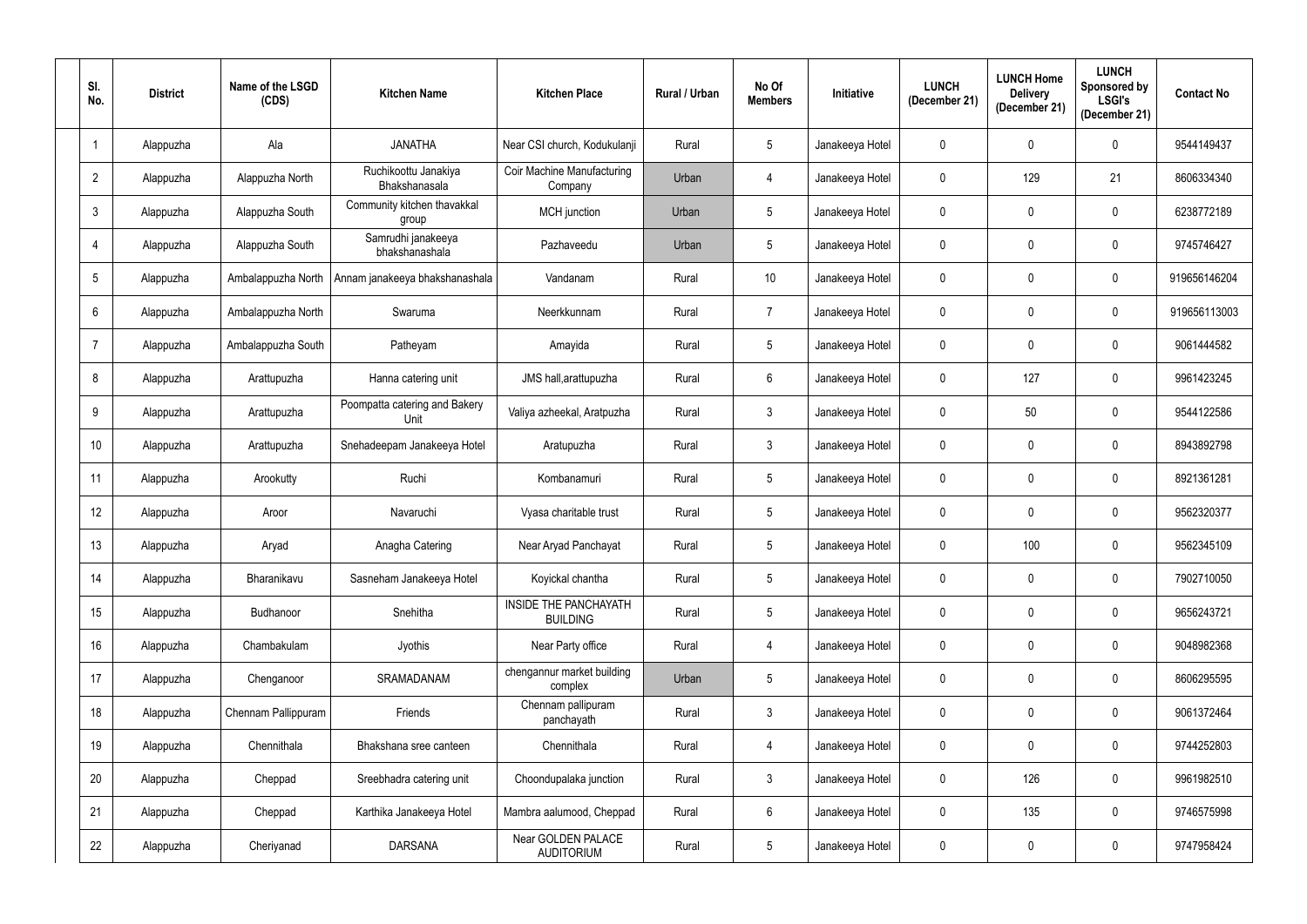|    | SI.<br>No. | <b>District</b> | Name of the LSGD<br>(CDS)     | <b>Kitchen Name</b>                     | <b>Kitchen Place</b>               | Rural / Urban | No Of<br><b>Members</b> | Initiative      | <b>LUNCH</b><br>(December 21) | <b>LUNCH Home</b><br><b>Delivery</b><br>(December 21) | <b>LUNCH</b><br>Sponsored by<br><b>LSGI's</b><br>(December 21) | <b>Contact No</b> |
|----|------------|-----------------|-------------------------------|-----------------------------------------|------------------------------------|---------------|-------------------------|-----------------|-------------------------------|-------------------------------------------------------|----------------------------------------------------------------|-------------------|
|    | 23         | Alappuzha       | Cherthala Municipality        | Santwanam                               | Ward 10                            | Urban         | $\sqrt{5}$              | Janakeeya Hotel | 0                             | 0                                                     | 0                                                              | 8848178001        |
|    | 24         | Alappuzha       | <b>Cherthala Municipality</b> | <b>NULM</b> canteen                     | Cherthala Municipality             | Urban         | $\sqrt{5}$              | Janakeeya Hotel | 0                             | 0                                                     | 0                                                              | 6282870356        |
|    | 25         | Alappuzha       | Cherthala South               | Kashinandana                            | Cherthala S                        | Rural         | 10 <sup>°</sup>         | Janakeeya Hotel | 0                             | 0                                                     | 0                                                              | 9745940057        |
|    | 26         | Alappuzha       | Cheruthana                    | Sreedurga janakeeya hotel               | Near govt HSS aayaparambu          | Rural         | $\overline{4}$          | Janakeeya Hotel | 0                             | 0                                                     | 0                                                              | 9961178936        |
|    | 27         | Alappuzha       | Chettikulangara               | SREE VINAYAKA JANAKEEYA<br><b>HOTEL</b> | <b>KARIPUZHA</b>                   | Rural         | $\mathfrak{Z}$          | Janakeeya Hotel | 235                           | 0                                                     | $\mathbf 0$                                                    | 9656810109        |
|    | 28         | Alappuzha       | Chingoli                      | souhridam unit                          | karthikappally I p school          | Rural         | $\mathfrak{Z}$          | Janakeeya Hotel | 0                             | 0                                                     | $\mathbf 0$                                                    | 7559808470        |
|    | 29         | Alappuzha       | Chunakkara                    | Vanitha Canteen                         | Chunakkara                         | Rural         | $\mathbf{3}$            | Janakeeya Hotel | $\mathbf 0$                   | 0                                                     | $\mathbf 0$                                                    | 9400509985        |
|    | 30         | Alappuzha       | Devikulangara                 | Thripthi                                | Buds school, devikulangara         | Rural         | $\overline{4}$          | Janakeeya Hotel | 0                             | 0                                                     | $\mathbf 0$                                                    | 9746712528        |
|    | 31         | Alappuzha       | Edathua                       | Theertham                               | Edathua market                     | Rural         | $\mathbf{3}$            | Janakeeya Hotel | $\mathbf 0$                   | 0                                                     | $\mathbf 0$                                                    | 9544351169        |
|    | 32         | Alappuzha       | Ezhupunna                     | Neethipeedam                            | Eramalloor                         | Rural         | 8                       | Janakeeya Hotel | 0                             | 0                                                     | $\mathbf 0$                                                    | 9946790986        |
|    | 33         | Alappuzha       | Harippad                      | Swad                                    | A private Hotel's Kitchen          | Urban         | $\overline{4}$          | Janakeeya Hotel | $\mathbf 0$                   | 0                                                     | $\mathbf 0$                                                    | 9562373933        |
|    | 34         | Alappuzha       | Kadakkarappally               | Soorya                                  | Kandamangalam temple<br>auditorium | Rural         | $\sqrt{5}$              | Janakeeya Hotel | 0                             | 0                                                     | $\mathbf 0$                                                    | 9895266763        |
|    | 35         | Alappuzha       | Kainakary                     | Sivakashi                               | Near Panchayath                    | Rural         | 5                       | Janakeeya Hotel | 0                             |                                                       | $\mathbf 0$                                                    | 8111821552        |
|    | 36         | Alappuzha       | Kandalloor                    | Annapoorna Hotel                        | Near Velanchira junction           | Rural         | $\overline{4}$          | Janakeeya Hotel | $\mathbf 0$                   | 0                                                     | $\mathbf 0$                                                    | -9747600181       |
|    | 37         | Alappuzha       | Kanjikuzhy                    | Santhwanam                              | Opposite NSS college               | Rural         | $\sqrt{5}$              | Janakeeya Hotel | $\mathbf 0$                   | 0                                                     | $\mathbf 0$                                                    | 9605307328        |
|    | 38         | Alappuzha       | Karthikappally                | Ruchi                                   | Community hall                     | Rural         | $\,6\,$                 | Janakeeya Hotel | $\mathbf 0$                   | 0                                                     | $\mathbf 0$                                                    | 9747607478        |
|    | 39         | Alappuzha       | Karuvatta                     | Karunya janakeeya hotel                 | Near Aashramam junction            | Rural         | $\,6\,$                 | Janakeeya Hotel | $\mathbf 0$                   | 0                                                     | $\mathbf 0$                                                    | 916282508791      |
|    | 40         | Alappuzha       | Kavalam                       | Koottukari Janakeeya Hotel              | <b>Near Permanent Outlet</b>       | Rural         | $\sqrt{5}$              | Janakeeya Hotel | $\mathbf 0$                   | 0                                                     | $\mathbf 0$                                                    | 9744173219        |
|    | 41         | Alappuzha       | Kayamkulam West               | palazhy catering unit                   | Kallummood junction                | Urban         | $5\phantom{.0}$         | Janakeeya Hotel | $\mathbf 0$                   | 92                                                    | $\mathbf 0$                                                    | 9388819110        |
|    | 42         | Alappuzha       | Kodamthurath                  | <b>MATRUSAKTHI</b>                      | KUTHIYATHODE                       | Rural         | $5\phantom{.0}$         | Janakeeya Hotel | $\mathbf 0$                   | 0                                                     | $\mathbf 0$                                                    | 8281687439        |
|    | 43         | Alappuzha       | Krishnapuram                  | Kanivu catering unit                    | Near SCB, kappil                   | Rural         | $\overline{4}$          | Janakeeya Hotel | $\mathbf 0$                   | 97                                                    | $\pmb{0}$                                                      | 9544047480        |
| 86 | 44         | Alappuzha       | Kumarapuram                   | Mahadeva jankeeya hotel                 | Near kavarattu temple              | Rural         | $\mathfrak{Z}$          | Janakeeya Hotel | $\mathbf 0$                   | 0                                                     | $\mathbf 0$                                                    | 918606736168      |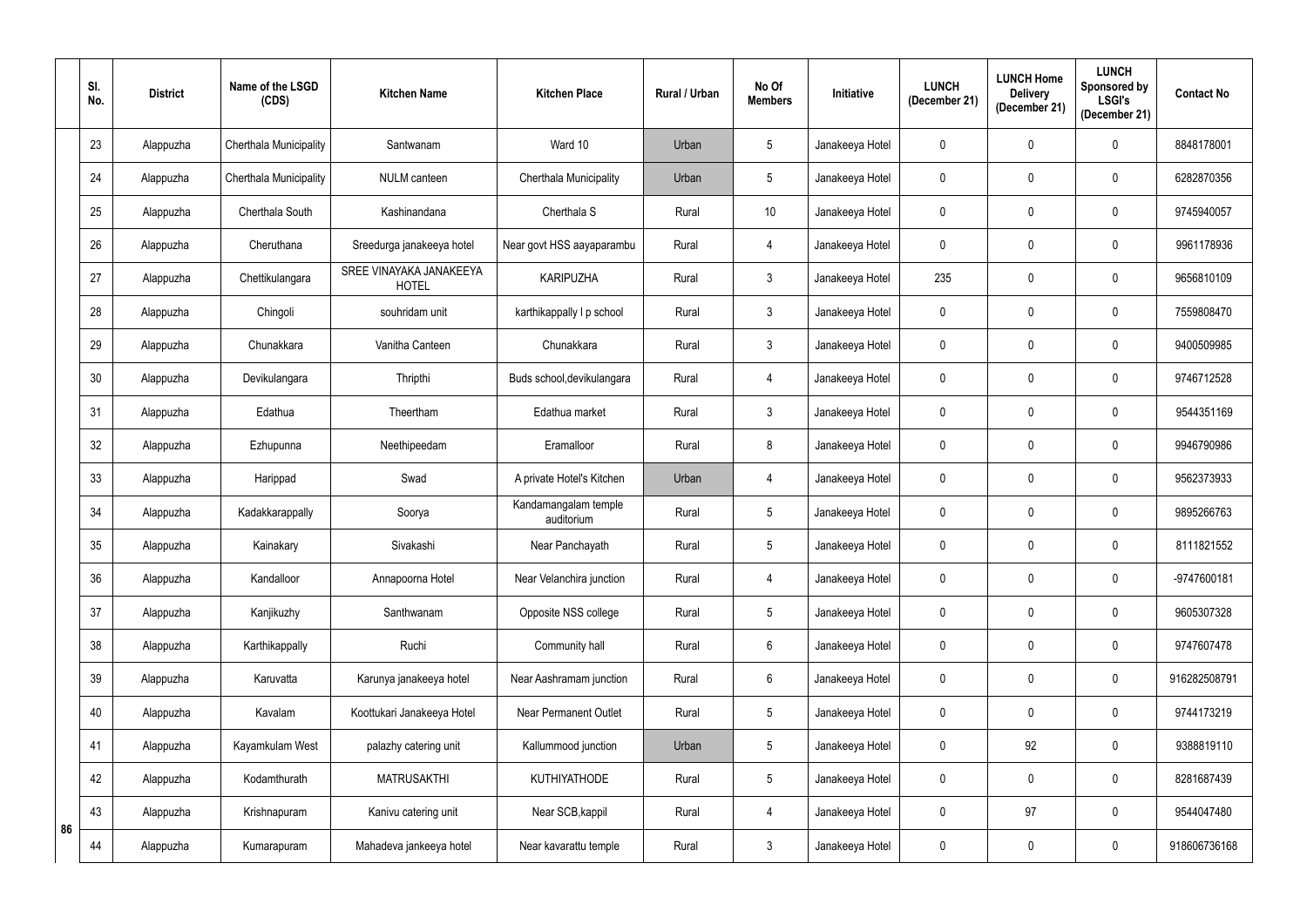| SI.<br>No. | <b>District</b> | Name of the LSGD<br>(CDS)   | <b>Kitchen Name</b>                | <b>Kitchen Place</b>                        | <b>Rural / Urban</b> | No Of<br><b>Members</b> | Initiative      | <b>LUNCH</b><br>(December 21) | <b>LUNCH Home</b><br><b>Delivery</b><br>(December 21) | <b>LUNCH</b><br>Sponsored by<br><b>LSGI's</b><br>(December 21) | <b>Contact No</b> |
|------------|-----------------|-----------------------------|------------------------------------|---------------------------------------------|----------------------|-------------------------|-----------------|-------------------------------|-------------------------------------------------------|----------------------------------------------------------------|-------------------|
| 45         | Alappuzha       | Kumarapuram                 | Navodhaya janakeeya hotel          | Kumarapuram                                 | Rural                | $\mathfrak{Z}$          | Janakeeya Hotel | $\pmb{0}$                     | 0                                                     | $\mathbf 0$                                                    | 9037499871        |
| 46         | Alappuzha       | Kuthiyathode                | Ruchi Janakeeya Hotel              | Near kuthiyathode panchayath<br>office      | Rural                | $5\phantom{.0}$         | Janakeeya Hotel | $\mathbf 0$                   | 0                                                     | 0                                                              | 9249269374        |
| 47         | Alappuzha       | Mannanchery                 | Snehitha                           | Panchayat building                          | Rural                | 4                       | Janakeeya Hotel | $\pmb{0}$                     | 43                                                    | 0                                                              | 9544461740        |
| 48         | Alappuzha       | Mannar                      | Snehadhara                         | Kunnathur devasom                           | Rural                | $5\phantom{.0}$         | Janakeeya Hotel | $\mathbf 0$                   | 0                                                     | 0                                                              | 9567853570        |
| 49         | Alappuzha       | Mararikulam South           | Snehasparsham                      | Kattoor                                     | Rural                | 4                       | Janakeeya Hotel | $\mathbf 0$                   | 10                                                    | $\mathbf 0$                                                    | 9747881642        |
| 50         | Alappuzha       | Mavelikara<br>Municipality  | Ruchi janakeeya hotel              | Municipality building                       | Urban                | 10 <sup>°</sup>         | Janakeeya Hotel | $\mathbf 0$                   | 0                                                     | $\mathbf 0$                                                    | 8289996136        |
| 51         | Alappuzha       | Mavelikkara<br>Thamarakulam | Thripthi Catering                  | Thamarakulam                                | Rural                | $\overline{5}$          | Janakeeya Hotel | $\mathbf 0$                   | 0                                                     | $\mathbf 0$                                                    | 8281558036        |
| 52         | Alappuzha       | Mavelikkara<br>Thekkekara   | Bhai catering                      | Pallarimangalam                             | Rural                | $5\phantom{.0}$         | Janakeeya Hotel | $\mathbf 0$                   | 0                                                     | $\mathbf 0$                                                    | 9539851155        |
| 53         | Alappuzha       | Muhamma                     | <b>SNV Catering</b>                | Near Community Health<br>Centre             | Rural                | $\overline{5}$          | Janakeeya Hotel | $\mathbf 0$                   | 100                                                   | $\mathbf 0$                                                    | 9605388763        |
| 54         | Alappuzha       | Mulakkuzha                  | Snehathanal                        | Mulakkuzha                                  | Rural                | $5\phantom{.0}$         | Janakeeya Hotel | $\mathbf 0$                   | 0                                                     | $\mathbf 0$                                                    | 9037085079        |
| 55         | Alappuzha       | Muttar                      | <b>Ruchi Catering Unit</b>         | Panchayat Building                          | Rural                |                         | Janakeeya Hotel | $\mathbf 0$                   | 0                                                     | $\mathbf 0$                                                    | 9072276826        |
| 56         | Alappuzha       | Nedumudy                    | Oruma                              | Champakulam                                 | Rural                | $\overline{5}$          | Janakeeya Hotel | $\mathbf 0$                   | 0                                                     | $\mathbf 0$                                                    | 9188536147        |
| 57         | Alappuzha       | Neelamperoor                | Amrutha Janakeeya<br>Bhakshanasala | Panchayat Building                          | Rural                | 3                       | Janakeeya Hotel | 0                             |                                                       | $\mathbf 0$                                                    | 9656167060        |
| 58         | Alappuzha       | Nooranad                    | Amma Canteen                       | Inside market place, Noornad                | Rural                | $5\,$                   | Janakeeya Hotel | $\mathbf 0$                   | 0                                                     | $\mathbf 0$                                                    | 7034377340        |
| 59         | Alappuzha       | Palamel                     | Arogya Canteen                     | Panchayat office compound                   | Rural                | 4                       | Janakeeya Hotel | 275                           | 0                                                     | $\mathbf 0$                                                    | 9497107651        |
| 60         | Alappuzha       | Pallippad                   | Annapoorneswari catering unit      | Irattakulangara junction                    | Rural                | $\sqrt{5}$              | Janakeeya Hotel | $\mathbf 0$                   | 0                                                     | $\mathbf 0$                                                    | 9562318624        |
| 61         | Alappuzha       | Panavally                   | Harikrishnan                       | near nalpatheneswaram<br>temple             | Rural                | $\overline{\mathbf{1}}$ | Janakeeya Hotel | $\mathbf 0$                   | 0                                                     | 0                                                              | 9961774363        |
| 62         | Alappuzha       | Pandanad                    | Sreebhadra                         | Muthavazhi                                  | Rural                | $\sqrt{5}$              | Janakeeya Hotel | $\mathbf 0$                   | 0                                                     | $\mathbf 0$                                                    | 9947120239        |
| 63         | Alappuzha       | Pathiyoor                   | Dakshina catering unit             | Mahalekshmi auditorium,<br>kareelakulangara | Rural                | $5\phantom{.0}$         | Janakeeya Hotel | $\mathbf 0$                   | 181                                                   | $\mathbf 0$                                                    | 9048200655        |
| 64         | Alappuzha       | Pattanakkad                 | Aparna                             | Opposite of pattanakkad<br>gramapanchayath  | Rural                | $\overline{5}$          | Janakeeya Hotel | $\mathbf 0$                   | 0                                                     | $\mathbf 0$                                                    | 9037450634        |
| 65         | Alappuzha       | Perumbalam                  | Amritham                           | Near by govt hospital                       | Rural                | 4                       | Janakeeya Hotel | $\mathbf 0$                   | 0                                                     | $\mathbf 0$                                                    | 8592809257        |
| 66         | Alappuzha       | Pulincunnu                  | Nanma Janakeeya Hotel              | Near Krishi Bhavan                          | Rural                | $5\,$                   | Janakeeya Hotel | $\boldsymbol{0}$              | 0                                                     | $\mathbf 0$                                                    | 9544752465        |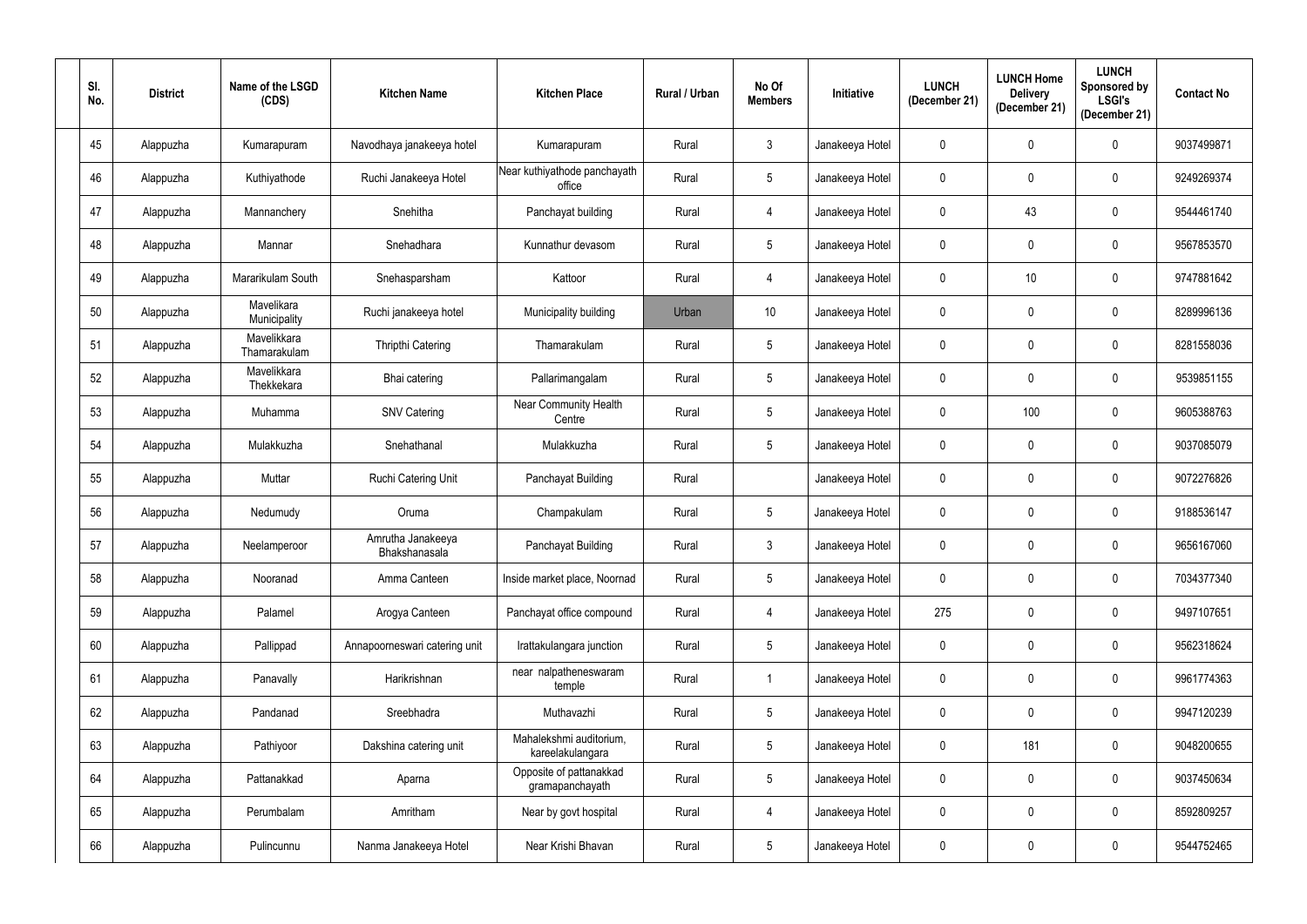|    | SI.<br>No. | <b>District</b> | Name of the LSGD<br>(CDS) | <b>Kitchen Name</b>         | <b>Kitchen Place</b>                                        | Rural / Urban | No Of<br><b>Members</b> | Initiative      | <b>LUNCH</b><br>(December 21) | <b>LUNCH Home</b><br><b>Delivery</b><br>(December 21) | <b>LUNCH</b><br><b>Sponsored by</b><br><b>LSGI's</b><br>(December 21) | <b>Contact No</b> |
|----|------------|-----------------|---------------------------|-----------------------------|-------------------------------------------------------------|---------------|-------------------------|-----------------|-------------------------------|-------------------------------------------------------|-----------------------------------------------------------------------|-------------------|
|    | 67         | Alappuzha       | Puliyoor                  | <b>UPPUM MULAKUM</b>        | <b>INSIDE PANCHAYATH</b><br><b>COMPOUND</b>                 | Rural         | $\sqrt{5}$              | Janakeeya Hotel | 0                             | 0                                                     | $\mathbf 0$                                                           | 6238836314        |
|    | 68         | Alappuzha       | Punnapra North            | Annapoorneshwary            | Janajagrithi                                                | Rural         | 4                       | Janakeeya Hotel | $\mathbf 0$                   | 0                                                     | $\mathbf 0$                                                           | 8129450136        |
|    | 69         | Alappuzha       | Punnapra South            | Thripthy janakeeya hotel    | Punnapra south                                              | Rural         | 9                       | Janakeeya Hotel | $\mathbf 0$                   | 0                                                     | $\pmb{0}$                                                             | 9846179646        |
|    | 70         | Alappuzha       | Purakad                   | Pulari                      | Purakkad gp                                                 | Rural         | $5\phantom{.0}$         | Janakeeya Hotel | $\mathbf 0$                   | 0                                                     | $\mathbf 0$                                                           | 7034494313        |
|    | 71         | Alappuzha       | Purakad                   | Thiruvonam catering service | Thottappally                                                | Rural         | $\overline{4}$          | Janakeeya Hotel | $\mathbf 0$                   | 0                                                     | $\mathbf 0$                                                           |                   |
|    | 72         | Alappuzha       | Ramankary                 | Kudumbashree Vanitha Hotel  | Ramankary Town, Opposite<br>Judicial First Class Magistrate | Rural         | 4                       | Janakeeya Hotel | $\mathbf 0$                   | 0                                                     | $\mathbf 0$                                                           | 8281314746        |
|    | 73         | Alappuzha       | Thaicattussery            | Unarv                       | Thyakattusheri junction                                     | Rural         | $\overline{4}$          | Janakeeya Hotel | $\pmb{0}$                     | 0                                                     | $\mathbf 0$                                                           | 9605897567        |
|    | 74         | Alappuzha       | Thakazhy                  | Thripthi Thakazhy           | <b>GBHSS Thakazhy</b>                                       | Rural         | $6\,$                   | Janakeeya Hotel | 0                             | 0                                                     | $\mathbf 0$                                                           | 9747405368        |
|    | 75         | Alappuzha       | Thalavady                 | Sakthi                      | Panayanbnoorkavu Temple<br>Auditorium                       | Rural         | $5\phantom{.0}$         | Janakeeya Hotel | $\pmb{0}$                     | 0                                                     | $\pmb{0}$                                                             |                   |
|    | 76         | Alappuzha       | Thannermukkom             | Patheyam                    | Panchayath office                                           | Rural         | $\overline{4}$          | Janakeeya Hotel | $\mathbf 0$                   | $\mathbf 0$                                           | $\mathbf 0$                                                           | 9633933288        |
|    | 77         | Alappuzha       | Thazhakkara               | Akshaya catering            | Building at glassfactory<br>junction                        | Rural         | $5\phantom{.0}$         | Janakeeya Hotel | 300                           | 0                                                     | $\mathbf 0$                                                           | 9847177930        |
|    | 78         | Alappuzha       | Thiruvanvandoor           | <b>SREE KRISHNA</b>         | Near pravinkoodu junction,                                  | Rural         | $5\phantom{.0}$         | Janakeeya Hotel | 0                             | 93                                                    | $\mathbf 0$                                                           | 9446627175        |
|    | 79         | Alappuzha       | Thrikkunnappuzha          | Akshara janakeeya hotel     | KV jetty road                                               | Rural         | 5                       | Janakeeya Hotel | 0                             | 0                                                     | 0                                                                     | 918891921223      |
|    | 80         | Alappuzha       | Thuravoor                 | RUCHI JANAKEEYA HOTEL       | Near alakkaparambu                                          | Rural         | $5\phantom{.0}$         | Janakeeya Hotel | $\pmb{0}$                     | 0                                                     | $\mathbf 0$                                                           | 8157934346        |
|    | 81         | Alappuzha       | Vallikunnam               | Samthripthi                 | Padayanivattom temple<br>Auditorium                         | Rural         | $\overline{4}$          | Janakeeya Hotel | $\pmb{0}$                     | 0                                                     | $\mathbf 0$                                                           | 8078962129        |
|    | 82         | Alappuzha       | Vayalar                   | Five star                   | Near Nagamkulangara Market                                  | Rural         | $\sqrt{5}$              | Janakeeya Hotel | $\pmb{0}$                     | 0                                                     | $\mathbf 0$                                                           | 8606081847        |
|    | 83         | Alappuzha       | Veeyapuram                | Swad 2                      | Veeyapuram jn                                               | Rural         | $5\phantom{.0}$         | Janakeeya Hotel | $\pmb{0}$                     | 0                                                     | $\pmb{0}$                                                             |                   |
|    | 84         | Alappuzha       | Veeyapuram                | Karuthal                    | Payippad LPS                                                | Rural         | $5\phantom{.0}$         | Janakeeya Hotel | 0                             | 0                                                     | $\mathbf 0$                                                           | 8606846513        |
|    | 85         | Alappuzha       | Veliyanad                 | Manus Janakeeya Hotel       | Kurishmoodu, Near Veliyanadu<br>Grama Panchayat             | Rural         | $\mathbf{3}$            | Janakeeya Hotel | $\pmb{0}$                     | 0                                                     | $\mathbf 0$                                                           | 8086782924        |
|    | 86         | Alappuzha       | Venmoney                  | Annapoorna                  | Poyka                                                       | Rural         | $5\overline{)}$         | Janakeeya Hotel | 0                             | 85                                                    | $\mathbf 0$                                                           |                   |
| 86 |            |                 |                           |                             |                                                             |               | 408                     |                 | 810                           | 1368                                                  | 21                                                                    |                   |
|    |            | Ernakulam       | Aikkaranad                | Subiksha Janakeeya Hotel    | Kolancherry                                                 | Rural         | $\overline{4}$          | Janakeeya Hotel | 486                           | 0                                                     | $\mathbf 0$                                                           | 9074033529        |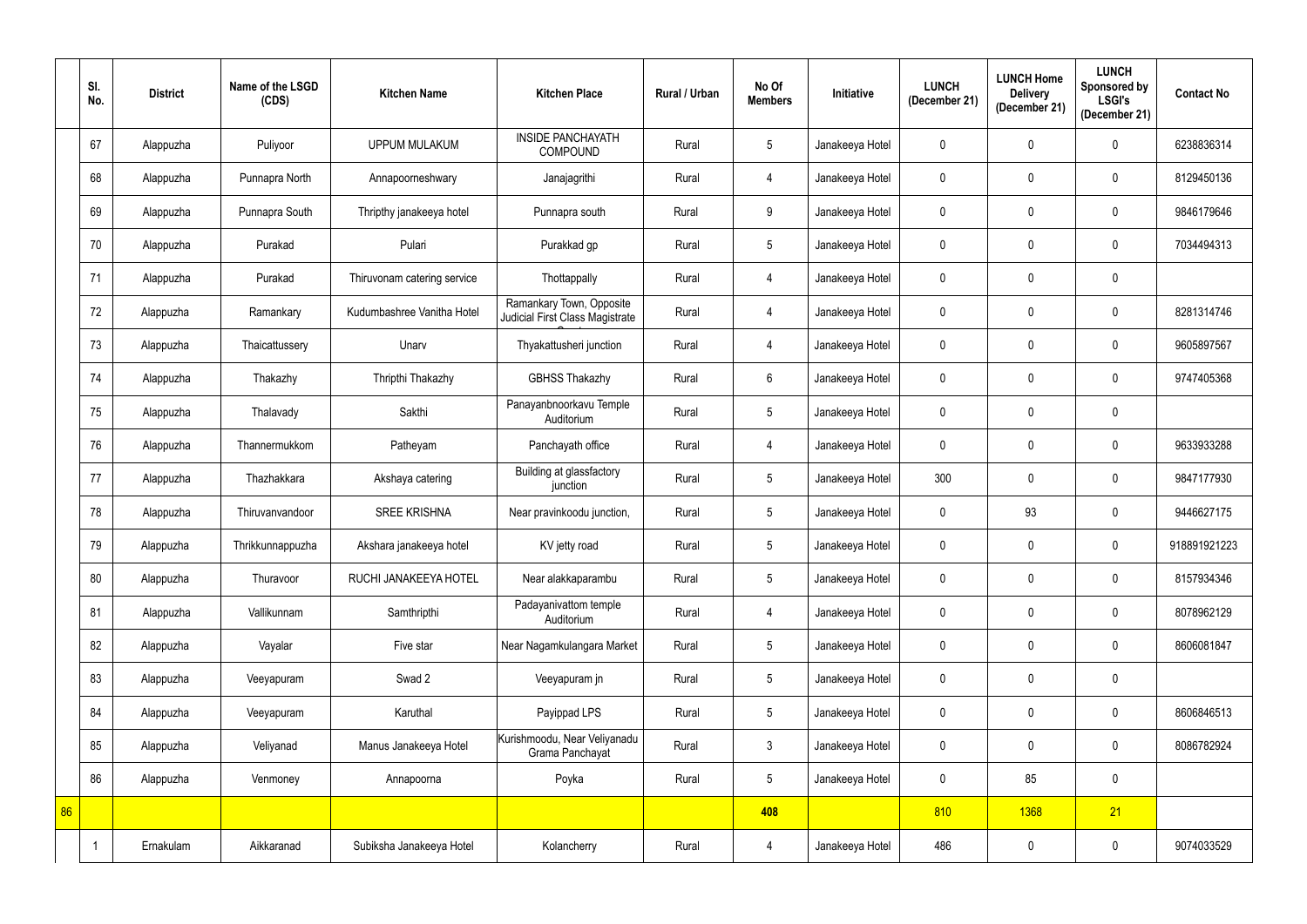| SI.<br>No.      | <b>District</b> | Name of the LSGD<br>(CDS) | <b>Kitchen Name</b>                  | <b>Kitchen Place</b>         | Rural / Urban | No Of<br><b>Members</b> | Initiative      | <b>LUNCH</b><br>(December 21) | <b>LUNCH Home</b><br><b>Delivery</b><br>(December 21) | <b>LUNCH</b><br>Sponsored by<br><b>LSGI's</b><br>(December 21) | <b>Contact No</b> |
|-----------------|-----------------|---------------------------|--------------------------------------|------------------------------|---------------|-------------------------|-----------------|-------------------------------|-------------------------------------------------------|----------------------------------------------------------------|-------------------|
| $\overline{2}$  | Ernakulam       | Alengade                  | Kasthurba kitchen                    | Neerikkode                   | Rural         | $\mathfrak{Z}$          | Janakeeya Hotel | 100                           | $\mathbf 0$                                           | $\mathbf 0$                                                    | 9388462558        |
| $\mathbf{3}$    | Ernakulam       | Alengade                  | Thanima foods                        | Koduvazhanga                 | Rural         | $\mathfrak{Z}$          | Janakeeya Hotel | 66                            | 0                                                     | 0                                                              | 9349013322        |
| 4               | Ernakulam       | Alengade                  | Mr.Bakers                            | Malikam peedika              | Rural         | $\mathfrak{Z}$          | Janakeeya Hotel | 30                            | 0                                                     | 0                                                              | 9633887779        |
| 5               | Ernakulam       | Aluva                     | Ruchi janakeeya hotel                | Aluva                        | Urban         | 4                       | Janakeeya Hotel | $\mathbf 0$                   | 92                                                    | 0                                                              | 9947236080        |
| 6               | Ernakulam       | Amballoor                 | Dhanshree catering                   | St.ignatius schools Amballur | Rural         | $5\phantom{.0}$         | Janakeeya Hotel | 108                           | 0                                                     | $\mathbf 0$                                                    | 8330081552        |
| $\overline{7}$  | Ernakulam       | Angamaly                  | Cafe Shree Canteen                   | <b>Municipality Canteen</b>  | Urban         | $\overline{5}$          | Janakeeya Hotel | 538                           | 0                                                     | $\mathbf 0$                                                    | 9656619614        |
| 8               | Ernakulam       | Angamaly                  | Cafe Kudumbashree                    | T B Junction                 | Urban         | $\mathfrak{Z}$          | Janakeeya Hotel | 154                           | 0                                                     | $\mathbf 0$                                                    | 9447924974        |
| 9               | Ernakulam       | Arakuzha                  | Ruchi Janakeeya hotel, Arakkuzha     | Pandappilly                  | Rural         | $\overline{5}$          | Janakeeya Hotel | 145                           | 0                                                     | $\mathbf 0$                                                    | 9744864225        |
| 10 <sup>°</sup> | Ernakulam       | Assamannoor               | New Life kudumbasree Hotel           | Cherukunnam                  | Rural         | $\mathfrak{Z}$          | Janakeeya Hotel | 139                           | 0                                                     | $\mathbf 0$                                                    | 9656729450        |
| 11              | Ernakulam       | Avoly                     | Janakeeya Hotel, Avoli               | Hostel Junction, Avoli       | Rural         | $\mathfrak{Z}$          | Janakeeya Hotel | 268                           | 0                                                     | 0                                                              | 9847983621        |
| 12              | Ernakulam       | Ayavana                   | Keralashree Janakeeya hotel          | Ayavana                      | Rural         | $\overline{5}$          | Janakeeya Hotel | 44                            | 0                                                     | $\mathbf 0$                                                    | 9744864210        |
| 13              | Ernakulam       | Ayyampuzha                | Sneha Janakeeya Hotel                | Ayyamppuzha                  | Rural         | 4                       | Janakeeya Hotel | 232                           | 0                                                     | $\mathbf 0$                                                    | 8590753551        |
| 14              | Ernakulam       | Ayyampuzha                | Five Star Hotel and Catering         | Panchayat Junction           | Rural         |                         | Janakeeya Hotel | 92                            |                                                       | $\mathbf 0$                                                    | 9744836324        |
| 15              | Ernakulam       | Chendamangalam            | Anugraha Kudumbashree hotel          | Vadakkumpuram                | Rural         | $\sqrt{5}$              | Janakeeya Hotel | 140                           | 0                                                     | $\mathbf 0$                                                    | 9061419729        |
| 16              | Ernakulam       | Chengamanade              | Mythri janakeeya hotel               | Purayar                      | Rural         | $5\,$                   | Janakeeya Hotel | $\mathbf 0$                   | 197                                                   | $\mathbf 0$                                                    | 9496818865        |
| 17              | Ernakulam       | Cheranalloor              | Adukkala                             | Chittoor                     | Rural         | $5\,$                   | Janakeeya Hotel | $\mathbf 0$                   | 0                                                     | $\mathbf 0$                                                    | 9846423001        |
| 18              | Ernakulam       | Cheranalloor              | Chaithanya Janakeeya hotel           | Vishnupuram                  | Rural         | $\sqrt{5}$              | Janakeeya Hotel | $\mathbf 0$                   | 0                                                     | $\mathbf 0$                                                    | 9747411465        |
| 19              | Ernakulam       | Chittattukara             | Swadh Janakeeya Hotel                | Neendoor                     | Rural         | $5\,$                   | Janakeeya Hotel | 243                           | 0                                                     | $\mathbf 0$                                                    | 9447812788        |
| 20              | Ernakulam       | Choornikkara              | Metro hotel                          | Ambattukavu                  | Rural         | $\mathfrak{Z}$          | Janakeeya Hotel | 310                           | 0                                                     | $\mathbf 0$                                                    | 9605319455        |
| 21              | Ernakulam       | Chottanikkara             | Ahalya Cafe                          | Kottayatthupara              | Rural         | $6\phantom{.}6$         | Janakeeya Hotel | 85                            | 0                                                     | $\mathbf 0$                                                    | 9567512337        |
| 22              | Ernakulam       | Edakkattuvayal            | SANDHVANAM JANAKEEYA<br><b>HOTEL</b> | <b>PEPPATHI</b>              | Rural         | $\mathfrak{Z}$          | Janakeeya Hotel | 38                            | 0                                                     | $\mathbf 0$                                                    | 9447047980        |
| 23              | Ernakulam       | Edathala                  | Souhridam Kudumbashree canteen       | Edathala                     | Rural         | $\mathfrak{Z}$          | Janakeeya Hotel | 289                           | 0                                                     | $\overline{0}$                                                 | 7593057378        |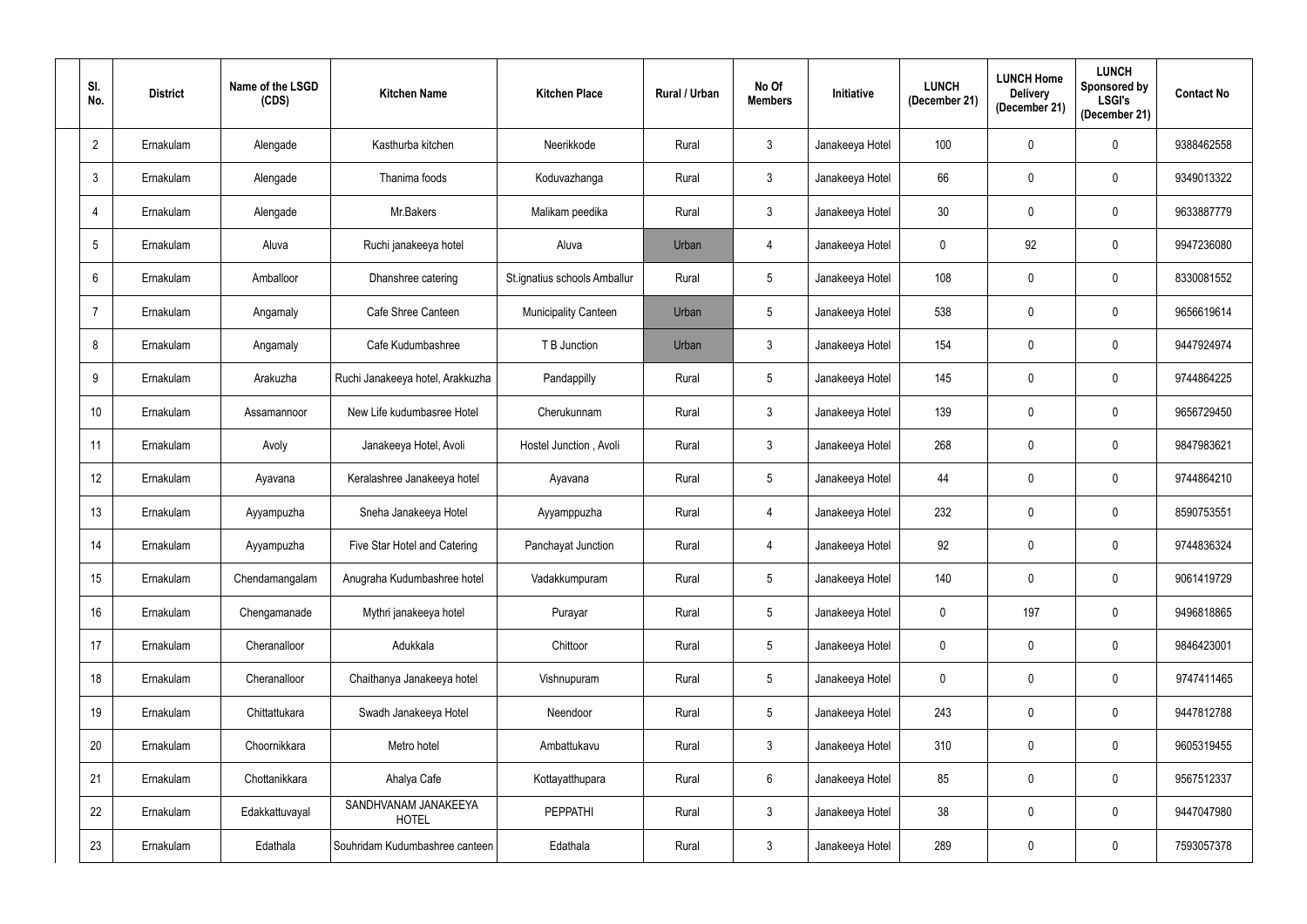| SI.<br>No. | <b>District</b> | Name of the LSGD<br>(CDS) | <b>Kitchen Name</b>                   | <b>Kitchen Place</b>                      | <b>Rural / Urban</b> | No Of<br><b>Members</b> | Initiative      | <b>LUNCH</b><br>(December 21) | <b>LUNCH Home</b><br><b>Delivery</b><br>(December 21) | <b>LUNCH</b><br>Sponsored by<br><b>LSGI's</b><br>(December 21) | <b>Contact No</b> |
|------------|-----------------|---------------------------|---------------------------------------|-------------------------------------------|----------------------|-------------------------|-----------------|-------------------------------|-------------------------------------------------------|----------------------------------------------------------------|-------------------|
| 24         | Ernakulam       | Edathala                  | Veetiloru oonne                       | Manalimukke                               | Rural                | $\mathfrak{Z}$          | Janakeeya Hotel | 207                           | 0                                                     | 0                                                              |                   |
| 25         | Ernakulam       | Edavanakkad               | Royal Hotel                           | Edavanakad                                | Rural                | $\mathfrak{Z}$          | Janakeeya Hotel | 72                            | 0                                                     | $\mathbf 0$                                                    | 9446742863        |
| 26         | Ernakulam       | Elanji                    | janakiya hotel elanji                 | elanji punjayathu junction                | Rural                | $\sqrt{5}$              | Janakeeya Hotel | 45                            | 0                                                     | 0                                                              | 8921266850        |
| 27         | Ernakulam       | Eloor                     | Nalanandhana janakeeya hotel          | Eloor                                     | Urban                | $\mathbf{3}$            | Janakeeya Hotel | 127                           | 0                                                     | 0                                                              | 8848524108        |
| 28         | Ernakulam       | Ezhikkara                 | Sree Rajarajeswari Janakeeya<br>Hotel | Ezhikkara                                 | Rural                | $\sqrt{5}$              | Janakeeya Hotel | 144                           | 0                                                     | $\mathbf 0$                                                    | 7558020438        |
| 29         | Ernakulam       | Kadungalloor              | Snehitha janakeeya hotel              | Kadungalloor                              | Rural                | $\mathfrak{Z}$          | Janakeeya Hotel | 263                           | 0                                                     | $\mathbf 0$                                                    | 919567418674      |
| 30         | Ernakulam       | Kalady                    | Jyothi Vanitha Canteen                | Kalady                                    | Rural                | $\sqrt{5}$              | Janakeeya Hotel | 299                           | 0                                                     | $\mathbf 0$                                                    | 9544624439        |
| 31         | Ernakulam       | Kalamassery East          | Thanima Janakeeya Hotel               | Kangarappady Medical college<br>Road      | Urban                | $\mathfrak{Z}$          | Janakeeya Hotel | 330                           | 0                                                     | $\mathbf 0$                                                    | 9745481742        |
| 32         | Ernakulam       | <b>Kalamassery East</b>   | Nanma janakeeya hotel                 | HMT, kalammassery                         | Urban                | $\mathfrak{Z}$          | Janakeeya Hotel | 319                           | 0                                                     | $\mathbf 0$                                                    | 9061986861        |
| 33         | Ernakulam       | Kalamassery West          | Pulari janakeeya hotel                | Kunamthai                                 | Urban                | $\mathfrak{Z}$          | Janakeeya Hotel | 437                           | 0                                                     | $\mathbf 0$                                                    | 7736594305        |
| 34         | Ernakulam       | <b>Kalamassery West</b>   | Kismath janakeeya hotel               | Vattekkunnam                              | Urban                | $\mathbf{3}$            | Janakeeya Hotel | 165                           | 0                                                     | $\mathbf 0$                                                    | 9895049873        |
| 35         | Ernakulam       | Kalloorkkad               | Puthuma Janakeeya Hotel               | Kallorkkad                                | Rural                | $\mathbf{3}$            | Janakeeya Hotel | 187                           | 0                                                     | $\mathbf 0$                                                    | 7558091353        |
| 36         | Ernakulam       | Kanjoor                   | Ammachiyude Adukkala                  | Parappuram                                | Rural                | 3                       | Janakeeya Hotel | 120                           |                                                       | $\mathbf 0$                                                    | 8547064578        |
| 37         | Ernakulam       | Karukutty                 | Anugraha Janakeeya Hotel              | Pallissery                                | Rural                | $5\,$                   | Janakeeya Hotel | 98                            | 0                                                     | $\mathbf 0$                                                    | 8943838295        |
| 38         | Ernakulam       | Karumalloor               | Koottayma janakeeya hotel             | Kariyachira                               | Rural                | $\overline{4}$          | Janakeeya Hotel | $\mathbf 0$                   | 0                                                     | $\mathbf 0$                                                    | 8281548828        |
| 39         | Ernakulam       | Kavalangad                | Five star Janakeeya Hotel             | Nellimattom                               | Rural                | $\sqrt{5}$              | Janakeeya Hotel | 280                           | 0                                                     | $\mathbf 0$                                                    | 9744705648        |
| 40         | Ernakulam       | Keerampara                | Abhaya Janakeeya Hotel                | Punnekkad                                 | Rural                | $\overline{4}$          | Janakeeya Hotel | 116                           | $\mathbf 0$                                           | $\mathbf 0$                                                    | 9074528135        |
| 41         | Ernakulam       | Keezhmad                  | Sadyalayam janakeeya hotel            | Keezhmad                                  | Rural                | $\sqrt{5}$              | Janakeeya Hotel | 98                            | 0                                                     | $\mathbf 0$                                                    | 7012778281        |
| 42         | Ernakulam       | Kochi East                | Samrudhi @ Kochi                      | Ernakulam North                           | Urban                | 14                      | Janakeeya Hotel | 1991                          | 1066                                                  | $\mathbf 0$                                                    | 9048609615        |
| 43         | Ernakulam       | Kochi East                | <b>PONPULARI</b>                      | <b>KEERHI NAGAR,</b><br><b>ELAMAKKARA</b> | Urban                | $\mathbf{3}$            | Janakeeya Hotel | 405                           | 0                                                     | $\mathbf 0$                                                    | 9446607548        |
| 44         | Ernakulam       | Kochi East                | RUCHI CATERING                        | PUNNACKAL                                 | Urban                | $5\phantom{.0}$         | Janakeeya Hotel | 321                           | $\mathbf 0$                                           | $\mathbf 0$                                                    | 9947080022        |
| 45         | Ernakulam       | Kochi East                | ANNAPOORNA JANAKEEYA<br><b>HOTEL</b>  | ALINCHUVADU                               | Urban                | $5\,$                   | Janakeeya Hotel | 285                           | 0                                                     | $\overline{0}$                                                 | 9567529849        |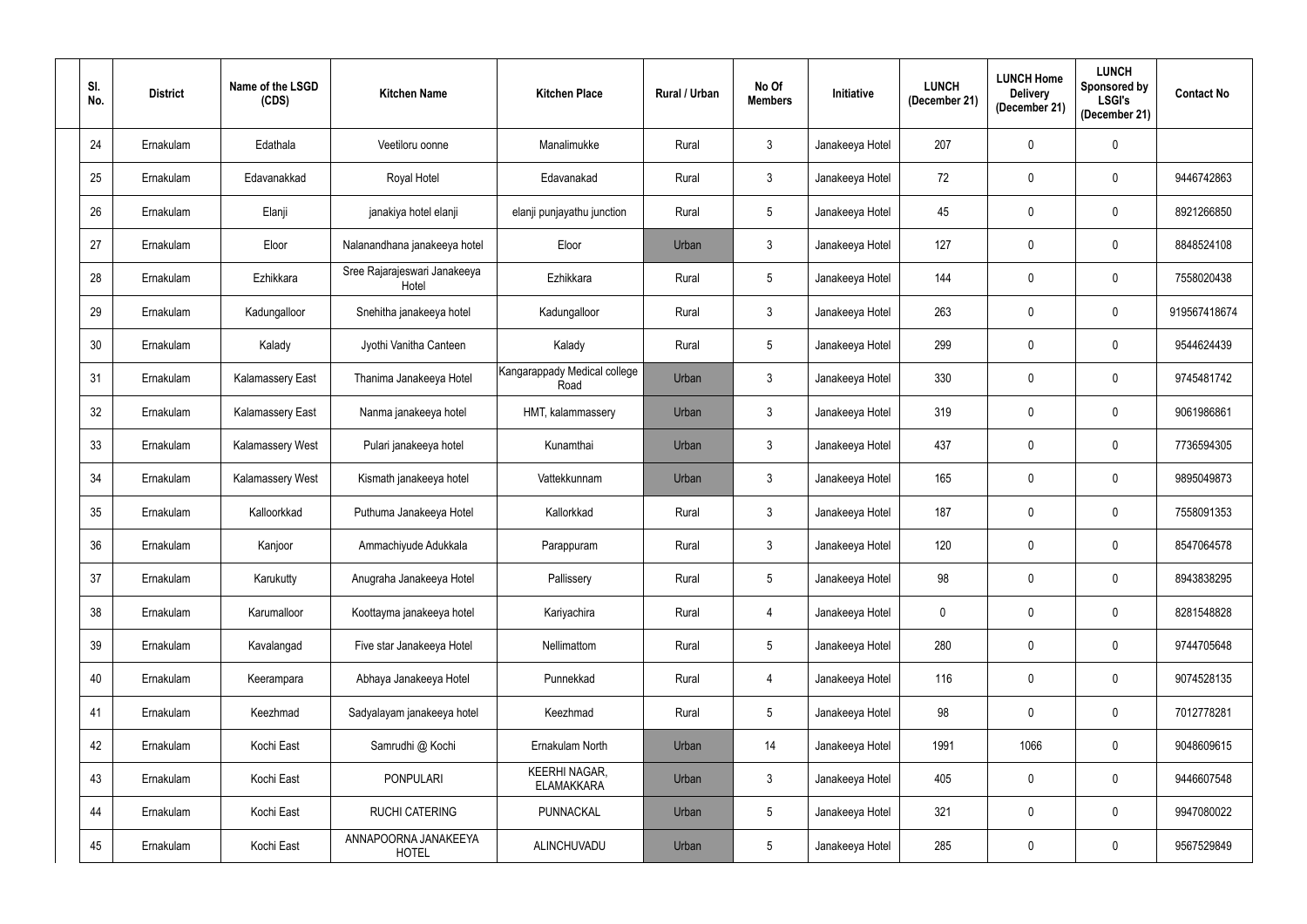|     | SI.<br>No. | <b>District</b> | Name of the LSGD<br>(CDS) | <b>Kitchen Name</b>                       | <b>Kitchen Place</b>                   | Rural / Urban | No Of<br><b>Members</b> | Initiative      | <b>LUNCH</b><br>(December 21) | <b>LUNCH Home</b><br><b>Delivery</b><br>(December 21) | <b>LUNCH</b><br>Sponsored by<br><b>LSGI's</b><br>(December 21) | <b>Contact No</b> |
|-----|------------|-----------------|---------------------------|-------------------------------------------|----------------------------------------|---------------|-------------------------|-----------------|-------------------------------|-------------------------------------------------------|----------------------------------------------------------------|-------------------|
|     | 46         | Ernakulam       | Kochi East                | ORUMA KITCHEN                             | <b>PACHALAM</b>                        | Urban         | $\mathbf{3}$            | Janakeeya Hotel | 282                           | 77                                                    | $\mathbf 0$                                                    | 9497680558        |
|     | 47         | Ernakulam       | Kochi East                | YUMMEES KITCHEN                           | <b>VADUTHALA</b>                       | Urban         | $\overline{5}$          | Janakeeya Hotel | 157                           | 30                                                    | $\mathbf 0$                                                    | 9497680558        |
|     | 48         | Ernakulam       | Kochi South               | <b>AMMAS KITCHEN</b>                      | <b>THEVARA</b>                         | Urban         | 4                       | Janakeeya Hotel | 1156                          | 0                                                     | $\mathbf 0$                                                    | 8547855284        |
|     | 49         | Ernakulam       | Kochi South               | <b>NEW AKSHAYA HOTEL</b>                  | <b>PONNURUNNI</b>                      | Urban         | $5\phantom{.0}$         | Janakeeya Hotel | 658                           | 0                                                     | $\mathbf 0$                                                    | 8547855284        |
|     | 50         | Ernakulam       | Kochi South               | <b>FRIENDS</b>                            | <b>MINI PARK</b>                       | Urban         | $5\phantom{.0}$         | Janakeeya Hotel | $\mathbf 0$                   | 0                                                     | $\mathbf 0$                                                    | 9567127064        |
|     | 51         | Ernakulam       | Kochi West                | NAMMUDE ADUKKALA                          | <b>ERAVELI COLONY</b>                  | Urban         | $5\phantom{.0}$         | Janakeeya Hotel | 699                           | 0                                                     | $\mathbf 0$                                                    | 9496025576        |
|     | 52         | Ernakulam       | Kochi West                | <b>USHUS KUDUMBASHREE</b><br><b>HOTEL</b> | <b>FORT KOCHI</b>                      | Urban         | 4                       | Janakeeya Hotel | 409                           | $\mathbf 0$                                           | $\mathbf 0$                                                    | 9847866090        |
|     | 53         | Ernakulam       | Kochi West                | PUTHUMA KUDUMBASHREE<br><b>HOTEL</b>      | PALLURUTHY NADA                        | Urban         | $\overline{5}$          | Janakeeya Hotel | 268                           | 0                                                     | $\mathbf 0$                                                    | 9496025576        |
|     | 54         | Ernakulam       | Koothattukulam            | Niravu janakeeya hotel                    | Near ksrtc bus stand<br>koothattukulam | Urban         | $\mathfrak{Z}$          | Janakeeya Hotel | 280                           | 0                                                     | $\mathbf 0$                                                    | 9656619614        |
|     | 55         | Ernakulam       | Koovappady                | Kaipunyam Janakeeya hotel                 | Koovappady                             | Rural         | $5\phantom{.0}$         | Janakeeya Hotel | 113                           | 0                                                     | $\mathbf 0$                                                    | 9526628158        |
|     | 56         | Ernakulam       | Kothamangalam             | P.K Janakeeya hotel                       | Kothamangalam                          | Urban         | $\mathbf{3}$            | Janakeeya Hotel | 326                           | 0                                                     | $\mathbf 0$                                                    | 8156869114        |
|     | 57         | Ernakulam       | Kothamangalam             | Thanima catering unit                     | Kothamangalam                          | Urban         | $\mathbf{3}$            | Janakeeya Hotel | 0                             | 0                                                     | $\mathbf 0$                                                    | 9846664377        |
| 114 | 58         | Ernakulam       | Kottapady                 | Janakeeya Hotel                           | Kottappady junction                    | Rural         | 3                       | Janakeeya Hotel | 176                           | 0                                                     | $\mathbf 0$                                                    | 9497406993        |
|     | 59         | Ernakulam       | Kottuvally                | Amritha Janakeeya Hotel                   | kottuvally                             | Rural         | $\sqrt{5}$              | Janakeeya Hotel | 88                            | $\mathbf 0$                                           | $\mathbf 0$                                                    | 8590034196        |
|     | 60         | Ernakulam       | Kumbalam                  | JANAKEEYA HOTEL KUMBALAM                  | <b>MADAVANA</b>                        | Rural         | $\sqrt{5}$              | Janakeeya Hotel | 327                           | 0                                                     | $\mathbf 0$                                                    | 9746652717        |
|     | 61         | Ernakulam       | Kumbalangy                | St Antoneys kudumbashree                  | OLD POST OFFICE                        | Rural         | $\mathfrak{Z}$          | Janakeeya Hotel | 267                           | 0                                                     | $\mathbf 0$                                                    | 8138860764        |
|     | 62         | Ernakulam       | Kunnathunad               | Thripthi Janakeeya Hotel                  | Pallikkara                             | Rural         | $\,6\,$                 | Janakeeya Hotel | 86                            | 0                                                     | $\mathbf 0$                                                    | 9744561425        |
|     | 63         | Ernakulam       | Kunnukara                 | Greenchilly cafe                          | Kunnukara                              | Rural         | $\mathbf{3}$            | Janakeeya Hotel | 0                             | 59                                                    | $\mathbf 0$                                                    | 9496852989        |
|     | 64         | Ernakulam       | Kunnukara                 | Thanima canteen                           | North aduvassery                       | Rural         | $5\phantom{.0}$         | Janakeeya Hotel | $\pmb{0}$                     | 63                                                    | $\mathbf 0$                                                    | 9744200583        |
|     | 65         | Ernakulam       | Kuttampuzha               | Nila kudumbashree janakiya hotel          | Mini stadium, vadattupara              | Rural         | $6\,$                   | Janakeeya Hotel | 0                             | $\mathbf 0$                                           | $\mathbf 0$                                                    | 9496754018        |
|     | 66         | Ernakulam       | Kuzhippilly               | Janakeeya hotel                           | Kuzhupilli                             | Rural         | $\pmb{0}$               | Janakeeya Hotel | 96                            | 0                                                     | $\mathbf 0$                                                    | 9744631998        |
|     | 67         | Ernakulam       | Malayattoor               | Whats app Janakeeya Hotel                 | Thottuva                               | Rural         | $\mathbf{3}$            | Janakeeya Hotel | 326                           | 0                                                     | $\mathbf 0$                                                    | 919447604578      |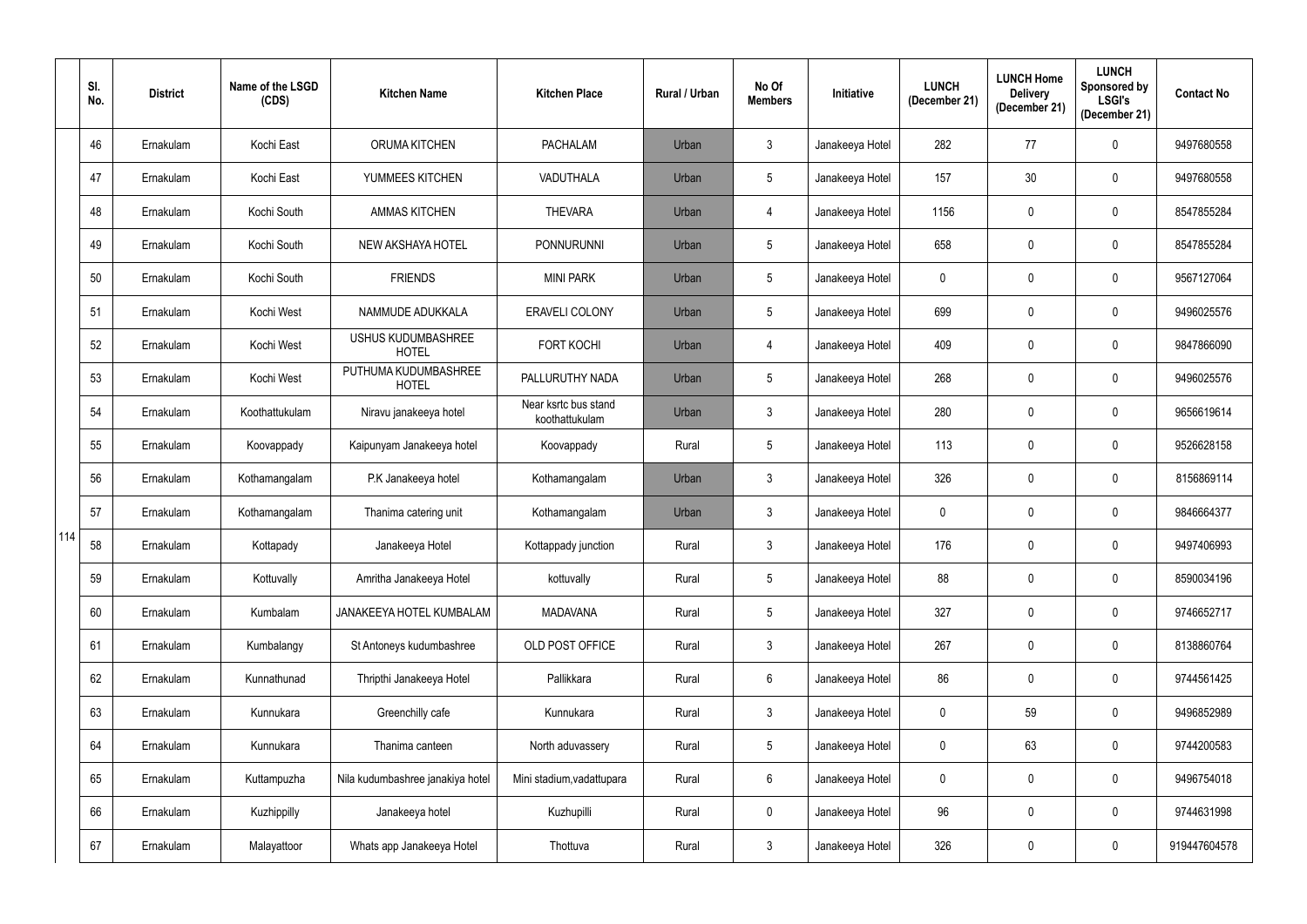| SI.<br>No. | <b>District</b> | Name of the LSGD<br>(CDS) | <b>Kitchen Name</b>            | <b>Kitchen Place</b>                    | <b>Rural / Urban</b> | No Of<br><b>Members</b> | Initiative      | <b>LUNCH</b><br>(December 21) | <b>LUNCH Home</b><br><b>Delivery</b><br>(December 21) | <b>LUNCH</b><br>Sponsored by<br><b>LSGI's</b><br>(December 21) | <b>Contact No</b> |
|------------|-----------------|---------------------------|--------------------------------|-----------------------------------------|----------------------|-------------------------|-----------------|-------------------------------|-------------------------------------------------------|----------------------------------------------------------------|-------------------|
| 68         | Ernakulam       | Malayattoor               | Natturuchi Janakeeya Hotel     | Ettakkadavu                             | Rural                | $\mathfrak{Z}$          | Janakeeya Hotel | 293                           | 0                                                     | $\mathbf 0$                                                    | 9745470234        |
| 69         | Ernakulam       | Maneed                    | Coral Island                   | Maneed                                  | Rural                | 4                       | Janakeeya Hotel | 142                           | 0                                                     | 0                                                              | 7012652495        |
| 70         | Ernakulam       | Manjalloor                | Thanima Kudumbashree hotel     | Vazhakkulam                             | Rural                | $5\phantom{.0}$         | Janakeeya Hotel | 309                           | 0                                                     | 0                                                              | 7306907918        |
| 71         | Ernakulam       | Manjapra                  | Sara's Kitchen                 | Puthenpalli                             | Rural                | $\mathbf{3}$            | Janakeeya Hotel | 239                           | 0                                                     | 0                                                              | 8547392730        |
| 72         | Ernakulam       | Maradu                    | <b>VANITHA HOTEL</b>           | <b>KUNDANNOR JN</b>                     | Urban                | 4                       | Janakeeya Hotel | 63                            | 0                                                     | $\mathbf 0$                                                    | 9349505008        |
| 73         | Ernakulam       | Marady                    | Janakeeya hotel, Marady        | Unnakkuppa                              | Rural                | 4                       | Janakeeya Hotel | 42                            | 0                                                     | $\mathbf 0$                                                    | 9947943177        |
| 74         | Ernakulam       | Mazhuvannoor              | Sruthi Janakeeya Hotel         | Valayanchirangara                       | Rural                | $\mathfrak{Z}$          | Janakeeya Hotel | 151                           | 0                                                     | $\mathbf 0$                                                    | 9747924485        |
| 75         | Ernakulam       | Mookkannoor               | Mammaks Kitchen                | Mookkannoor                             | Rural                | $\mathfrak{Z}$          | Janakeeya Hotel | 186                           | 0                                                     | $\mathbf 0$                                                    | 918593835285      |
| 76         | Ernakulam       | Mudakkuzha                | Janakeeya Hotel                | Mudakkuzha                              | Rural                | $\mathfrak{Z}$          | Janakeeya Hotel | 64                            | 0                                                     | $\mathbf 0$                                                    | 919496431218      |
| 77         | Ernakulam       | Mulanthuruthy             | Sulabha                        | karikode, mulanthuruthy                 | Rural                | $\mathbf 0$             | Janakeeya Hotel | 342                           | 0                                                     | 0                                                              | 9633427553        |
| 78         | Ernakulam       | Mulavukad                 | Kudumbashree Veetile bakshanam | Mulavukad                               | Rural                | $5\phantom{.0}$         | Janakeeya Hotel | 162                           | 0                                                     | $\mathbf 0$                                                    | 9061339557        |
| 79         | Ernakulam       | Muvattupuzha              | Oottupura                      | Muvattupuzha                            | Urban                | $\mathfrak{Z}$          | Janakeeya Hotel | 288                           | 0                                                     | 0                                                              |                   |
| 80         | Ernakulam       | Nayarambalam              | Four star cafe                 | Nayarambalam                            | Rural                | 3                       | Janakeeya Hotel | 70                            |                                                       | $\mathbf 0$                                                    | 8891755948        |
| 81         | Ernakulam       | Nedumbassery              | Thani Nadan                    | Athani                                  | Rural                | $5\,$                   | Janakeeya Hotel | $\mathbf 0$                   | 234                                                   | $\mathbf 0$                                                    | 8138917514        |
| 82         | Ernakulam       | Nellikuzhy                | Janakeeya Hotel                | Nellikkuzhi                             | Rural                | $\mathfrak{Z}$          | Janakeeya Hotel | 256                           | 0                                                     | $\mathbf 0$                                                    | 9562713076        |
| 83         | Ernakulam       | Njarakkal                 | Kripa Catering Unit            | Njarakkal                               | Rural                | $\mathbf{3}$            | Janakeeya Hotel | 56                            | 0                                                     | $\mathbf 0$                                                    | 9567534006        |
| 84         | Ernakulam       | Okkal                     | Manna Janakeeya Hotel          | Edavoor                                 | Rural                | $\overline{4}$          | Janakeeya Hotel | 64                            | 0                                                     | $\pmb{0}$                                                      | 9539507674        |
| 85         | Ernakulam       | Paingottoor               | Janakeeya hotel                | Paingottoor                             | Rural                | $\overline{7}$          | Janakeeya Hotel | 55                            | 0                                                     | $\mathbf 0$                                                    | 9656855730        |
| 86         | Ernakulam       | Paipra                    | Nanma Janakeeya Hotel          | Pezhakkappilly                          | Rural                | $\mathfrak{Z}$          | Janakeeya Hotel | 176                           | 0                                                     | $\pmb{0}$                                                      | 9567747725        |
| 87         | Ernakulam       | Pallarimangalam           | Janakeeya Hotel                | Janakeeya Hotel, Koovalloor             | Rural                | 4                       | Janakeeya Hotel | 123                           | 0                                                     | $\mathbf 0$                                                    | 7025992310        |
| 88         | Ernakulam       | Pallipuram                | SANTHWANAM Janakeeyahotel      | Pothen valav                            | Rural                | $5\phantom{.0}$         | Janakeeya Hotel | 252                           | 0                                                     | $\mathbf 0$                                                    | 9747525176        |
| 89         | Ernakulam       | Pambakkuda                | viswastha catering unit        | pambakkuda block punjayathu<br>building | Rural                | $\overline{4}$          | Janakeeya Hotel | $50\,$                        | 0                                                     | $\mathbf 0$                                                    | 9946404045        |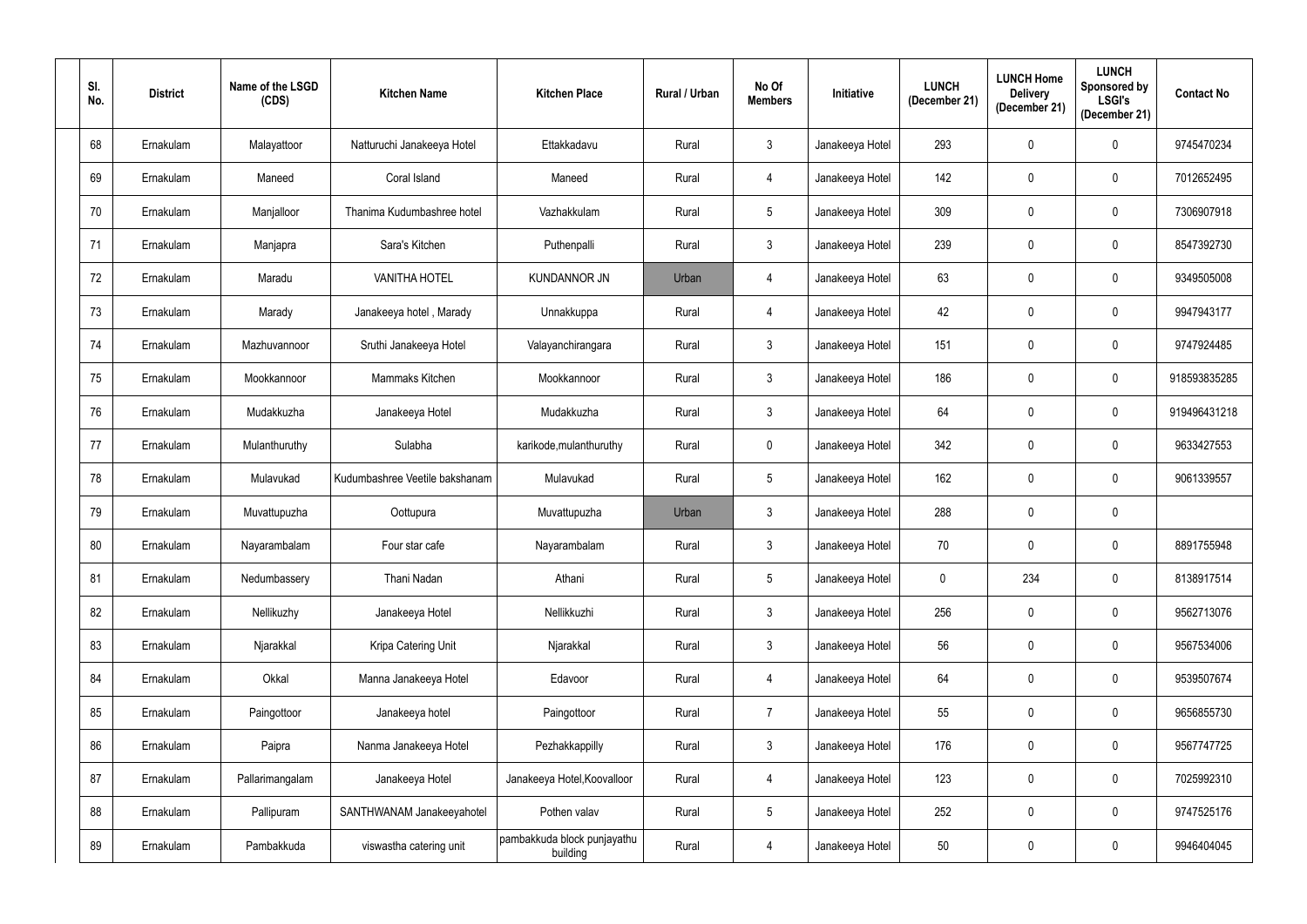| SI.<br>No. | <b>District</b> | Name of the LSGD<br>(CDS) | <b>Kitchen Name</b>                                      | <b>Kitchen Place</b>                        | Rural / Urban | No Of<br><b>Members</b> | Initiative      | <b>LUNCH</b><br>(December 21) | <b>LUNCH Home</b><br><b>Delivery</b><br>(December 21) | <b>LUNCH</b><br>Sponsored by<br><b>LSGI's</b><br>(December 21) | <b>Contact No</b> |
|------------|-----------------|---------------------------|----------------------------------------------------------|---------------------------------------------|---------------|-------------------------|-----------------|-------------------------------|-------------------------------------------------------|----------------------------------------------------------------|-------------------|
| 90         | Ernakulam       | Parakkadave               | Thejus catering unit                                     | Moozhikkulam                                | Rural         | 10 <sup>°</sup>         | Janakeeya Hotel | $\pmb{0}$                     | 0                                                     | $\mathbf 0$                                                    | 9847936303        |
| 91         | Ernakulam       | Paravoor                  | sree vigneswara sc cafe                                  | Govt.boys' HSS, N.Paravur                   | Urban         | 4                       | Janakeeya Hotel | 90                            | 0                                                     | 0                                                              |                   |
| 92         | Ernakulam       | Perumbavoor               | JANAKEEYA HOTEL MINI CIVIL<br><b>STATION PERUMBAVOOR</b> | <b>CIVIL STATION</b>                        | Urban         | $\mathfrak{Z}$          | Janakeeya Hotel | 412                           | 0                                                     | 0                                                              | 9847008734        |
| 93         | Ernakulam       | Perumbavoor               | Swath kudumbashree canteen                               | Perumbavoor                                 | Urban         | $\mathbf{3}$            | Janakeeya Hotel | 362                           | 0                                                     | $\mathbf 0$                                                    | 9847015470        |
| 94         | Ernakulam       | Perumbavoor               | Janakeeya Hotel                                          | Kanjirakkad pallippady                      | Urban         | $\mathfrak{Z}$          | Janakeeya Hotel | 271                           | 0                                                     | $\mathbf 0$                                                    | 9847015470        |
| 95         | Ernakulam       | Pindimana                 | Janakeeya hotel                                          | Muthamkuzhi                                 | Rural         | 4                       | Janakeeya Hotel | 90                            | 0                                                     | $\mathbf 0$                                                    | 9656297799        |
| 96         | Ernakulam       | Piravam                   | sneha canteen                                            | municipality building base floor<br>piravom | Urban         | 4                       | Janakeeya Hotel | 250                           | 0                                                     | $\mathbf 0$                                                    | 8075376906        |
| 97         | Ernakulam       | Pootrikka                 | <b>GRANDMA JANAKEEYA HOTEL</b>                           | <b>CHOONDI</b>                              | Rural         | $\mathfrak{Z}$          | Janakeeya Hotel | $\mathbf 0$                   | 0                                                     | $\mathbf 0$                                                    | 9400550287        |
| 98         | Ernakulam       | Pothanikkad               | Taj hotel                                                | Pothanikkad                                 | Rural         | $\mathfrak{Z}$          | Janakeeya Hotel | 176                           | 0                                                     | $\mathbf 0$                                                    | 9645079573        |
| 99         | Ernakulam       | Puthanvelikkara           | Panjami cafe kudumbashree                                | Near panjayath office                       | Rural         | $5\phantom{.0}$         | Janakeeya Hotel | $\mathbf 0$                   | 127                                                   | $\mathbf 0$                                                    | 9645530669        |
| 100        | Ernakulam       | Ramamangalam              | Kalavara janakeeya hotel                                 | ramamngalam                                 | Rural         | 4                       | Janakeeya Hotel | 238                           | 0                                                     | $\mathbf 0$                                                    | 9961344346        |
| 101        | Ernakulam       | Rayamangalam              | Arya canteen                                             | Kuruppampady                                | Rural         | $\mathfrak{Z}$          | Janakeeya Hotel | 128                           | 0                                                     | $\mathbf 0$                                                    | 8281825730        |
| 102        | Ernakulam       | Thirumarady               | janakiya hotel thirumarady                               | edappara jn.                                | Rural         | 3                       | Janakeeya Hotel | 46                            | $\mathbf{0}$                                          | $\mathbf 0$                                                    | 7594811868        |
| 103        | Ernakulam       | Thiruvaniyoor             | Thanima                                                  | Thiruvaniyoor                               | Rural         | $\pmb{0}$               | Janakeeya Hotel | $\overline{0}$                | 0                                                     | $\pmb{0}$                                                      | 9061239698        |
| 104        | Ernakulam       | Thrikkakkara East         | Thanima Janakeeya Hotel                                  | Kakkanad                                    | Urban         | $8\,$                   | Janakeeya Hotel | 137                           | 0                                                     | $\mathbf 0$                                                    | 9207134763        |
| 105        | Ernakulam       | Thrikkakkara west         | Janakeeya hotel                                          | Chembumukku                                 | Urban         | $\sqrt{5}$              | Janakeeya Hotel | 115                           | 0                                                     | $\pmb{0}$                                                      | 9496530576        |
| 106        | Ernakulam       | Thuravoor                 | e-grill Janakeeya Hotel                                  | Yudapuram                                   | Rural         | 4                       | Janakeeya Hotel | 496                           | 0                                                     | $\mathbf 0$                                                    | 9526845935        |
| 107        | Ernakulam       | Tripunithura              | Janakeeya Hotel Tripunithura                             | Eroor                                       | Urban         | $\mathfrak{Z}$          | Janakeeya Hotel | 125                           | 0                                                     | $\mathbf 0$                                                    | 8137977644        |
| 108        | Ernakulam       | Vadakkekkara              | vadakkekkara kudumbasree<br>janakeeya hotel              | Madaplathuruth                              | Rural         | 4                       | Janakeeya Hotel | 159                           | 0                                                     | $\mathbf 0$                                                    | 8301806778        |
| 109        | Ernakulam       | Vadavukode<br>Puthancruz  | <b>JANAKEEYA HOTEL</b>                                   | Puthencruz                                  | Rural         | $\mathbf{3}$            | Janakeeya Hotel | $\mathbf 0$                   | 0                                                     | $\mathbf 0$                                                    | 919061073287      |
| 110        | Ernakulam       | Valakom                   | Ruchi                                                    | Valakom                                     | Rural         | $5\,$                   | Janakeeya Hotel | 131                           | 0                                                     | $\mathbf 0$                                                    | 9074232700        |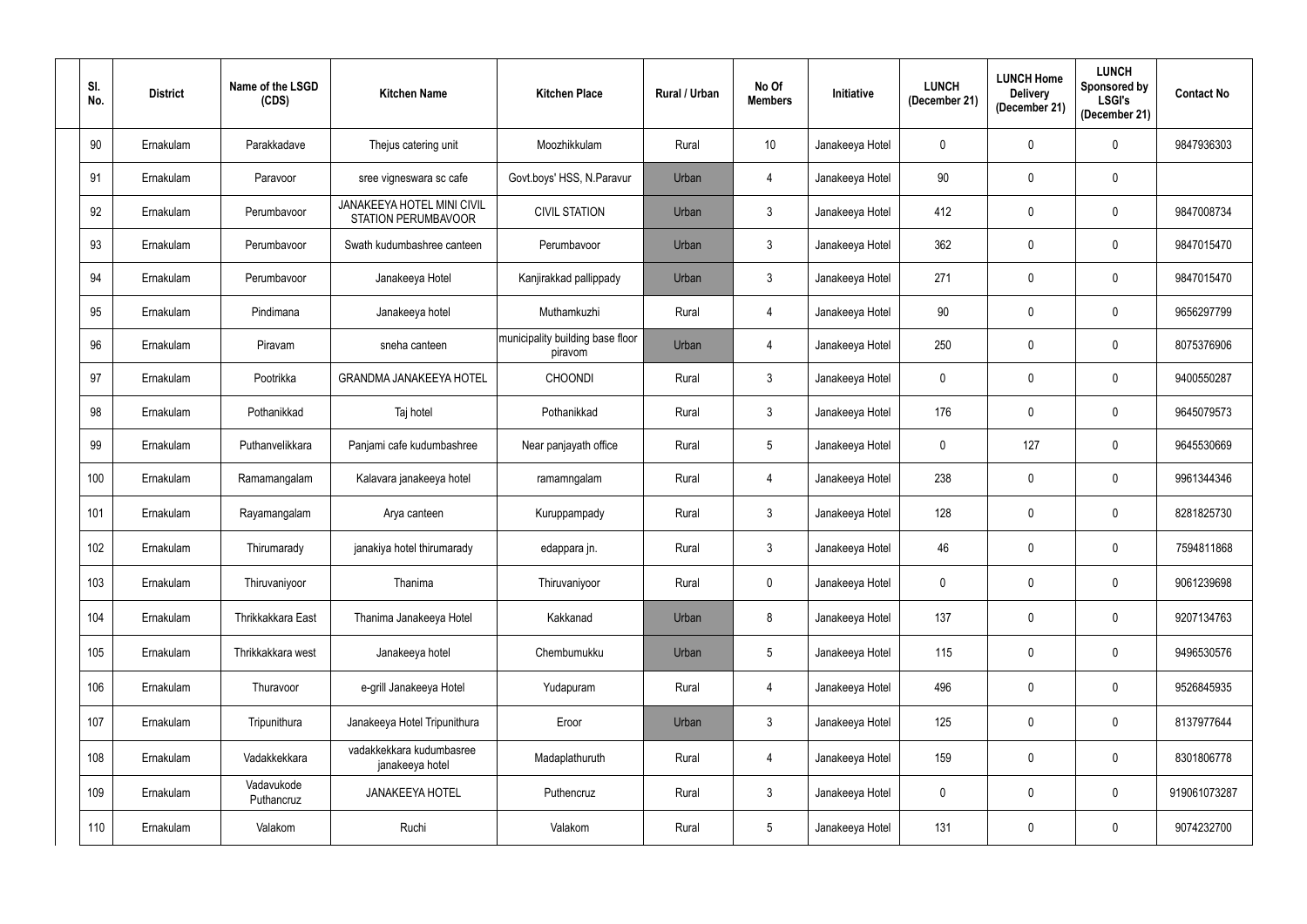|            | SI.<br>No.      | <b>District</b> | Name of the LSGD<br>(CDS) | <b>Kitchen Name</b>          | <b>Kitchen Place</b>                              | Rural / Urban | No Of<br><b>Members</b> | <b>Initiative</b> | <b>LUNCH</b><br>(December 21) | <b>LUNCH Home</b><br><b>Delivery</b><br>(December 21) | <b>LUNCH</b><br>Sponsored by<br><b>LSGI's</b><br>(December 21) | <b>Contact No</b> |
|------------|-----------------|-----------------|---------------------------|------------------------------|---------------------------------------------------|---------------|-------------------------|-------------------|-------------------------------|-------------------------------------------------------|----------------------------------------------------------------|-------------------|
|            | 111             | Ernakulam       | Varapuzha                 | <b>DURGA ACTIVITY</b>        | CHETTIBHAGAM                                      | Rural         | 8                       | Janakeeya Hotel   | 135                           | 0                                                     | $\overline{2}$                                                 | 9496160074        |
|            | 112             | Ernakulam       | Vazhakulam                | Three Star Hotel             | Marampally                                        | Rural         | $\mathfrak{Z}$          | Janakeeya Hotel   | 279                           | 0                                                     | $\mathbf 0$                                                    | 6282644893        |
|            | 113             | Ernakulam       | Vengola                   | Janakeeya Hotel              | Pathipalam                                        | Rural         | $5\,$                   | Janakeeya Hotel   | 96                            | 0                                                     | $\mathbf 0$                                                    | 8137887455        |
|            | 114             | Ernakulam       | Vengoor                   | <b>JANAKEEYA HOTEL</b>       | Choorathod                                        | Rural         | $\overline{4}$          | Janakeeya Hotel   | 126                           | 0                                                     | $\mathbf 0$                                                    | 9656904682        |
| <b>114</b> |                 |                 |                           |                              |                                                   |               | 449                     |                   | 22775                         | 1945                                                  | 2 <sup>7</sup>                                                 |                   |
|            | -1              | Idukki          | Adimaly                   | Friends Janakeeya Hotel      | Adimaly                                           | Rural         | 4                       | Janakeeya Hotel   | 182                           | 0                                                     | $\mathbf 0$                                                    | 9961635779        |
|            | $\overline{2}$  | Idukki          | Alackode                  | Five Star Canteen            | Elamdesham Block<br>Panchayath Building, Alakode  | Rural         | $\sqrt{5}$              | Janakeeya Hotel   | 32                            | 0                                                     | $\mathbf 0$                                                    | 9961482164        |
|            | 3               | Idukki          | Arakkulam                 | Sabhalyam                    | Moolamattom                                       | Rural         | 4                       | Janakeeya Hotel   | 230                           | 0                                                     | $\mathbf 0$                                                    | 8848124921        |
|            |                 | Idukki          | Ayyappancovil             | Maria Janakeeya Hotel        | Parappu                                           | Rural         | $\mathfrak{Z}$          | Janakeeya Hotel   | 154                           | 0                                                     | $\mathbf 0$                                                    | 9544622096        |
|            | $5\phantom{.0}$ | Idukki          | Bysonvalley               | Famous Janakiya Hotel        | Pottankad                                         | Rural         | $\overline{4}$          | Janakeeya Hotel   | 65                            | 0                                                     | $\mathbf 0$                                                    | 9744566398        |
|            | 6               | Idukki          | Chakkupallam              | Vanithasree Janakeeya Hotel  | Anakkara                                          | Rural         | $\mathfrak{Z}$          | Janakeeya Hotel   | 253                           | 0                                                     | $\mathbf 0$                                                    | 8075143547        |
|            |                 | Idukki          | Devikulam                 | Kudumbashree Janakeeya Hotel | Echo point                                        | Rural         | $\mathfrak{Z}$          | Janakeeya Hotel   | 151                           | 0                                                     | $\mathbf 0$                                                    | 8281640208        |
|            | 8               | Idukki          | Edavetty                  | Kudumbashree Janakeeya Hotel | Edavetty                                          | Rural         | 3                       | Janakeeya Hotel   | 52                            |                                                       | $\mathbf 0$                                                    | 6238694173        |
|            | 9               | Idukki          | Erattayar                 | Vanitha Janakeeya Hotel      | Erattayar                                         | Rural         | $\overline{4}$          | Janakeeya Hotel   | 108                           | 0                                                     | $\mathbf 0$                                                    | 9188166929        |
|            | 10              | Idukki          | Kamakshi                  | Kripa Catering               | Thankamani                                        | Rural         | $\sqrt{5}$              | Janakeeya Hotel   | 290                           | 0                                                     | $\pmb{0}$                                                      | 9544021398        |
|            | 11              | Idukki          | Kanchiyar                 | Swadh Janakeeya Hotel        | Kanchiyar                                         | Rural         | $5\,$                   | Janakeeya Hotel   | 98                            | 0                                                     | $\mathbf 0$                                                    | 8606856496        |
|            | 12              | Idukki          | Kanjikkuzhi               | Samarppanam                  | Kanjikkuzhi                                       | Rural         | $\overline{4}$          | Janakeeya Hotel   | 182                           | 0                                                     | $\mathbf 1$                                                    | 9447169262        |
|            | 13              | Idukki          | Kanthaloor                | Morningstar Janakeeya Hotel  | Sahayagiri complex, near<br>Kanthalloor Bus stand | Rural         | 4                       | Janakeeya Hotel   | 129                           | 0                                                     | $\mathbf 0$                                                    | 9447941632        |
|            | 14              | Idukki          | Karimannoor               | Rujiya Catering Unit         | Karimannoor                                       | Rural         | $\overline{5}$          | Janakeeya Hotel   | 72                            | $\mathbf 0$                                           | $\mathbf 0$                                                    | 9497454952        |
|            | 15              | Idukki          | Karunapuram               | Karuna Hotel                 | Panchayathu complex                               | Rural         | 4                       | Janakeeya Hotel   | 210                           | 0                                                     | $\mathbf 0$                                                    | 9961152820        |
|            | 16              | Idukki          | Kattappana                | Karunya Janakeeya Hotel      | Kattappana                                        | Urban         | $\sqrt{5}$              | Janakeeya Hotel   | 278                           | 0                                                     | $\mathbf 0$                                                    | 9497684477        |
|            | 17              | Idukki          | Kodikkulam                | Kulirma Janakiya Hotel       | Kodikkulam                                        | Rural         | $\,6\,$                 | Janakeeya Hotel   | 40                            | 0                                                     | $\mathbf 0$                                                    | 9605111852        |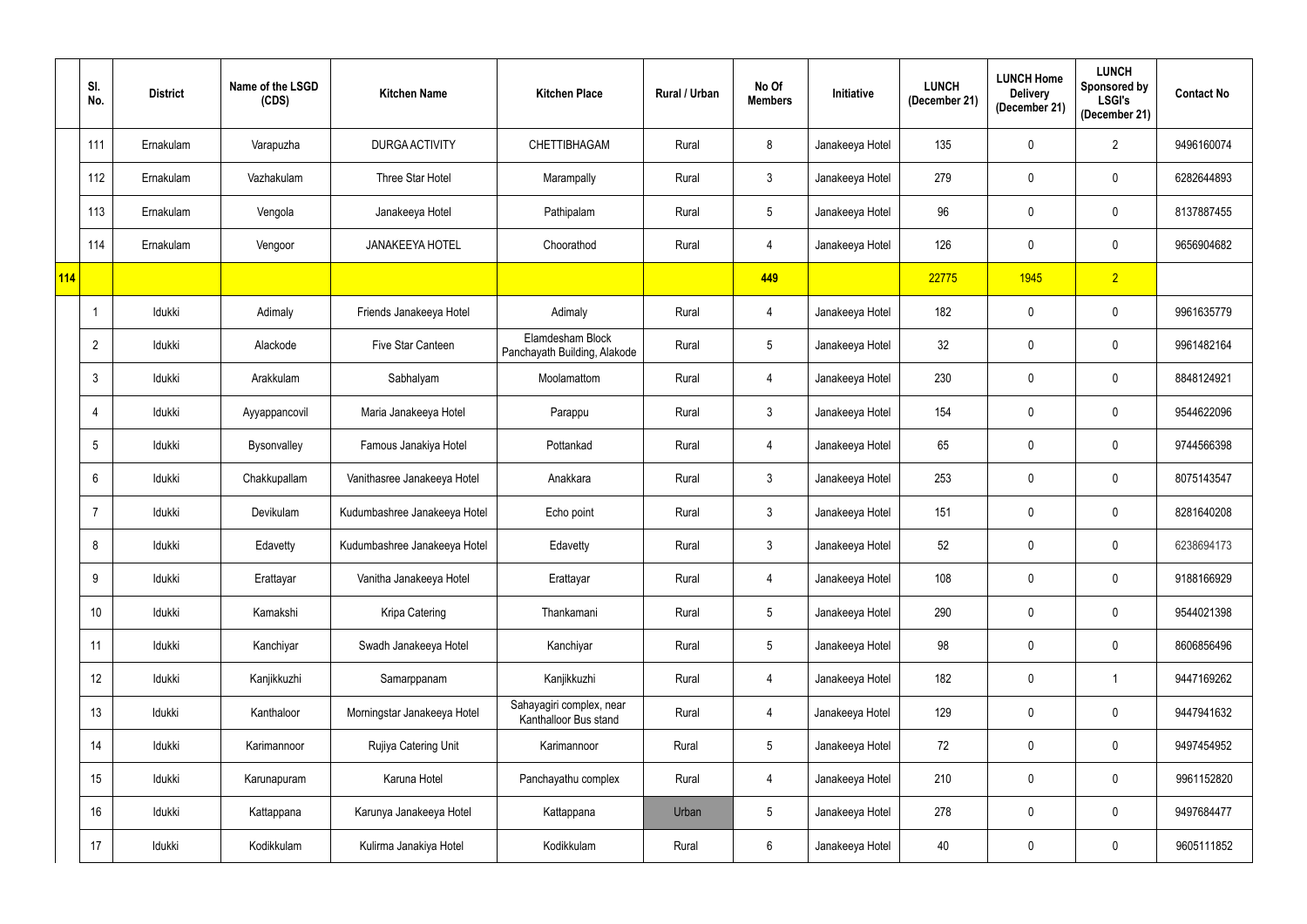|    | SI.<br>No. | <b>District</b> | Name of the LSGD<br>(CDS) | <b>Kitchen Name</b>                   | <b>Kitchen Place</b>          | Rural / Urban | No Of<br><b>Members</b> | Initiative      | <b>LUNCH</b><br>(December 21) | <b>LUNCH Home</b><br><b>Delivery</b><br>(December 21) | <b>LUNCH</b><br>Sponsored by<br><b>LSGI's</b><br>(December 21) | <b>Contact No</b> |
|----|------------|-----------------|---------------------------|---------------------------------------|-------------------------------|---------------|-------------------------|-----------------|-------------------------------|-------------------------------------------------------|----------------------------------------------------------------|-------------------|
|    | 18         | Idukki          | Kokkayar                  | Sevana Janakeeya hotel                | 35th Mile                     | Rural         | $\mathfrak{Z}$          | Janakeeya Hotel | 33                            | 0                                                     | $\mathbf 0$                                                    | 9562067674        |
|    | 19         | Idukki          | Konnathadi                | Friends Janakeeya Hotel               | Panickankudi                  | Rural         | $6\phantom{.}$          | Janakeeya Hotel | 59                            | 0                                                     | 0                                                              | 9544048878        |
|    | 20         | Idukki          | Konnathadi                | Janapriya Janakeeya Hotel             | Konnathadi                    | Rural         | $\mathfrak{Z}$          | Janakeeya Hotel | 160                           | 0                                                     | $\mathbf 0$                                                    | 9895147074        |
|    | 21         | Idukki          | Kudayathoor               | Kudumbashree Janakeeya Hotel          | Kanjar                        | Rural         | $\mathfrak{Z}$          | Janakeeya Hotel | 135                           | 0                                                     | 0                                                              | 9526762560        |
|    | 22         | Idukki          | Kumaramangalam            | Kumaramangalam Janakeeya<br>Hotel     | Kumaramangalam                | Rural         | $\overline{4}$          | Janakeeya Hotel | 140                           | 0                                                     | $\mathbf 0$                                                    | 9745633509        |
|    | 23         | Idukki          | Kumili                    | Ruchi Hotel                           | Kumili                        | Rural         | $\overline{4}$          | Janakeeya Hotel | 213                           | 0                                                     | $\mathbf 0$                                                    | 9447980637        |
|    | 24         | Idukki          | Manakkadu                 | Vanitha Hotel                         | Chittoor                      | Rural         | $\mathfrak{Z}$          | Janakeeya Hotel | $\mathbf 0$                   | 0                                                     | $\mathbf 0$                                                    | 8330097933        |
|    | 25         | Idukki          | Mankulam                  | Jeevanam Catering Janakeeya<br>Hotel  | Panchayathu Building          | Rural         | 4                       | Janakeeya Hotel | 106                           | 0                                                     | $\mathbf 0$                                                    | 9495060505        |
| 50 | 26         | Idukki          | Marayoor                  | Malabar food court Janakeeya<br>Hotel | Marayoor Near IDCB bank       | Rural         | $\overline{4}$          | Janakeeya Hotel | 168                           | 0                                                     | $\mathbf 0$                                                    | 9446925610        |
|    | 27         | Idukki          | Mariyapuram               | Anaswara Hotel & Catering             | Idukki                        | Rural         | 4                       | Janakeeya Hotel | 132                           | 0                                                     | $\mathbf 0$                                                    | 9526329438        |
|    | 28         | Idukki          | Munnar                    | Annapoorna catering                   | Lorry stand, old munnar       | Rural         | $\overline{5}$          | Janakeeya Hotel | 210                           | 0                                                     | $\mathbf 0$                                                    | 8281009478        |
|    | 29         | Idukki          | Muttom                    | Nila Janakeeya Hotel                  | Muttom                        | Rural         | $\mathfrak{Z}$          | Janakeeya hotel | 305                           | 0                                                     | $\mathbf 0$                                                    | 9961104818        |
|    | 30         | Idukki          | Nedumkandam               | Annus catering                        | Nedumkandam<br>Kizhakkekavala | Rural         |                         | Janakeeya Hotel | 188                           |                                                       | $\mathbf 0$                                                    | 9747458576        |
|    | 31         | Idukki          | Pallivasal                | <b>Blessing Janakeeya Hotel</b>       | Pallivasal                    | Rural         | $\overline{4}$          | Janakeeya Hotel | 107                           | 0                                                     | $\mathbf 0$                                                    | 9947981574        |
|    | 32         | Idukki          | Pampadumpara              | Thripthy Janakeeya Hotel              | Pampadumpara                  | Rural         | $\mathfrak{Z}$          | Janakeeya Hotel | 172                           | 0                                                     | $\mathbf 0$                                                    | 9207150558        |
|    | 33         | Idukki          | Peermedu                  | Thripthy Janakeeya Hotel              | Peermedu                      | Rural         | $\mathfrak{Z}$          | Janakeeya Hotel | 119                           | 0                                                     | $\pmb{0}$                                                      | 9633311267        |
|    | 34         | Idukki          | Peruvanthanam             | Janakeeya Hotel                       | Peruvanthanam                 | Rural         | $\sqrt{5}$              | Janakeeya Hotel | 57                            | 0                                                     | $\pmb{0}$                                                      | 9562274720        |
|    | 35         | Idukki          | Purappuzha                | Ammas Janakeeya Hotel                 | Purappuzha                    | Rural         | $\mathfrak{Z}$          | Janakeeya Hotel | 55                            | 0                                                     | $\mathbf 0$                                                    | 9744954032        |
|    | 36         | Idukki          | Rajakkadu                 | Janakeeya Hotel                       | Rajakkadu Town                | Rural         | $\mathfrak{Z}$          | Janakeeya Hotel | 447                           | $\mathbf 0$                                           | $\pmb{0}$                                                      | 9446766999        |
|    | 37         | Idukki          | Rajakumari                | Aiswarya Vanitha Restaurent           | Rajakumari South              | Rural         | 4                       | Janakeeya Hotel | 330                           | 0                                                     | $\mathbf 0$                                                    | 9526570410        |
|    | 38         | Idukki          | Santhanpara               | Janakeeya Hotel                       | Santhanpara                   | Rural         | 4                       | Janakeeya Hotel | 190                           | $\mathbf 0$                                           | $\mathbf 0$                                                    | 9526174553        |
|    | 39         | Idukki          | Senapathy                 | Ammoose Hotel                         | Mangathotty                   | Rural         | $\mathfrak{Z}$          | Janakeeya Hotel | $\mathbf 0$                   | 0                                                     | $\mathbf 0$                                                    | 9539396626        |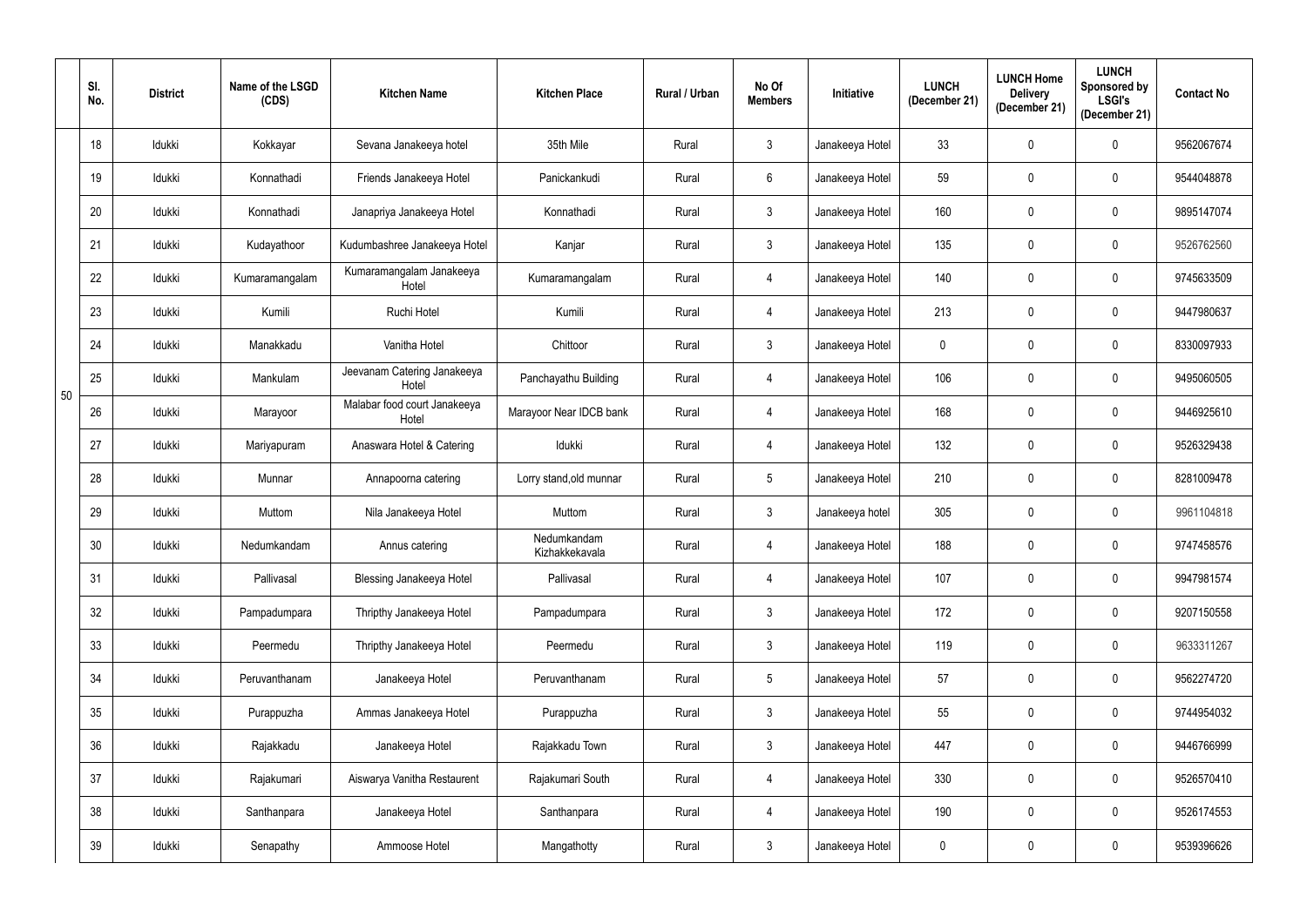|    | SI.<br>No.      | <b>District</b> | Name of the LSGD<br>(CDS)   | <b>Kitchen Name</b>                       | <b>Kitchen Place</b>                      | Rural / Urban | No Of<br><b>Members</b> | Initiative      | <b>LUNCH</b><br>(December 21) | <b>LUNCH Home</b><br><b>Delivery</b><br>(December 21) | <b>LUNCH</b><br>Sponsored by<br><b>LSGI's</b><br>(December 21) | <b>Contact No</b> |
|----|-----------------|-----------------|-----------------------------|-------------------------------------------|-------------------------------------------|---------------|-------------------------|-----------------|-------------------------------|-------------------------------------------------------|----------------------------------------------------------------|-------------------|
|    | 40              | Idukki          | Udumbannoor                 | Kudumbashree Janakeeya Hotel              | Udumbannor                                | Rural         | $\mathbf{3}$            | Janakeeya Hotel | 193                           | 0                                                     | $\mathbf 0$                                                    | 9633678438        |
|    | 41              | Idukki          | Upputhara                   | Samarppitha Janakeeya hotel               | Upputhara                                 | Rural         | $5\phantom{.0}$         | Janakeeya Hotel | 118                           | 0                                                     | $\mathbf 0$                                                    | 9526590710        |
|    | 42              | Idukki          | Vandanmedu                  | Dharshana Janakeeya Hotel                 | Vandanmedu                                | Rural         | $\overline{4}$          | Janakeeya Hotel | 127                           | 0                                                     | $\mathbf 0$                                                    | 9744038737        |
|    | 43              | Idukki          | Vandiperiyar                | Vandiperiyar Janakeeya Hotel              | Vandiperiyar                              | Rural         | $5\phantom{.0}$         | Janakeeya Hotel | 247                           | 0                                                     | $\pmb{0}$                                                      | 8086863254        |
|    | 44              | Idukki          | Vannappuram                 | Souhrudham Janakeeya Hotel                | Vannappuram                               | Rural         | $5\phantom{.0}$         | Janakeeya Hotel | 40                            | 0                                                     | $\mathbf 0$                                                    | 8113054492        |
|    | 45              | Idukki          | Vathikudy                   | Karthika                                  | Thopramkudi                               | Rural         | $\overline{4}$          | Janakeeya Hotel | 0                             | 0                                                     | $\mathbf 0$                                                    | 9947636989        |
|    | 46              | Idukki          | Vathikudy                   | Mahima                                    | Murickassery                              | Rural         | $\mathfrak{Z}$          | Janakeeya Hotel | 208                           | $\mathbf 0$                                           | $\mathbf 0$                                                    | 8289945652        |
|    | 47              | Idukki          | Vattavada                   | Vattavada Kudumbashree<br>Janakeeya Hotel | Keekkara, Kovilur                         | Rural         | $\overline{4}$          | Janakeeya Hotel | 0                             | 0                                                     | $\mathbf 0$                                                    | 9497790469        |
|    | 48              | Idukki          | Vazhathoppu                 | Grahalakshmi Hotel & Catering             | Cheruthoni                                | Rural         | $\overline{4}$          | Janakeeya Hotel | 192                           | 0                                                     |                                                                | 9496178884        |
|    | 49              | Idukki          | Vellathooval                | Flowers Janakeeya Hotel                   | Vellathooval                              | Rural         | $\overline{4}$          | Janakeeya Hotel | 46                            | $\mathbf 0$                                           | $\mathbf 0$                                                    | 9961419892        |
|    | 50              | Idukki          | Velliyamattam               | Padhayam Kudumbashree<br>Janakeeya Hotel  | Velliyamattam                             | Rural         | $\overline{4}$          | Janakeeya Hotel | 58                            | 0                                                     | $\mathbf 0$                                                    | 7902854627        |
| 50 |                 |                 |                             |                                           |                                           |               | <b>198</b>              |                 | 7081                          | $\mathbf{0}$                                          | 2 <sub>2</sub>                                                 |                   |
|    |                 | Kannur          | Maloor                      | Maloor Janakeeya Hotel                    | Thrikandaripoyil, PO-<br>Thrikandaripoyil | Rural         | 3                       | Janakeeya Hotel | 190                           | 0                                                     | $\mathbf 0$                                                    | 9656132294        |
|    | $\overline{2}$  | Kannur          | Kolachery                   | Janakeeya Hotel                           | Kolachery Paramba, PO-<br>Kolacheri       | Rural         | $5\phantom{.0}$         | Janakeeya Hotel | 180                           | $\mathbf 0$                                           | $\mathfrak{Z}$                                                 | 9895324699        |
|    | $\mathbf{3}$    | Kannur          | Pinarayi                    | Janakeeya hotel, Pinarayi                 | Pinarayi                                  | Rural         | $6\phantom{.}6$         | Janakeeya Hotel | 174                           | 0                                                     | $\mathbf 0$                                                    | 9447215211        |
|    | 4               | Kannur          | Muzhakunnu                  | Thripthy Janakeeya Hotel                  | Kakkayangad, Muzhakkunnu                  | Rural         | $\sqrt{5}$              | Janakeeya Hotel | 334                           | 0                                                     | $\overline{2}$                                                 | 9526047538        |
|    | $5\overline{)}$ | Kannur          | Chapparappadavu             | Kudumbasree janakeeya hotel               | Near village office,<br>Chapparappadav    | Rural         | $\mathfrak{Z}$          | Janakeeya Hotel | 213                           | $\mathbf 0$                                           | $\mathbf 0$                                                    | 9605413324        |
|    | 6               | Kannur          | Iritty                      | Roopasree Kudumbashree hotel              | Koolichembra                              | Urban         | 8                       | Janakeeya Hotel | 400                           | $\mathbf 0$                                           | $\mathbf 0$                                                    | 8589921533        |
|    | 7               | Kannur          | Dharmadam                   | Dharmadam Janakeeya hotel                 | Near Andalloor kav,<br>Dharmadam          | Rural         | $\mathbf{3}$            | Janakeeya Hotel | 110                           | 0                                                     | $\mathbf 0$                                                    | 9526975778        |
|    | 8               | Kannur          | Peralassery                 | Janakeeya Hotel                           | Peralassery Town, PO -<br>Mundallur       | Rural         | 9                       | Janakeeya Hotel | 428                           | $\mathbf 0$                                           | $\mathbf 0$                                                    | 70256213909       |
|    | 9               | Kannur          | Kadannappalli<br>Panappuzha | Kudumbasree janakeeya hotel               | Chanthappura                              | Rural         | $\overline{4}$          | Janakeeya Hotel | 167                           | $\pmb{0}$                                             | $\pmb{0}$                                                      | 9961089935        |
|    | 10              | Kannur          | Anthur                      | Janakeeya hotel                           | Dharmasala                                | Urban         | $5\phantom{.0}$         | Janakeeya Hotel | 270                           | 0                                                     | $\mathbf 0$                                                    | 9544138650        |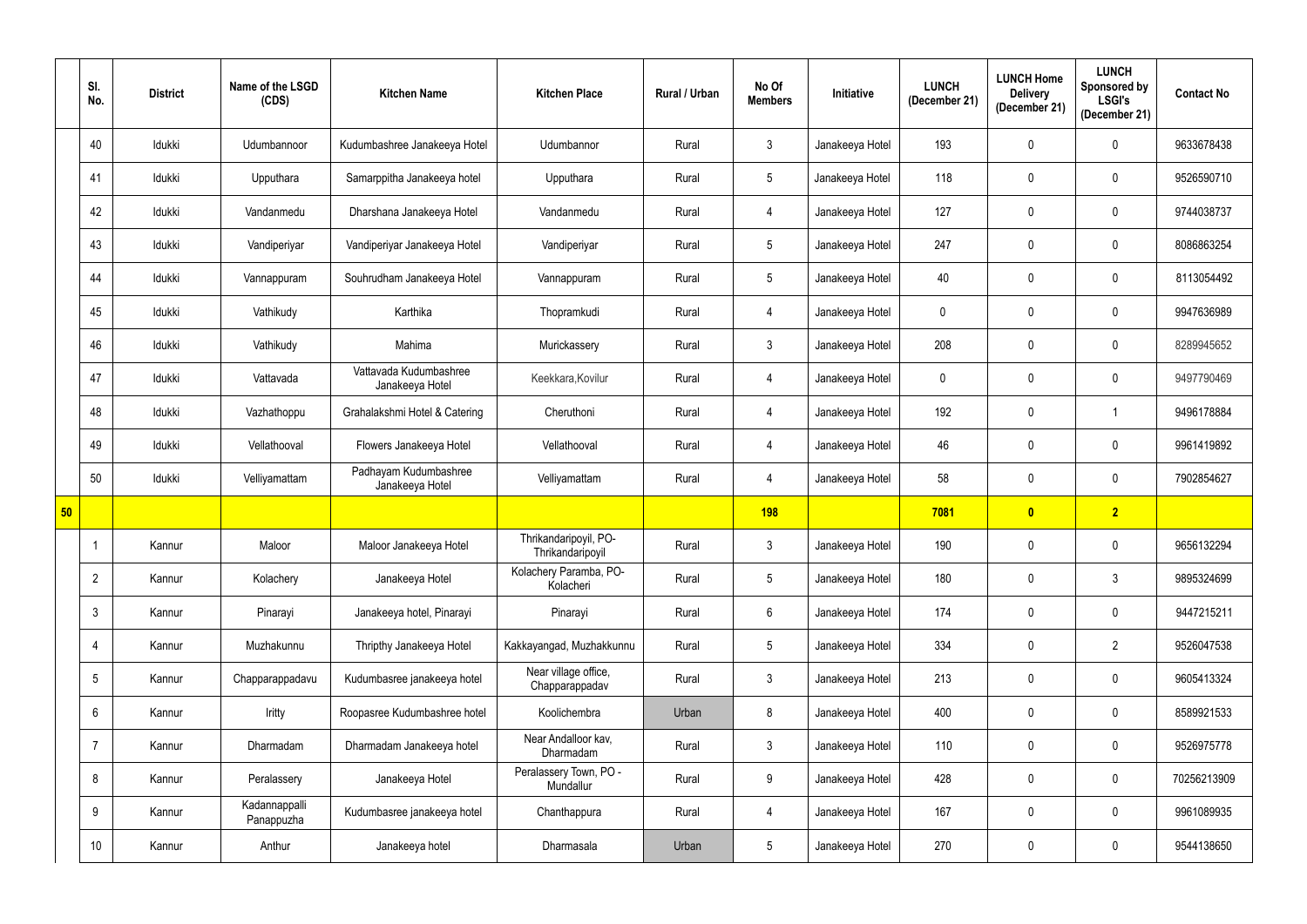| SI.<br>No. | <b>District</b> | Name of the LSGD<br>(CDS) | <b>Kitchen Name</b>                                | <b>Kitchen Place</b>                          | Rural / Urban | No Of<br><b>Members</b> | <b>Initiative</b> | <b>LUNCH</b><br>(December 21) | <b>LUNCH Home</b><br><b>Delivery</b><br>(December 21) | <b>LUNCH</b><br>Sponsored by<br><b>LSGI's</b><br>(December 21) | <b>Contact No</b> |
|------------|-----------------|---------------------------|----------------------------------------------------|-----------------------------------------------|---------------|-------------------------|-------------------|-------------------------------|-------------------------------------------------------|----------------------------------------------------------------|-------------------|
| 11         | Kannur          | Cheruthazham              | Janakeeya Hotel (Thripthi<br>Kudumbashree Canteen) | Pilathara                                     | Rural         | $\mathfrak{Z}$          | Janakeeya Hotel   | 216                           | 0                                                     | $\mathbf 0$                                                    | 9947540361        |
| 12         | Kannur          | Peravoor                  | Kudumbashree Janakeeya Hotel                       | Peravoor Bus stand, Peravoor<br><b>PO</b>     | Rural         | $\mathfrak{Z}$          | Janakeeya Hotel   | 231                           | 0                                                     | $\mathbf 0$                                                    | 9947567857        |
| 13         | Kannur          | Kalliassery               | Janakeeya Hotel                                    | Irinav Road, Payyattam, PO-<br>Irinav         | Rural         | $\overline{4}$          | Janakeeya Hotel   | 278                           | 0                                                     | $\mathbf 0$                                                    | 8848330570        |
| 14         | Kannur          | Panniyannur               | Janakeeya Hotel                                    | Panoor Block office compound                  | Rural         | $6\phantom{.}6$         | Janakeeya Hotel   | 323                           | 0                                                     | $\mathbf 0$                                                    | 9447449875        |
| 15         | Kannur          | Kannapuram                | Janakeeya Hotel                                    | Chynaclay road, Kannapuram                    | Rural         | $\overline{5}$          | Janakeeya Hotel   | 192                           | 0                                                     | $\overline{2}$                                                 | 8089127045        |
| 16         | Kannur          | Sreekandapuram            | Janakeeya Hotel                                    | Sreekandapuram, near bus<br>stand             | Urban         | $\overline{5}$          | Janakeeya Hotel   | 310                           | 0                                                     | $\mathbf 0$                                                    | 7591948757        |
| 17         | Kannur          | Thalasseri                | Janakeeya Hotel                                    | New bus stand, Thalasseri                     | Urban         | $6\phantom{.}$          | Janakeeya Hotel   | 737                           | 0                                                     | $\mathbf 0$                                                    | 9446263864        |
| 18         | Kannur          | Chokli                    | Janakeeya Hotel                                    | Olavilam, Chokli                              | Rural         | $5\phantom{.0}$         | Janakeeya Hotel   | $\mathbf 0$                   | 0                                                     | $\mathbf 0$                                                    | 9846892821        |
| 19         | Kannur          | Udayagiri                 | Janakeeya Hotel                                    | Karthikapuram                                 | Rural         | 4                       | Janakeeya Hotel   | 277                           | 0                                                     | $\mathbf 0$                                                    | 9562375342        |
| 20         | Kannur          | Karivellur Peralam        | Janakeeya Hotel                                    | Panchayah building,<br>Onakkunnu              | Rural         | 4                       | Janakeeya Hotel   | 182                           | 0                                                     | $\mathbf 0$                                                    | 7025519714        |
| 21         | Kannur          | Muzhappilangad            | Janakeeya Hotel                                    | Near FCI godown,<br>Muzhappilangad            | Rural         | $\overline{5}$          | Janakeeya Hotel   | 324                           | 0                                                     | $\mathbf 0$                                                    | 7306005267        |
| 22         | Kannur          | Narath                    | Janakeeya Hotel                                    | Janakeeya Hotel, Kambil,<br>Narath            | Rural         | $\overline{7}$          | Janakeeya Hotel   | 211                           | 0                                                     | $\overline{4}$                                                 | 9747441162        |
| 23         | Kannur          | Payyannur                 | Janakeeya Hotel                                    | Municipality compoud,<br>Payyannur            | Urban         | 3                       | Janakeeya Hotel   | 276                           |                                                       | $\mathbf 0$                                                    | 9526620805        |
| 24         | Kannur          | Kangol Alappadamba        | Janakeeya Hotel                                    | Mathil, Near Kangol<br>Alappadamba Panchayath | Rural         | $\overline{4}$          | Janakeeya Hotel   | 126                           | 0                                                     | $\mathbf 0$                                                    | 9495296142        |
| 25         | Kannur          | Naduvil                   | Janakeeya Hotel                                    | Panchayath compound,<br>Naduvil town          | Rural         | 4                       | Janakeeya Hotel   | 137                           | 0                                                     | $\pmb{0}$                                                      | 7902902490        |
| 26         | Kannur          | Koothuparamba             | Janakeeya Hotel                                    | Manghad Vayal, Near HSS<br>Koothuparamba, PO- | Urban         | 8                       | Janakeeya Hotel   | 408                           | 0                                                     | $\mathbf 0$                                                    | 9645608253        |
| 27         | Kannur          | Kuttiatoor                | Janakeeya Hotel                                    | Near Panchayath office,<br>Chattukappara      | Rural         | $\sqrt{5}$              | Janakeeya Hotel   | 65                            | 0                                                     | $\mathbf 0$                                                    | 9544644195        |
| 28         | Kannur          | Kathirur                  | Janakeeya Hotel                                    | Panchayath office building,<br>Kathirur       | Rural         | $5\,$                   | Janakeeya Hotel   | 280                           | 0                                                     |                                                                | 8129404833        |
| 29         | Kannur          | Panoor                    | Janakeeya Hotel                                    | Elangode, Panoor                              | Urban         | $5\,$                   | Janakeeya Hotel   | 140                           | 0                                                     | $\mathbf 0$                                                    | 9605852157        |
| 30         | Kannur          | Chirakkal                 | Janakeeya Hotel                                    | Chirakkal weavers,<br>Puthiyatheru            | Rural         | $\overline{5}$          | Janakeeya Hotel   | 327                           | $\mathbf 0$                                           | $\mathbf 0$                                                    | 9895854873        |
| 31         | Kannur          | Eranjoli                  | Janakeeya Hotel                                    | Near Thalassery RTO office,<br>Chungam        | Rural         | $\sqrt{5}$              | Janakeeya Hotel   | 220                           | 0                                                     | $\mathbf 0$                                                    | 9656368808        |
| 32         | Kannur          | Payam                     | Janakeeya Hotel                                    | Near Panchayath office,<br>Madathil           | Rural         | 4                       | Janakeeya Hotel   | 268                           | 0                                                     | $\mathbf 0$                                                    | 9496554678        |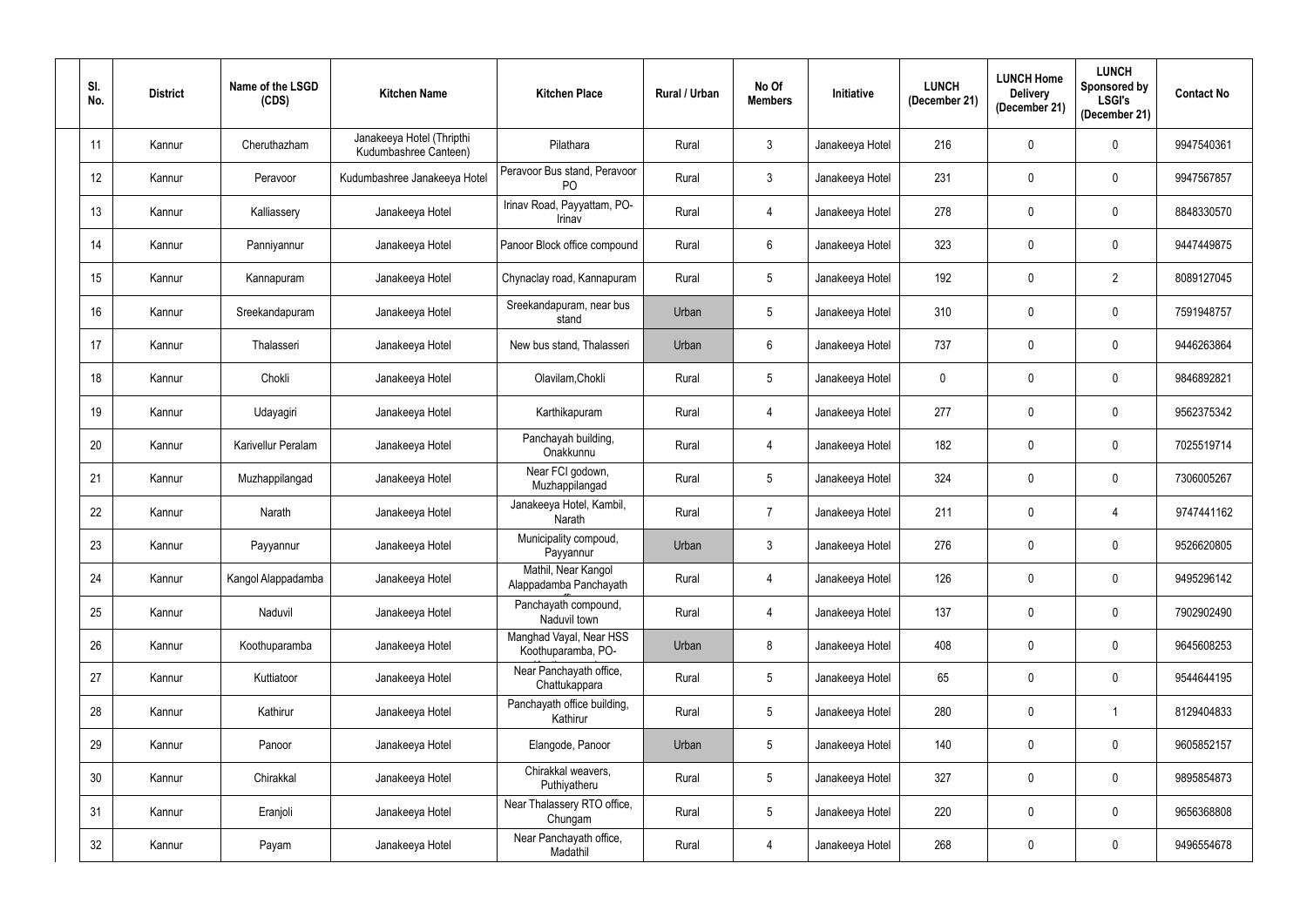|    | SI.<br>No. | <b>District</b> | Name of the LSGD<br>(CDS) | <b>Kitchen Name</b> | <b>Kitchen Place</b>                                             | Rural / Urban | No Of<br><b>Members</b> | Initiative      | <b>LUNCH</b><br>(December 21) | <b>LUNCH Home</b><br><b>Delivery</b><br>(December 21) | <b>LUNCH</b><br>Sponsored by<br><b>LSGI's</b><br>(December 21) | <b>Contact No</b> |
|----|------------|-----------------|---------------------------|---------------------|------------------------------------------------------------------|---------------|-------------------------|-----------------|-------------------------------|-------------------------------------------------------|----------------------------------------------------------------|-------------------|
|    | 33         | Kannur          | Eramam Kuttoor            | Janakeeya Hotel     | Mathamangalam, Near CDS<br>office                                | Rural         | $\overline{4}$          | Janakeeya Hotel | 174                           | 0                                                     | 0                                                              | 9562473576        |
|    | 34         | Kannur          | Ramanthally               | Janakeeya hotel     | Ramanthally                                                      | Rural         | 4                       | Janakeeya Hotel | 212                           | 0                                                     | 0                                                              | 9496705429        |
|    | 35         | Kannur          | Thripangottur             | Janakeeya Hotel     | Kallikkandy, Thripangottur                                       | Rural         | $\mathfrak{Z}$          | Janakeeya Hotel | 256                           | 0                                                     | 0                                                              | 9495191659        |
|    | 36         | Kannur          | Madayi                    | Janakeeya Hotel     | Eripuram, Near Vrindhavan<br>Residency, PO Pazhayangadi          | Rural         | $\mathbf{3}$            | Janakeeya Hotel | 182                           | 0                                                     | $\mathbf 0$                                                    | 7561006271        |
|    | 37         | Kannur          | Kelakam                   | Janakeeya Hotel     | Kelakam PO                                                       | Rural         | $\mathbf{3}$            | Janakeeya Hotel | 152                           | 0                                                     | 0                                                              | 8113866296        |
|    | 38         | Kannur          | Kurumathoor               | Janakeeya Hotel     | Near GVHSS, Kurumathoor                                          | Rural         | $\mathbf{3}$            | Janakeeya Hotel | 128                           | 0                                                     | 0                                                              | 9633816470        |
|    | 39         | Kannur          | Peringome Vayakkara       | Janakeeya Hotel     | Peringome, Near Police station                                   | Rural         | $5\phantom{.0}$         | Janakeeya Hotel | 103                           | 0                                                     | 0                                                              | 9961413726        |
|    | 40         | Kannur          | Munderi                   | Janakeeya Hotel     | Kanjirode Karakkadu, Munderi                                     | Rural         | $\overline{4}$          | Janakeeya Hotel | 315                           | 0                                                     | 0                                                              | 8547609196        |
|    | 41         | Kannur          | Anjarakandy               | Janakeeya Hotel     | Panayatham Paramba,<br>Anjarankandy                              | Rural         | $\overline{4}$          | Janakeeya Hotel | 188                           | 0                                                     | $\mathbf 0$                                                    | 9496900755        |
| 89 | 42         | Kannur          | Ayyankkunnu               | Janakeeya Hotel     | Ayyankunnu Panchayth<br>Anghadikkadavu                           | Rural         | $\overline{4}$          | Janakeeya Hotel | 176                           | 0                                                     | $\mathbf 0$                                                    | 9946734976        |
|    | 43         | Kannur          | Padiyoor                  | Janakeeya Hotel     | Padiyoor PO                                                      | Rural         | 4                       | Janakeeya Hotel | 40                            | 0                                                     | $\mathbf 0$                                                    | 9539028498        |
|    | 44         | Kannur          | Ezhome                    | Janakeeya Hotel     | Pazhayangadi bus stand,<br>Ezhom                                 | Rural         | $5\phantom{.0}$         | Janakeeya Hotel | 299                           | 0                                                     | 0                                                              | 8086910862        |
|    | 45         | Kannur          | Koodali                   | Janakeeya Hotel     | Near Koodali Panchayath<br>Office, Kololam, PO -                 | Rural         | 4                       | Janakeeya Hotel | 133                           | 0                                                     | $\overline{0}$                                                 | 9526524230        |
|    | 46         | Kannur          | Pappinisseri              | Janakeeya Hotel     | Edayanpoor<br>Near EMS Smaraka Govt.<br>Higher secondary school, | Rural         | $\overline{4}$          | Janakeeya Hotel | 226                           | 0                                                     | $\mathbf 0$                                                    | 9605727307        |
|    | 47         | Kannur          | Mattannur                 | Janakeeya Hotel     | Near Municipality office,<br>Mattannur                           | Urban         | $5\phantom{.0}$         | Janakeeya Hotel | 225                           | 0                                                     | $\mathbf 0$                                                    | 7510706897        |
|    | 48         | Kannur          | Chenghalayi               | Janakeeya Hotel     | Valakai, Chenghalayi                                             | Rural         | $\mathfrak{Z}$          | Janakeeya Hotel | 163                           | 0                                                     | $\mathbf 0$                                                    | 8547696233        |
|    | 49         | Kannur          | Pattiam                   | Janakeeya Hotel     | Cheruvancheri PO,<br>Cheruvancheri                               | Rural         | $\overline{4}$          | Janakeeya Hotel | 296                           | 0                                                     | $\mathbf 0$                                                    | 7025025275        |
|    | 50         | Kannur          | Thaliparamba              | Janakeeya Hotel     | Municipality compoud,<br>Thaliparamba                            | Urban         | $\overline{4}$          | Janakeeya Hotel | 169                           | 0                                                     | $\mathbf 0$                                                    | 8547849019        |
|    | 51         | Kannur          | Payyavoor                 | Janakeeya Hotel     | Payyavoor - PO, Payyavoor                                        | Rural         | $\sqrt{5}$              | Janakeeya Hotel | 330                           | 0                                                     | $\mathbf 0$                                                    | 9495311608        |
|    | 52         | Kannur          | Kottiyoor                 | Janakeeya Hotel     | Neendunokki, Kottiyoor - PO                                      | Rural         | $\sqrt{5}$              | Janakeeya Hotel | 135                           | 0                                                     | $\mathbf 0$                                                    | 6282565854        |
|    | 53         | Kannur          | Kunnothparamba            | Janakeeya Hotel     | Kunnothparamba PO,<br>Kunnothparamba                             | Rural         | $\mathfrak{Z}$          | Janakeeya Hotel | 234                           | 0                                                     | 0                                                              | 8156840487        |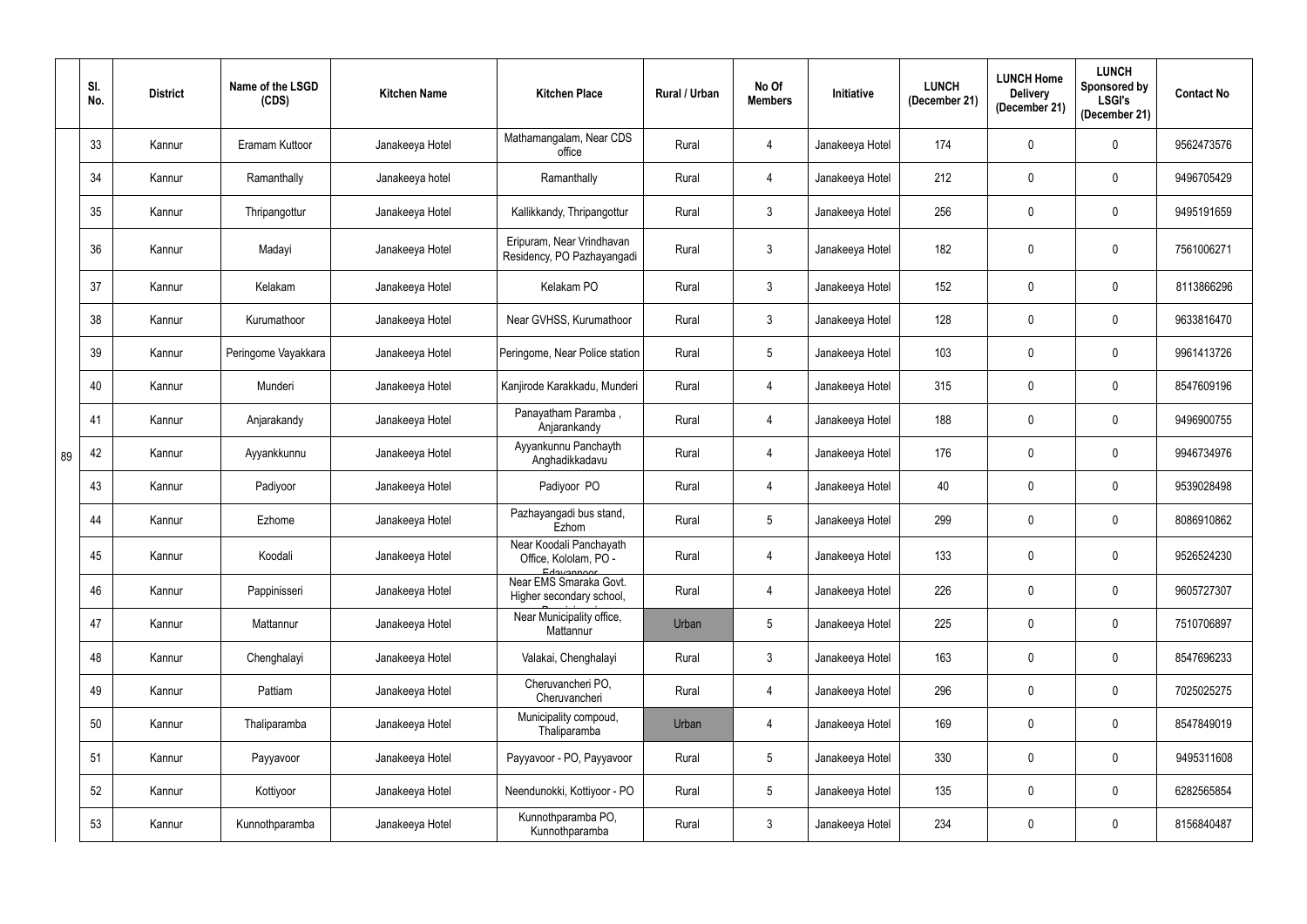| SI.<br>No. | <b>District</b> | Name of the LSGD<br>(CDS) | <b>Kitchen Name</b>                          | <b>Kitchen Place</b>                                    | Rural / Urban | No Of<br><b>Members</b> | <b>Initiative</b> | <b>LUNCH</b><br>(December 21) | <b>LUNCH Home</b><br><b>Delivery</b><br>(December 21) | <b>LUNCH</b><br>Sponsored by<br><b>LSGI's</b><br>(December 21) | <b>Contact No</b> |
|------------|-----------------|---------------------------|----------------------------------------------|---------------------------------------------------------|---------------|-------------------------|-------------------|-------------------------------|-------------------------------------------------------|----------------------------------------------------------------|-------------------|
| 54         | Kannur          | Pariyaram                 | Janakeeya Hotel                              | Near Panchayath Office,<br>Chithappile poyil, Pariyaram | Rural         | $\overline{4}$          | Janakeeya Hotel   | 144                           | 0                                                     | $\mathbf 0$                                                    | 9744385083        |
| 55         | Kannur          | Kunjimangalam             | Janakeeya Hotel                              | Old Post office building,<br>Andamkovil, Kunjimangalam  | Rural         | $\overline{4}$          | Janakeeya Hotel   | 138                           | 0                                                     | $\mathbf 0$                                                    | 9526981326        |
| 56         | Kannur          | Thillenkeri               | Janakeeya Hotel                              | Thekkam poyil, Near Uliyil<br>Town                      | Rural         | $\mathbf{3}$            | Janakeeya Hotel   | 278                           | 0                                                     | $\mathbf 0$                                                    | 9745059451        |
| 57         | Kannur          | Chittariparamba           | Janakeeya Hotel                              | Poovathinkeezhil, PO-<br>Chittariparamba                | Rural         | $6\phantom{.}6$         | Janakeeya Hotel   | 165                           | 0                                                     | $\mathbf 0$                                                    | 8943506825        |
| 58         | Kannur          | Mayyil                    | Janakeeya Hotel                              | Near Mayyil Panchayath office,<br>Mayyil                | Rural         | $\overline{4}$          | Janakeeya Hotel   | 153                           | 0                                                     | 0                                                              | 9526072638        |
| 59         | Kannur          | Cherukunnu                | Janakeeya Hotel                              | Pallichal, PO - Cherukunnu,<br>Pin -670301              | Rural         | $\overline{4}$          | Janakeeya Hotel   | 166                           | 0                                                     | $\overline{2}$                                                 | 8547361298        |
| 60         | Kannur          | Aaralam                   | Janakeeya Hotel                              | Athikkal, PO - Keezhpally                               | Rural         | $5\phantom{.0}$         | Janakeeya Hotel   | 282                           | 0                                                     | $\mathbf 0$                                                    | 9961285762        |
| 61         | Kannur          | Alakkode                  | Janakeeya Hotel                              | Therthally, Therthally PO,<br>Alakkode                  | Rural         | $5\phantom{.0}$         | Janakeeya Hotel   | 222                           | 0                                                     | $\mathbf 0$                                                    | 8547045070        |
| 62         | Kannur          | Malappattam               | Janakeeya Hotel                              | Near Malappattam<br>panchayath, Malappattam             | Rural         | $\mathbf{3}$            | Janakeeya Hotel   | 165                           | 0                                                     | $\mathbf 0$                                                    | 9400571842        |
| 63         | Kannur          | Kanichar                  | Janakeeya Hotel                              | Kanichar PO, Kanichar                                   | Rural         | $\mathbf{3}$            | Janakeeya Hotel   | 202                           | 0                                                     | $\pmb{0}$                                                      | 9526167667        |
| 64         | Kannur          | Mokeri                    | Kudumbashree Janakeeya Hotel,<br>Mokeri      | Vallangad, Mokeri                                       | Rural         | $5\phantom{.0}$         | Janakeeya Hotel   | 260                           | 0                                                     | $\mathbf 0$                                                    | 9947037223        |
| 65         | Kannur          | Anjarakandy 2             | Kudumbashree Janakeeya Hotel,<br>Anjarakandy | Kavinmoola, Anjarakandy                                 | Rural         | $5\phantom{.0}$         | Janakeeya Hotel   | 183                           | 0                                                     | $\mathbf 0$                                                    | 9446657510        |
| 66         | Kannur          | Newmahi                   | Kudumbashree Janakeeya Hotel                 | Newmahi bridge, Newmahi                                 | Rural         | $\mathbf{3}$            | Janakeeya Hotel   | 238                           | 0                                                     | $\mathbf 0$                                                    | 9946056862        |
| 67         | Kannur          | Keezhallur                | Janakeeya Hotel                              | Kummanam, Elambara                                      | Rural         | 3 <sup>2</sup>          | Janakeeya Hotel   | 258                           | 0                                                     | $\mathbf 0$                                                    | 9947648580        |
| 68         | Kannur          | Chembilode                | Janakeeya hotel                              | Chakkarakal bus stand,<br>mowanchery                    | Rural         | $5\phantom{.0}$         | Janakeeya Hotel   | 554                           | $\mathbf 0$                                           | $\mathbf 0$                                                    | 9847951631        |
| 69         | Kannur          | vengad                    | Janakeeya hotel                              | mambaram                                                | Rural         | $6\phantom{.}6$         | Janakeeya Hotel   | 217                           | $\mathbf 0$                                           | $\mathbf 0$                                                    | 7902970902        |
| 70         | Kannur          | Azhikode                  | Janakeeya hotel                              | vankulathvayayal                                        | Rural         | $\overline{4}$          | Janakeeya Hotel   | 163                           | 0                                                     | $\mathbf 0$                                                    | 9895910633        |
| 71         | Kannur          | Kolayad                   | Janakeeya hotel                              | kolayad                                                 | rural         | $\mathbf{3}$            | janakeeya hotel   | 155                           | $\mathbf 0$                                           | $\mathbf 0$                                                    | 8592065431        |
| 72         | Kannur          | valapattanam              | janakeeya hotel                              | mill road, valapattanam                                 | rural         | $\mathbf{3}$            | janakeeya hotel   | $\pmb{0}$                     | 0                                                     | $\mathbf 0$                                                    | 9061345312        |
| 73         | Kannur          | Anthur 2                  | annapoorna janakeeya hotel                   | paliyath valapp, po morazha                             | urban         | $\mathfrak{Z}$          | janakeeya hotel   | 160                           | $\mathbf 0$                                           | $\mathbf 0$                                                    | 9526183004        |
| 74         | Kannur          | payyannur 2               | janakeeya hotel                              | kaniyeri, po vellur                                     | urban         | $\mathbf{3}$            | janakeeya hotel   | $36\,$                        | 0                                                     | $\pmb{0}$                                                      | 8301817232        |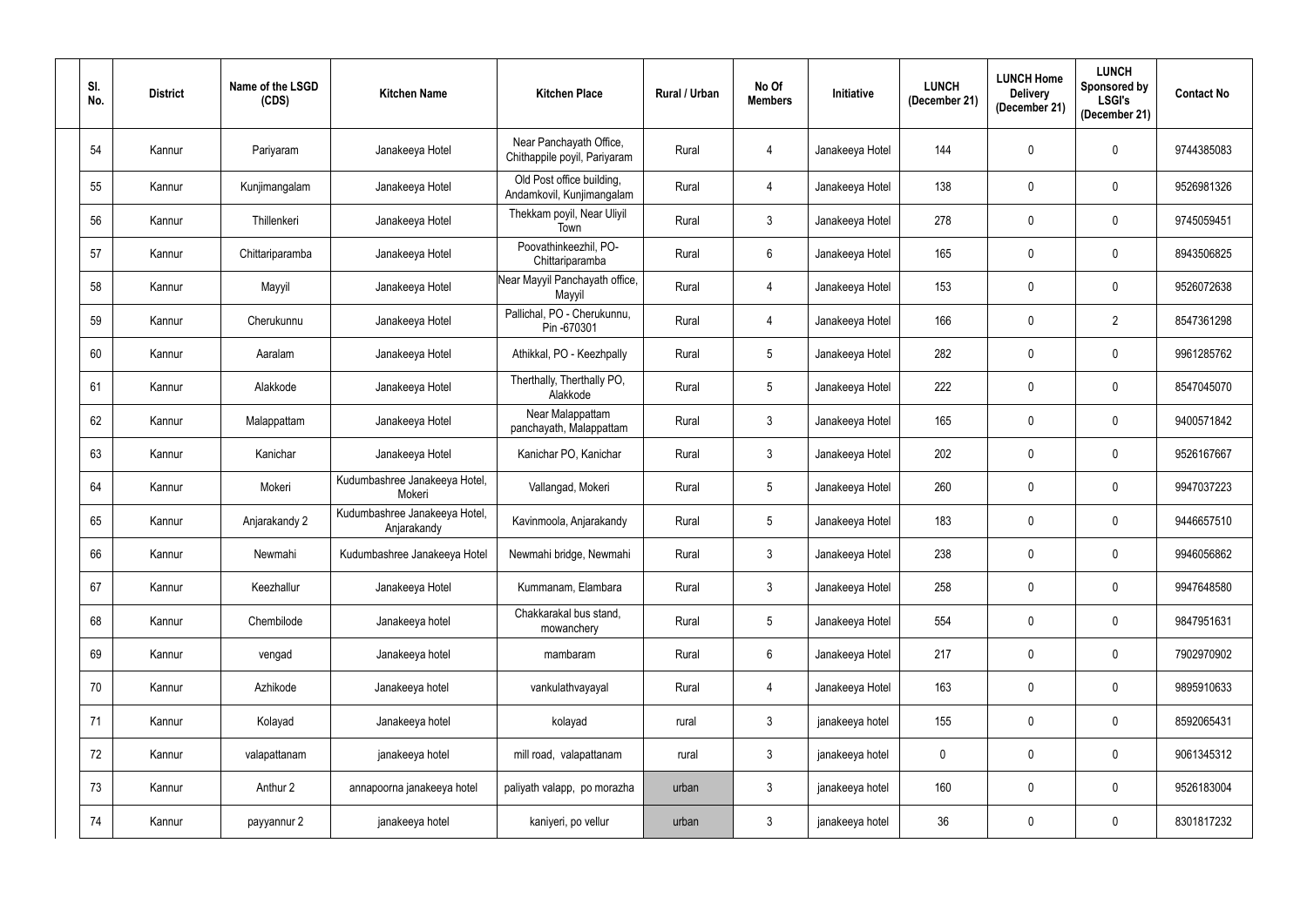|    | SI.<br>No.      | <b>District</b> | Name of the LSGD<br>(CDS) | <b>Kitchen Name</b>             | <b>Kitchen Place</b>                                        | Rural / Urban | No Of<br><b>Members</b> | Initiative      | <b>LUNCH</b><br>(December 21) | <b>LUNCH Home</b><br><b>Delivery</b><br>(December 21) | <b>LUNCH</b><br><b>Sponsored by</b><br><b>LSGI's</b><br>(December 21) | <b>Contact No</b> |
|----|-----------------|-----------------|---------------------------|---------------------------------|-------------------------------------------------------------|---------------|-------------------------|-----------------|-------------------------------|-------------------------------------------------------|-----------------------------------------------------------------------|-------------------|
|    | 75              | Kannur          | cherupuzha                | janakeeya hotel                 | near panjayath office,<br>cherupuzha, 670511                | rural         | $\overline{4}$          | janakeeya hotel | 355                           | $\mathbf 0$                                           | $\mathbf 0$                                                           | 8547114024        |
|    | 76              | Kannur          | Eruvessy                  | Janakeeya hotel                 | Panchayath office road,<br>Chemberi                         | Rural         | $\overline{4}$          | Janakeeya hotel | 284                           | 0                                                     | $\mathbf 0$                                                           | 9544893463        |
|    | 77              | Kannur          | Pattuvam                  | Janakeeya Hotel                 | Near Pattuvam panchayath<br>office, Pattuvam                | Rural         | $5\phantom{.0}$         | Janakeeya hotel | 210                           | $\mathbf 0$                                           | $\mathbf 0$                                                           | 9539731430        |
|    | 78              | Kannur          | Mangattidom               | Janakeeya Hotel                 | Kaitheri idam, Nirmalagiri PO,<br>Mangattidom               | Rural         | $\overline{7}$          | Janakeeya hotel | 241                           | 0                                                     | $\mathbf 0$                                                           | 9207253934        |
|    | 79              | Kannur          | Panoor                    | Janakeeya Hotel                 | Thundayi peedika, Pukkom,<br>Panoor PO                      | Urban         | $5\phantom{.0}$         | Janakeeya hotel | 186                           | 0                                                     | $\mathbf 0$                                                           | 9605852157        |
|    | 80              | Kannur          | Kottayam                  | Janakeeya hotel                 | Kottayam malabar, Kottayam<br>panchayath building, Kottayam | Rural         | $5\phantom{.0}$         | Janakeeya hotel | 144                           | 0                                                     | $\mathbf 0$                                                           | 9656672187        |
|    | 81              | Kannur          | Ulikkal                   | Janakeeya hotel                 | Vattiyam thodu (po) Mattara,<br><b>Ulikkal, 670705</b>      | Rural         | $5\phantom{.0}$         | Janakeeya hotel | 84                            | $\mathbf 0$                                           | $\mathbf 0$                                                           | 8086777517        |
|    | 82              | Kannur          | Kadambur                  | Janakeeya hotel                 | Kadachira, Kadambur                                         | Rural         | $5\phantom{.0}$         | Janakeeya hotel | 135                           | 0                                                     | $\mathbf 0$                                                           | 9847178332        |
|    | 83              | Kannur          | Irikkoor                  | Janakeeya hotel                 | Peruvalathuparambu, PO -<br>Irikkoor                        | Rural         | $\overline{4}$          | Janakeeya hotel | 165                           | $\mathbf 0$                                           | $\mathbf 0$                                                           | 9746864255        |
|    | 84              | Kannur          | Mattool                   | Janakeeya hotel                 | Mattool central, Mattool                                    | Rural         | $5\phantom{.0}$         | Janakeeya hotel | $\mathbf 0$                   | $\mathbf 0$                                           | $\mathbf 0$                                                           | 9895321842        |
|    | 85              | Kannur          | Thalasseri -2             | Janakeeya hotel                 | Thalayi harbour, Thalasseri                                 | Urban         | $5\phantom{.0}$         | Janakeeya hotel | 192                           | 0                                                     | $\mathbf 0$                                                           | 9605745402        |
|    | 86              | Kannur          | Kannur                    | Janakeeya hotel                 | Pallipoyil division, Kannur<br>corporation                  | Urban         | $\mathbf{3}$            | Janakeeya hotel | 179                           | 0                                                     | $\mathbf 0$                                                           | 9745243643        |
|    | 87              | Kannur          | Ulikkal                   | Janakeeya hotel                 | Manikkadavu PO,<br>Manikkadadavu - 670705                   | Rural         | 5                       | Janakeeya hotel | 186                           | 0                                                     | $\mathbf 0$                                                           | 8547972988        |
|    | 88              | Kannur          | payam                     | Janakeeya hotel                 | vallithod, Kiliyanthara po<br>670706                        | Rural         | $5\phantom{.0}$         | Janakeeya Hotel | 354                           | $\mathbf 0$                                           | $\mathbf 0$                                                           | 8848760234        |
|    | 89              | Kannur          | Naduvil                   | Janakeeya Hotel                 | karuvanchal                                                 | Rural         | $6\overline{6}$         | janakeeya hotel | 473                           | $\mathbf 0$                                           | $\mathbf 0$                                                           | 9495191934        |
| 89 |                 |                 |                           |                                 |                                                             |               | 396                     |                 | 19457                         | $\mathbf 0$                                           | 14                                                                    |                   |
|    |                 | kasaragod       | kayyur cheemeni           | janakeeya hotel cheemeni        | cheemeni                                                    | Rural         | $\overline{4}$          | janakeeya hotel | 170                           |                                                       |                                                                       |                   |
|    | $\overline{2}$  | Kasaragod       | Pilicode                  | Janakeeya Hotel, Pilicode       | Kalikkadavu                                                 | Rural         | $\overline{4}$          | Janakeeya Hotel | 217                           | $\mathbf 0$                                           | $\mathbf 0$                                                           | 9944087661        |
|    | $\mathbf{3}$    | Kasaragod       | Kodom belur               | janakeeya hotel kalichanadukkam | Kalichanadukkam                                             | Rural         | $\overline{4}$          | Janakeeya Hotel | 113                           | $\mathbf 0$                                           | $\mathbf 0$                                                           | 9562820280        |
|    | 4               | Kasaragod       | Chemnad                   | Oruma janakeeya hotel           | Koliyadkam                                                  | Rural         | $5\overline{)}$         | Janakeeya Hotel | 450                           | $\mathbf 0$                                           | $\mathbf 0$                                                           | 9567660603        |
|    | $5\phantom{.0}$ | Kasaragod       | Trikarpur                 | Janakeeya Hotel                 | Trikaripur                                                  | Rural         | 5 <sub>5</sub>          | Janakeeya Hotel | 199                           | $\mathbf 0$                                           | $\mathbf 0$                                                           | 8086392698        |
|    | 6               | Kasaragod       | Panathady                 | janakeeya hotel panthoor        | Panathoor                                                   | Rural         | $\overline{4}$          | Janakeeya Hotel | 66                            | $\pmb{0}$                                             | $\mathbf 0$                                                           | 8943109804        |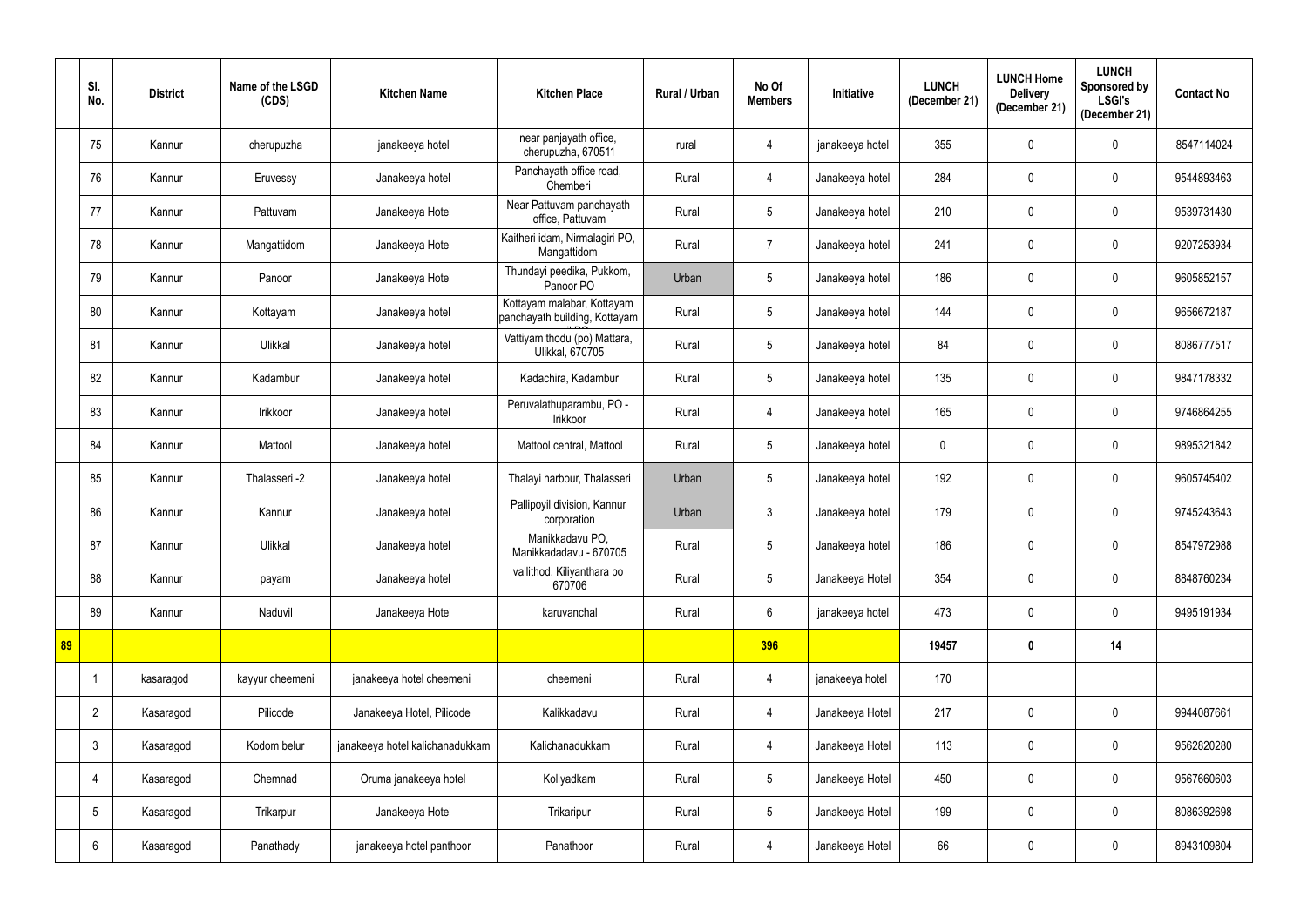| SI.<br>No.      | <b>District</b> | Name of the LSGD<br>(CDS) | <b>Kitchen Name</b>      | <b>Kitchen Place</b>  | Rural / Urban | No Of<br><b>Members</b> | Initiative      | <b>LUNCH</b><br>(December 21) | <b>LUNCH Home</b><br><b>Delivery</b><br>(December 21) | <b>LUNCH</b><br><b>Sponsored by</b><br><b>LSGI's</b><br>(December 21) | <b>Contact No</b> |
|-----------------|-----------------|---------------------------|--------------------------|-----------------------|---------------|-------------------------|-----------------|-------------------------------|-------------------------------------------------------|-----------------------------------------------------------------------|-------------------|
|                 | Kasaragod       | West eleri                | Thripthi Janakeeya hotel | Bheemanadi            | Rural         | $\overline{4}$          | Janakeeya Hotel | 284                           | $\mathbf 0$                                           | $\mathbf 0$                                                           | 9497847040        |
| 8               | Kasaragod       | Madikai                   | Salkara Janakeeya hotel  | Madikai               | Rural         | $\mathbf{3}$            | Janakeeya Hotel | 85                            | $\mathbf 0$                                           | $\mathbf 0$                                                           | 8281850733        |
| 9               | Kasaragod       | Valiyaparamba             | Janakeeya hotel          | Valiyaparamba         | Rural         | $\mathbf{3}$            | Janakeeya Hotel | 110                           | $\boldsymbol{0}$                                      | $\mathbf 0$                                                           | 9745962447        |
| 10 <sup>°</sup> | Kasaragod       | Ajanur                    | Janakeeya hotel          | Vellikkoth            | Rural         | $\mathbf{3}$            | Janakeeya Hotel | 373                           | $\mathbf 0$                                           | $\mathbf 0$                                                           | 7558068272        |
| 11              | Kasaragod       | <b>Badiadka</b>           | Janakeeya hotel          | Badiadka              | Rural         | $\overline{4}$          | Janakeeya Hotel | 87                            | $\mathbf 0$                                           | $\mathbf 0$                                                           | 9539359291        |
| 12              | Kasaragod       | Kuttikkol                 | Janakeeya hotel          | Kuttikkol             | Rural         | $\overline{4}$          | Janakeeya Hotel | 155                           | 0                                                     | $\mathbf 0$                                                           | 8547062480        |
| 13              | Kasaragod       | Delampadi                 | Janakeeya hotel          | Delampadi             | Rural         | $\overline{4}$          | Janakeeya hotel | 79                            | $\boldsymbol{0}$                                      | $\mathbf 0$                                                           | 9496702505        |
| 14              | Kasaragod       | Meenja                    | Janakeeya hotel          | Miyapadav             | Rural         | $\overline{4}$          | Janakeeya Hotel | 72                            | $\mathbf 0$                                           | $\mathbf 0$                                                           | 9497161960        |
| 15              | Kasaragod       | Puthige                   | Janakeeya hotel          | Puthige               | Rural         | $\mathbf{3}$            | Janakeeya hotel | 67                            | $\pmb{0}$                                             | $\mathbf 0$                                                           | 8592071686        |
| 16              | Kasaragod       | Bedaduka                  | Janakeeya hotel          | Kundamkuzhi           | Rural         | $\mathbf{3}$            | Janakeeya hotel | 90                            | $\mathbf 0$                                           | $\mathbf 0$                                                           | 8281092860        |
| 17              | Kasaragod       | muliyar                   | Janakeeya Hotel          | Bovikanam             | Rural         | 0.9                     | Janakeeya Hotel | 308                           | $\mathbf 0$                                           | $\mathbf 0$                                                           | 7034632654        |
| 18              | Kasaragod       | Pallikara                 | Janakeeya Hotel          | Pallikara             | Rural         | $\overline{4}$          | Janakeeya Hotel | 223                           | $\boldsymbol{0}$                                      | $\mathbf 0$                                                           | 7034016505        |
| 19              | Kasaragod       | Kinanoor karinthalam      | Janakeeya Hotel          | Parappa               | Rural         | 5                       | Janakeeya hotel | 285                           | 0                                                     | 0                                                                     | 9526063885        |
| 20              | Kasaragod       | Nileswaram                | Janakeeya Hotel          | Nileswaram market     | Urban         | $5\phantom{.0}$         | Janakeeya hotel | 262                           | $\mathbf 0$                                           | $\mathbf 0$                                                           | 6235177323        |
| 21              | Kasaragod       | Kanhangad 1               | Janakeeya hotel          | Kanhangad town        | Urban         | $5\phantom{.0}$         | Janakeeya hotel | 434                           | $\pmb{0}$                                             | $\mathbf 0$                                                           | 8111858204        |
| 22              | Kasaragod       | Kanhangad 1               | Janakeeya hotel          | Nr.Mini civil station | Urban         | $\mathbf{3}$            | Janakeeya hotel | 149                           | 125                                                   | $\mathbf 0$                                                           | 9495561250        |
| 23              | Kasaragod       | Paivalige                 | Janakeeya hotel          | Paivalige             | Rural         | $\overline{4}$          | Janakeeya hotel | 150                           | $\mathbf 0$                                           | $\mathbf 0$                                                           | 7356491447        |
| 24              | Kasaragod       | Manjeswaram               | Janakeeya Hotel          | Manjeswaram           | Rural         | $\overline{4}$          | Janakeeya Hotel | 78                            | $\mathbf 0$                                           | $\mathbf 0$                                                           | 9562867549        |
| 25              | Kasaragod       | Kanhangad 2               | Janakeeya Hotel          | Kottrachal            | Urban         | $\mathbf{3}$            | Janakeeya Hotel | $\pmb{0}$                     | $\mathbf 0$                                           | $\pmb{0}$                                                             | 7025961094        |
| 26              | Kasaragod       | Cheruvathur               | Janakeeya hotel          | Kavumchira            | Rural         | $5\overline{)}$         | Janakeeya Hotel | 185                           | $\mathbf 0$                                           | $\mathbf 0$                                                           | 9562358039        |
| 27              | Kasaragod       | Padne                     | Janakeeya Hotel          | Nadakkavu             | Rural         | $3\overline{3}$         | Janakeeya Hotel | 243                           | $\mathbf 0$                                           | $\mathbf 0$                                                           | 9744087661        |
| 28              | Kasaragod       | Kasaragod                 | Janakeeya Hotel          | Kasaragod             | Urban         | $\overline{4}$          | Janakeeya Hotel | 180                           | $\pmb{0}$                                             | $\mathbf 0$                                                           | 9633400269        |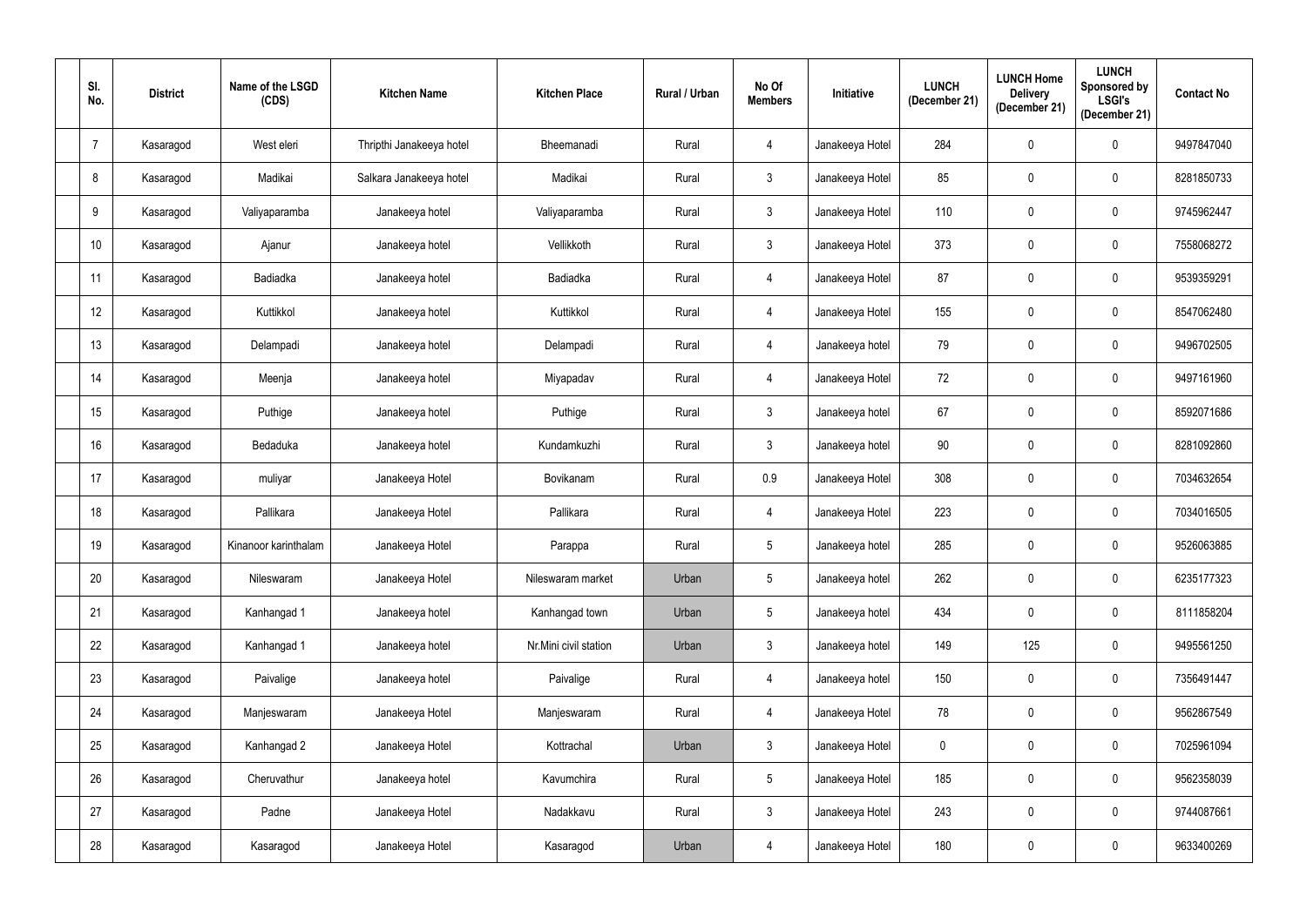|    | SI.<br>No.     | <b>District</b> | Name of the LSGD<br>(CDS) | <b>Kitchen Name</b>          | <b>Kitchen Place</b>                 | Rural / Urban | No Of<br><b>Members</b> | Initiative      | <b>LUNCH</b><br>(December 21) | <b>LUNCH Home</b><br><b>Delivery</b><br>(December 21) | <b>LUNCH</b><br><b>Sponsored by</b><br><b>LSGI's</b><br>(December 21) | <b>Contact No</b> |
|----|----------------|-----------------|---------------------------|------------------------------|--------------------------------------|---------------|-------------------------|-----------------|-------------------------------|-------------------------------------------------------|-----------------------------------------------------------------------|-------------------|
|    | 29             | Kasarkode       | Pallikkara                | Janakeeya Hotel              | Perladukkam                          | Rural         | $\overline{4}$          | Janakeeya Hotel | 233                           | 0                                                     | $\mathbf 0$                                                           | 9544582935        |
|    | 30             | Kasargode       | Kumbala                   | Janakeeya Hotel              | Kumbala                              | Rural         | $\mathbf{3}$            | Janakeeya Hotel | 50                            | 0                                                     | $\mathbf 0$                                                           | 7012142329        |
|    | 31             | Kasargode       | Karadka                   | Janakeeya Hotel              | Mulleria                             | Rural         | $\overline{7}$          | Janakeeya Hotel | 75                            | $\mathbf 0$                                           | $\mathbf 0$                                                           | 8281395910        |
|    | 32             | Kasaragode      | Vorkady                   | Janakeeya Hotel              | Vorkady                              | Rural         | $\mathbf{3}$            | Janakeeya Hotel | 0                             | 0                                                     | $\mathbf 0$                                                           | 8547223339        |
|    | 33             | Kasaragode      | Balal                     | Janakeeya hotel              | Balal                                | Rural         | $\mathbf{3}$            | Janakeeya hotel | 0                             | 0                                                     | $\mathbf 0$                                                           | 7510839676        |
|    | 34             | Kasaragod       | Nileswaram                | mahima janakeeya hotel       | kanichira                            | urban         | $\overline{4}$          | janakeeya hotel | 148                           | 0                                                     | $\mathbf 0$                                                           | 8590121681        |
|    | 35             | Kasaragode      | Kallar                    | janakeeya hotel              | kallar                               | rural         | $\overline{4}$          | janakeeya hotel | 152                           | 0                                                     | $\mathbf 0$                                                           | 9562820280        |
|    | 36             | Kasaragode      | Mangalpady                | janakeeya hotel              | mangalpady                           | rural         | $\overline{4}$          | janakeeya hotel | 0                             | 0                                                     | $\mathbf 0$                                                           | 9633488309        |
|    | 37             | kasaragod       | Uduma                     | granma janakeeya hotel       | palakkunnu                           | Rural         | $\overline{4}$          | janakeeya hotel | 325                           | $\mathbf 0$                                           | $\mathbf 0$                                                           | 8129957159        |
|    | 38             | Kasaragod       | pullur periya             | Salkara Janakeeya hotel      | periya                               | Rural         | $5\phantom{.0}$         | janakeeya hotel | 358                           | $\mathbf 0$                                           | $\mathbf 0$                                                           | 8547309266        |
|    | 39             | kasaragod       | kumbadaje                 | janakeeya hotel              | kumbadaje                            | Rural         | $\mathbf{3}$            | janakeeya hotel | 51                            | 0                                                     | $\mathbf 0$                                                           | 8593848698        |
|    | 40             | Kasaragod       | Chengala                  | Janakeeya Hotel              | Cherkkala                            | Rural         | $\mathbf{3}$            | Janakeeya Hotel | 175                           | $\mathbf 0$                                           | $\mathbf 0$                                                           |                   |
|    | 41             | kasaragod       | East eleri                | janakeeya hotel              | east eleri                           | Rural         | 3                       | janakeeya hotel | 118                           | 0                                                     | $\mathbf 0$                                                           |                   |
|    | 42             | kasaragod       | karadka                   | janakeeya hotel              | karmam thody                         | Rural         | 10 <sup>°</sup>         | janakeeya hotel | 75                            | $\mathbf 0$                                           | $\mathbf 0$                                                           |                   |
| 42 |                |                 |                           |                              |                                      |               | <b>166.9</b>            |                 | 6874                          | $\boldsymbol{0}$                                      | $\mathbf 0$                                                           |                   |
|    | $\overline{1}$ | Kollam          | Chathannur                | Memsahib                     | Sheemaaty junction                   | Rural         | $5\phantom{.0}$         | Janakeeya Hotel | 340                           | $\mathbf 0$                                           | $\mathbf 0$                                                           | 9446246685        |
|    | $\overline{2}$ | Kollam          | Melila                    | Atham Unit                   | Melila                               | Rural         | $\overline{7}$          | Janakeeya Hotel | 246                           | $\mathbf 0$                                           | $\mathbf 0$                                                           | 9961178040        |
|    | $\mathbf{3}$   | Kollam          | Kulakkada                 | Ruchi Snacks & Catering Unit | Poovattoor                           | Rural         | $\overline{4}$          | Janakeeya Hotel | 189                           | $\mathbf 0$                                           | $\mathbf 0$                                                           | 7907941183        |
|    | $\overline{4}$ | Kollam          | Ittiva                    | Nanma Janakeeya hotel        | Kattampally                          | Rural         | $5\phantom{.0}$         | Janakeeya Hotel | 0                             | 0                                                     | $\mathbf 0$                                                           | 9809171887        |
|    | $\overline{5}$ | Kollam          | Sooranad North            | Nanma catering unit          | Sooranadu higher secondary<br>school | Rural         | $5\overline{)}$         | Janakeeya Hotel | 268                           | $\mathbf 0$                                           | $\mathbf 0$                                                           | 9846082469        |
|    | $6\phantom{.}$ | Kollam          | Clappana                  | Bismi catering               | Palakulangara                        | Rural         | $5\phantom{.0}$         | Janakeeya Hotel | $\pmb{0}$                     | $\mathbf 0$                                           | $\mathbf 0$                                                           | 9847901413        |
|    | $\overline{7}$ | Kollam          | Mayyanad                  | Krishnas Janakeeya hotel     | Eravipuram                           | Rural         | $\mathbf{3}$            | Janakeeya Hotel | 172                           | 0                                                     | $\pmb{0}$                                                             | 9656477455        |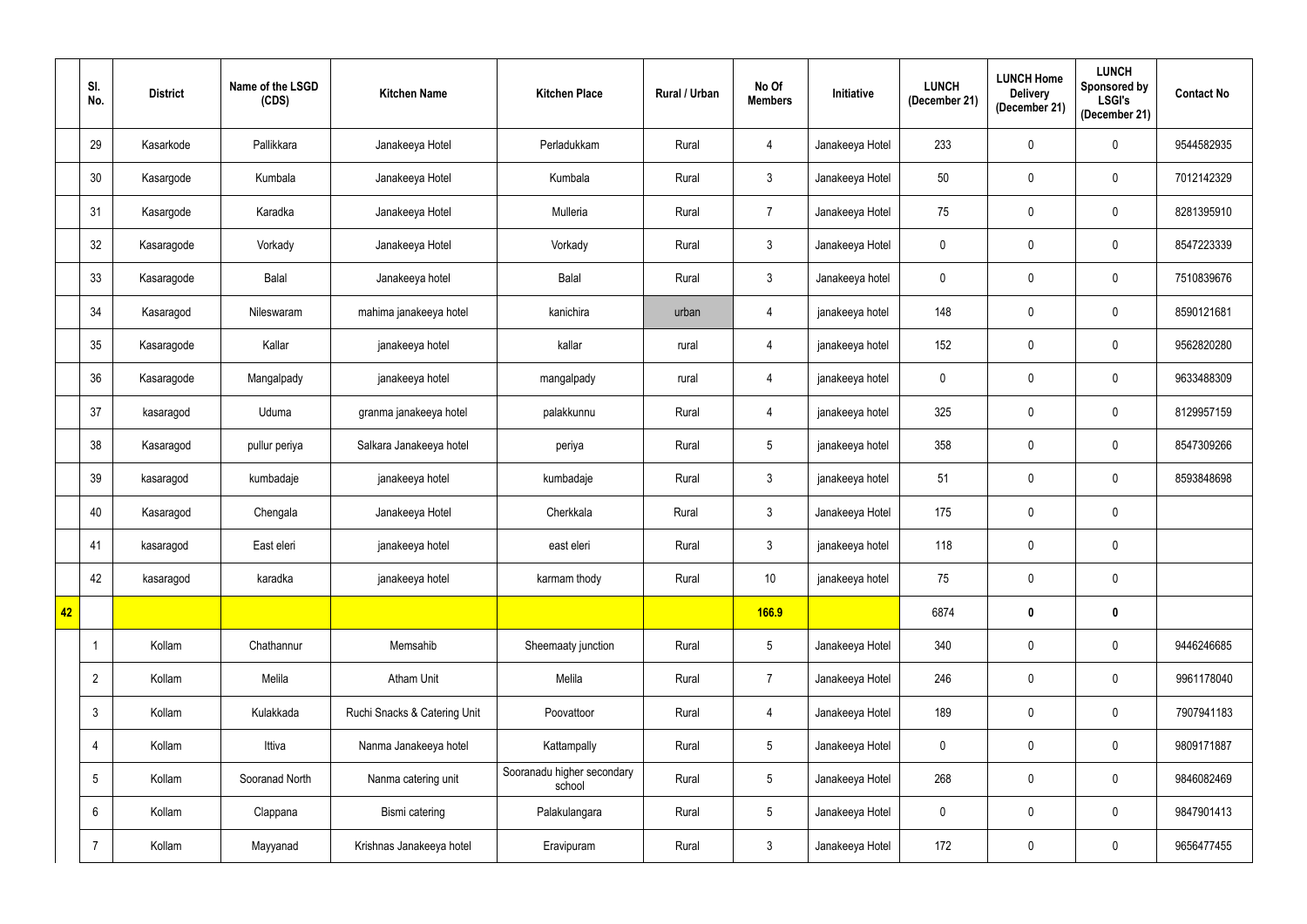| SI.<br>No. | <b>District</b> | Name of the LSGD<br>(CDS) | <b>Kitchen Name</b>              | <b>Kitchen Place</b>         | Rural / Urban | No Of<br><b>Members</b> | <b>Initiative</b> | <b>LUNCH</b><br>(December 21) | <b>LUNCH Home</b><br><b>Delivery</b><br>(December 21) | <b>LUNCH</b><br>Sponsored by<br><b>LSGI's</b><br>(December 21) | <b>Contact No</b> |
|------------|-----------------|---------------------------|----------------------------------|------------------------------|---------------|-------------------------|-------------------|-------------------------------|-------------------------------------------------------|----------------------------------------------------------------|-------------------|
| 8          | Kollam          | Mayyanad                  | Souhridha Janakeeya hotel        | Pattarumukku,                | Rural         | 9                       | Janakeeya Hotel   | 270                           | 0                                                     | 0                                                              | 7902645448        |
| 9          | Kollam          | Kulasekharapuram          | adi sakthi                       | Puthentheruvu.               | Rural         | $5\phantom{.0}$         | Janakeeya Hotel   | 192                           | 0                                                     | $\mathbf 0$                                                    | 9656890790        |
| 10         | Kollam          | Thekkumbhagam             | Krishna hotel                    | Nadakavu junction            | Rural         | 4                       | Janakeeya Hotel   | 73                            | 0                                                     | 0                                                              | 9961070031        |
| 11         | Kollam          | Oachira                   | Parabhramam catering             | near oachira , ITI canteen,  | Rural         | 4                       | Janakeeya Hotel   | $\mathbf 0$                   | 0                                                     | $\mathbf 0$                                                    | 9562283927        |
| 12         | Kollam          | Thodiyoor                 | Samridhi activity group          | Lpschool thodiyoor           | Rural         | $5\,$                   | Janakeeya Hotel   | 183                           | 0                                                     | $\mathbf 0$                                                    | 9895703572        |
| 13         | Kollam          | Thrikkovilvattom          | Murari catering, janakeeya hotel | Mukhathala                   | Rural         | 4                       | Janakeeya Hotel   | 51                            | 0                                                     | $\mathbf 0$                                                    | 9847072544        |
| 14         | Kollam          | Sasthamcotta              | Sreedurgha catering              | Jemini hotel sasthamcotta    | Rural         | $\overline{7}$          | Janakeeya Hotel   | 286                           | 0                                                     | $\mathbf 0$                                                    | 9744368496        |
| 15         | Kollam          | Kollam                    | Athulya catering                 | Thirumullavaram              | Urban         | 4                       | Janakeeya Hotel   | 175                           | 0                                                     | $\mathbf 0$                                                    | 9048646080        |
| 16         | Kollam          | West Kallada              | Keerthi catering                 | Karalimukku                  | Rural         | $\overline{5}$          | Janakeeya Hotel   | $\mathbf 0$                   | 0                                                     | $\mathbf 0$                                                    | 9605206907        |
| 17         | Kollam          | Thazhava                  | Pavizham                         | Karutheri junction           | Rural         | $5\phantom{.0}$         | Janakeeya Hotel   | 188                           | 0                                                     | $\mathbf 0$                                                    | 8086704216        |
| 18         | Kollam          | Kollam                    | Niravu catering                  | Chinnakkada                  | Urban         | $\overline{5}$          | Janakeeya Hotel   | 264                           | 0                                                     | $\mathbf 0$                                                    | 9633073613        |
| 19         | Kollam          | Kundara                   | Ammu Catering unit               | Mulavana LP school           | Rural         | 4                       | Janakeeya Hotel   | 80                            | 0                                                     | $\mathbf 0$                                                    | 9633518572        |
| 20         | Kollam          | Neduvathur                | Pooja hotel                      | Thevalappuram                | Rural         | 3                       | Janakeeya Hotel   | $\mathbf 0$                   |                                                       | $\mathbf 0$                                                    | 9745376675        |
| 21         | Kollam          | Punalur                   | Jyothi Catering                  | Punalur                      | Urban         | $\overline{4}$          | Janakeeya Hotel   | 308                           | 0                                                     | $\mathbf 0$                                                    | 9961249345        |
| 22         | Kollam          | Punalur                   | Mahima Catering                  | Punalur                      | Urban         | $\sqrt{5}$              | Janakeeya Hotel   | 231                           | 0                                                     | $\mathbf 0$                                                    | 9496112957        |
| 23         | Kollam          | Punalur                   | Safalyam Catering                | Punalur                      | Urban         | $5\,$                   | Janakeeya Hotel   | 371                           | 0                                                     | $\mathbf 0$                                                    | 9495476197        |
| 24         | Kollam          | Thrikkaruva               | Janakeeya Bhakshanashala         | Thinavila Junction Kanjaveli | Rural         | $\overline{4}$          | Janakeeya Hotel   | $\mathbf 0$                   | 0                                                     | $\mathbf 0$                                                    | 9645069880        |
| 25         | Kollam          | Chithara                  | AKG Janakeeya Hotel              | Kizhakkumbagom               | Rural         | $5\,$                   | Janakeeya Hotel   | 138                           | 0                                                     | $\mathbf 0$                                                    | 9495701987        |
| 26         | Kollam          | South Paravur             | Kshree janakeeya hotel           | Busstand , paravur           | Urban         | $5\,$                   | Janakeeya Hotel   | 165                           | 0                                                     | $5\phantom{.0}$                                                | 8606179380        |
| 27         | Kollam          | Mynagappally              | Anugraha hotel                   | Kadappa                      | Rural         | $\sqrt{5}$              | Janakeeya Hotel   | 216                           | 0                                                     | $\mathbf 0$                                                    | 9995085705        |
| 28         | Kollam          | Mandrothuruthu            | Janakeeya Bhakshanashala         | Thoombummukham               | Rural         | $\overline{4}$          | Janakeeya Hotel   | 70                            | 0                                                     | $\mathbf 0$                                                    | 9526648057        |
| 29         | Kollam          | Karungappally             | Bagya catering                   | Muncipality                  | Urban         | $\overline{4}$          | Janakeeya Hotel   | $\mathbf 0$                   | 0                                                     | $\overline{0}$                                                 | 9947702130        |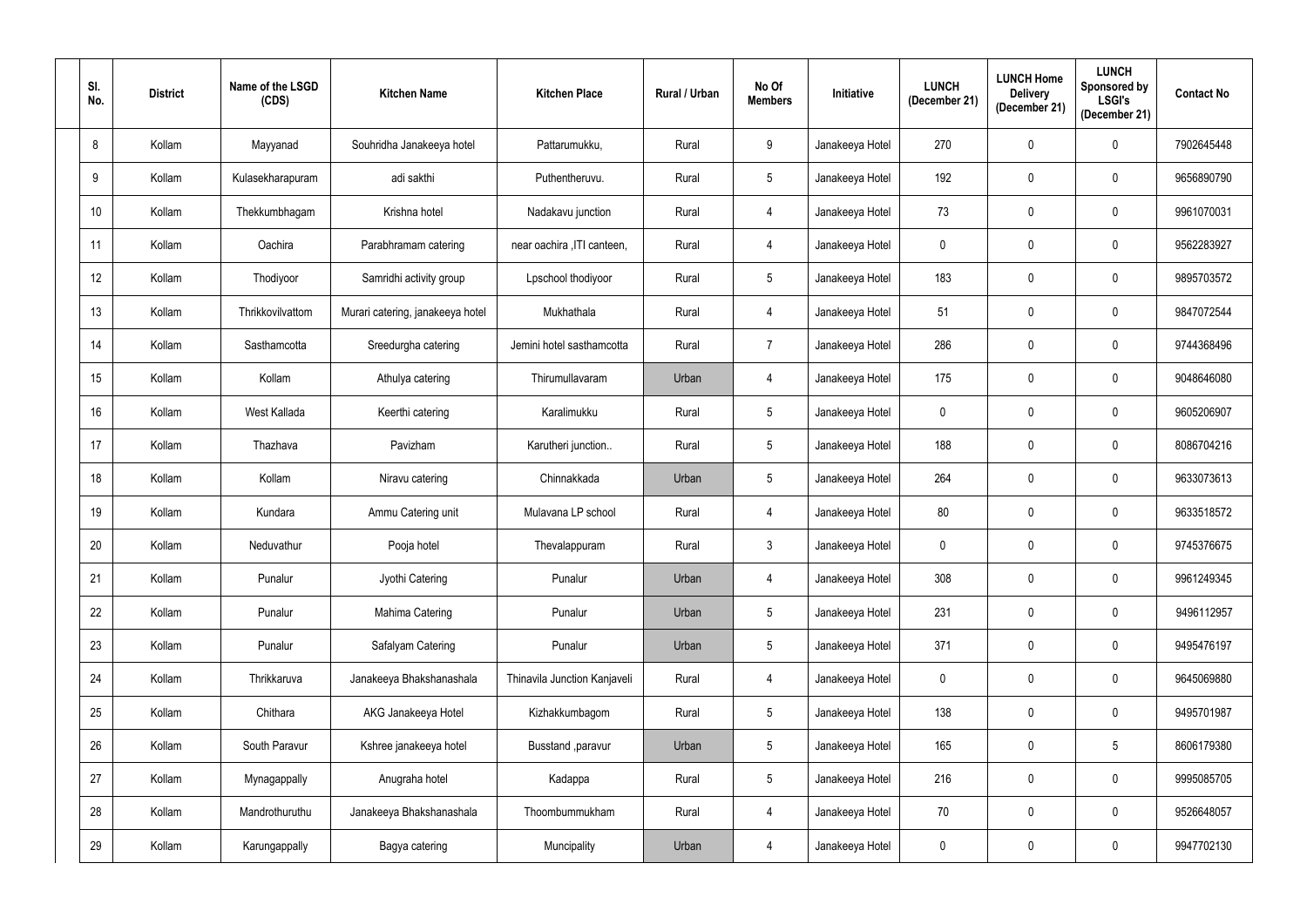|    | SI.<br>No. | <b>District</b> | Name of the LSGD<br>(CDS) | <b>Kitchen Name</b>         | <b>Kitchen Place</b>                                 | Rural / Urban | No Of<br><b>Members</b> | <b>Initiative</b> | <b>LUNCH</b><br>(December 21) | <b>LUNCH Home</b><br><b>Delivery</b><br>(December 21) | <b>LUNCH</b><br>Sponsored by<br><b>LSGI's</b><br>(December 21) | <b>Contact No</b> |
|----|------------|-----------------|---------------------------|-----------------------------|------------------------------------------------------|---------------|-------------------------|-------------------|-------------------------------|-------------------------------------------------------|----------------------------------------------------------------|-------------------|
|    | 30         | Kollam          | Kollam East               | Bharathlekshmi              | Vadakkevila                                          | Urban         | $\mathfrak{Z}$          | Janakeeya Hotel   | 342                           | 0                                                     | $\mathbf 0$                                                    | 9744300901        |
|    | 31         | Kollam          | Chavara                   | Harisree janakeya hotel     | Panchayath                                           | Rural         | $\mathfrak{Z}$          | Janakeeya Hotel   | 57                            | 0                                                     | 0                                                              | 9995166343        |
|    | 32         | Kollam          | Pavithreswaram            | Kairali                     | Pavithreswaram                                       | Rural         | 4                       | Janakeeya Hotel   | 182                           | 0                                                     | $\mathbf 0$                                                    | 9605836414        |
|    | 33         | Kollam          | Veliyam                   | Kantharees                  | Panchayathu building                                 | Rural         | $5\phantom{.0}$         | Janakeeya Hotel   | $\mathbf 0$                   | 0                                                     | $\mathbf 0$                                                    | 9562111715        |
|    | 34         | Kollam          | Velinalloor               | Quality Janakeeya hotel     | Alummod, Velinalloor                                 | Rural         | $\overline{4}$          | Janakeeya Hotel   | 110                           | 0                                                     | $\mathbf 0$                                                    | 9605896303        |
|    | 35         | Kollam          | Elamadu                   | Swaruma janakeeya hotel     | Near cooperative bank,<br>Elamadu                    | Rural         | $\mathfrak{Z}$          | Janakeeya Hotel   | 167                           | 0                                                     | $\mathfrak{Z}$                                                 | 8129611321        |
|    | 36         | Kollam          | Kadakkal                  | Nanma janakeeya hotel       | Kadakkal                                             | Rural         | 4                       | Janakeeya Hotel   | 310                           | 0                                                     | $\mathbf 0$                                                    | 9847936390        |
|    | 37         | Kollam          | Perayam                   | Janakeeya hotel             | Onambalam                                            | Rural         | 4                       | Janakeeya Hotel   | $\mathbf 0$                   | 0                                                     | $\mathbf 0$                                                    | 9446855866        |
|    | 38         | Kollam          | Ezhukone                  | Ezhukone janakeeya hotel    | Near panchayathu office                              | Rural         | $\overline{5}$          | Janakeeya Hotel   | 195                           | 0                                                     | $\mathbf 0$                                                    | 8086757275        |
| 80 | 39         | Kollam          | Adichanalloor             | Ruchikkoottu                | Mylakkaadu                                           | Rural         | 4                       | Janakeeya Hotel   | 81                            | 0                                                     | $\mathbf 0$                                                    | 8136954461        |
|    | 40         | Kollam          | Poruvazhi                 | Amma janakeeya hotel        | Poruvaxhy                                            | Rural         | $\overline{5}$          | Janakeeya Hotel   | 289                           | 0                                                     | $\mathbf 0$                                                    | 9656421272        |
|    | 41         | Kollam          | Nilamel                   | Vanitha Janakeeya Hotel     | Nilamel                                              | Rural         | 4                       | Janakeeya Hotel   | 145                           | 0                                                     | $\mathbf 0$                                                    | 9447407264        |
|    | 42         | Kollam          | Panmana                   | SV janakeeya hotel          | Kollaka CN junction                                  | Rural         | 3                       | Janakeeya Hotel   | 87                            |                                                       | $\mathbf 0$                                                    | 8113020216        |
|    | 43         | Kollam          | Ummannoor                 | Thanal                      | Nellikunnam                                          | Rural         | $\overline{4}$          | Janakeeya Hotel   | 172                           | 0                                                     | $\mathbf 0$                                                    | 9656194614        |
|    | 44         | Kollam          | Kulathupuzha              | Karunya Janakeeya Hotel     | Thinkal karikkam                                     | Rural         | 4                       | Janakeeya Hotel   | 180                           | 0                                                     | $\mathbf 0$                                                    | 9048034267        |
|    | 45         | Kollam          | Kareepra                  | Kareepra janakeeya hotel    | Panchayathu office junction                          | Rural         | $\sqrt{5}$              | Janakeeya Hotel   | 88                            | 0                                                     | $\mathbf 0$                                                    | 9656783244        |
|    | 46         | Kollam          | Piravanthur               | Thanima catering unit       | Piravanthoor                                         | Rural         | $\sqrt{5}$              | Janakeeya Hotel   | 185                           | 0                                                     | $\mathbf 0$                                                    | 9207907284        |
|    | 47         | Kollam          | Karavaloor                | Sreelekshmi Janakeeya Hotel | Karavalur                                            | Rural         | $\overline{5}$          | Janakeeya Hotel   | 169                           | 0                                                     | $\mathbf 0$                                                    | 9745719860        |
|    | 48         | Kollam          | Kunnathur                 | Sneha janakeeya hotel       | Bhoothakuzhi                                         | Rural         | $\mathfrak{Z}$          | Janakeeya Hotel   | 178                           | 0                                                     | $\mathbf 0$                                                    | 9061504141        |
|    | 49         | Kollam          | Alayaman                  | Sreelakam Janakeeya Hotel   | Karukone                                             | Rural         | 4                       | Janakeeya Hotel   | 188                           | 0                                                     | $\mathbf 0$                                                    | 8592858448        |
|    | 50         | Kollam          | Kottarakkara              | Ruchi                       | Kottarakkara christuraj hospital<br>hospital canteen | Urban         | $\sqrt{5}$              | Janakeeya Hotel   | 137                           | 0                                                     | $\mathbf 0$                                                    | 9447997809        |
|    | 51         | Kollam          | Chirakkara                | Bhoomika Jh                 | Bhajanamadam mukku                                   | Rural         | $5\,$                   | Janakeeya Hotel   | 180                           | 0                                                     | $\mathbf 0$                                                    | 9567024263        |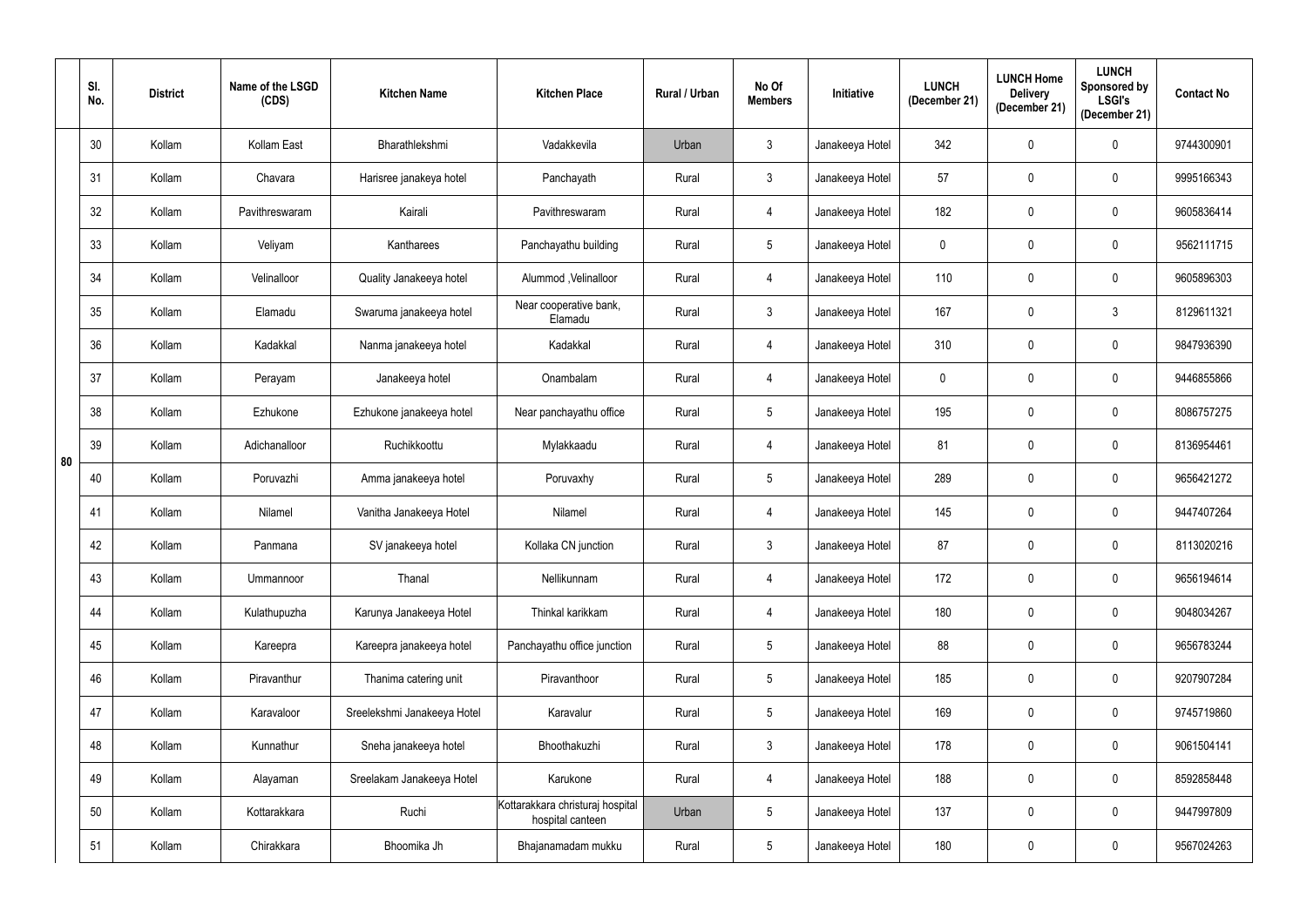| SI.<br>No. | <b>District</b> | Name of the LSGD<br>(CDS) | <b>Kitchen Name</b>                              | <b>Kitchen Place</b>                    | Rural / Urban | No Of<br><b>Members</b> | Initiative      | <b>LUNCH</b><br>(December 21) | <b>LUNCH Home</b><br><b>Delivery</b><br>(December 21) | <b>LUNCH</b><br>Sponsored by<br><b>LSGI's</b><br>(December 21) | <b>Contact No</b> |
|------------|-----------------|---------------------------|--------------------------------------------------|-----------------------------------------|---------------|-------------------------|-----------------|-------------------------------|-------------------------------------------------------|----------------------------------------------------------------|-------------------|
| 52         | Kollam          | Kalluvathukkal            | Deepam Jh                                        | Parippally                              | Rural         | $\overline{4}$          | Janakeeya Hotel | 25                            | $\mathbf 0$                                           | $\mathbf 0$                                                    | 8593984144        |
| 53         | Kollam          | Chirakkara                | Niram Jh                                         | Vadakkemukku ,chirakkara                | Rural         | 4                       | Janakeeya Hotel | 185                           | 0                                                     | 0                                                              | 9847286593        |
| 54         | Kollam          | Velinalloor               | Mathrika janakeeya hotel                         | Govt PHC canteen                        | Rural         | 4                       | Janakeeya Hotel | 144                           | 0                                                     | $\mathbf 0$                                                    | 7592859804        |
| 55         | Kollam          | East Kallada              | kudumbashree janakeeya hotel                     | marthandapuram                          | Rural         | $5\phantom{.0}$         | Janakeeya Hotel | 240                           | 0                                                     | 0                                                              | 9746964557        |
| 56         | Kollam          | Anchal                    | Malu janakeeya hotel                             | Anchal, Town ward                       | Rural         | 3                       | Janakeeya Hotel | 302                           | 0                                                     | $\mathbf 0$                                                    | 9656920091        |
| 57         | Kollam          | Kummil                    | Sreebhadra janakeeya hotel                       | Thachonam                               | Rural         | $\mathfrak{Z}$          | Janakeeya Hotel | 80                            | 0                                                     | $\mathbf 0$                                                    | 9846327312        |
| 58         | Kollam          | Yeroor                    | Oottupura janakeeya hotel                        | yeroor                                  | Rural         | $6\phantom{.}6$         | Janakeeya Hotel | $\mathbf 0$                   | 0                                                     | $\mathbf 0$                                                    | 9526031467        |
| 59         | Kollam          | Nedumpana                 | Samthripthy janakeeya hotel                      | Pallimon                                | Rural         | 4                       | Janakeeya Hotel | 32                            | 0                                                     | $\mathbf 0$                                                    | 9539780119        |
| 60         | Kollam          | Kollam                    | Ishwarya janakeeya hotel                         | Near collectorate, Thevally<br>division | Urban         | $\mathfrak{Z}$          | Janakeeya Hotel | 118                           | 167                                                   | $\mathbf 0$                                                    | 8848893882        |
| 61         | Kollam          | Edamulakkal               | Sahya janakeeya hotel                            | Edamulackal                             | Rural         | 4                       | Janakeeya Hotel | 151                           | 0                                                     | 0                                                              | 7025532998        |
| 62         | Kollam          | Mylom                     | Amrutha                                          | Inchakkadu                              | Rural         | $\overline{5}$          | Janakeeya Hotel | 117                           | 0                                                     | $\mathbf 0$                                                    | 9539780965        |
| 63         | Kollam          | Thevalakkara              | Kerala Janakeeya Hotel                           | Thevalakkara                            | Rural         | $\mathfrak{Z}$          | Janakeeya Hotel | 89                            | 0                                                     | $\mathbf 0$                                                    | 9847291089        |
| 64         | Kollam          | Thalavoor                 | Kudumbasheree Nadan<br>Bhakshanashala            | Pidavoor                                | Rural         |                         | Janakeeya Hotel | 160                           |                                                       | $\mathbf 0$                                                    | 9747324839        |
| 65         | Kollam          | Vilakkudy                 | vadhanam                                         | <b>KUNNICODU</b>                        | Rural         | $\sqrt{5}$              | Janakeeya Hotel | 170                           | 0                                                     | $\mathbf 0$                                                    | 9526354689        |
| 66         | Kollam          | Poothakkulam              | Avani catering                                   | Poothakkulam gp                         | Rural         | $\overline{4}$          | Janakeeya Hotel | 85                            | 0                                                     | $\mathbf 0$                                                    | 9562782082        |
| 67         | Kollam          | Pathanapuram              | Pathanapuram Grama Panchayath<br>Janakeeya Hotel | Pathanapuram                            | Rural         | $\overline{4}$          | Janakeeya Hotel | 129                           | 0                                                     | $\mathbf 0$                                                    | 9061291033        |
| 68         | Kollam          | Chadayamangalam           | Real janakeeya hotel                             | Chadayamangalam                         | Rural         | $\mathfrak{Z}$          | Janakeeya Hotel | $72\,$                        | 0                                                     | $\mathbf 0$                                                    | 9562123039        |
| 69         | Kollam          | Elampalloor               | Kalavara janakeeya hotel                         | Ashupathri mukku, Kundara               | Rural         | $5\,$                   | Janakeeya Hotel | 270                           | 0                                                     | $\mathbf 0$                                                    | 8943182967        |
| 70         | Kollam          | Kottamkara                | Ishwarya janakeeya hotel                         | Keralapuram                             | Rural         | $5\,$                   | Janakeeya Hotel | $\mathbf 0$                   | 0                                                     | $\pmb{0}$                                                      | 9747765979        |
| 71         | Kollam          | Vettikavala               | Nanma                                            | Vettikkavala                            | Rural         | $\mathbf{3}$            | Janakeeya Hotel | 162                           | $\mathbf 0$                                           | $\mathbf 0$                                                    | 9645070430        |
| 72         | Kollam          | Pooyappally               | Anaswara janakeeya hotel                         | Maruthamanpally                         | Rural         | $5\phantom{.0}$         | Janakeeya Hotel | 210                           | 0                                                     | $\pmb{0}$                                                      | 9947289476        |
| 73         | Kollam          | Thenmala                  | Nanma janakeeya hotel                            | Thennala                                | Rural         | $\overline{4}$          | Janakeeya Hotel | 160                           | 0                                                     | $\mathbf 0$                                                    | 9446274943        |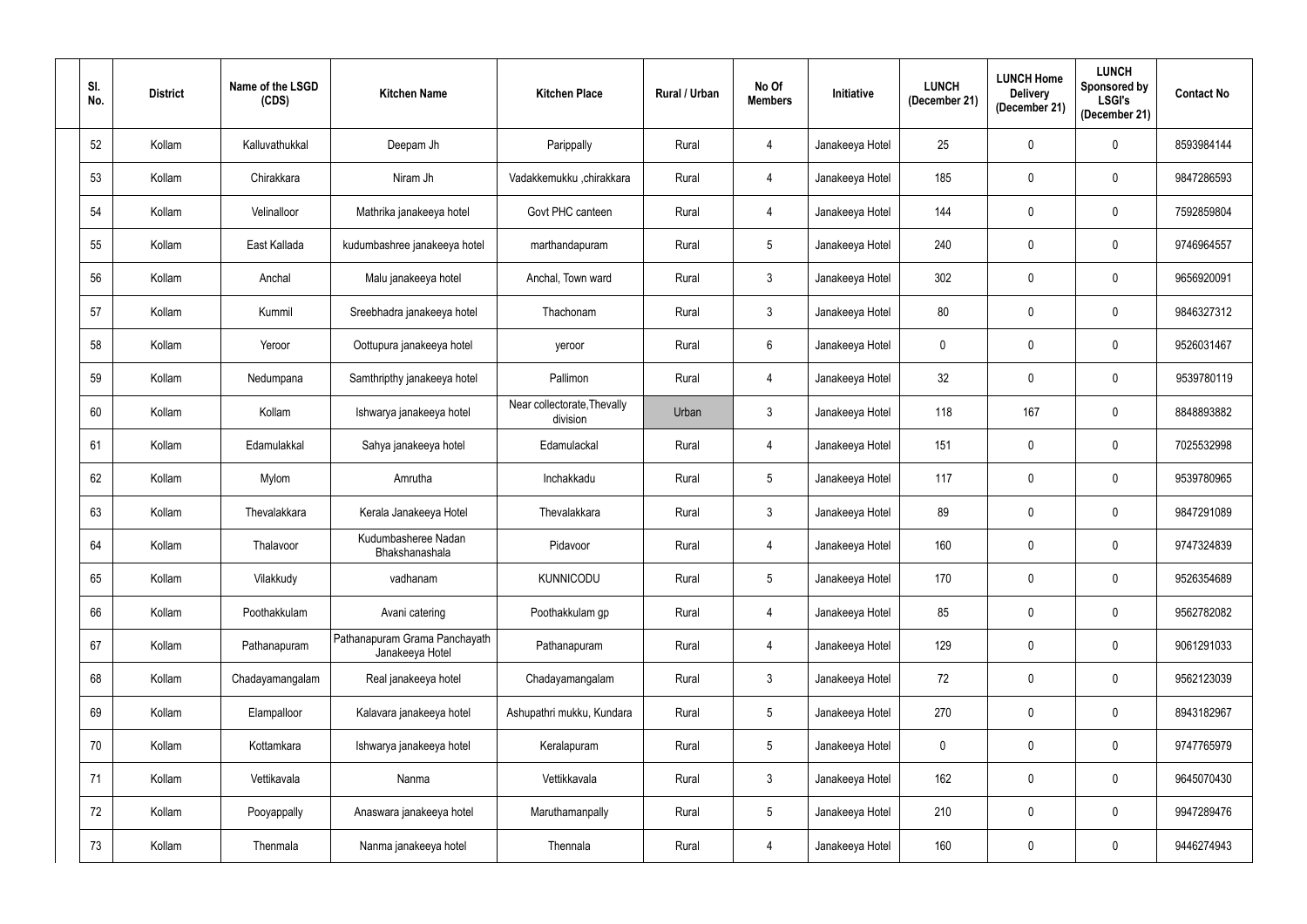|    | SI.<br>No.      | <b>District</b> | Name of the LSGD<br>(CDS) | <b>Kitchen Name</b>                | <b>Kitchen Place</b>                   | Rural / Urban | No Of<br><b>Members</b> | Initiative      | <b>LUNCH</b><br>(December 21) | <b>LUNCH Home</b><br><b>Delivery</b><br>(December 21) | <b>LUNCH</b><br>Sponsored by<br><b>LSGI's</b><br>(December 21) | <b>Contact No</b> |
|----|-----------------|-----------------|---------------------------|------------------------------------|----------------------------------------|---------------|-------------------------|-----------------|-------------------------------|-------------------------------------------------------|----------------------------------------------------------------|-------------------|
|    | 74              | Kollam          | Pattazhi                  | Suprabhatham Catering Unit         | pattazhy                               | Rural         | $\overline{4}$          | Janakeeya Hotel | 72                            | 0                                                     | 0                                                              | 9495195796        |
|    | 75              | Kollam          | Neendakara                | Darshana Janakeeya Hotel           | Puthenthura Junction                   | Rural         | $\mathfrak{Z}$          | Janakeeya Hotel | 199                           | 0                                                     | 0                                                              | 9633106463        |
|    | 76              | Kollam          | Panayam                   | snehadeepam activity group         | Thanikkamukku                          | Rural         | $\overline{4}$          | Janakeeya Hotel | 0                             | 0                                                     | 0                                                              | 8606117577        |
|    | 77              | Kollam          | Clappana                  | Vijayasree                         | Near alumpeedika junction              | Rural         | $\sqrt{5}$              | Janakeeya Hotel | 0                             | 0                                                     | $\mathbf 0$                                                    | 9567797660        |
|    | 78              | Kollam          | Sooranad South            | Akshaya janakeeya hotel            | Patharam                               | Rural         | $\overline{4}$          | Janakeeya Hotel | 0                             | 0                                                     | $\mathbf 0$                                                    | 9746919825        |
|    | 79              | Kollam          | Edamulakkal               | Deepam janakeeya hotel             | Edamulackal                            | Rural         | $\mathfrak{Z}$          | Janakeeya Hotel | 298                           | 0                                                     | $\mathbf 0$                                                    | 9400684494        |
|    | 80              | Kollam          | Aryankavu                 | Sevana janakeeya hotel             | Kazhuthurutty                          | Rural         | $\mathfrak{Z}$          | Janakeeya Hotel | 158                           | 0                                                     | $\mathbf 0$                                                    | 8921381398        |
|    | 81              | Kollam          | Pattazhi Vadakkekara      | Annapoorna                         | Kaduvathode                            | Rural         | $\overline{4}$          | Janakeeya Hotel | 95                            | 0                                                     | $\mathbf 0$                                                    | 7561013776        |
|    | 82              | Kollam          | Kulasekharapuram          | Vinayaka                           | Puthiykavu                             | Rural         | $\boldsymbol{4}$        | Janakeeya Hotel | 192                           | 0                                                     | $\mathbf 0$                                                    | 9947499053        |
| 82 |                 |                 |                           |                                    |                                        |               | 354                     |                 | 11833                         | <b>167</b>                                            | 8                                                              |                   |
|    | -1              | Kottayam        | Akalakkunnam              | Navaruchi                          | Chengalam                              | Rural         | $\sqrt{5}$              | Janakeeya Hotel | 155                           | 0                                                     | $\mathbf 0$                                                    | 9188362235        |
|    | $\overline{2}$  | Kottayam        | Arpookkara                | Niravu                             | <b>Medical College</b>                 | Rural         | 8                       | Janakeeya Hotel | 170                           | 0                                                     | $\mathbf 0$                                                    | 9744719092        |
|    | 3               | Kottayam        | Arpookkara                | Ruchi Janakeeya Hotel              | Kaippuzha mutt                         | Rural         | 4                       | Janakeeya Hotel | 225                           | 0                                                     | $\mathbf 0$                                                    | 9847147156        |
|    | $\overline{4}$  | Kottayam        | Athirampuzha              | Hannas                             | Mannanam                               | Rural         | $\overline{4}$          | Janakeeya Hotel | 54                            | 0                                                     | $\mathbf 0$                                                    | 9496136682        |
|    | $5\phantom{.0}$ | Kottayam        | Ayarkunnam                | Panchami Unit                      | Near PHC Ayarkunnam                    | Rural         | $\sqrt{5}$              | Janakeeya Hotel | 45                            | 0                                                     | $\mathbf 0$                                                    | 9744560994        |
|    | 6               | Kottayam        | Aymanam                   | Bisiya                             | Aymanam panchayath hall                | Rural         | $\mathfrak{Z}$          | Janakeeya Hotel | 78                            | 0                                                     | $\mathbf 0$                                                    | 9544560606        |
|    | $\overline{7}$  | Kottayam        | Bharananganam             | Kudumbshree nadan<br>bhakshanasala | Bharananganam                          | Rural         | $\mathbf{3}$            | Janakeeya Hotel | 165                           | $\mathbf 0$                                           | $\mathbf 0$                                                    | 8113827680        |
|    | 8               | Kottayam        | Changanassery             | Janakeeya Hotel                    | Near Railway station                   | Urban         | $\mathbf{3}$            | Janakeeya Hotel | 135                           |                                                       |                                                                | 7560866821        |
|    | 9               | Kottayam        | Chemp                     | Thanima                            | Chemp                                  | Rural         | $\overline{4}$          | Janakeeya Hotel | $\mathbf 0$                   | $\mathbf 0$                                           | $\mathbf 0$                                                    | 9809940907        |
|    | 10              | Kottayam        | Chirakkadav               | <b>Udaya Catering Unit</b>         | Mahatma Gandhi Town Hall,<br>Ponkunnam | Rural         | $5\,$                   | Janakeeya Hotel | 109                           | 0                                                     | $\mathbf 0$                                                    | 6282479410        |
|    | 11              | Kottayam        | Chirakkadav               | Sargam                             | Thekkethu Kavala                       | Rural         | $\mathfrak{Z}$          | Janakeeya Hotel | 42                            | $\pmb{0}$                                             | $\pmb{0}$                                                      | 9656087110        |
|    | 12              | Kottayam        | Elikulam                  | Janakeeya Hotel Elikkulam          | Manchakuzhy                            | Rural         | $\mathfrak{Z}$          | Janakeeya Hotel | 58                            | 0                                                     | $\mathbf 0$                                                    | 9074768314        |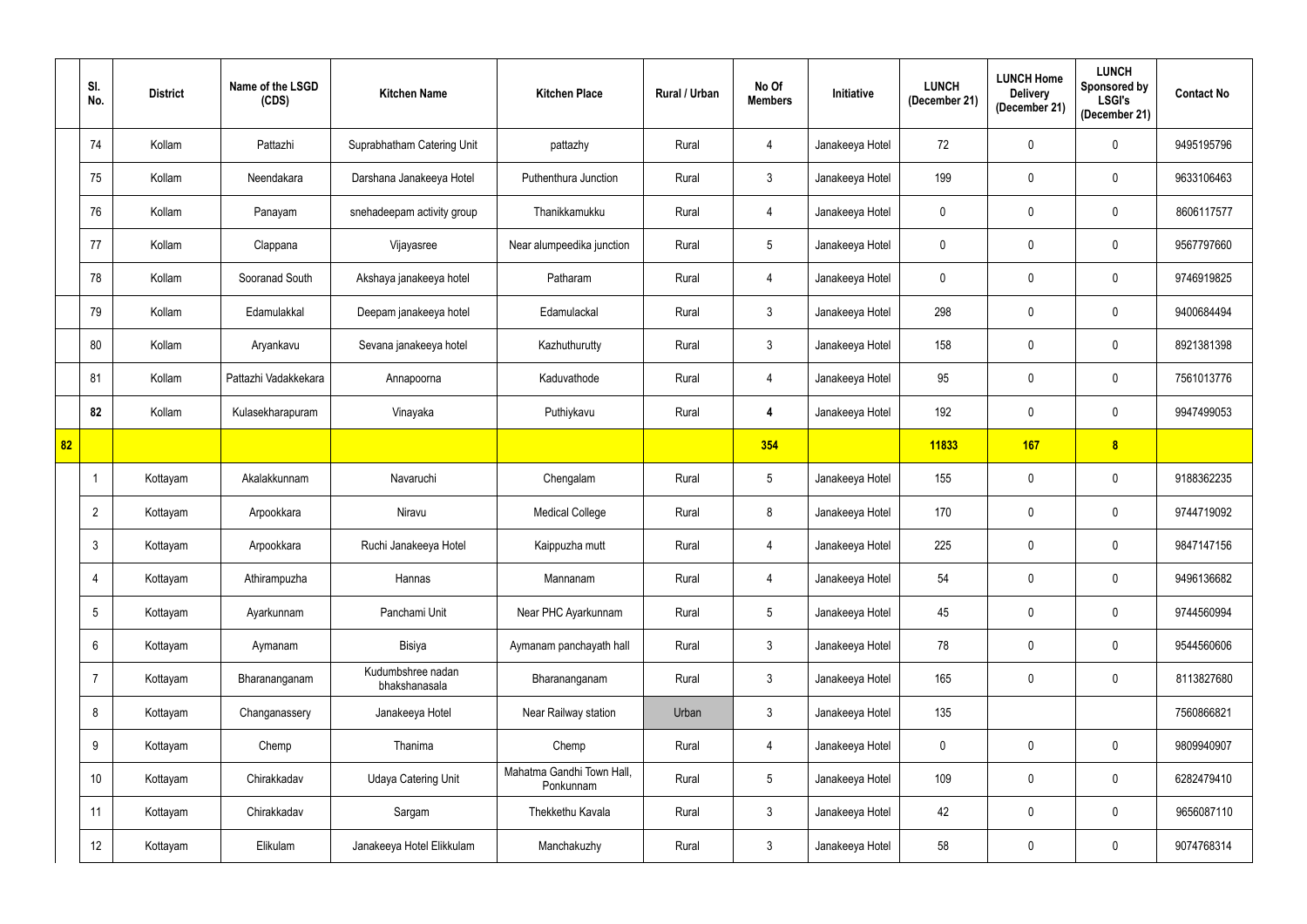| SI.<br>No.       | <b>District</b> | Name of the LSGD<br>(CDS) | <b>Kitchen Name</b>            | <b>Kitchen Place</b>               | Rural / Urban | No Of<br><b>Members</b> | Initiative      | <b>LUNCH</b><br>(December 21) | <b>LUNCH Home</b><br><b>Delivery</b><br>(December 21) | <b>LUNCH</b><br>Sponsored by<br><b>LSGI's</b><br>(December 21) | <b>Contact No</b> |
|------------------|-----------------|---------------------------|--------------------------------|------------------------------------|---------------|-------------------------|-----------------|-------------------------------|-------------------------------------------------------|----------------------------------------------------------------|-------------------|
| 13               | Kottayam        | Ettumanoor                | Gramashree cafe kudumbasree    | Nandanam auditorium,<br>Ettumanoor | Urban         | $\sqrt{5}$              | Janakeeya Hotel | 122                           | 0                                                     | $\mathbf 0$                                                    | 9847334071        |
| 14               | Kottayam        | Kadanad                   | Thanal catering                | Kadanad                            | Rural         | $5\phantom{.0}$         | Janakeeya Hotel | 129                           | 0                                                     | 0                                                              | 9048099040        |
| 15 <sub>15</sub> | Kottayam        | Kadaplamattam             | Salt &pepper                   | Near Kadaplamattom CDS             | Rural         | 4                       | Janakeeya Hotel | 67                            | 45                                                    | 0                                                              | 9645400860        |
| 16               | Kottayam        | Kadaplamattam             | Kadaplamattam Janakeeya Hotel  | Vayala                             | Rural         | 4                       | Janakeeya Hotel | 124                           | 0                                                     | 0                                                              | 9446804954        |
| 17               | Kottayam        | Kaduthuruthy              | Janakeeya Hotel                | Panchayath premise                 | Rural         | $6\phantom{.}6$         | Janakeeya Hotel | 124                           | 0                                                     | $\mathbf 0$                                                    | 9847166464        |
| 18               | Kottayam        | Kallara                   | Vasuki Janakeeya hotel         | Kallara                            | Rural         | $\mathbf{3}$            | Janakeeya Hotel | 90                            | 0                                                     | $\mathbf 0$                                                    | 9846103478        |
| 19               | Kottayam        | Kanakkari                 | Jesus                          | Pattithanam                        | Rural         | $5\phantom{.0}$         | Janakeeya Hotel | 145                           | 0                                                     | $\mathbf 0$                                                    | 9447192439        |
| 20               | Kottayam        | Kangazha                  | Sulabha                        | Pathanadu                          | Rural         | $5\phantom{.0}$         | Janakeeya Hotel | 88                            | 0                                                     | 0                                                              | 9847438293        |
| 21               | Kottayam        | Kanjirapally              | Vanitha canteen                | Panchayath premise                 | Rural         | $\mathfrak{Z}$          | Janakeeya Hotel | 130                           | 0                                                     | $\mathbf 0$                                                    | 9605391868        |
| 22               | Kottayam        | Karoor                    | Unarvu janakeeya hotel         | Valavoor                           | Rural         | $5\phantom{.0}$         | Janakeeya Hotel | 110                           | 0                                                     | 0                                                              | 8304903250        |
| 23               | Kottayam        | Karukachal                | <b>Sukrutham Catering Unit</b> | Karukachal                         | Rural         | $5\phantom{.0}$         | Janakeeya Hotel | 65                            | 0                                                     | $\mathbf 0$                                                    | 9847766843        |
| 24               | Kottayam        | Kidangoor                 | Janakeeya hotel                | Kidangoor Panchayath               | Rural         | $\mathbf{3}$            | Janakeeya Hotel | 148                           | 0                                                     | $\mathbf 0$                                                    | 9048080292        |
| 25               | Kottayam        | Kooroppada                | Achus Janakeeya Hotel          | Panchayath                         | Rural         | 3                       | Janakeeya Hotel | 54                            |                                                       | $\mathbf 0$                                                    | 9778121989        |
| 26               | Kottayam        | Koottickal                | Janakeeya hotel                | Koottickal                         | Rural         | $5\,$                   | Janakeeya Hotel | 120                           | 0                                                     | $\mathbf 0$                                                    | 9645219929        |
| 27               | Kottayam        | Koruthodu                 | Koruthodu Janakeeya Hotel      | Koruthodu                          | Rural         | $6\,$                   | Janakeeya Hotel | 96                            | 0                                                     | $\mathbf 0$                                                    | 7510770418        |
| 28               | Kottayam        | KottayamNorth             | Alfa Canteen                   | Municipality Kottayam              | Urban         | $5\,$                   | Janakeeya Hotel | 260                           | 0                                                     | $\mathbf 0$                                                    | 9846571923        |
| 29               | Kottayam        | KottayamNorth             | Kerala cafe janakeeya hotel    | Choottuveli                        | Urban         | $\mathfrak{Z}$          | Janakeeya Hotel | 370                           | 0                                                     | $\pmb{0}$                                                      | 8129337294        |
| 30 <sup>°</sup>  | Kottayam        | KottayamNorth             | Maria Janakeeya Hotel          | Chungam                            | Urban         | $\sqrt{5}$              | Janakeeya Hotel | 242                           | 0                                                     | $\mathbf 0$                                                    | 9744843928        |
| 31               | Kottayam        | KottayamNorth             | Ambady Janakeeya Hotel         | Karapuzha                          | Urban         | 4                       | Janakeeya Hotel | $\mathbf 0$                   | 0                                                     | $\pmb{0}$                                                      | 9496374594        |
| 32               | Kottayam        | Kozhuvanal                | Rohini Janakeeya Hotel         | Vakkappulam                        | Rural         | $\mathbf{3}$            | Janakeeya Hotel | $\mathbf 0$                   | 0                                                     | $\mathbf 0$                                                    | 9400216885        |
| 33               | Kottayam        | Kuravilangadu             | kudumbashree janakeeya hotel   | kuravilangady by pass junction     | Rural         | $5\phantom{.0}$         | Janakeeya Hotel | 158                           | 0                                                     | $\pmb{0}$                                                      | 7559022364        |
| 34               | Kottayam        | Kurichi                   | Swad Catering                  | Cheruvelippadi                     | Rural         | $\overline{4}$          | Janakeeya Hotel | 298                           | 0                                                     | $\mathbf 0$                                                    | 9847891917        |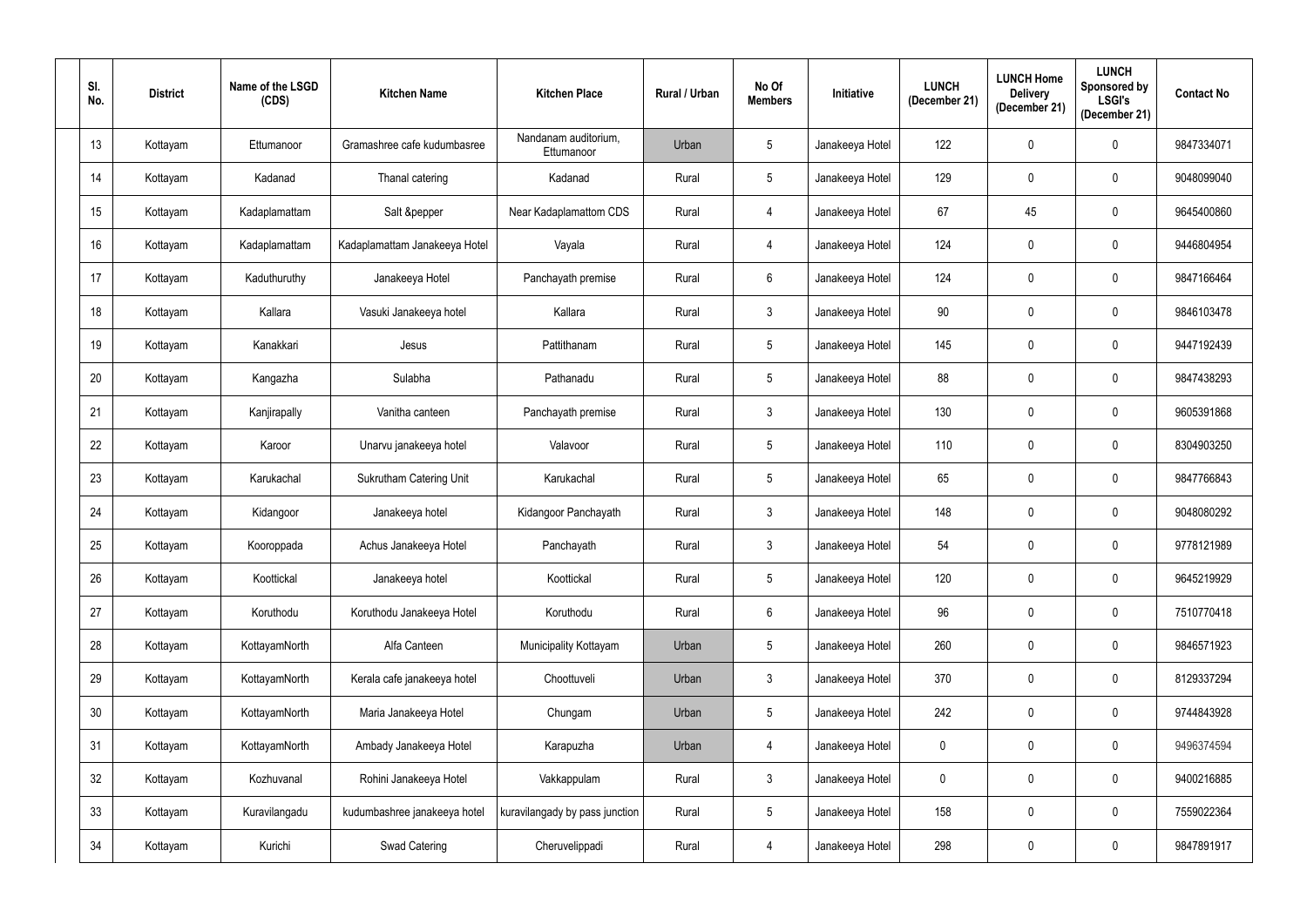|    | SI.<br>No.      | <b>District</b> | Name of the LSGD<br>(CDS) | <b>Kitchen Name</b>             | <b>Kitchen Place</b>    | Rural / Urban | No Of<br><b>Members</b> | Initiative      | <b>LUNCH</b><br>(December 21) | <b>LUNCH Home</b><br><b>Delivery</b><br>(December 21) | <b>LUNCH</b><br>Sponsored by<br><b>LSGI's</b><br>(December 21) | <b>Contact No</b> |
|----|-----------------|-----------------|---------------------------|---------------------------------|-------------------------|---------------|-------------------------|-----------------|-------------------------------|-------------------------------------------------------|----------------------------------------------------------------|-------------------|
|    | 35 <sub>5</sub> | Kottayam        | Madappally                | SR catering                     | Mammoodu                | Rural         | $\mathfrak{Z}$          | Janakeeya Hotel | 90                            | 0                                                     | 0                                                              | 9747702203        |
|    | 36              | Kottayam        | Manimala                  | Vanitha canteen                 | Manimala                | Rural         | 3                       | Janakeeya Hotel | 130                           | 0                                                     | $\mathbf 0$                                                    | 9946318069        |
|    | 37              | Kottayam        | Manjoor                   | Oruma catering unit             | Kuruppanthara           | Rural         | $\sqrt{5}$              | Janakeeya Hotel | 70                            | 68                                                    | $\mathfrak{Z}$                                                 | 9349189590        |
|    | 38              | Kottayam        | Marangattupilly           | Marangattupilly Janakeeya Hotel | Marangattupilly         | Rural         | 4                       | Janakeeya Hotel | 190                           | $\mathbf 0$                                           | $\mathbf 0$                                                    | 9544416772        |
|    | 39              | Kottayam        | Maravanthuruth            | Changathi                       | Maravanthuruth          | Rural         | 4                       | Janakeeya Hotel | 75                            | 0                                                     | $\mathbf 0$                                                    | 9744598169        |
|    | 40              | Kottayam        | Meenachil                 | Akshaya Janakeeya hotel         | Idamattam               | Rural         | $\overline{4}$          | Janakeeya Hotel | 115                           | 0                                                     | $\overline{2}$                                                 | 9747190979        |
|    | 41              | Kottayam        | Meenachil                 | Archana janakeeya Hotel         | Paika                   | Rural         | $5\,$                   | Janakeeya Hotel | 193                           | $\mathbf 0$                                           | $\mathbf 0$                                                    | 9048759539        |
| 82 | 42              | Kottayam        | Meenadom                  | Nainus                          | Meenadom                | Rural         | $\mathfrak{Z}$          | Janakeeya Hotel | 76                            | 0                                                     | 0                                                              | 9539752801        |
|    | 43              | Kottayam        | Melukavu                  | Seenayi Cafe centre             | Melukavumattam          | Rural         | $5\,$                   | Janakeeya Hotel | $\mathbf 0$                   | 0                                                     | $\mathbf 0$                                                    | 9744546703        |
|    | 44              | Kottayam        | Moonnilav                 | Aiswarya                        | Moonnilav               | Rural         | $\mathfrak{Z}$          | Janakeeya Hotel | 98                            | 0                                                     | $\mathbf 0$                                                    | 8281227689        |
|    | 45              | Kottayam        | Mulakkulam                | Janakeeya Hotel                 | Moorkkattilpadi         | Rural         | $\overline{4}$          | Janakeeya Hotel | 58                            | 0                                                     | $\mathbf 0$                                                    | 9747856382        |
|    | 46              | Kottayam        | Mundakkayam               | Janakeeya Hotel Mundakkayam     | Mundakkayam             | Rural         | $6\,$                   | Janakeeya Hotel | 120                           | 0                                                     | $\mathbf 0$                                                    | 9495314979        |
|    | 47              | Kottayam        | Nedumkunnam               | Nanma Kudumbashree Unit         | Nedumkunnam             | Rural         |                         | Janakeeya Hotel | 49                            |                                                       | $\mathbf 0$                                                    | 7306791612        |
|    | 48              | Kottayam        | Neendoor                  | Gruhasree ME Unit               | Panchayath              | Rural         | $\mathbf{3}$            | Janakeeya Hotel | 59                            | 0                                                     | $\mathbf 0$                                                    | 9847756958        |
|    | 49              | Kottayam        | Njeezhoor                 | Annapoorna Janakeeya Hotel      | Panchayath              | Rural         | $\overline{4}$          | Janakeeya Hotel | 75                            | 0                                                     | $\pmb{0}$                                                      | 9745246839        |
|    | 50 <sub>0</sub> | Kottayam        | Pala                      | Angel Janakeeya Hotel           | Pala Municipality       | Urban         | $\overline{4}$          | Janakeeya Hotel | 245                           | 0                                                     | $\overline{1}$                                                 | 9745963125        |
|    | 51              | Kottayam        | Pala                      | Harithasree catering            | Chethimattam            | Urban         | $5\,$                   | Janakeeya Hotel | 234                           | 0                                                     | $\mathbf 0$                                                    | 9895154240        |
|    | 52              | Kottayam        | Pallickathodu             | Sangeetha                       | Pallickathodu Bus stand | Rural         | $\mathfrak{Z}$          | Janakeeya Hotel | 110                           | $\mathbf 0$                                           | $\mathbf 0$                                                    | 9633814381        |
|    | 53              | Kottayam        | Pampady                   | Thrupthi                        | Pampady Town            | Rural         | $5\phantom{.0}$         | Janakeeya Hotel | 14                            | 0                                                     | $\mathbf 0$                                                    | 9633013622        |
|    | 54              | Kottayam        | Panachikkadu              | Ruchi Canteen                   | Paruthumpara            | Rural         | $\sqrt{5}$              | Janakeeya Hotel | $90\,$                        | 0                                                     | $\mathbf 0$                                                    | 9656411494        |
|    | 55              | Kottayam        | Parathodu                 | Janakeeya Hotel Parathodu       | Panchayath              | Rural         | $\overline{4}$          | Janakeeya Hotel | 56                            | 0                                                     | $\mathbf 0$                                                    | 7907455541        |
|    | 56              | Kottayam        | Paippadu                  | Thejus                          | Paippadu                | Rural         | $5\,$                   | Janakeeya Hotel | 216                           | 0                                                     | $\mathbf 0$                                                    | 7034621426        |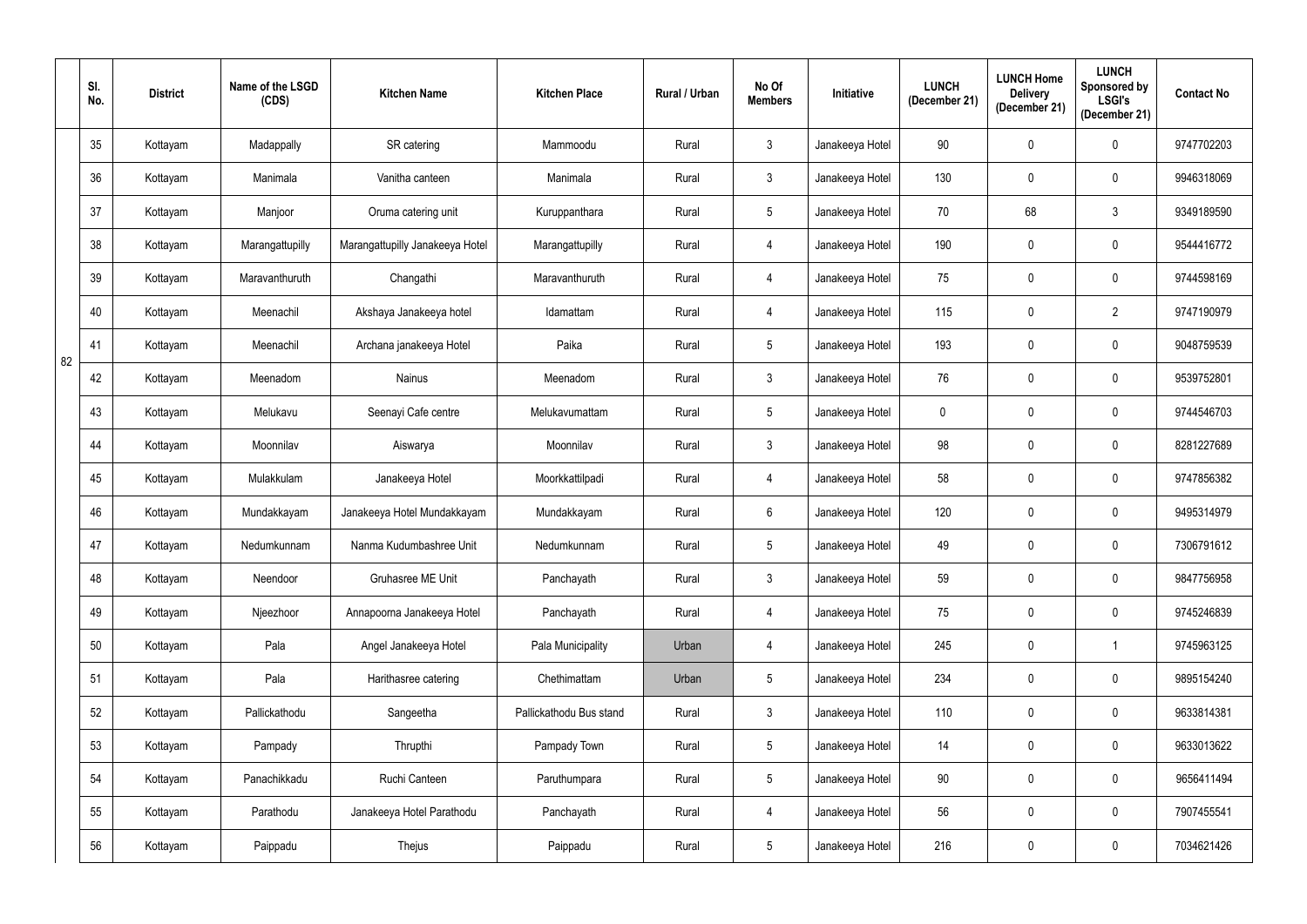| SI.<br>No. | <b>District</b> | Name of the LSGD<br>(CDS) | <b>Kitchen Name</b>                                      | <b>Kitchen Place</b>                        | Rural / Urban | No Of<br><b>Members</b> | Initiative      | <b>LUNCH</b><br>(December 21) | <b>LUNCH Home</b><br><b>Delivery</b><br>(December 21) | <b>LUNCH</b><br>Sponsored by<br><b>LSGI's</b><br>(December 21) | <b>Contact No</b> |
|------------|-----------------|---------------------------|----------------------------------------------------------|---------------------------------------------|---------------|-------------------------|-----------------|-------------------------------|-------------------------------------------------------|----------------------------------------------------------------|-------------------|
| 57         | Kottayam        | Poonjar                   | Haritham                                                 | Poonjar                                     | Rural         | $5\phantom{.0}$         | Janakeeya Hotel | 80                            | 0                                                     | $\mathbf 0$                                                    | 9495235348        |
| 58         | Kottayam        | poonjar south             | Sowbhagya Janakeeya Hotel                                | poonjar south                               | Rural         | 4                       | Janakeeya Hotel | 200                           | 0                                                     | $\mathbf 0$                                                    | 9495151799        |
| 59         | Kottayam        | Ramapuram                 | Ruchi                                                    | Ramapuram                                   | Rural         | 4                       | Janakeeya Hotel | 150                           | 45                                                    | $\mathbf 0$                                                    | 9495107277        |
| 60         | Kottayam        | T.V.Puram                 | Vijaya Janakeeya Hotel                                   | TV Puram                                    | Rural         | $\mathbf{3}$            | Janakeeya Hotel | $\mathbf 0$                   | 0                                                     | $\mathbf 0$                                                    | 9847614136        |
| 61         | Kottayam        | Teekkoy                   | Kairali                                                  | Vagamattom, Kallambhagam                    | Rural         | $\mathfrak{Z}$          | Janakeeya Hotel | 123                           | 0                                                     | $\mathbf 0$                                                    | 7025702768        |
| 62         | Kottayam        | Thalanad                  | Nanma                                                    | Muttambhagam Kavala                         | Rural         | $\mathfrak{Z}$          | Janakeeya Hotel | 32                            | 0                                                     | $\mathbf 0$                                                    | 9961289547        |
| 63         | Kottayam        | Thalappalam               | Ameya                                                    | Thalappalam                                 | Rural         | 4                       | Janakeeya Hotel | 119                           | 0                                                     | $\mathbf 0$                                                    | 7025932626        |
| 64         | Kottayam        | Thalayolaparambu          | kudumbashree janakeeya hotel                             | Thalayolaparambu                            | Rural         | $\mathfrak{Z}$          | Janakeeya Hotel | 111                           | 0                                                     | $\mathbf 0$                                                    | 7994830570        |
| 65         | Kottayam        | Thidanadu                 | Janani                                                   | Chemmlamattam                               | Rural         | $6\phantom{.}$          | Janakeeya Hotel | 160                           | 0                                                     | 0\$                                                            | 9562695545        |
| 66         | Kottayam        | Thidanadu                 | Krishna                                                  | Near Panchayath                             | Rural         | 4                       | Janakeeya Hotel | 170                           | 0                                                     | $\mathbf 0$                                                    | 9605565960        |
| 67         | Kottayam        | Thiruvarppu               | Sreeparvathy food products                               | Illickal                                    | Rural         | $\mathbf{3}$            | Janakeeya Hotel | 172                           | 0                                                     | $\mathbf 0$                                                    | 9747289846        |
| 68         | Kottayam        | Thrikkodithanam           | Swanthanam                                               | Thrikkodithanam                             | Rural         | $\sqrt{5}$              | Janakeeya Hotel | 63                            | 0                                                     | $\mathbf 0$                                                    | 7902729237        |
| 69         | Kottayam        | Udayanapuram              | Uppum Mulakum                                            | Nerekadavu                                  | Rural         | 3                       | Janakeeya Hotel | 0                             |                                                       | $\mathbf 0$                                                    | 8111850728        |
| 70         | Kottayam        | Udayanapuram              | Aiswarya Activity Group                                  | Vaikom Block Panchayath                     | Rural         | $5\,$                   | Janakeeya Hotel | 82                            | 0                                                     | $\mathbf 0$                                                    | 9847437286        |
| 71         | Kottayam        | Uzhavoor                  | Uzhavoor Janakeeya Hotel                                 | Uzhavoor Town                               | Rural         | $\bf 8$                 | Janakeeya Hotel | 158                           | 82                                                    | 15                                                             | 9746074266        |
| 72         | Kottayam        | Vaikom                    | <b>Chanees Eats</b>                                      | Chalapparambu                               | Urban         | 4                       | Janakeeya Hotel | 104                           | 0                                                     | $\mathbf 0$                                                    | 9446467389        |
| 73         | Kottayam        | Vakathanam                | Padheyam                                                 | Njaliakuzhi                                 | Rural         | $6\phantom{.}$          | Janakeeya Hotel | 160                           | 0                                                     | $\mathbf 0$                                                    | 9495010073        |
| 74         | Kottayam        | Vazhappally               | Udayam                                                   | Vazhappally                                 | Rural         | $\overline{4}$          | Janakeeya Hotel | 107                           | 0                                                     | $\mathbf 0$                                                    | 9562267564        |
| 75         | Kottayam        | Vazhoor                   | Kudumbashree Canteen Unit At<br>Vazhoor Grama Panchayath | Vazhoor Grama Panchayath<br><b>Building</b> | Rural         | $5\phantom{.0}$         | Janakeeya Hotel | 52                            | 0                                                     | $\mathbf 0$                                                    | 9544717796        |
| 76         | Kottayam        | Vazhoor                   | New India                                                | Nedumavu                                    | Rural         | $\mathbf{3}$            | Janakeeya Hotel | 37                            | 0                                                     | $\mathbf 0$                                                    | 9744581242        |
| 77         | Kottayam        | Vechoor                   | Treeland Annapoorna                                      | <b>Bund Road</b>                            | Rural         | $\mathbf{3}$            | Janakeeya Hotel | 124                           | 0                                                     | $\mathbf 0$                                                    | 8606814487        |
| 78         | Kottayam        | Veliyannoor               | Thanima foods                                            | Veliyannoor                                 | Rural         | $\mathfrak{Z}$          | Janakeeya Hotel | 185                           | 0                                                     |                                                                | 9744392147        |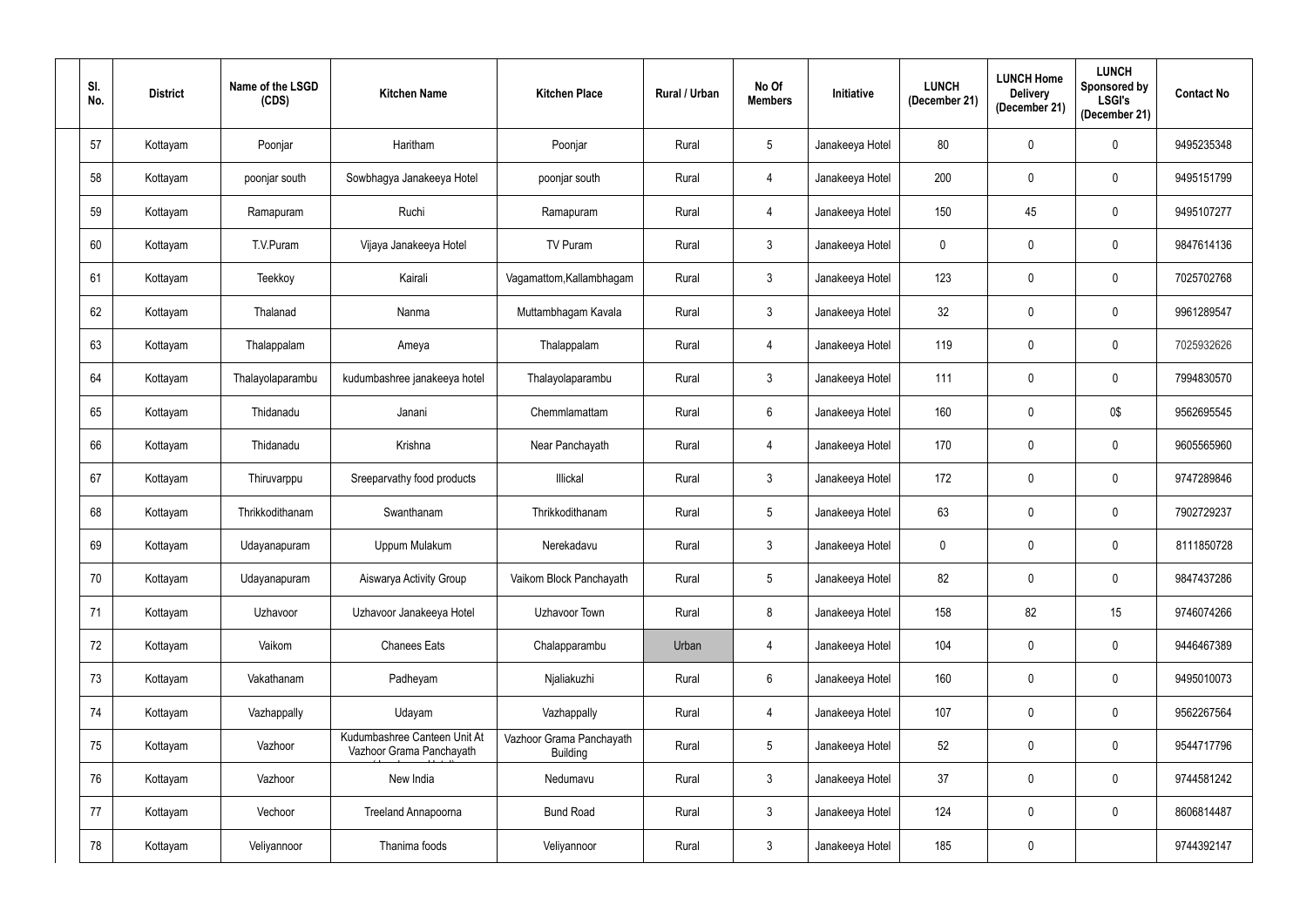|    | SI.<br>No.       | <b>District</b> | Name of the LSGD<br>(CDS) | <b>Kitchen Name</b>            | <b>Kitchen Place</b>                  | Rural / Urban | No Of<br><b>Members</b> | <b>Initiative</b> | <b>LUNCH</b><br>(December 21) | <b>LUNCH Home</b><br><b>Delivery</b><br>(December 21) | <b>LUNCH</b><br>Sponsored by<br><b>LSGI's</b><br>(December 21) | <b>Contact No</b> |
|----|------------------|-----------------|---------------------------|--------------------------------|---------------------------------------|---------------|-------------------------|-------------------|-------------------------------|-------------------------------------------------------|----------------------------------------------------------------|-------------------|
|    | 79               | Kottayam        | Vellavoor                 | Uppum Mulakum Janakeeya Hotel  | Panchayath premise                    | Rural         | $5\phantom{.0}$         | Janakeeya Hotel   | 52                            | 0                                                     | $\mathbf 0$                                                    | 9188317288        |
|    | 80               | Kottayam        | Velloor                   | Puzhayoram catering            | Near Velloor cds office               | Rural         | 4                       | Janakeeya Hotel   | 80                            | 0                                                     | $\mathbf 0$                                                    | 9895522286        |
|    | 81               | Kottayam        | Vijayapuram               | Niravu                         | Iranjal                               | Rural         | $\mathfrak{Z}$          | Janakeeya Hotel   | 279                           | 0                                                     | 0                                                              | 9495245895        |
|    | 82               | Kottayam        | Vijayapuram               | Renown Janakeeya Hotel         | Vadavathoor                           | Rural         | $5\phantom{.0}$         | Janakeeya Hotel   | 160                           | 0                                                     | $\mathbf 0$                                                    | 8606536302        |
| 82 |                  |                 |                           |                                |                                       |               | 336                     |                   | 9499                          | 240                                                   | 21                                                             |                   |
|    |                  | Kozhikode       | Balussery                 | Unarvu Janakeeya Hotel         | Balussery                             | Rural         | $\overline{5}$          | Janakeeya Hotel   | 145                           | 0                                                     | $\mathbf 0$                                                    | 95440 03929       |
|    | $\overline{2}$   | Kozhikode       | Panangad                  | Kairali Janakeeya Hotel        | Balussery mukku at KK<br>hospital     | Rural         | $\mathfrak{Z}$          | Janakeeya Hotel   | 409                           | $\mathbf 0$                                           | $\mathbf 0$                                                    | 97450 85782       |
|    | $\mathbf{3}$     | Kozhikode       | Koorachundu               | Koorachundu Janakeeya hotel    | Koorachundu                           | Rural         | 4                       | Janakeeya Hotel   | 250                           | 0                                                     | $\mathbf 0$                                                    | 94967 07886       |
|    | 4                | Kozhikode       | Koorachundu               | Koottayma Janakeeya Hotel      | Kallanode                             | Rural         | $\overline{5}$          | Janakeeya Hotel   | 350                           | 0                                                     | $\mathbf 0$                                                    | 94967 26850       |
|    | $5\overline{)}$  | Kozhikode       | Kottur                    | Sneha Janakeeya Hotel          | Kottur                                | Rural         | $5\phantom{.0}$         | Janakeeya Hotel   | 114                           | 0                                                     | $\mathbf 0$                                                    | 97456 72101       |
|    | 6                | Kozhikode       | Naduvannur                | Naduvannur Janakeeya Hotel     | Naduvannur                            | Rural         | $\overline{7}$          | Janakeeya Hotel   | 411                           | 0                                                     | $\mathbf 0$                                                    | 8592-031802       |
|    | -7               | Kozhikode       | Naduvannur                | Kudumbashree Janakeeya Hotel   | Anjolimukku                           | Rural         | $\mathfrak{Z}$          | Janakeeya Hotel   | 438                           | 0                                                     | $\mathbf 0$                                                    | 9995947043        |
|    | 8                | Kozhikode       | Ulliyeri                  | Ulliyeri Janakeeya Hotel       | Ulliyeri                              | Rural         | 4                       | Janakeeya Hotel   | 422                           |                                                       | $\mathbf 0$                                                    | 89434 06681       |
|    | 9                | Kozhikode       | Unnikulam                 | Swad Janakeeya Hotel           | Ekarool Kaappil Road                  | Rural         | $\mathfrak{Z}$          | Janakeeya Hotel   | 734                           | 0                                                     | $\mathbf 0$                                                    | 85475 75474       |
|    | 10               | Kozhikode       | Unnikulam                 | Chaithanya Janakeeya Hotel     | Opposite unnikulam<br>gramapanchayath | Rural         | $\mathfrak{Z}$          | Janakeeya Hotel   | 612                           | 0                                                     | $\mathbf 0$                                                    | 87141 31460       |
|    | 11               | Kozhikode       | Nanminda                  | Akshaya vanitha hotel          | Nanminda panchayath building          | Rural         | $\mathfrak{Z}$          | Janakeeya Hotel   | 126                           | 0                                                     | $\mathbf 0$                                                    | 9961184212        |
|    | 12               | Kozhikode       | Thalakkulathur            | Thalakkulathur Janakeeya Hotel | Parambath                             | Rural         | 4                       | Janakeeya Hotel   | 240                           | 0                                                     | $\mathbf 0$                                                    | 7593067511        |
|    | 13               | Kozhikode       | Kakkodi                   | Kakkodi Janakeeya Hotel        | Kakkodi Bazar                         | Rural         | $\overline{7}$          | Janakeeya Hotel   | 284                           | 0                                                     | $\mathbf 0$                                                    | 8943123615        |
|    | 14               | Kozhikode       | Chelannur                 | Oottupura Janakeeya Hotel      | Ambalathukulangara                    | Rural         | $\overline{7}$          | Janakeeya Hotel   | 136                           | 0                                                     | $\overline{2}$                                                 | 9846010528        |
|    | 15 <sub>15</sub> | Kozhikode       | Narikkuni                 | Amma Janakeeya Hotel           | Narikkuni                             | Rural         | $\mathfrak{Z}$          | Janakeeya Hotel   | 185                           | 0                                                     | $\mathbf 0$                                                    | 9645606562        |
|    | $16 \,$          | Kozhikode       | Kakkoor                   | Janakeeya Hotel Kakkoor        | Kakkoor                               | Rural         | $\sqrt{5}$              | Janakeeya Hotel   | 150                           | 0                                                     | $\mathbf 0$                                                    | 8592050112        |
|    | 17               | Kozhikode       | Koduvally                 | Sadhya Janakeeya Hotel         | G M L P School, Koduvally             | Urban         | $5\,$                   | Janakeeya Hotel   | 551                           | 0                                                     | $\mathbf 0$                                                    | 8593898831        |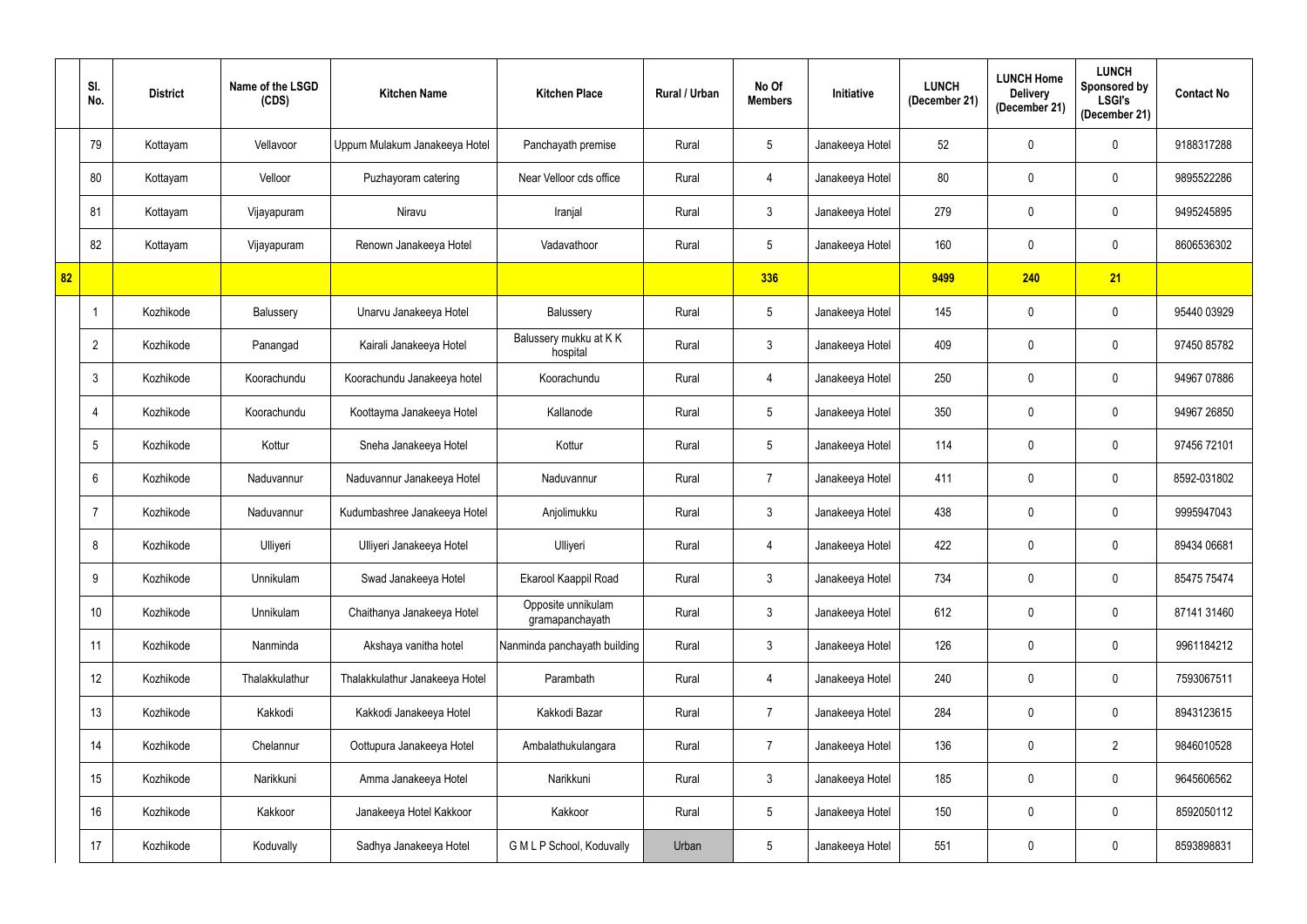| SI.<br>No. | <b>District</b> | Name of the LSGD<br>(CDS) | <b>Kitchen Name</b>                      | <b>Kitchen Place</b>                | <b>Rural / Urban</b> | No Of<br><b>Members</b> | Initiative      | <b>LUNCH</b><br>(December 21) | <b>LUNCH Home</b><br><b>Delivery</b><br>(December 21) | <b>LUNCH</b><br>Sponsored by<br><b>LSGI's</b><br>(December 21) | <b>Contact No</b> |
|------------|-----------------|---------------------------|------------------------------------------|-------------------------------------|----------------------|-------------------------|-----------------|-------------------------------|-------------------------------------------------------|----------------------------------------------------------------|-------------------|
| 18         | Kozhikode       | Koduvally                 | KKN Janakeeya Hotel Koduvally            | Nellamkandi                         | Urban                | $\mathfrak{Z}$          | Janakeeya Hotel | 176                           | 0                                                     | $\mathbf 0$                                                    | 9847650894        |
| 19         | Kozhikode       | Koduvally                 | Swad Janakeeya Hotel                     | Manipuram                           | Urban                | $5\phantom{.0}$         | Janakeeya Hotel | 210                           | 0                                                     | $\mathbf 0$                                                    | 9946991995        |
| 20         | Kozhikode       | Madavoor                  | Madavoor Janakeeya Hotel                 | Near madavoor panchayath            | Rural                | $5\phantom{.0}$         | Janakeeya Hotel | 216                           | 0                                                     | 0                                                              | 8547590842        |
| 21         | Kozhikode       | Omasseri                  | Annapoornna Janakeeya Hotel              | Omasseri                            | Rural                | 4                       | Janakeeya Hotel | 329                           | 0                                                     | $\mathbf 0$                                                    | 9605102599        |
| 22         | Kozhikode       | Puthuppadi                | Ruchi Janakeeya Hotel                    | Puthupadi                           | Rural                | $\overline{5}$          | Janakeeya Hotel | 325                           | 0                                                     | 0                                                              | 7909113114        |
| 23         | Kozhikode       | Kizhakkoth                | Swad Janakeeya Hotel                     | Mariveettilthazham                  | Rural                | 4                       | Janakeeya Hotel | 132                           | 0                                                     | $\mathbf 0$                                                    | 9847086665        |
| 24         | Kozhikode       | Thamarassery              | Pavithram Janakeeya hotel                | Thamarassery old stand              | Rural                | 6                       | Janakeeya Hotel | 367                           | 0                                                     | $\mathbf 0$                                                    | 9048389661        |
| 25         | Kozhikode       | Kodenchery                | Kairali Janakeeya Hotel                  | Kodenchery                          | Rural                | 4                       | Janakeeya Hotel | 73                            | 0                                                     | $\mathbf 0$                                                    | 9446037829        |
| 26         | Kozhikode       | Koodaranji                | Ruchikkoot Janakeeya Hotel               | Koodaranji                          | Rural                | $6\phantom{.}6$         | Janakeeya Hotel | 316                           | 0                                                     | $\mathbf 0$                                                    | 9496439278        |
| 27         | Kozhikode       | Thiruvambadi              | Pulari Janakeeya Hotel                   | Thondimmal                          | Rural                | $5\phantom{.0}$         | Janakeeya Hotel | 98                            | 0                                                     | $\mathbf 0$                                                    | 7034264232        |
| 28         | Kozhikode       | Kattippara                | Ruchi Janakeeya Hotel                    | Chamal                              | Rural                | $6\phantom{.}6$         | Janakeeya Hotel | 211                           | 0                                                     | $\mathbf 0$                                                    | 7591974045        |
| 29         | Kozhikode       | Koyilandy North           | Naveena canteen                          | Near new bus stand                  | Urban                | $\overline{7}$          | Janakeeya Hotel | 619                           | 0                                                     | $\overline{2}$                                                 | 9544185262        |
| 30         | Kozhikode       | Koyilandy North           | Koyilandi Nagarasabha Janakeeya<br>Hotel | Near Kollamchira                    | Urban                | 10 <sup>°</sup>         | Janakeeya Hotel | 0                             |                                                       | 5                                                              | 8943191728        |
| 31         | Kozhikode       | Koyilandi South           | Snehadeepam Janakeeya Hotel              | Muthambi                            | Urban                | $6\,$                   | Janakeeya Hotel | 95                            | $\mathbf 0$                                           | $\mathbf 0$                                                    | 9188198658        |
| 32         | Kozhikode       | Koyilandi South           | Kudumbashree Janakeeya Hotel             | Koyilandi Market                    | Urban                | $\mathfrak{Z}$          | Janakeeya Hotel | 240                           | 0                                                     |                                                                |                   |
| 33         | Kozhikode       | Chengottukavu             | Amma Janakeeya Hotel                     | Edakkulam                           | Rural                | $\sqrt{5}$              | Janakeeya Hotel | 135                           | 0                                                     | $\mathbf 0$                                                    | 9048235785        |
| 34         | Kozhikode       | Atholi                    | Atholi Janakeeya Hotel                   | Kodassery                           | Rural                | 4                       | Janakeeya Hotel | 138                           | 0                                                     | $\mathbf 0$                                                    | 9072499251        |
| 35         | Kozhikode       | Moodadi                   | Ruchi Janakeeya Hotel                    | Moodadi                             | Rural                | $\sqrt{5}$              | Janakeeya Hotel | 345                           | 0                                                     | $\mathbf 0$                                                    | 8281226403        |
| 36         | Kozhikode       | Chemancheri               | Annapoornna Janakeeya Hotel              | Pookkad                             | Rural                | $\sqrt{5}$              | Janakeeya Hotel | 216                           | $\mathbf 0$                                           | $\mathbf 1$                                                    | 9048235785        |
| 37         | Kozhikode       | Arikkulam                 | Thanima Janakeeya Hotel                  | Kurudimukku                         | Rural                | 4                       | Janakeeya Hotel | 128                           | 0                                                     | $\mathbf 1$                                                    | 9645137125        |
| 38         | Kozhikode       | Arikkulam                 | Ruchiyidam Janakeeya Hotel               | Arikkulam                           | Rural                | $\overline{4}$          | Janakeeya Hotel | 71                            | $\mathbf 0$                                           | $\mathbf 0$                                                    | 9048410803        |
| 39         | Kozhikode       | Kozhikode Central.        | Ruchikkoott                              | <b>District Veterinary Hospital</b> | Urban                | $\mathfrak{Z}$          | Janakeeya Hotel | 996                           | 250                                                   | $\mathbf 0$                                                    | 7025774213        |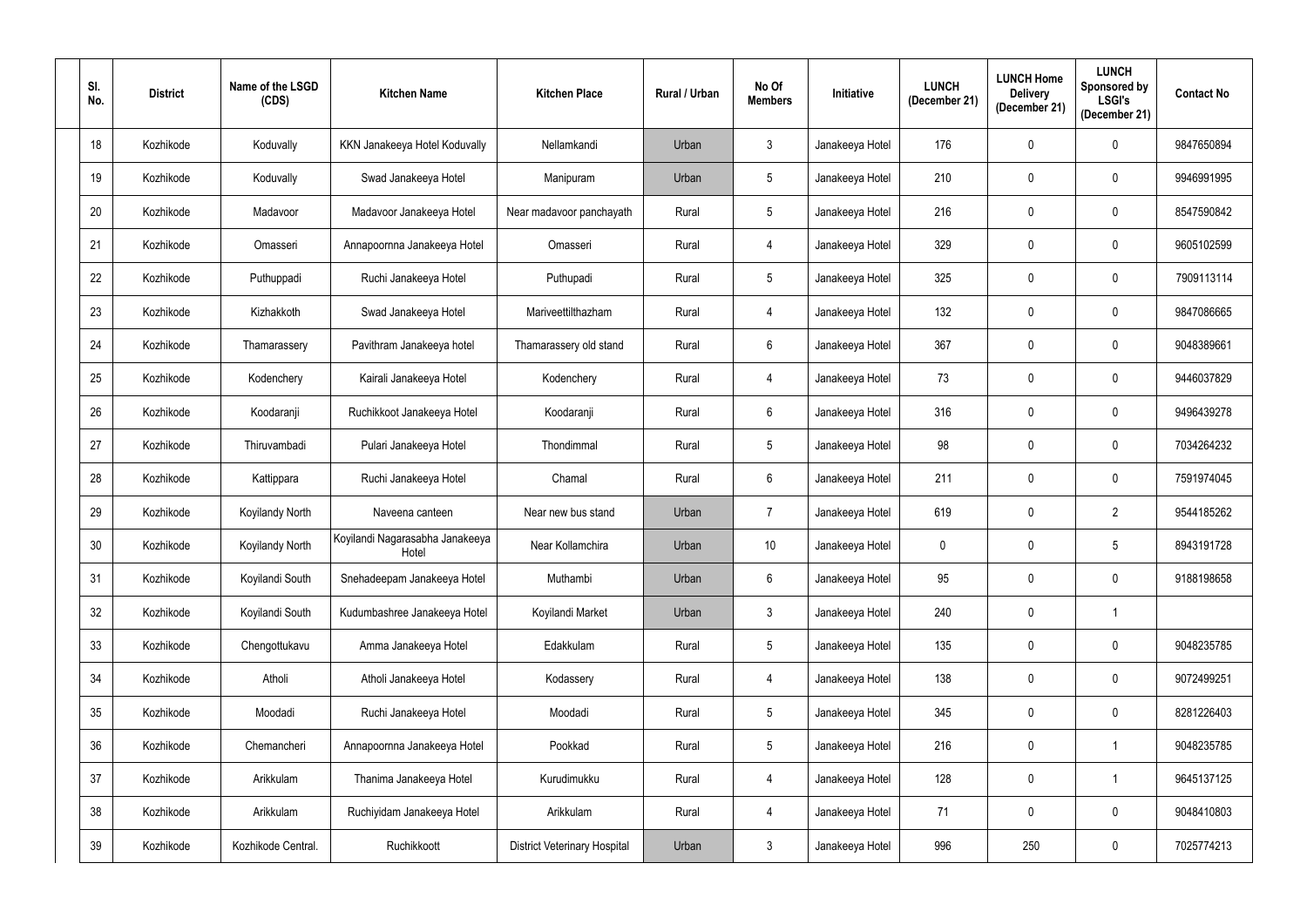|     | SI.<br>No. | <b>District</b> | Name of the LSGD<br>(CDS) | <b>Kitchen Name</b>            | <b>Kitchen Place</b>                        | Rural / Urban | No Of<br><b>Members</b> | Initiative      | <b>LUNCH</b><br>(December 21) | <b>LUNCH Home</b><br><b>Delivery</b><br>(December 21) | <b>LUNCH</b><br>Sponsored by<br><b>LSGI's</b><br>(December 21) | <b>Contact No</b> |
|-----|------------|-----------------|---------------------------|--------------------------------|---------------------------------------------|---------------|-------------------------|-----------------|-------------------------------|-------------------------------------------------------|----------------------------------------------------------------|-------------------|
|     | 40         | Kozhikode       | Kozhikode Central         | Sneha Ruchikkoott              | Mankavu                                     | Urban         | $\overline{4}$          | Janakeeya Hotel | 345                           | 60                                                    | $\mathbf 0$                                                    | 8921995031        |
|     | 41         | Kozhikode       | Kozhikode Central         | Tripthi Janakeeya Hotel        | Near AMLP School,<br>Moozhikkal             | Urban         | $\mathfrak{Z}$          | Janakeeya Hotel | 817                           | 130                                                   | 0                                                              | 8129200288        |
|     | 42         | Kozhikode       | Kozhikode Central         | New Ganesh                     | Kovoor, near library                        | Urban         | $\sqrt{5}$              | Janakeeya Hotel | 960                           | 140                                                   | 0                                                              | 9349123701        |
|     | 43         | Kozhikode       | Kozhikode Central         | Ruchippura Janakeeya Hotel     | Near Focus mall, New bus<br>stand Kozhikode | Urban         | $\mathfrak{Z}$          | Janakeeya Hotel | 986                           | 0                                                     | 0                                                              | 9605602806        |
|     | 44         | Kozhikode       | Kozhikode Central         | Souparnika Janakeeya Hotel     | Medical college near chest<br>hospital      | Urban         | $6\,$                   | Janakeeya Hotel | 488                           | 0                                                     | 0                                                              | 8281709784        |
|     | 45         | Kozhikode       | Kozhikode North           | Udayam kudumbasree canteen     | Thadambattuthazham                          | Urban         | $\overline{5}$          | Janakeeya Hotel | 700                           | 46                                                    | $\mathbf 0$                                                    | 7736850096        |
|     | 46         | Kozhikode       | Kozhikode North           | Ruchi                          | Elathoor, Chettikulam                       | Urban         | 4                       | Janakeeya Hotel | 317                           | 0                                                     | $\mathbf 0$                                                    | 9947743713        |
|     | 47         | Kozhikode       | Kozhikode North           | Tasty Janakeeya Hotel          | Butt road                                   | Urban         | $\sqrt{5}$              | Janakeeya Hotel | 666                           | 60                                                    | $\mathbf 0$                                                    | 9074462795        |
|     | 48         | Kozhikode       | Kozhikode North           | Oruma                          | Eranjikkal                                  | Urban         | $\overline{4}$          | Janakeeya Hotel | 402                           | 12                                                    | 0                                                              |                   |
|     | 49         | Kozhikode       | Feroke                    | Ruchi vanitha mess             | <b>Feroke Muncipality</b>                   | Urban         | $\overline{7}$          | Janakeeya Hotel | 202                           | 0                                                     | 0                                                              | 9544468026        |
|     | 50         | Kozhikode       | Feroke                    | Mithra Janakeeya Hotel         | Ambalangadi                                 | Urban         | $\sqrt{5}$              | Janakeeya Hotel | 322                           | 0                                                     | $\mathbf 0$                                                    | 9847657229        |
|     | 51         | Kozhikode       | Feroke                    | Chemmeen Janakeeya Hotel       | Karuvanthuruthi                             | Urban         | $\overline{4}$          | Janakeeya Hotel | 200                           | 0                                                     | 0                                                              |                   |
|     | 52         | Kozhikode       | Ramanattukara             | Tasty catering unit            | Ramanattukara                               | Urban         | $6\phantom{1}6$         | Janakeeya Hotel | 477                           |                                                       | 0                                                              | 9961004004        |
|     | 53         | Kozhikode       | KozhikodeSouth            | Ushass cattering               | Meenchantha school                          | Urban         | $5\,$                   | Janakeeya Hotel | 766                           | 0                                                     | $\mathbf 0$                                                    | 9645629224        |
| 106 | 54         | Kozhikode       | Kozhikode South           | Oruma                          | Naduvattam                                  | Urban         | $\overline{4}$          | Janakeeya Hotel | 359                           | 0                                                     | $\mathbf 0$                                                    | 9747405960        |
|     | 55         | Kozhikode       | Kozhikode South           | Ruchi Janakeeya Hotel          | Kundayithode                                | Urban         | $\sqrt{5}$              | Janakeeya Hotel | 551                           | 0                                                     | $\mathbf 0$                                                    | 9526521036        |
|     | 56         | Kozhikode       | Kozhikode South           | Five star                      | Palayam                                     | Urban         | $\overline{4}$          | Janakeeya Hotel | 458                           | 0                                                     | $\mathbf 0$                                                    | 9744307041        |
|     | 57         | Kozhikode       | Olavanna                  | Kailamadam Janakeeya Hotel     | Pantheerankavu bypass                       | Rural         | $\,6\,$                 | Janakeeya Hotel | 412                           | 185                                                   | $\mathbf 0$                                                    | 9526123535        |
|     | 58         | Kozhikode       | Olavanna                  | Snehitha Janakeeya Hotel       | Kunnathupalam                               | Rural         | $6\phantom{.}$          | Janakeeya Hotel | 327                           | 183                                                   | $\mathbf 0$                                                    | 9072771905        |
|     | 59         | Kozhikode       | Kadalundi                 | Kadambhari Janakeeya Hotel     | Mannoor valavil                             | Rural         | $6\,$                   | Janakeeya Hotel | 239                           | 0                                                     | $\mathbf 0$                                                    | 9349923675        |
|     | 60         | Kozhikode       | Mukkam                    | Mukkam Friends Janakeeya hotel | Mukkam                                      | Urban         | $\overline{4}$          | Janakeeya Hotel | 457                           | 0                                                     | $\mathbf 0$                                                    | 9497215604        |
|     | 61         | Kozhikode       | Mukkam                    | Oottupura Janakeeya Hotel      | Manassery                                   | Urban         | $\overline{4}$          | Janakeeya Hotel | 500                           | 0                                                     | $\mathbf 0$                                                    | 9645563417        |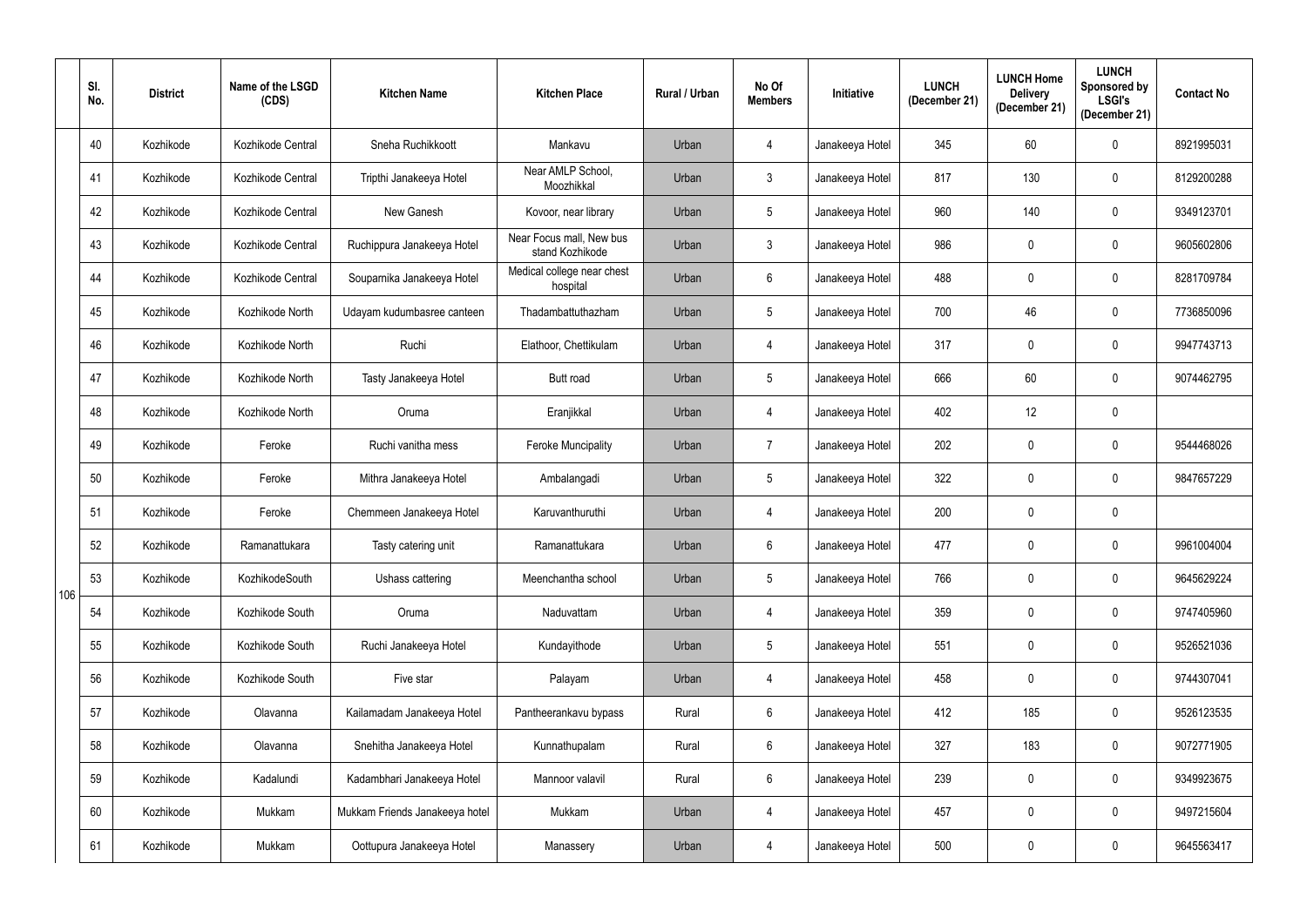| SI.<br>No. | <b>District</b> | Name of the LSGD<br>(CDS) | <b>Kitchen Name</b>                       | <b>Kitchen Place</b>                               | <b>Rural / Urban</b> | No Of<br><b>Members</b> | Initiative      | <b>LUNCH</b><br>(December 21) | <b>LUNCH Home</b><br><b>Delivery</b><br>(December 21) | <b>LUNCH</b><br>Sponsored by<br><b>LSGI's</b><br>(December 21) | <b>Contact No</b> |
|------------|-----------------|---------------------------|-------------------------------------------|----------------------------------------------------|----------------------|-------------------------|-----------------|-------------------------------|-------------------------------------------------------|----------------------------------------------------------------|-------------------|
| 62         | Kozhikode       | Chathamangalam            | Prakruthi                                 | Chathamangalam vipanana<br>kendram                 | Rural                | $5\phantom{.0}$         | Janakeeya Hotel | 98                            | 0                                                     | $\mathbf 0$                                                    | 9745828787        |
| 63         | Kozhikode       | Perumanna                 | Thushara Janakeeya Hotel                  | Vallikkunnu                                        | Rural                | $5\phantom{.0}$         | Janakeeya Hotel | 175                           | 0                                                     | 0                                                              | 8113873612        |
| 64         | Kozhikode       | Kodiyathur                | Kanivu                                    | Eranjimavu                                         | Rural                | 4                       | Janakeeya Hotel | 147                           | 0                                                     | 0                                                              | 9048094053        |
| 65         | Kozhikode       | Karassery                 | Karassery CDS Janakeeya Hotel             | Near karassery panchayath                          | Rural                | $\overline{4}$          | Janakeeya Hotel | 130                           | 0                                                     | $\mathbf 0$                                                    | 9645120636        |
| 66         | Kozhikode       | Kuruvattoor               | Nanma Janakeeya Hotel                     | Payambra                                           | Rural                | 4                       | Janakeeya Hotel | 132                           | 0                                                     | $\mathbf 0$                                                    | 8547413299        |
| 67         | Kozhikode       | Mavoor                    | Koottayma Janakeeya Hotel                 | Mavoor                                             | Rural                | 4                       | Janakeeya Hotel | 321                           | 0                                                     | $\mathbf 0$                                                    | 9961856227        |
| 68         | Kozhikode       | Peruvayal                 | Tripthi Janakeeya Hotel                   | Velliparambu                                       | Rural                | $\overline{5}$          | Janakeeya Hotel | 195                           | 0                                                     | $\mathbf 0$                                                    | 6238723687        |
| 69         | Kozhikode       | Kunnamangalam             | Snehapuram Janakeeya Hotel                | Karanthoor                                         | Rural                | $\mathfrak{Z}$          | Janakeeya Hotel | $\mathbf 0$                   | 0                                                     | $\mathbf 0$                                                    | 9048545152        |
| 70         | Kozhikode       | Kuttiadi                  | Janakeeya Hotel                           | Kuttiadi Town                                      | Rural                | 9                       | Janakeeya Hotel | 251                           | 0                                                     | $\mathbf 0$                                                    | 8606099575        |
| 71         | Kozhikode       | Kavilumpara               | Kavilumpara panchayath<br>Janakeeya Hotel | Thottilpalam                                       | Rural                | 4                       | Janakeeya Hotel | 333                           | 0                                                     | $\mathbf 0$                                                    | 8157900256        |
| 72         | Kozhikode       | Maruthonkara              | Thanima Janakeeya Hotel                   | Adukkath                                           | Rural                | $5\phantom{.0}$         | Janakeeya Hotel | 398                           | 0                                                     | $\overline{2}$                                                 | 9846974198        |
| 73         | Kozhikode       | Velom                     | Samridhi                                  | Kallumpuram - Theekkuni                            | Rural                | $5\phantom{.0}$         | Janakeeya Hotel | 203                           | 0                                                     | $\mathbf 0$                                                    | 9846813401        |
| 74         | Kozhikode       | Kunnummal                 | Ruchi Janakeeya Hotel                     | Kakkattil                                          | Rural                |                         | Janakeeya Hotel | 344                           |                                                       | $\mathbf 0$                                                    | 9605800608        |
| 75         | Kozhikode       | Naripatta                 | Sthree sakthi Janakeeya Hotel             | Kaiveli                                            | Rural                | $5\,$                   | Janakeeya Hotel | 142                           | 0                                                     | $\mathbf 0$                                                    | 9645339232        |
| 76         | Kozhikode       | Kayakkodi                 | Samridhi Janakeeya Hotel                  | Kayakkodi                                          | Rural                | $5\,$                   | Janakeeya Hotel | 232                           | 0                                                     | $\pmb{0}$                                                      | 9495587551        |
| 77         | Kozhikode       | Thurayur                  | Cds coffee house                          | Thurayur                                           | Rural                | $\sqrt{5}$              | Janakeeya Hotel | 202                           | 0                                                     | $\mathbf 0$                                                    | 9048028293        |
| 78         | Kozhikode       | Payyoli                   | Mithra                                    | Payyoli Municipality                               | Urban                | $\overline{5}$          | Janakeeya Hotel | 230                           | 0                                                     | $\mathbf 0$                                                    | 8606505900        |
| 79         | Kozhikode       | Meppayur                  | Ruchi canteen                             | Meppayur                                           | Rural                | $\sqrt{5}$              | Janakeeya Hotel | 325                           | 0                                                     | $\mathbf 0$                                                    | 9447469729        |
| 80         | Kozhikode       | Thikkodi                  | Kaippunnyam Janakeeya Hotel               | Thikkodi                                           | Rural                | $5\phantom{.0}$         | Janakeeya Hotel | 230                           | 0                                                     | $\mathbf 0$                                                    | 9526071250        |
| 81         | Kozhikode       | Keezhariyur               | Tripthi Janakeeya Hotel                   | Arayanattu para                                    | Rural                | $8\,$                   | Janakeeya Hotel | 294                           | 0                                                     | $\mathbf 0$                                                    | 8592834034        |
| 82         | Kozhikode       | Chakkittappara            | Chakkittapara cds Hotel                   | Chakkittapara CDS                                  | Rural                | $\mathbf{3}$            | Janakeeya Hotel | 278                           | 0                                                     | $\mathbf 0$                                                    | 9526881089        |
| 83         | Kozhikode       | Cheruvannur               | Vanitha canteen                           | near cheruvannur panchayath<br>office, Cheruvannur | Rural                | $5\,$                   | Janakeeya Hotel | 177                           | 0                                                     | $\mathbf 0$                                                    | 9400676505        |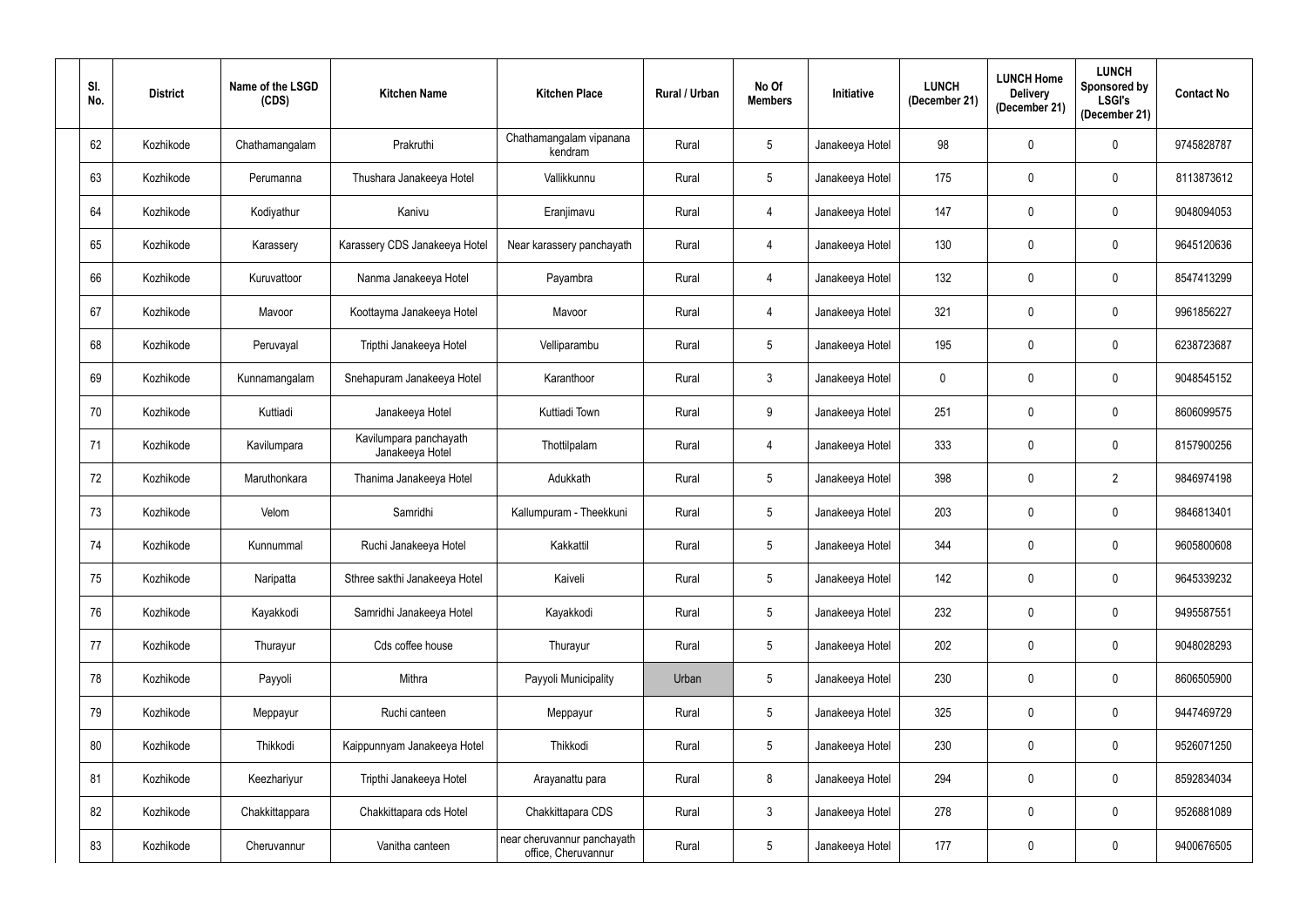| SI.<br>No. | <b>District</b> | Name of the LSGD<br>(CDS) | <b>Kitchen Name</b>                                  | <b>Kitchen Place</b>                             | <b>Rural / Urban</b> | No Of<br><b>Members</b> | <b>Initiative</b> | <b>LUNCH</b><br>(December 21) | <b>LUNCH Home</b><br><b>Delivery</b><br>(December 21) | <b>LUNCH</b><br>Sponsored by<br><b>LSGI's</b><br>(December 21) | <b>Contact No</b> |
|------------|-----------------|---------------------------|------------------------------------------------------|--------------------------------------------------|----------------------|-------------------------|-------------------|-------------------------------|-------------------------------------------------------|----------------------------------------------------------------|-------------------|
| 84         | Kozhikode       | Koothali                  | Salkara stationary cum Coffee<br>house and photostat | Near Koothali panchayath<br>office               | Rural                | $6\phantom{.}6$         | Janakeeya Hotel   | $\pmb{0}$                     | 0                                                     | $\mathbf 0$                                                    | 9847642496        |
| 85         | Kozhikode       | Changaroth                | Changorath Janakeeya Hotel                           | Near Vadakkumbad HSS                             | Rural                | $5\phantom{.0}$         | Janakeeya Hotel   | 73                            | 0                                                     | 0                                                              | 9747353283        |
| 86         | Kozhikode       | Perambra                  | Perambra Janakeeya Hotel                             | Perambra                                         | Rural                | 4                       | Janakeeya Hotel   | 335                           | 0                                                     | 0                                                              | 6238677483        |
| 87         | Kozhikode       | Kayanna                   | Kudumbashree Janakeeya Hotel<br>Kayanna              | Kayanna Bazar                                    | Rural                | $\mathbf{3}$            | Janakeeya Hotel   | 50                            | 0                                                     | $\mathbf 0$                                                    | 9496130121        |
| 88         | Kozhikode       | Nochad                    | Kudumbashree Janakeeya Hotel                         | Muliyangal                                       | Rural                | $\sqrt{5}$              | Janakeeya Hotel   | 183                           | 0                                                     | $\mathbf 0$                                                    | 7034944936        |
| 89         | Kozhikode       | Ayenchery                 | Janakeeya Hotel Ayanchery                            | Ayanchery                                        | Rural                | 4                       | Janakeeya Hotel   | 308                           | 0                                                     | $\mathbf 0$                                                    | 8078369520        |
| 90         | Kozhikode       | Maniyur                   | Ruchikoott Vanitha Hotel                             | Near maniyur panchayath<br>office, Navodaya stop | Rural                | 4                       | Janakeeya Hotel   | 135                           | 0                                                     | $\mathbf 0$                                                    | 9400097895        |
| 91         | Kozhikode       | Villiappally              | Janakeeya Hotel Villiappally                         | Keezhal Mukku                                    | Rural                | 4                       | Janakeeya Hotel   | 222                           | 0                                                     | $\mathbf 0$                                                    | 8086472039        |
| 92         | Kozhikode       | Thiruvallur               | Ruchi Janakeeya Hotel                                | Thiruvallur                                      | Rural                | $5\phantom{.0}$         | Janakeeya Hotel   | 263                           | 0                                                     | $\mathbf 0$                                                    | 9400723619        |
| 93         | Kozhikode       | Edachery                  | Kudumbasree cafe and helpdesk                        | Edachery                                         | Rural                | 4                       | Janakeeya Hotel   | 312                           | 0                                                     | $\mathbf 0$                                                    | 7736287974        |
| 94         | Kozhikode       | Nadapuram                 | Uttupura canteen and catering                        | Kallachi                                         | Rural                | $6\phantom{.}6$         | Janakeeya Hotel   | 470                           | 0                                                     | $\mathbf 0$                                                    | 9946448011        |
| 95         | Kozhikode       | Chekkyad                  | Ruchi vanitha hotel                                  | Puliyav                                          | Rural                | 4                       | Janakeeya Hotel   | 248                           | 0                                                     | $\mathbf 0$                                                    | 9048541152        |
| 96         | Kozhikode       | Valayam                   | Nanma Janakeeya Hotel                                | Valayam                                          | Rural                |                         | Janakeeya Hotel   | 180                           |                                                       | $\mathbf 0$                                                    | 9207821783        |
| 97         | Kozhikode       | Purameri                  | Nanma Janakeeya Hotel                                | Purameri                                         | Rural                | $6\,$                   | Janakeeya Hotel   | 306                           | 0                                                     | $\mathbf 0$                                                    | 9745393164        |
| 98         | Kozhikode       | Vanimel                   | Vanimel Janakeeya Hotel                              | Bhoomivathukkal                                  | Rural                | $5\,$                   | Janakeeya Hotel   | 240                           | 0                                                     | $\pmb{0}$                                                      | 9048163049        |
| 99         | Kozhikode       | Tuneri                    | Menma Oottupura Janakeeya Hotel                      | Tuneri                                           | Rural                | $\mathfrak{Z}$          | Janakeeya Hotel   | 235                           | 0                                                     | $\mathbf 0$                                                    | 9745251928        |
| 100        | Kozhikode       | Onchiyam                  | Adukkala                                             | Kannookkara                                      | Rural                | $\mathfrak{Z}$          | Janakeeya Hotel   | 216                           | 0                                                     | $\mathbf 0$                                                    | 8606115054        |
| 101        | Kozhikode       | Chorode                   | Janani Hotel and Catering Unit                       | Chorode                                          | Rural                | 4                       | Janakeeya Hotel   | 318                           | 0                                                     | $\mathbf 0$                                                    | 9645426343        |
| 102        | Kozhikode       | Eramala                   | Janakeeya Hotel - Eramala                            | Orkkatteri                                       | Rural                | $8\,$                   | Janakeeya Hotel   | 136                           | 0                                                     | $\mathbf 0$                                                    | 9645239675        |
| 103        | Kozhikode       | Vadakara West             | Janakeeya Hotel - Vadakara west                      | Vadakara                                         | Urban                | $\mathbf{3}$            | Janakeeya Hotel   | $\mathbf 0$                   | 0                                                     | $\mathbf 0$                                                    | 8943703596        |
| 104        | Kozhikode       | Vadakara West             | Chithra Janakeeya Hotel                              | Vadakara New bus stand                           | Urban                | $\mathbf{3}$            | Janakeeya Hotel   | 482                           | 0                                                     | $\mathbf 0$                                                    | 9387762939        |
| 105        | Kozhikode       | Vadakara East             | Janakeeya Hotel Vadakara<br>Municipality             | Edodi                                            | Urban                | $6\,$                   | Janakeeya Hotel   | 449                           | 0                                                     | $\mathbf 0$                                                    | 9207604876        |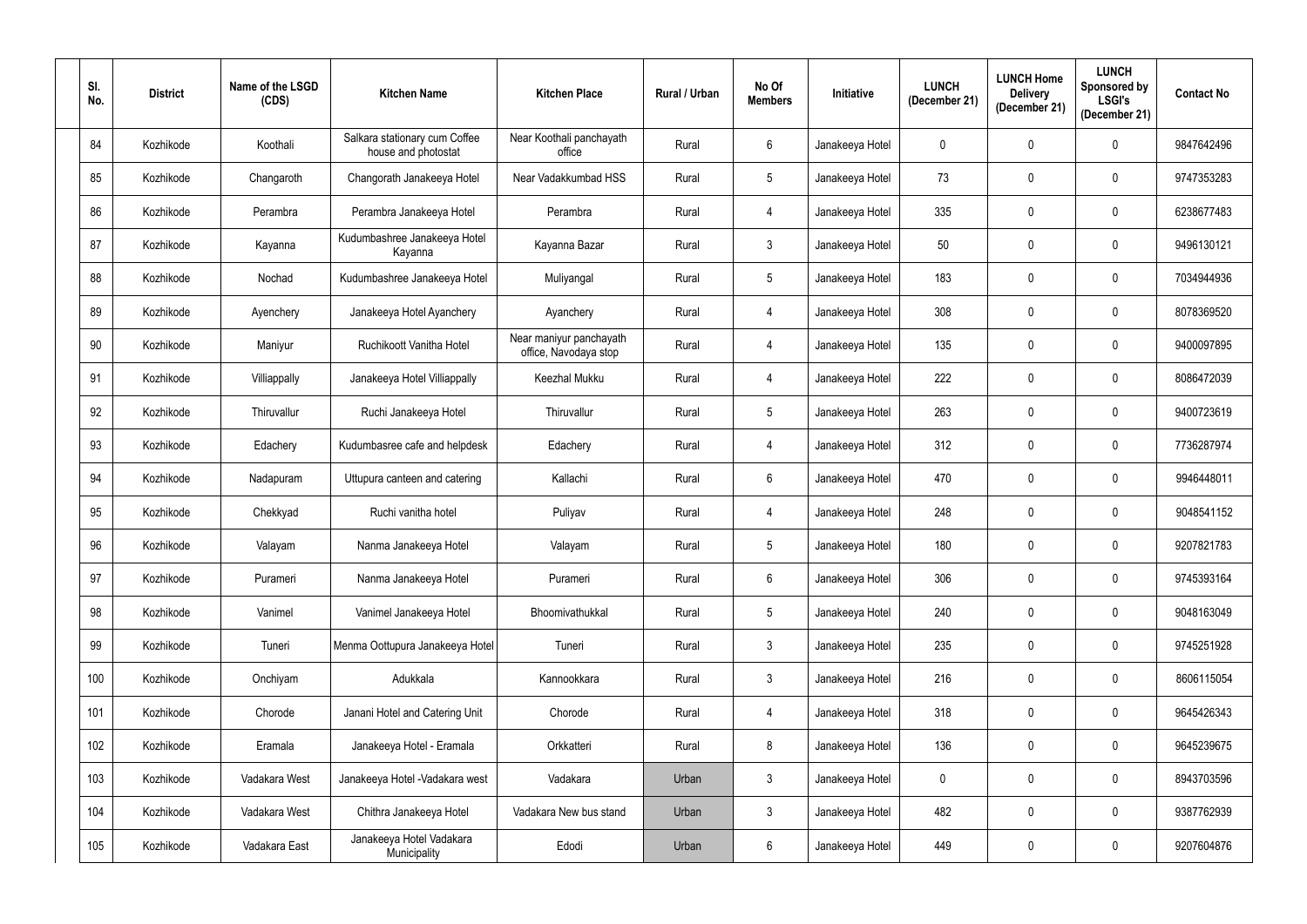|     | SI.<br>No.      | <b>District</b> | Name of the LSGD<br>(CDS) | <b>Kitchen Name</b>         | <b>Kitchen Place</b>                     | Rural / Urban | No Of<br><b>Members</b> | <b>Initiative</b> | <b>LUNCH</b><br>(December 21) | <b>LUNCH Home</b><br><b>Delivery</b><br>(December 21) | <b>LUNCH</b><br>Sponsored by<br><b>LSGI's</b><br>(December 21) | <b>Contact No</b> |
|-----|-----------------|-----------------|---------------------------|-----------------------------|------------------------------------------|---------------|-------------------------|-------------------|-------------------------------|-------------------------------------------------------|----------------------------------------------------------------|-------------------|
|     | 106             | Kozhikode       | Azhiyoor                  | Janakeeya Hotel Azhiyoor    | Chombala near Block Office               | Rural         | $\mathfrak{Z}$          | Janakeeya Hotel   | 214                           | 0                                                     | 0                                                              | 8086159250        |
| 106 |                 |                 |                           |                             |                                          |               | 501                     |                   | 32156                         | 1066                                                  | 14                                                             |                   |
|     | -1              | Malappuram      | Triprangode               | Vishista Vanitha Canteen    | Ottumpuram                               | Rural         | $\sqrt{5}$              | Janakeeya Hotel   | 190                           | 25                                                    | $\mathbf 0$                                                    | 9526951352        |
|     | $\overline{2}$  | Malappuram      | Kondotty-2                | Amrutham Janakeeya Hotel    | Kondotty busstand                        | Urban         | 4                       | Janakeeya Hotel   | 523                           | 0                                                     | 5 <sup>5</sup>                                                 | 7356582539        |
|     | $\mathbf{3}$    | Malappuram      | Ponmundam                 | Janakeeya hotel             | Athanikkal                               | Rural         | $\overline{4}$          | Janakeeya Hotel   | 206                           | 0                                                     | $\mathbf 0$                                                    | 9746986753        |
|     | $\overline{4}$  | Malappuram      | Ponnani-1                 | Samridhi                    | Ponnani                                  | Urban         | $\sqrt{5}$              | Janakeeya Hotel   | 102                           | 0                                                     | $\mathbf 0$                                                    | 9526810552        |
|     | $5\phantom{.0}$ | Malappuram      | Parappanangadi            | Thathoos janakeeya hotel    | Parappanangadi                           | Urban         | $\mathfrak{Z}$          | Janakeeya Hotel   | 188                           | 164                                                   | $\mathbf 0$                                                    | 9048515158        |
|     | 6               | Malappuram      | Edayur                    | mathuraka vanita hotel      | vattaparamb                              | Rural         | $\mathfrak{Z}$          | Janakeeya Hotel   | 175                           | 0                                                     | $\mathbf 0$                                                    | 9995857550        |
|     | $\overline{7}$  | Malappuram      | Kaladi                    | Thripthi Janakeeya Hotel    | Naripparamb                              | Rural         | $\overline{4}$          | Janakeeya Hotel   | 140                           | 0                                                     | $\mathbf 0$                                                    | 9048111134        |
|     | 8               | Malappuram      | Tavanur                   | Snehitha                    | Ayankalam                                | Rural         | $\sqrt{5}$              | Janakeeya Hotel   | 95                            | 0                                                     | $\mathbf 0$                                                    | 9995887155        |
|     | 9               | Malappuram      | Karulai                   | Janakeeya Hotel             | Karulayi Town                            | Rural         | $\overline{4}$          | Janakeeya Hotel   | 108                           | 24                                                    | $\mathbf 0$                                                    | 9388070564        |
|     | 10              | Malappuram      | Melattur                  | Melattur Janakeeya Hotel    | Melattur                                 | Rural         | $\sqrt{5}$              | Janakeeya Hotel   | 263                           | 0                                                     | $\mathbf 0$                                                    | 9497644650        |
|     | 11              | Malappuram      | Vallikkunnu               | Ruchikootu                  | Anangadi                                 | Rural         | 4                       | Janakeeya Hotel   | 196                           | 110                                                   | $\mathbf 0$                                                    | 9846828029        |
|     | 12              | Malappuram      | Parappanangadi            | Sobhika Janakeeya hotel     | Parappanangadi                           | Urban         | $\sqrt{5}$              | Janakeeya Hotel   | 482                           | 135                                                   | $\mathbf 0$                                                    | 9048220552        |
|     | 13              | Malappuram      | Vazhakkad                 | Ruchi hotel vazhakkad       | Gup school vazhakkad                     | Rural         | $\sqrt{5}$              | Janakeeya Hotel   | 388                           | 152                                                   | $\mathbf 0$                                                    | 9656316072        |
|     | 14              | Malappuram      | Amarambalam               | Janakeeya Hotel             | Opposite Federal Bank<br>Pookkottumpadam | Rural         | $\overline{4}$          | Janakeeya Hotel   | 107                           | 9                                                     | 3 <sup>1</sup>                                                 | 8157060589        |
|     | 15              | Malappuram      | Marakkara                 | Famous Hotel                | marakkara                                | Rural         | $\mathfrak{Z}$          | Janakeeya Hotel   | 94                            | 0                                                     | $\mathbf 0$                                                    | 6238909658        |
|     | 16              | Malappuram      | Ozhur                     | Archana Vanitha Canteen     | Pulparambu                               | Rural         | $\overline{2}$          | Janakeeya Hotel   | 158                           | 0                                                     | $\mathbf 0$                                                    | 9645906084        |
|     | 17              | Malappuram      | Keezhuparambu             | Sisiram hotel keezhuparambu | New bazar kuniyil                        | Rural         | $5\,$                   | Janakeeya Hotel   | 77                            | 31                                                    | $\mathbf 0$                                                    | 8086830582        |
|     | 18              | Malappuram      | Irimbiliyam               | nandanam vanita hotel       | kotappuram                               | Rural         | $5\,$                   | janakeeya Hotel   | 249                           | 0                                                     | $\mathbf 0$                                                    | 7306302029        |
|     | 19              | Malappuram      | Porur                     | Kudumbasree vanitha canteen | Cherukod                                 | Rural         | $\overline{4}$          | Janakeeya Hotel   | 154                           | 27                                                    | $\mathbf 0$                                                    | 9745425647        |
|     | 20              | Malappuram      | Tirunavaya                | Vibhava Cafesree            | Karathoor                                | Rural         | $\overline{4}$          | Janakeeya Hotel   | 78                            | 12                                                    | $\mathbf 0$                                                    | 9645414837        |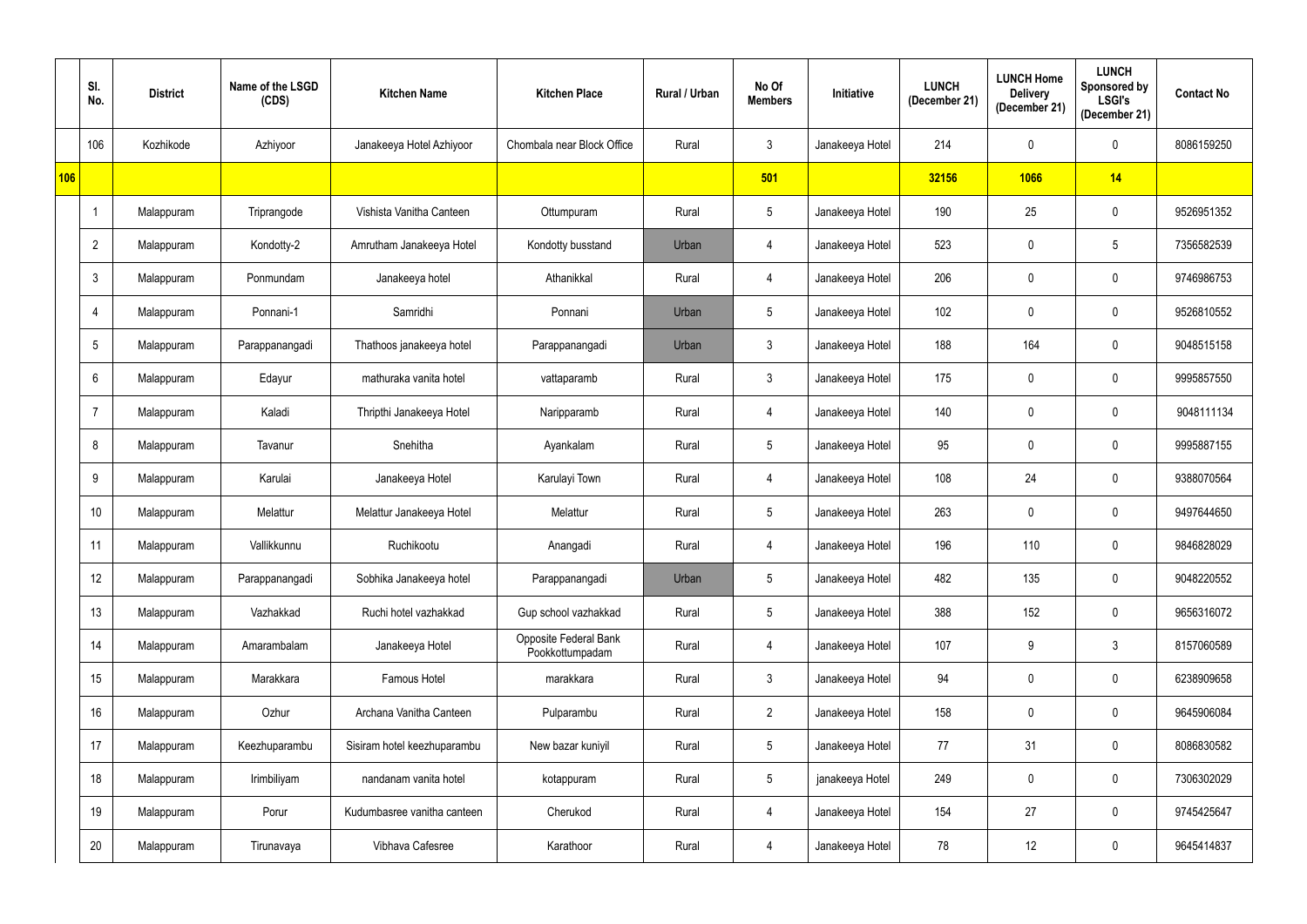| SI.<br>No. | <b>District</b> | Name of the LSGD<br>(CDS) | <b>Kitchen Name</b>        | <b>Kitchen Place</b> | Rural / Urban | No Of<br><b>Members</b> | Initiative      | <b>LUNCH</b><br>(December 21) | <b>LUNCH Home</b><br><b>Delivery</b><br>(December 21) | <b>LUNCH</b><br>Sponsored by<br><b>LSGI's</b><br>(December 21) | <b>Contact No</b> |
|------------|-----------------|---------------------------|----------------------------|----------------------|---------------|-------------------------|-----------------|-------------------------------|-------------------------------------------------------|----------------------------------------------------------------|-------------------|
| 21         | Malappuram      | Moothedam                 | Moothedam janakeeya hotel  | Karappuram           | Rural         | $\mathfrak{Z}$          | Janakeeya Hotel | 212                           | 0                                                     | 0                                                              | 9447630154        |
| 22         | Malappuram      | Vazhayur                  | Three Star Janakeeya Hotel | Karad                | Rural         | 4                       | Janakeeya Hotel | 309                           | 42                                                    | $\mathbf 0$                                                    | 9744305921        |
| 23         | Malappuram      | urngattiri                | Oottupura                  | Therattummal         | Rural         | $\sqrt{5}$              | Janakeeya Hotel | 114                           | 94                                                    | $\mathbf 0$                                                    | 9562851125        |
| 24         | Malappuram      | Maranchery                | Janakeeya Hotel maranchey  | Panambad             | Rural         | $5\phantom{.0}$         | Janakeeya Hotel | 73                            | 163                                                   | $\mathbf 0$                                                    | 9048081621        |
| 25         | Malappuram      | Athavanad                 | Janakeeya Bhakshanasala    | Vettichira           | Rural         | $\sqrt{5}$              | Janakeeya Hotel | 175                           | 0                                                     | $\mathbf 0$                                                    | 9495291580        |
| 26         | Malappuram      | Pothukal                  | Vanitha Canteen            | Nettikulam           | Rural         | $6\phantom{.}6$         | Janakeeya Hotel | 92                            | 0                                                     | $\mathbf 0$                                                    | 9048501397        |
| 27         | Malappuram      | Mampad                    | <b>Bismi Cafe</b>          | Mampad               | Rural         | $\mathbf{3}$            | Janakeeya Hotel | 124                           | 47                                                    | $\mathbf 0$                                                    | 9961170251        |
| 28         | Malappuram      | Marakkara                 | Ruchikoottu                | <b>AC Nirappu</b>    | Rural         | $5\phantom{.0}$         | Janakeeya Hotel | 55                            | 0                                                     | $\mathbf 0$                                                    | 9745625415        |
| 29         | Malappuram      | Alipparambu               | Oottupura                  | Alipparambu          | Rural         | $\sqrt{5}$              | Janakeeya Hotel | 162                           | 0                                                     | $\mathbf 0$                                                    | 9847690941        |
| 30         | Malappuram      | Valanchery                | Janakkeeya Hotel           | Valanchery           | Urban         | $5\phantom{.0}$         | Janakeeya Hotel | 186                           | 0                                                     | $\mathbf 0$                                                    | 8593812408        |
| 31         | Malappuram      | Chaliyar                  | Chaliyar Janakeeya Hotel   | Akambaadam           | Rural         | $\mathbf{3}$            | Janakeeya Hotel | 103                           | 34                                                    | $\mathbf 0$                                                    | 9605274841        |
| 32         | Malappuram      | Kalikavu                  | Friends Janakeeya Hotel    | Kalikavu             | Rural         | 4                       | Janakeeya Hotel | 83                            | 5                                                     | $\mathbf 0$                                                    | 9745751684        |
| 33         | Malappuram      | Angadipuram               | Janakeeya Hotel            | Angadipuram          | Rural         | 4                       | Janakeeya Hotel | 223                           |                                                       | $\mathbf 0$                                                    | 7902314724        |
| 34         | Malappuram      | Puzhakkattri              | Jasmin                     | Puzhakkattiri        | Rural         | $5\,$                   | Janakeeya Hotel | 172                           | 129                                                   | $\mathbf 0$                                                    | 9495497872        |
| 35         | Malappuram      | Nannamukku                | Tanima                     | Nannamukku           | Rural         | $5\,$                   | Janakeeya Hotel | 195                           | 146                                                   | $\pmb{0}$                                                      | 8943417885        |
| 36         | Malappuram      | Moorkkanad                | Oruma Janakeeya Hotel      | Moorkkanad           | Rural         | $\sqrt{5}$              | Janakeeya Hotel | 82                            | 123                                                   | $\mathbf 0$                                                    | 9605728248        |
| 37         | Malappuram      | Edavanna                  | Souhrtham Janakeeya Hotel  | Edavanna             | Rural         | $\sqrt{5}$              | Janakeeya Hotel | 384                           | 162                                                   | $\mathbf 0$                                                    | 9746986110        |
| 38         | Malappuram      | Tirur                     | Ruchi Janakeeya Hotel      | Tirur                | Urban         | $\overline{4}$          | Janakeeya Hotel | 520                           | 30                                                    | $\mathbf 0$                                                    | 9895409528        |
| 39         | Malappuram      | Tirur                     | Amrutham Janakeeya Hotel   | Tirur                | Urban         | 4                       | Janakeeya Hotel | 276                           | $\mathbf 0$                                           | $\mathbf 0$                                                    | 9745074259        |
| 40         | Malappuram      | Edappal                   | Daya Cafesree              | Edappal              | Rural         | $5\phantom{.0}$         | Janakeeya Hotel | 149                           | 0                                                     | $\mathbf 0$                                                    | 9895439056        |
| 41         | Malappuram      | Koottilangadi             | Janakeeya Hotel            | Koottilangadi        | Rural         |                         | Janakeeya Hotel | 55                            | 34                                                    | $\overline{2}$                                                 | 9539471939        |
| 42         | Malappuram      | Vattamkulam               | Vibhava Janakeeya Hotel    | Edappal              | Rural         | $\overline{4}$          | Janakeeya Hotel | 151                           | 0                                                     | $\mathbf 0$                                                    | 9744844512        |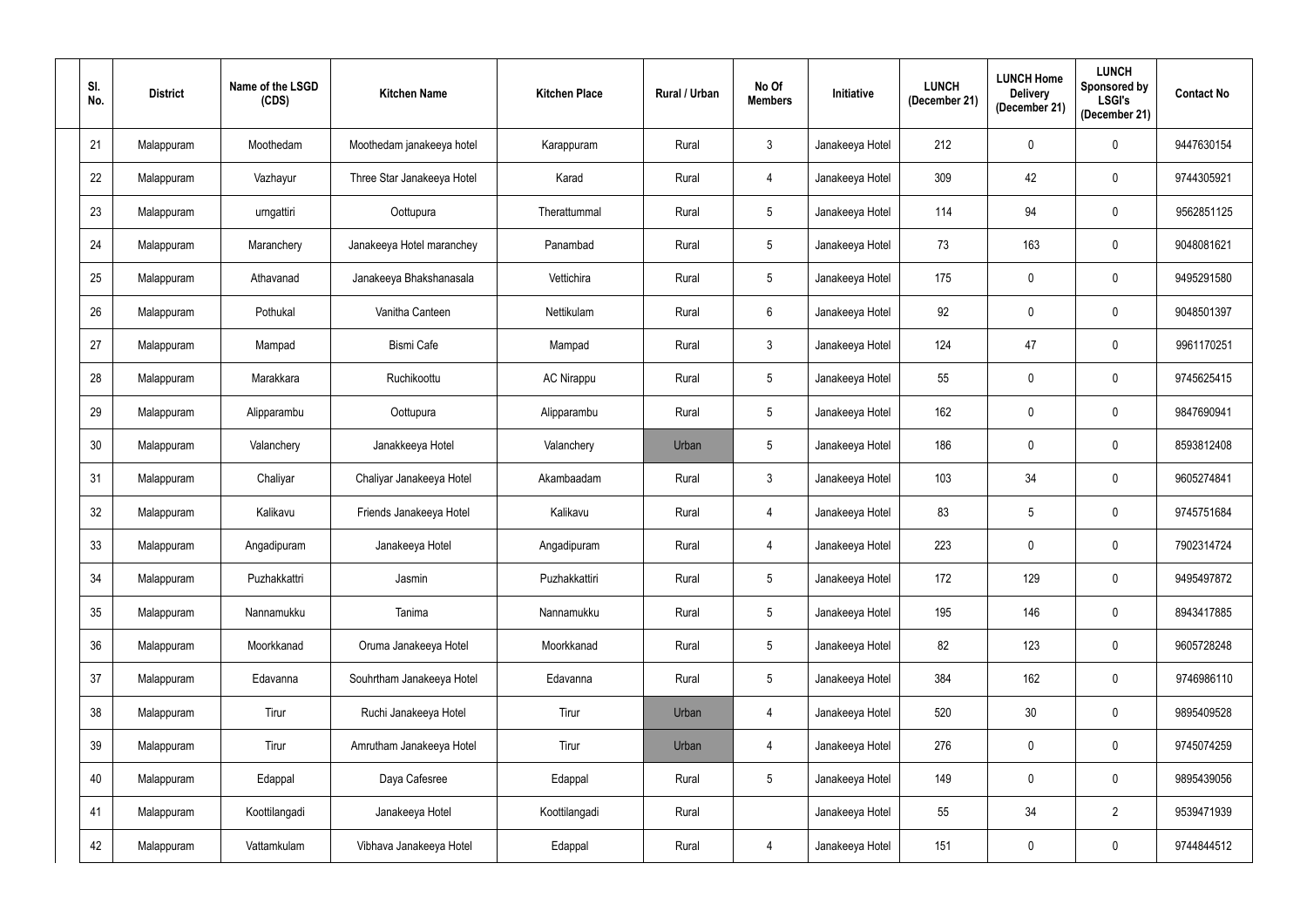|     | SI.<br>No. | <b>District</b> | Name of the LSGD<br>(CDS) | <b>Kitchen Name</b>                               | <b>Kitchen Place</b>   | Rural / Urban | No Of<br><b>Members</b> | Initiative      | <b>LUNCH</b><br>(December 21) | <b>LUNCH Home</b><br><b>Delivery</b><br>(December 21) | <b>LUNCH</b><br>Sponsored by<br><b>LSGI's</b><br>(December 21) | <b>Contact No</b> |
|-----|------------|-----------------|---------------------------|---------------------------------------------------|------------------------|---------------|-------------------------|-----------------|-------------------------------|-------------------------------------------------------|----------------------------------------------------------------|-------------------|
|     | 43         | Malappuram      | Nilambur                  | Annapporna Janakeeya Hotel                        | Nilambur               | Urban         | $\boldsymbol{8}$        | Janakeeya Hotel | 332                           | 122                                                   | 0                                                              | 8547795364        |
|     | 44         | Malappuram      | Puzhakkattri              | PT Group                                          | Ramapuram              | Rural         | 4                       | Janakeeya Hotel | 165                           | 72                                                    | 0                                                              | 9745108676        |
|     | 45         | Malappuram      | Vazhikkadavu              | Vanitha Janakeeya Hotel                           | Manimooli              | Rural         | $\overline{4}$          | Janakeeya Hotel | 164                           | 40                                                    | 0                                                              | 8943046755        |
|     | 46         | Malappuram      | Chungathara               | Chungathara Annapoorna Vanitha<br>Janakeeya Hotel | Chalikkulam            | Rural         | $\mathbf{3}$            | Janakeeya Hotel | 34                            | 0                                                     | 0                                                              | 9745674102        |
|     | 47         | Malappuram      | Vallikunnu                | Punathil Janakeeya Hotel                          | Vallikunnu             | Rural         | $\overline{4}$          | Janakeeya Hotel | 120                           | 209                                                   | $\mathbf 0$                                                    | 9946051042        |
|     | 48         | Malappuram      | Tirurangadi               | Nirmalyam Janakeeya Hotel                         | Chanthappadi           | Urban         | $5\phantom{.0}$         | Janakeeya Hotel | 274                           | 298                                                   | $\mathbf 0$                                                    | 9895168511        |
|     | 49         | Malappuram      | Purathur                  | Purathur Janakeeya Hotel                          | Kavilakkad             | Rural         | $\mathfrak{Z}$          | Janakeeya Hotel | 98                            | 44                                                    | $\mathbf 0$                                                    | 9645170119        |
|     | 50         | Malappuram      | Kuruva                    | Swad                                              | Ambalaparamb           | Rural         | $\overline{4}$          | Janakeeya Hotel | 51                            | 62                                                    | $\mathbf 0$                                                    | 9495993543        |
|     | 51         | Malappuram      | Perumanna Klari           | Perumanna Klari Janakeeya Hotel                   | Near Panjayathu office | Rural         | $\mathbf{3}$            | Janakeeya Hotel | 105                           | 0                                                     | $\mathbf 0$                                                    | 7306197556        |
|     | 52         | Malappuram      | Kuttippuram               | Janakeeya Hotel Kuttippurram                      | Kuttipuram             | Rural         | $5\phantom{.0}$         | Janakeeya Hotel | 196                           | 0                                                     | $\mathbf 0$                                                    | 8921459017        |
|     | 53         | Malappuram      | Niramaruthur              | Annapporna Janakeeya Hotel                        | Mangad                 | Rural         | $\mathbf{3}$            | Janakeeya Hotel | 129                           | 0                                                     | $\mathbf 0$                                                    | 9746334349        |
|     | 54         | Malappuram      | Veliyancode               | Cafe Kudumbashree                                 | Eramangalam            | Rural         | $\mathbf{3}$            | Janakeeya Hotel | 89                            | 82                                                    | $\mathbf 0$                                                    | 9567575145        |
|     | 55         | Malappuram      | Pulilkal                  | Ruchi Koottu Janakeeya Hotel                      | Pulikkal               | Rural         | 4                       | Janakeeya Hotel | 202                           | 42                                                    | 0                                                              | 9947039208        |
|     | 56         | Malappuram      | Karuvarakund              | Janakeeya Hotel                                   | Karuvarakund           | Rural         | $\overline{4}$          | Janakeeya Hotel | 181                           | 24                                                    | $\mathbf 0$                                                    | 9562233316        |
|     | 57         | Malappuram      | Thuvvur                   | Janakeeya Hotel                                   | Thuvvur                | Rural         | $5\,$                   | Janakeeya Hotel | 122                           | 37                                                    | $\mathbf 0$                                                    | 8075365565        |
|     | 58         | Malappuram      | Kottakkal                 | Kottakkal Janakeeya Hotel                         | Kottakkal              | Urban         | $\mathfrak{Z}$          | Janakeeya Hotel | 397                           | 0                                                     | $\mathbf 0$                                                    | 9946216609        |
|     | 59         | Malappuram      | Kuzhimanna                | Mythri Janakkeeya Hotel                           | Cheruparamb            | Rural         | 4                       | Janakeeya Hotel | 198                           | 103                                                   | $\mathbf 0$                                                    | 9961738543        |
|     | 60         | Malappuram      | Talakkad                  | Talakkad Janakeeya Hotel                          | <b>BP</b> Angadi       | Rural         | 4                       | Janakeeya Hotel | 0                             | 0                                                     | $\mathbf 0$                                                    | 9447824517        |
|     | 61         | Malappuram      | Areecode                  | Haritha sree Janakeeya Hotel                      | Pookottuchola          | Rural         | $\overline{4}$          | Janakeeya Hotel | 201                           | 30 <sub>o</sub>                                       | $\mathbf 0$                                                    | 7025072558        |
| 123 | 62         | Malappuram      | Cherukkavu                | Kitchen Hut Janakeeya Hotel                       | Chevayoor              | Rural         | $\overline{4}$          | Janakeeya Hoel  | 187                           | 64                                                    | $2^{\circ}$                                                    | 9895195887        |
|     | 63         | Malappuram      | Thiruvali                 | Janakeeya hotel                                   | Thiruvali              | Rural         | $5\,$                   | Janakeeya Hotal | 96                            | $\mathbf 0$                                           | $\pmb{0}$                                                      | 9746385945        |
|     | 64         | Malappuram      | Alamcode                  | Janakeeya hotel                                   | Alamcode               | Rural         | $5\,$                   | Janakeeya Hotal | 182                           | 96                                                    | $\mathbf 0$                                                    | 8129368109        |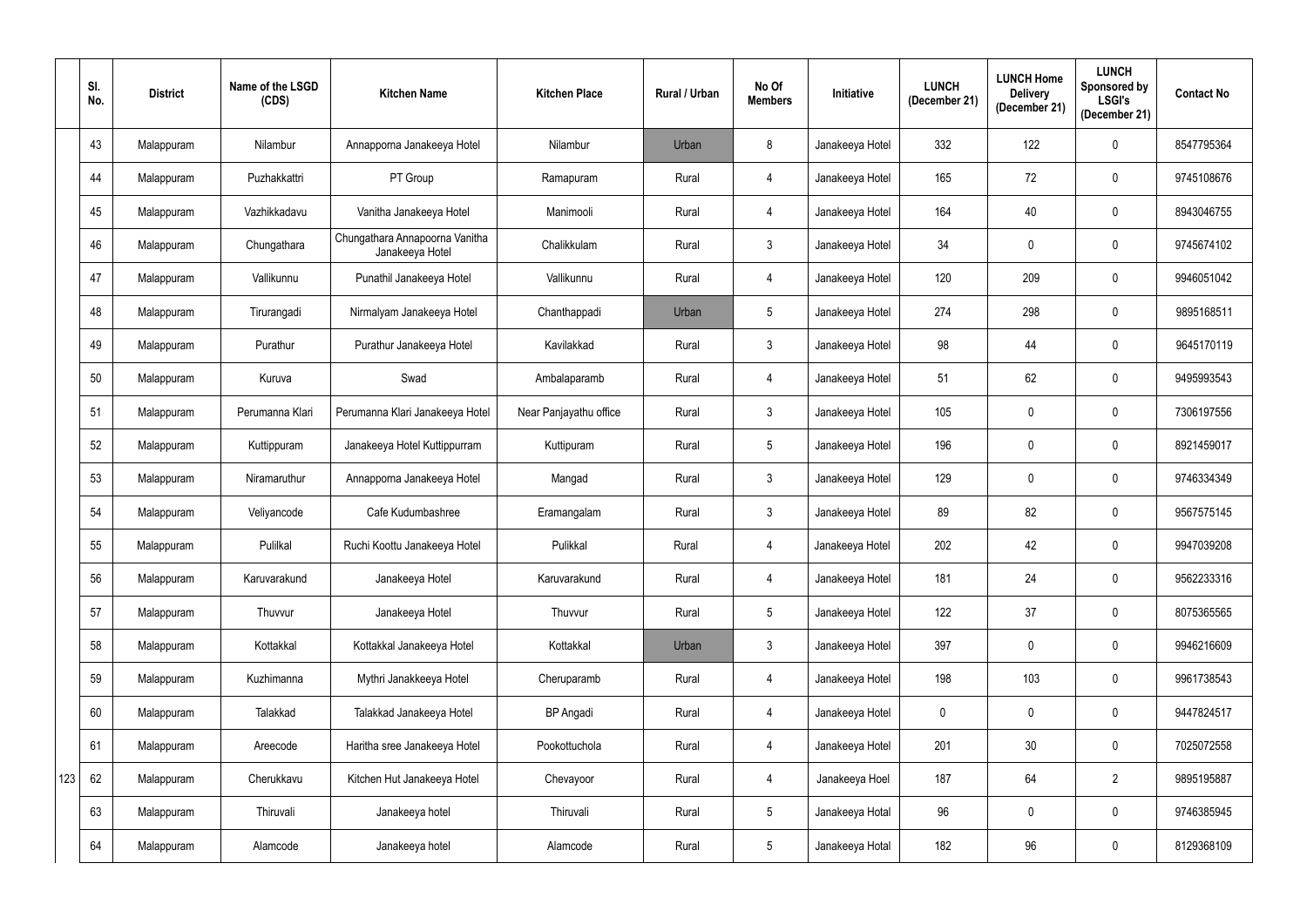| SI.<br>No. | <b>District</b> | Name of the LSGD<br>(CDS) | <b>Kitchen Name</b>        | <b>Kitchen Place</b> | Rural / Urban | No Of<br><b>Members</b> | Initiative      | <b>LUNCH</b><br>(December 21) | <b>LUNCH Home</b><br><b>Delivery</b><br>(December 21) | <b>LUNCH</b><br>Sponsored by<br><b>LSGI's</b><br>(December 21) | <b>Contact No</b> |
|------------|-----------------|---------------------------|----------------------------|----------------------|---------------|-------------------------|-----------------|-------------------------------|-------------------------------------------------------|----------------------------------------------------------------|-------------------|
| 65         | Malappuram      | Manjeri 1                 | Cafe Janakeeya hotel       | Manjeri              | Urban         | 6                       | Janakeeya Hotal | 256                           | 29                                                    | $\overline{2}$                                                 | 7336671011        |
| 66         | Malappuram      | kalpakanchery             | Janakeeya HOTEL            | Kalpakanchery        | Rural         | 4                       | Janakeeya Hotel | 120                           | 0                                                     | 0                                                              | 9048929947        |
| 67         | Malappuram      | Kodur                     | Janakeeya hotel            | vadakkemanna         | Rural         | $\mathbf{3}$            | Janakeeya hotel | 151                           | 31                                                    | $\mathbf 0$                                                    | 9605430938        |
| 68         | Malappuram      | Anakayam                  | janakeeya hotel            | Anakayam             | Rural         | $5\phantom{.0}$         | Janakeeya hotel | 258                           | 0                                                     | 0                                                              | 7025840671        |
| 69         | Malappuram      | Malappuram                | Janakeeya Hotel            | Malappuram           | Urban         | $3\phantom{a}$          | Janakeeya Hotal | 198                           | 46                                                    | $\mathbf 0$                                                    | 8281125864        |
| 70         | Malappuram      | Tanur                     | Azhimukham Janakeeya hotel | tanur                | Urban         | $3\phantom{a}$          | Janakeeya Hotel | 221                           | 0                                                     | $\mathbf 0$                                                    | 7594914843        |
| 71         | Malappuram      | Elamkulam                 | Janapriya                  | Kunnakav             | Rural         | 4                       | Janakeeya Hotel | 164                           | 0                                                     | $\mathbf 0$                                                    | 9496725446        |
| 72         | Malappuram      | Wandoor                   | Janakeeya Hotel            | wandoor              | Rural         | 4                       | Janakeeya Hotel | 135                           | 45                                                    | $\mathbf 0$                                                    | 8086064498        |
| 73         | Malappuram      | Perinthalmanna            | samrthi janakeeya hotei    | Perinthalmanna       | Urban         | $5\phantom{.0}$         | Janakeeya hotel | 134                           | 0                                                     | $\mathbf 0$                                                    | 7994259773        |
| 74         | Malappuram      | Munniyur                  | Oottupura                  | Munniyur             | Rural         | $5\phantom{.0}$         | Janakeeya Hotel | 180                           | 190                                                   | 0                                                              |                   |
| 75         | Malappuram      | AR Nagar                  | Aiswarya                   | AR Nagar             | Rural         | $\mathbf{3}$            | Janakeeya Hotel | 175                           | 0                                                     | $\mathbf 0$                                                    |                   |
| 76         | Malappuram      | Thenjippalam              | Nanma                      | Thenjippalam         | Rural         |                         | Janakeeya Hotel | 293                           | 121                                                   | $\mathbf 0$                                                    |                   |
| 77         | Malappuram      | Peruvallur                | Anugraha                   | Super bazar          | Rural         | 5                       | Jankeeya Hotel  | 187                           | 131                                                   | $\overline{2}$                                                 | 9747037665        |
| 78         | Malappuram      | Muthuvallur               | Nanma janakeeya hotel      | Muthuparambu         | Rural         | $\mathbf{3}$            | Janakeeya hotel | 408                           | 0                                                     | $\mathbf 0$                                                    | 9744406501        |
| 79         | Malappuram      | mankada                   | janakeeya hatel            | Aryiranazhipadi      | Rural         | $\mathbf{3}$            | janakeeya hotel | 182                           | 123                                                   | $\mathbf 0$                                                    | 9539855520        |
| $80\,$     | Malappuram      | Vengara                   | Ponnoos hotel              | Vengara              | Rural         | $\boldsymbol{4}$        | Janakeeya hotel | 326                           | 0                                                     | $\mathbf 0$                                                    | 9947424618        |
| 81         | Malappuram      | Pulpatta                  | Santhwanam Janakeeya hotel | Padikkal parambil    | Rural         | $5\phantom{.0}$         | Janakeeya hotel | 365                           | 345                                                   | $\pmb{0}$                                                      | 9526367569        |
| 82         | Malappuram      | Keezhattur                | Keezhattur Janakeeya hotel | Keezhattur           | Rural         | $\boldsymbol{4}$        | Janakeeya hotel | 65                            | 0                                                     | $\mathbf 0$                                                    | 9539209640        |
| 83         | Malappuram      | Cherumundam               | Nanma janakeeya hotel      | Manchingapara        | Rural         | $\boldsymbol{4}$        | Janakeeya hotel | 156                           | $\mathbf 0$                                           | $\pmb{0}$                                                      | 9496048689        |
| 84         | Malappuram      | Chelambre                 | Soorya Janakeeya hotel     | Pulluparamb          | Rural         | $\mathbf{3}$            | Janakeeya hotel | 122                           | 99                                                    | $\mathbf 0$                                                    | 7994179285        |
| 85         | Malappuram      | Ponmala                   | Janakeeya hotel            | Chappangadi          | Rural         | $\boldsymbol{4}$        | Janakeeya hotel | 228                           | 0                                                     | $\mathbf 0$                                                    | 9605811748        |
| 86         | Malappuram      | Thennala                  | <b>Bismi Hotel</b>         | Pookkiparamb         | Rural         | $\boldsymbol{4}$        | Jankeeya Hotel  | 232                           | 0                                                     | $\mathbf 0$                                                    | 9995757092        |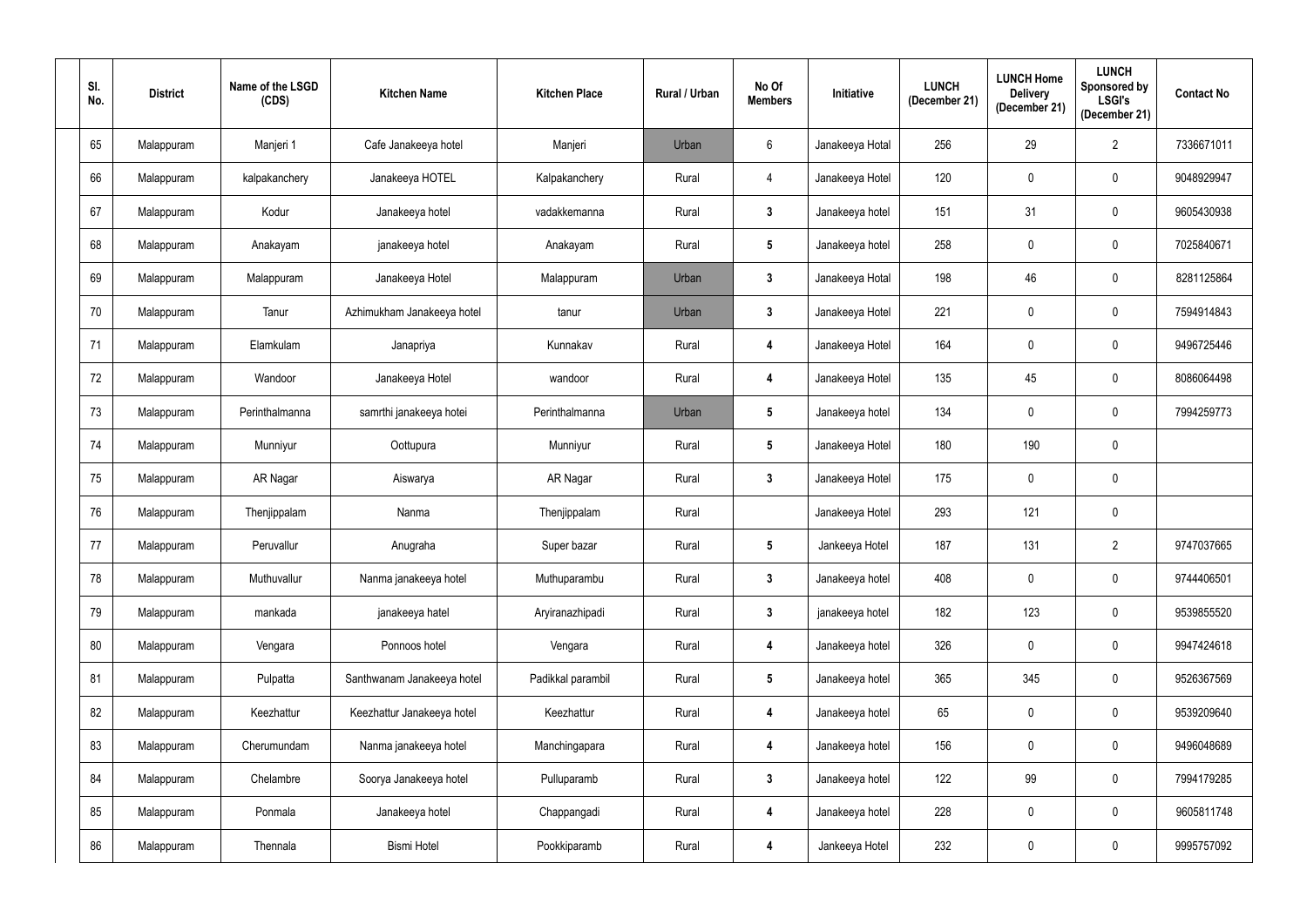| SI.<br>No. | <b>District</b> | Name of the LSGD<br>(CDS) | <b>Kitchen Name</b>      | <b>Kitchen Place</b> | Rural / Urban | No Of<br><b>Members</b> | Initiative      | <b>LUNCH</b><br>(December 21) | <b>LUNCH Home</b><br><b>Delivery</b><br>(December 21) | <b>LUNCH</b><br><b>Sponsored by</b><br><b>LSGI's</b><br>(December 21) | <b>Contact No</b> |
|------------|-----------------|---------------------------|--------------------------|----------------------|---------------|-------------------------|-----------------|-------------------------------|-------------------------------------------------------|-----------------------------------------------------------------------|-------------------|
| 87         | Malappuram      | Tanalur                   | Janakeeya Hotel          | Tanalur              | Rural         |                         | Jankeeya Hotel  | 115                           | 0                                                     | 0                                                                     |                   |
| 88         | Malappuram      | Parappur                  | Janakeeya Hotel          | chullipparambu       | Rural         | $5\phantom{.0}$         | Janakeeya Hotel | 403                           | 0                                                     | 0                                                                     | 9961091317        |
| 89         | Malappuram      | Edarikkode                | Janakeeya Hotel          | Edarikkod            | Rural         | $3\phantom{a}$          | Janakeeya Hotel | $\mathbf 0$                   | 0                                                     | $\mathbf 0$                                                           | 8089003770        |
| 90         | Malappuram      | Oorakam                   | Ammoos                   | Panchayath padi      | Rural         | $3\phantom{a}$          | Janakeeya Hotel | 311                           | 0                                                     | $\mathbf 0$                                                           | 9526449294        |
| 91         | Malappuram      | Nannambra                 | Veeturuchi               | Kundoor Athani       | Rural         | 4                       | Janakeeya Hotel | 48                            | 264                                                   | $\mathbf 0$                                                           | 9400618659        |
| 92         | Malappuram      | Pandikkad                 | Janakeeya Hotel          | Pandikkad            | Rural         | 4                       | Janakeeya Hotel | 210                           | 0                                                     | 0                                                                     | 9995504081        |
| 93         | Malappuram      | Chokkad                   | Natturuchi               | Chokkad              | Rural         |                         | Janakeeya Hotel | 54                            | 48                                                    | $\pmb{0}$                                                             |                   |
| 94         | Malappuram      | Cheekode                  | Cheekode Janakeeya Hotel | Cheekode             | Rural         |                         | Janakeeya Hotel | 78                            | 94                                                    | 0                                                                     |                   |
| 95         | Malappuram      | Makkarapparamb            | Subiksha                 | Makkarapparamb       | Rural         | $\mathbf{3}$            | Janakeeya Hotel | $\mathbf 0$                   | 0                                                     | $\mathbf 0$                                                           | 8089003770        |
| 96         | Malappuram      | Ponnani-1                 | Devi Janakeeya Hotel     | Ponnani              | Urban         | $5\phantom{.0}$         | Janakeeya Hotel | $\mathbf 0$                   | 0                                                     | $\mathbf 0$                                                           | 9961919097        |
| 97         | malappuram      | mangalam                  | Soubagya                 | mangalam             | Rural         | $5\phantom{.0}$         | janakeeya hotel | 117                           | 42                                                    | $\mathbf 0$                                                           |                   |
| 98         | Malappuram      | Trikkalangode             | janakeeya hotel          | karakkunnu           | Rural         | $6\phantom{1}$          | Janakeeya Hotel | 235                           | 0                                                     | 0                                                                     |                   |
| 99         | Malppuram       | Morayoor                  | Janakeeya hotel          | Valanchery           | Rural         | 3                       | Janakeeya hotel | 110                           | $\Omega$                                              | $\mathbf 0$                                                           |                   |
| 100        | Malappuram      | Perumbadapp               | Janakeeya hotel          | Perumbadapp          | Rural         | $\boldsymbol{4}$        | Janakeeya hotel | $\mathbf 0$                   | 0                                                     | $\mathbf 0$                                                           |                   |
| 101        | Malappuram      | Tirur                     | Samruthi Janakeeya Hotel | Vettom               | <b>RURAL</b>  |                         | Janakeeya hotel | 130                           | 183                                                   | $\mathbf 0$                                                           |                   |
| 102        | Malappuram      | Kondotty                  | Janakeeya hotel          | vazhakad             | <b>RURAL</b>  |                         | janakeeya hotel | 286                           | 243                                                   | $\mathbf 0$                                                           |                   |
| 103        | Malappuram      | Perinthalmanna            | Janakeeya hotel          | pulamanthole         | <b>RURAL</b>  | 4                       | Janakeeya hotel | 182                           | $\mathbf 0$                                           | $\mathbf 0$                                                           |                   |
| 104        | Malappuram      | Tanur                     | Jankeeya hotel           | Valavannur           | <b>RURAL</b>  |                         | Janakeeya hotel | 245                           | 0                                                     | $\mathbf 0$                                                           |                   |
| 105        | Malappuram      | kottakkal                 | Janakeeya hotel          | kotakkal             | <b>URBAN</b>  |                         | Janakeeya hotel | 316                           | $\mathbf 0$                                           | $\mathbf 0$                                                           |                   |
| 106        | Malappuram      | Vettom                    | Thripthi Janakeeya Hotel | vettom               | <b>RURAL</b>  |                         | Janakeeya hotel | 157                           | 28                                                    | $\mathbf 0$                                                           |                   |
| 107        | Malappuram      | Nilambur                  | Janakeeya hotel          | nilambur             | <b>URBAN</b>  |                         | Janakeeya hotel | 240                           | 25                                                    | $\mathbf 0$                                                           |                   |
| 108        | Malappuram      | Nilambur                  | Janakeeya hotel          | nilambur             | <b>URBAN</b>  |                         | Janakeeya hotel | 289                           | 0                                                     | $\pmb{0}$                                                             |                   |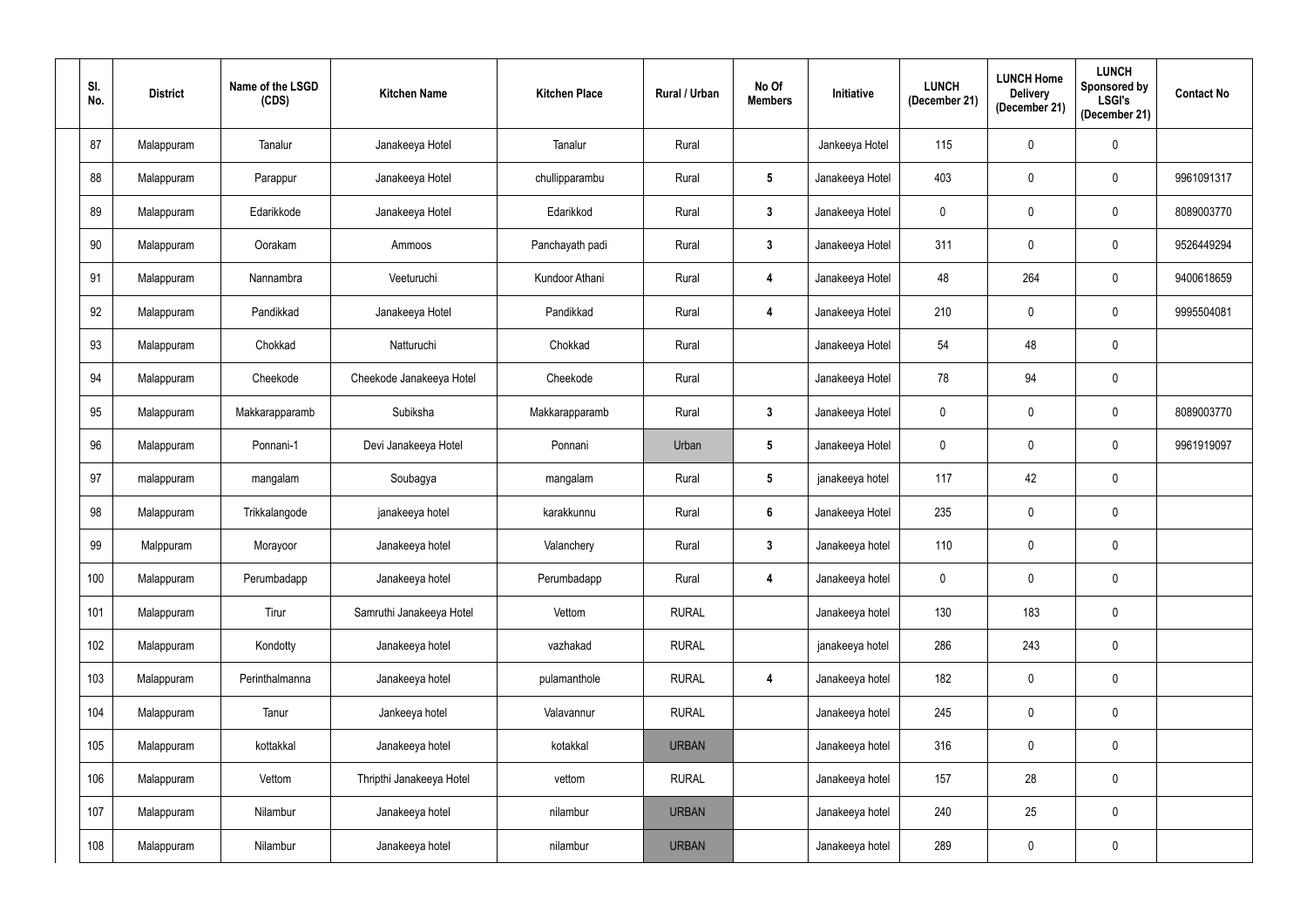|     | SI.<br>No.     | <b>District</b> | Name of the LSGD<br>(CDS) | <b>Kitchen Name</b>        | <b>Kitchen Place</b>        | Rural / Urban | No Of<br><b>Members</b> | Initiative      | <b>LUNCH</b><br>(December 21) | <b>LUNCH Home</b><br><b>Delivery</b><br>(December 21) | <b>LUNCH</b><br><b>Sponsored by</b><br>LSGI's<br>(December 21) | <b>Contact No</b> |
|-----|----------------|-----------------|---------------------------|----------------------------|-----------------------------|---------------|-------------------------|-----------------|-------------------------------|-------------------------------------------------------|----------------------------------------------------------------|-------------------|
|     | 109            | Malappuram      | Vallikkunn                | Rasakkut                   |                             | Rural         |                         | janakeeyahotel  | 175                           | 104                                                   | $\pmb{0}$                                                      |                   |
|     | 110            | Malappuram      | kuruva                    | Ruchi                      |                             | Rural         | $5\phantom{.0}$         | Janakeeyahotel  | 164                           | 45                                                    | $\mathbf 0$                                                    | 9745414800        |
|     | 111            | Malappuram      | Kannamangalam             |                            |                             | Rural         |                         | Janakeeya Hotel | 488                           | 0                                                     | $\mathbf 0$                                                    |                   |
|     | 112            | Malappuram      | Othungal                  | janakeeya hotel            | Othukkungal                 | Rural         | $5\phantom{.0}$         | Janakeeya Hotel | 287                           | 0                                                     | $\mathbf 0$                                                    | 9656716066        |
|     | 113            | Malappuram      | Pookkottur                | janakeeya hotel            | valluvambram                | Rural         | 4                       | Janakeeya Hotel | 236                           | $\mathbf 0$                                           | $\mathbf 0$                                                    | 9447334084        |
|     | 114            | Malappuram      | Edakkara                  | Edakkara janakeeya hotel   |                             | Rural         |                         | janakeeya hotel | 180                           | $\mathbf 0$                                           | $\mathbf 0$                                                    |                   |
|     | 115            | Malappuram      | porur                     | Thanima Janakeeya Hotel    |                             | Rural         |                         | janakeeya hotel | 65                            | $70\,$                                                | $\mathbf 0$                                                    | 9539928567        |
|     | 116            | Malappuram      | pulikkal                  | Janakeeya Hotel            | pulikkal                    | Rural         |                         | Janakeeya Hotel | 82                            | 27                                                    | $\mathbf 0$                                                    |                   |
|     | 117            | malappuram      | thanur                    | amma janakeeyahottel       |                             | Rural         | $5\phantom{.0}$         | janakeeyahottel | 313                           | 0                                                     | $\mathbf 0$                                                    |                   |
|     | 118            | malappuram      | pallikkal                 | padheyam janakeeyahottel   |                             | Rural         | $5\phantom{.0}$         | janakeeyahotel  | 122                           | 34                                                    | $\mathbf 0$                                                    |                   |
|     | 119            | Malappuram      | chelembra                 | janakeeyahotel2            |                             | Rural         |                         | janakeeyahotel  | 190                           | 91                                                    | $\mathbf 0$                                                    |                   |
|     | 120            | Malappuram      | Purathur                  | Safa Janakeeya Hotel       | Paravanna                   | Rural         | $5\overline{)}$         | Janakeeya Hotel | 150                           | $50\,$                                                | $\boldsymbol{0}$                                               |                   |
|     | 121            | malappuram      | vazhayur                  | puthuma janakeeyahotel     |                             | Rural         |                         | janakeeyahotel  | 216                           | 23                                                    | $\mathbf 0$                                                    |                   |
|     | 122            | malappuram      | mangalam                  | janakeeyahotel2            |                             | Rural         |                         | janakeeyahotel  | 241                           | 154                                                   | $\mathbf 0$                                                    |                   |
|     | 123            | malappuram      | kuttippuram               | nilayoram janakeeya hotel  |                             |               | 4                       | janakeeyahotel  | 155                           | $\boldsymbol{0}$                                      | $\mathbf 0$                                                    |                   |
|     | 124            | malapluram      | thazhekode                |                            |                             | Rural         |                         |                 | 474                           | $\boldsymbol{0}$                                      | $\mathbf 0$                                                    |                   |
|     | 125            | malappuram      | munniyur                  | my kitchen                 | Alinchuvad                  | Rural         | $5\phantom{.0}$         | janakeeya hotel | 160                           | 180                                                   | $2^{\circ}$                                                    | 8589809765        |
|     | 126            | Malappuram      | Mangalam                  | Ruchikkoottu               | Mangalam                    | Rural         | $\overline{\mathbf{4}}$ | Janakeeya hotel | 107                           | 69                                                    | $\mathbf 0$                                                    |                   |
| 123 |                |                 |                           |                            |                             |               |                         |                 | 23278                         | 5957                                                  | 18                                                             |                   |
|     | $\mathbf{1}$   | Palakkad        | Elapully                  | Nakshathra Vanitha canteen | Canteen                     | Rural         | $\overline{4}$          | Janakeeya Hotel | 100                           | $\mathbf 0$                                           | $\mathbf 0$                                                    | 8547384972        |
|     | $\overline{2}$ | Palakkad        | Nalleppilly               | Vanitha Canteen            | Canteen                     | Rural         | $\overline{4}$          | Janakeeya Hotel | 140                           | $\mathbf 0$                                           | $\pmb{0}$                                                      | 9656232569        |
|     | $\mathbf{3}$   | Palakkad        | Chittur                   | Thanal vanitha Canteen     | Thathamangalam, Mettuvalavu | Urban         | $\mathbf{3}$            | Janakeeya Hotel | 342                           | 0                                                     | $\mathbf 0$                                                    | 9447105400        |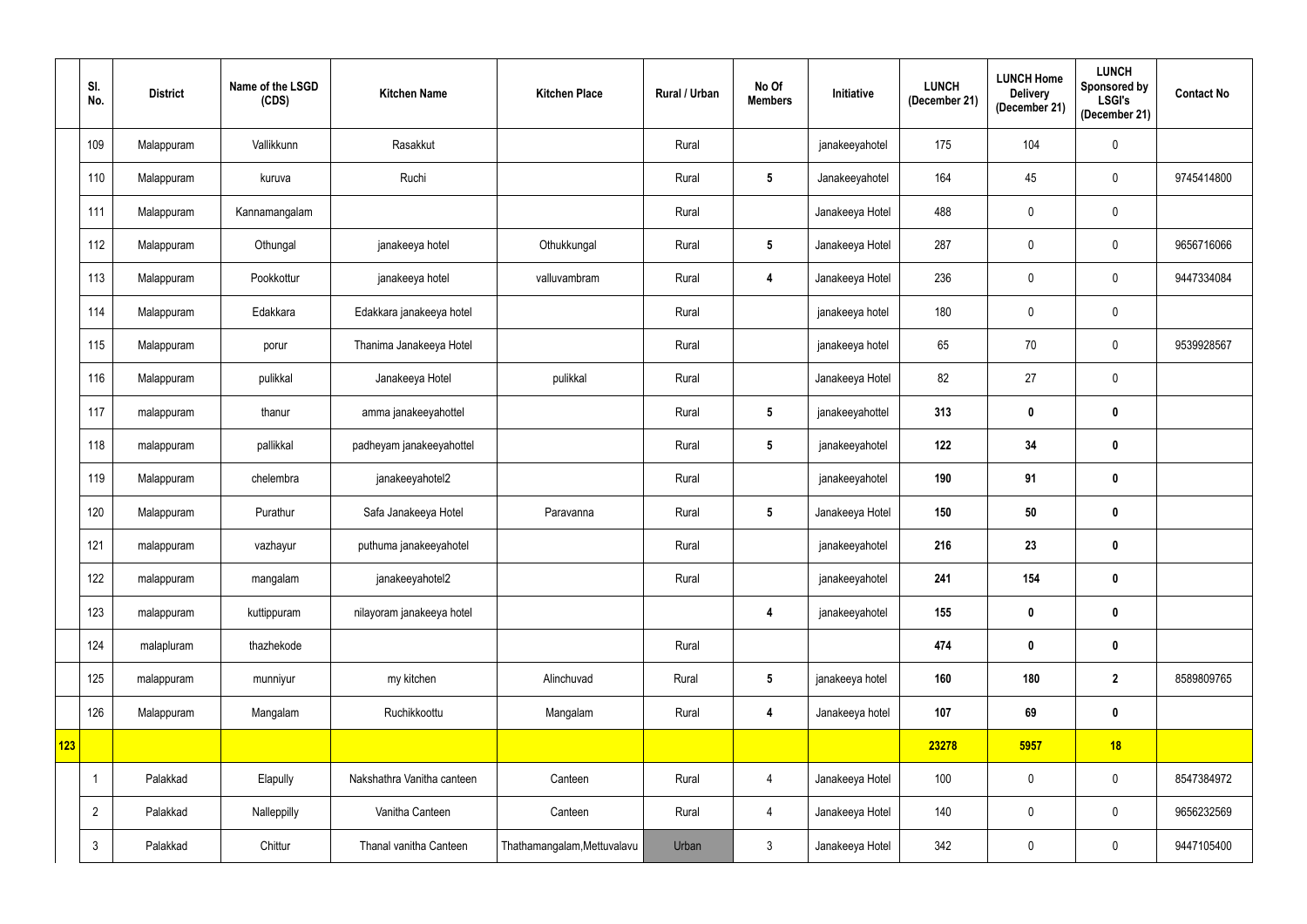| SI.<br>No.       | <b>District</b> | Name of the LSGD<br>(CDS) | <b>Kitchen Name</b>             | <b>Kitchen Place</b>                      | Rural / Urban | No Of<br><b>Members</b> | <b>Initiative</b> | <b>LUNCH</b><br>(December 21) | <b>LUNCH Home</b><br><b>Delivery</b><br>(December 21) | <b>LUNCH</b><br>Sponsored by<br><b>LSGI's</b><br>(December 21) | <b>Contact No</b> |
|------------------|-----------------|---------------------------|---------------------------------|-------------------------------------------|---------------|-------------------------|-------------------|-------------------------------|-------------------------------------------------------|----------------------------------------------------------------|-------------------|
| 4                | Palakkad        | chittur                   | urapp janakeeya hotel           | Anicode junction                          | urban         | $5\phantom{.0}$         | Janakeeya hotel   | 169                           | 0                                                     | $\mathbf 0$                                                    | 9349930549        |
| -5               | Palakkad        | polpully                  | subiksha janakeeya hotel        | kallootiyal                               | Rural         | $5\phantom{.0}$         | Janakeeya hotel   | 140                           | 0                                                     | $\mathbf 0$                                                    | 9495197498        |
| 6                | Palakkad        | Eruthenpathy              | Nila janakeeya hotel            | Mooniilmada muniyappan<br>kshethram near  | Rural         | $5\phantom{.0}$         | Janakeeya hotel   | 140                           | 0                                                     | 0                                                              | 9037290925        |
| 7                | Palakkad        | Perumatty                 | Nanam Janakeeya hotel           | kannimari                                 | Rural         | $\mathbf{3}$            | Janakeeya hotel   | 167                           | 0                                                     | $\mathbf 0$                                                    | 9605529657        |
| 8                | Palakkad        | Vadakarapathy             | soubhagya janakeeya hotel       | vadakarapathy panchayath                  | Rural         | $5\phantom{.0}$         | Janakeeya hotel   | 125                           | 0                                                     | 0                                                              | 9633578756        |
| 9                | Palakkad        | Kozhinjampara             | Sreesakthi Janakeeya hotel      | Kozhinjampara<br>gramapanchayth, near bus | Rural         | $5\phantom{.0}$         | Janakeeya hotel   | 185                           | 0                                                     | $\mathbf 0$                                                    | 9847121105        |
| 10 <sup>°</sup>  | Palakkad        | Vadakkenchery             | Oottupura Vanitha Canteen       | Panchayath building,<br>Vadakkenchery     | Rural         | 4                       | Janakeeya Hotel   | 234                           | 0                                                     | $\pmb{0}$                                                      | 9656360141        |
| 11               | Palakkad        | PKD North                 | Cafesree                        | opp. ksrtc bus stand,<br>Manjakulam road  | Urban         | $\overline{5}$          | Janakeeya Hotel   | 356                           | 0                                                     | $\mathbf 0$                                                    | 9037332005        |
| 12 <sup>°</sup>  | Palakkad        | Ongallur                  | Amma canteen                    | Ongallur vipanana kendram                 | Rural         | 4                       | Janakeeya Hotel   | 138                           | 0                                                     | 0                                                              | 7560924507        |
| 13               | Palakkad        | Muthuthala                | Sreelakshmi vanitha canteen     | Muthuthala panchayath                     | Rural         | 4                       | Janakeeya Hotel   | 123                           |                                                       | $\mathbf 0$                                                    | 7558865485        |
| 14               | Palakkad        | Koppam                    | Natturuchi kudumbashree cafe    | Near koppam village                       | Rural         | $\overline{5}$          | Janakeeya Hotel   | 134                           | 0                                                     | $\mathbf 0$                                                    | 8075779172        |
| 15 <sub>15</sub> | Palakkad        | Paruthur                  | Mamatty vanitha canteen         | Near panchayath                           | Rural         | $5\phantom{.0}$         | Janakeeya Hotel   | 100                           | 0                                                     | $\mathbf 0$                                                    | 9544847874        |
| 16               | Palakkad        | Vilayur                   | Souhritha caffesree (Ruchipura) | Near Vilayur Panchayath                   | Rural         | 6                       | Janakeeya Hotel   | 150                           |                                                       | $\mathbf 0$                                                    | 9747342046        |
| 17               | palakkad        | Kulukkallur               | Snehitha Janakeeya hotel        | Kulukkallur panchayath                    | Rural         | $5\phantom{.0}$         | Janakeeya hotel   | 68                            | 0                                                     | $\mathbf 0$                                                    | 9746701454        |
| 18               | Palakkad        | Pattambi                  | Janakeeya hotel                 | near Govt samskritha college,<br>Pattambi | Urban         | $\overline{\mathbf{4}}$ | Janakeeya hotel   | $\boldsymbol{0}$              | 0                                                     | $\mathbf 0$                                                    | 9562043428        |
| 19               | Palakkad        | Erimayur                  | Thanima Vanitha Canteen         | Panchayath building, Erimayur             | Rural         | $\sqrt{5}$              | Janakeeya Hotel   | $90\,$                        | 0                                                     | $\overline{2}$                                                 | 9746440633        |
| 20               | Palakkad        | Kizhekkencheri            | Vanitha Canteen                 | Panchayath Building,<br>Kizhakkenchery    | Rural         | $\overline{4}$          | Janakeeya Hotel   | 86                            | 0                                                     | $\mathbf 1$                                                    | 9747923418        |
| 21               | Palakkad        | Peringottukkurrissi       | Aiswarya Vanitha canteen        | Panchayth building                        | Rural         | $\mathbf{3}$            | Janakeeya Hotel   | 69                            | 0                                                     | $\mathbf 0$                                                    | 9048665884        |
| 22               | Palakkad        | Mundoor                   | Bharath vanitha canteen         | Panchayath building                       | Rural         | $\mathbf{3}$            | Janakeeya Hotel   | 197                           | 0                                                     | $\mathbf 0$                                                    | 8592830607        |
| 23               | Palakkad        | Kodumbu                   | kripa                           | kodumb panchayath                         | Rural         | $\overline{4}$          | Janakeeya HoteL   | 65                            | 0                                                     | $\mathbf 0$                                                    | 9048682860        |
| 24               | Palakkad        | Thirumittakode            | Thirumuttam Janakeeya Hotel     | Karukaputhur                              | Rural         | $6\,$                   | Janakeeya Hotel   | 150                           | 0                                                     | $\mathbf 0$                                                    | 9072841599        |
| 25               | Palakkad        | Akathethara               | Nanma canteen                   | kalyanamandapam                           | Rural         | $\mathfrak{Z}$          | Janakeeya Hotel   | 48                            | 0                                                     | $\mathbf 0$                                                    | 7025563510        |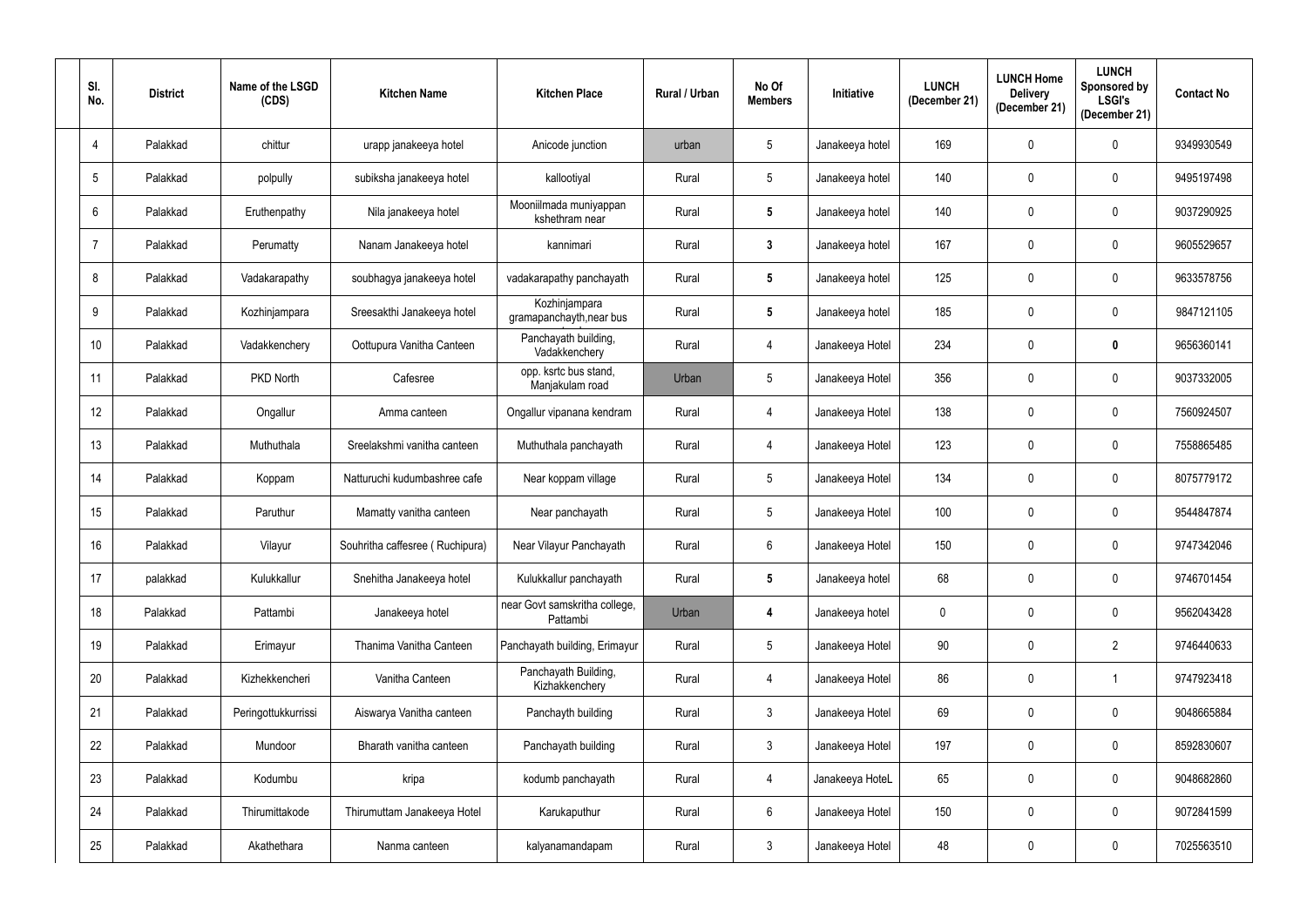| SI.<br>No. | <b>District</b> | Name of the LSGD<br>(CDS) | <b>Kitchen Name</b>                      | <b>Kitchen Place</b>                            | Rural / Urban | No Of<br><b>Members</b> | Initiative       | <b>LUNCH</b><br>(December 21) | <b>LUNCH Home</b><br><b>Delivery</b><br>(December 21) | <b>LUNCH</b><br>Sponsored by<br><b>LSGI's</b><br>(December 21) | <b>Contact No</b> |
|------------|-----------------|---------------------------|------------------------------------------|-------------------------------------------------|---------------|-------------------------|------------------|-------------------------------|-------------------------------------------------------|----------------------------------------------------------------|-------------------|
| 26         | Palakkad        | Marutharoad               | flavours cantteen                        | panchayath                                      | Rural         | $\sqrt{5}$              | Janakeeya Hotela | 124                           | 0                                                     | $\mathbf 0$                                                    | 9746227966        |
| 27         | Palakkad        | Trithala                  | Kairali Vanitha Hotel                    | Thirthala                                       | Rural         | $5\phantom{.0}$         | Janakeeya Hotel  | 96                            | 0                                                     | 0                                                              | 9048710155        |
| 28         | Palakkad        | Kongad                    | Annapoorna vanitha canteen               | Near Kongad village office                      | Rural         | $\sqrt{5}$              | Janakeeya Hotel  | 132                           | 0                                                     | 0                                                              | 9645425774        |
| 29         | Palakkad        | Sreekrishnapuram          | Subiksha canteen                         | Near panchayath office                          | Rural         | $\mathbf{3}$            | Janakeeya Hotel  | 96                            | 0                                                     | 0                                                              | 8086697226        |
| 30         | Palakkad        | Pallassana                | dhanalakshmi vanitha canteen             | pallassana panchayath<br>building               | Rural         | $\sqrt{5}$              | Janakeeya Hotel  | 249                           | 0                                                     | 0                                                              | 8943225892        |
| 31         | Palakkad        | Nenmmara                  | Nemmara Janakeeya hotel                  | Nemmara junction                                | Rural         | 4                       | Janakeeya hotel  | 298                           | 0                                                     | $\mathbf 0$                                                    | 8157850935        |
| 32         | Palakkad        | Ayilur                    | Janakeeya hotel                          | Thalavettanpara, Ayilur                         | Rural         | $\mathfrak{Z}$          | Janakeeya hotel  | 146                           | 0                                                     | $\mathbf 0$                                                    | 9539517856        |
| 33         | Palakkad        | Melarkode                 | Janakeeya Hotel                          | near Melarkode panchayath                       | Rural         | 4                       | Janakeeya hotel  | 133                           | 0                                                     | $\mathbf 0$                                                    | 8606193918        |
| 34         | Palakkad        | Vandazhi                  | janakeeya hotel                          | Kaniyamangalam                                  | Rural         | $\mathfrak{Z}$          | Janakeeya hotel  | 52                            | 0                                                     | 0                                                              | 9645919937        |
| 35         | Palakkad        | Nelliayampathy            | Janakeeya hotel                          | near Panchayat, kaikaty                         | Rural         | 4                       | Janakeeya hotel  | $\pmb{0}$                     | 0                                                     | 0                                                              | 9497123529        |
| 36         | Palakkad        | Elavanchery               | Snehatheeram                             | Near GUPS, Vattekkad                            | Rural         | $5\phantom{.0}$         | Janakeeya Hotel  | 140                           | 0                                                     | $\mathbf 0$                                                    | 9744195274        |
| 37         | Palakkad        | Kollemkode                | Priya Vanitha Canteen                    | Block Panchayath Office,<br>Kollengode          | Rural         | 4                       | Janakeeya Hotel  | 217                           | 0                                                     | $\mathbf 0$                                                    | 9745456764        |
| 38         | Palakkad        | Koduvayur                 | Samridhi Kudumbashree Vanitha<br>Canteen | Panchayath Building                             | Rural         | 5                       | Janakeeya Hotel  | 0                             |                                                       | $\mathbf 0$                                                    | 8086263595        |
| 39         | Palakkad        | Pattanchery               | Sreelakshmi vanitha canteen              | Panchayath Building                             | Rural         | 4                       | Janakeeya Hotel  | 78                            | 0                                                     | $\mathbf 0$                                                    | 8086916932        |
| 40         | Palakkad        | Pudunagaram               | Janakeeya Hotel                          | Near KSEB, Pudunagaram                          | Rural         | $\boldsymbol{4}$        | Janakeeya hotel  | 191                           | 0                                                     | $\mathbf 0$                                                    | 9497241598        |
| 41         | Palakkad        | Vadavanoor                | Sree Muruka Janakeeya Hotel              | Vydhyasala, Vadavanoor                          | Rural         | $5\phantom{.0}$         | Janakeeya hotel  | 174                           | 0                                                     | 0                                                              | 9567011729        |
| 42         | Palakkad        | Peruvemba                 | Samridi Janakeeya Hotel                  | Peruvemba Junction                              | Rural         | 4                       | Jankeeya hotel   | 21                            | 0                                                     | $\mathbf 0$                                                    | 918089611261      |
| 43         | Palakkad        | Muthalamada               | Janakeeya Hotel                          | Chulliyarmedu                                   | Rural         | $\boldsymbol{4}$        | Jankeeya hotel   | 292                           | 0                                                     | $\mathbf 0$                                                    | 9633730067        |
| 44         | Palakkad        | Cherppalasseri            | Swad Janakiyahotel, CPY                  | Scheduled caste coperative<br>society hall, cpy | Urban         | $5\phantom{.0}$         | Janakeeya Hotel  | 185                           | 0                                                     | $\mathbf 0$                                                    | 9447746082        |
| 45         | Palakkad        | Vellinezhi                | Aiswarya kudumbashree                    | Adakkaputhur                                    | Rural         | $\mathfrak{Z}$          | Janakeeya Hotel  | 192                           | 0                                                     | $\mathbf 0$                                                    | 9747730588        |
| 46         | Palakkad        | Keralasseri               | Bhagyasree janakeeya hotel               | Near village office                             | Rural         | $\mathfrak{Z}$          | Janakeeya Hotel  | 50                            | 0                                                     | $\mathbf 0$                                                    | 8606125128        |
| 47         | Palakkad        | Kottayi                   | Kudumbashree Vanitha canteen             | Near Kottayi Panchayath                         | Rural         | $\overline{4}$          | Jankeeya hotel   | $90\,$                        | 0                                                     | 0                                                              | 9605699847        |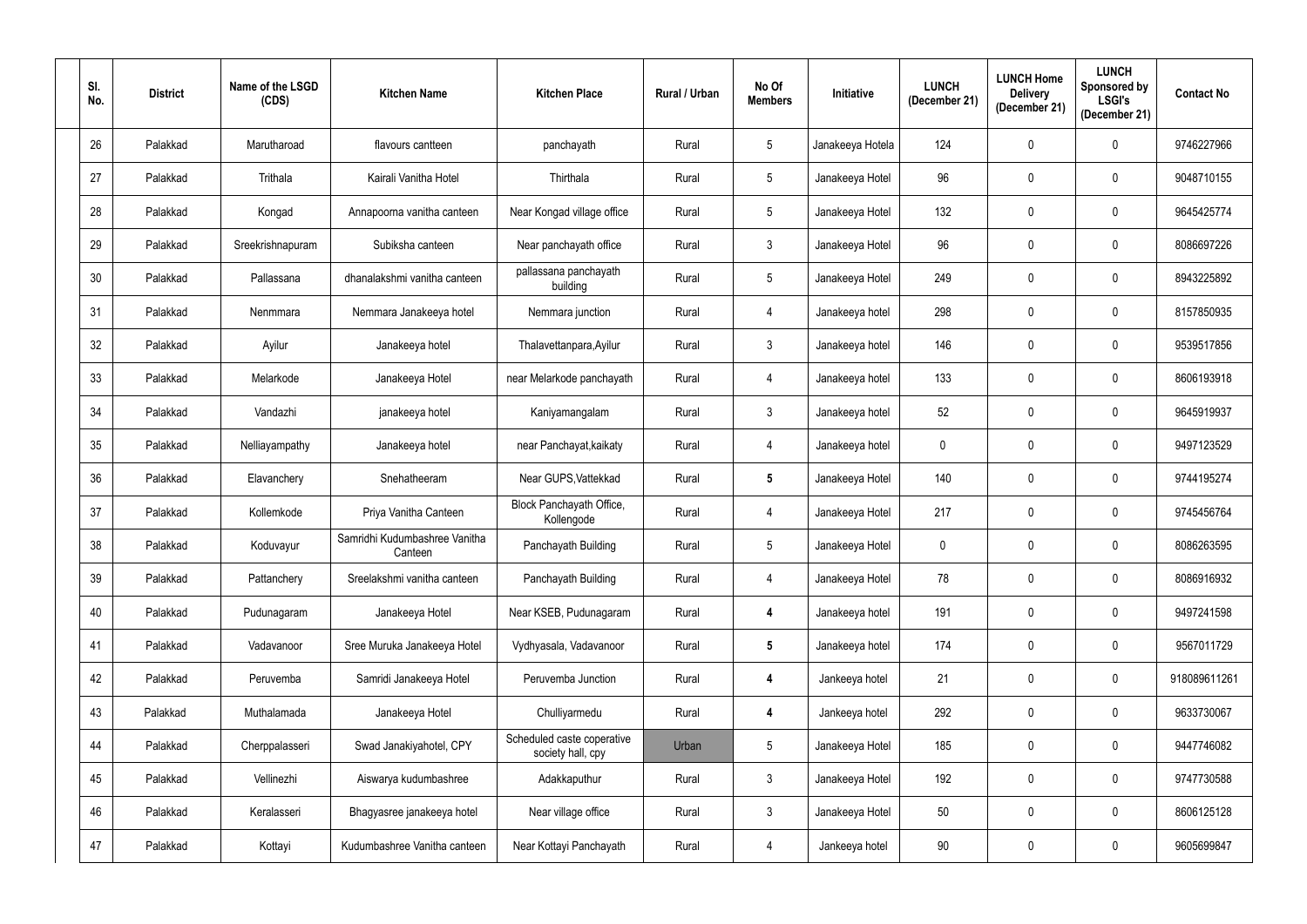|    | SI.<br>No. | <b>District</b> | Name of the LSGD<br>(CDS) | <b>Kitchen Name</b>                         | <b>Kitchen Place</b>                       | Rural / Urban | No Of<br><b>Members</b> | Initiative       | <b>LUNCH</b><br>(December 21) | <b>LUNCH Home</b><br><b>Delivery</b><br>(December 21) | <b>LUNCH</b><br>Sponsored by<br><b>LSGI's</b><br>(December 21) | <b>Contact No</b> |
|----|------------|-----------------|---------------------------|---------------------------------------------|--------------------------------------------|---------------|-------------------------|------------------|-------------------------------|-------------------------------------------------------|----------------------------------------------------------------|-------------------|
|    | 48         | Palakkad        | anakkara                  | udayasurya vanitha canteen                  | kumbidi                                    | rural         | $\sqrt{5}$              | Janakeeya Hotel  | 115                           | 0                                                     | 0                                                              | 9895947614        |
|    | 49         | Palakkad        | kappur                    | jeevanam hotel                              | kumaranellur                               | rural         | $6\,$                   | Janakeeya Hotel  | 176                           | 0                                                     | $\mathbf 0$                                                    | 9605308385        |
| 96 | 50         | Palakkad        | Malampauzha               | Nandhanam canteen                           | near fantasy park                          | Rural         | $\sqrt{5}$              | Janakeeya HotelT | 188                           | 0                                                     | 0                                                              | 807587062         |
|    | 51         | Palakkad        | Puduppariyaram            | Anaswara Canteen                            | Panchayath                                 | Rural         | $\overline{4}$          | Janakeeya Hotel  | 69                            | 0                                                     | 0                                                              | 9526677781        |
|    | 52         | Palakkad        | kadambazhipuram           | Reshmi janakeeya hotel                      | 16 mail                                    | Rural         | $\sqrt{5}$              | Janakeeya Hotel  | 76                            | 0                                                     | $\mathbf 0$                                                    | 9048375891        |
|    | 53         | Palakkad        | Kadambazhipuram           | Ardhram Janakeeya hotel                     | Pulapatta                                  | Rural         | $\mathfrak{Z}$          | Janakeeya Hotel  | 61                            | 0                                                     | $\mathbf 0$                                                    | 9495775246        |
|    | 54         | Palakkad        | Kannambra                 | Sree kurumba canteen                        | kannambra                                  | Rural         | $\overline{4}$          | Janakeeya Hotel  | 201                           | 0                                                     | $\mathbf 0$                                                    | 8157815819        |
|    | 55         | Palakkad        | karakkurissi              | Janakiya hotel                              | Near ammus auditorium,<br>Ayappankavu      | Rural         | $\mathfrak{Z}$          | Janakeeya Hotel  | 130                           | 0                                                     | 0                                                              | 6238788932        |
|    | 56         | Palakkad        | Thenkara                  | Subiksham janakeeya hotel                   | Ayurveda hospital compound<br>Then kara    | Rural         | $\sqrt{5}$              | Janakeeya Hotel  | 112                           | 0                                                     | 0                                                              | 9747557333        |
|    | 57         | Palakkad        | Alanallur                 | Keerthi vanitha canteen and<br>catering     | Near panchayath Alanallur                  | Rural         | $5\phantom{.0}$         | Janakeeya hotel  | 167                           | 0                                                     | 0                                                              | 9495447569        |
|    | 58         | Palakkad        | Pudur                     | Asil canteen                                | Pudur panchayath                           | Rural         | $\overline{4}$          | Janakeeya hotel  | 63                            | 0                                                     | $\mathbf 0$                                                    | 8086968050        |
|    | 59         | Palakkad        | Parali                    | Annasree Janakeeya hotel                    | Near parali panchayath                     | Rural         | 4                       | Janakeeya hotel  | 142                           | 0                                                     | $\mathbf 0$                                                    | 8281829238        |
|    | 60         | Palakkad        | Mannur                    | Kudumbasree janakeeya hotel                 | Mannur panchayath                          | Rural         |                         | Janakeeya hotel  | 58                            |                                                       | 0                                                              | 9495771095        |
|    | 61         | Palakkad        | Kuzhalmannam              | Janasree jankeeya hotel                     | Kuzhalmannam block<br>panchayth            | Rural         | $\mathbf{3}$            | Jankeeya hotel   | 180                           | $\mathbf 0$                                           | $\mathbf 0$                                                    | 9847364980        |
|    | 62         | Palakkad        | Kavassery                 | samridhi Janakeeya Hotel                    | Alathur road, kavasheery                   | Rural         | $6\phantom{.}6$         | Janakeeya hotel  | 85                            | 0                                                     | $\mathbf 0$                                                    | 9747570761        |
|    | 63         | palakkad        | chalissery                | Thanal janakeeya hotel                      | chalissery panchayath building             | Rural         | $\mathbf{3}$            | Janakeeya hotel  | 34                            | 0                                                     | $\mathbf 0$                                                    | 9562702284        |
|    | 64         | palakkad        | Kottopadam                | Iva canteen and catering janakeeya<br>hotel | Block building, Near<br>aryambavu junction | Rural         | $\overline{4}$          | Janakeeya hotel  | 150                           | 0                                                     | $\mathbf 0$                                                    | 9074818126        |
|    | 65         | palakkad        | kumaramputhur             | Ruchi cafe janakeeya hotel                  | Panchayath kumaramputhur                   | Rural         | $\mathbf{3}$            | Janakeeya hotel  | 276                           | $\mathbf 0$                                           | $\mathbf 0$                                                    | 8589968705        |
|    | 66         | palakkad        | Malampuzha                | Amma janakeeya hotel                        | kadukkamkunnu, Malampuzha                  | Rural         | $\mathbf{3}$            | Janakeeya hotel  | 405                           | 0                                                     | $\mathbf 0$                                                    | 9446521664        |
|    | 67         | palakkad        | Alathur                   | Rich Janakeeya hotel                        | Near bus stand, Alathur                    | Rural         | $\boldsymbol{4}$        | Janakeeya hotel  | 445                           | 0                                                     | 8                                                              | 9947030779        |
|    | 68         | palakkad        | Karimpuzha                | Janakeeya hotel                             | Karimpuzha panchayath                      | Rural         | $\mathbf{3}$            | Janakeeya hotel  | 84                            | 0                                                     | $\mathbf 0$                                                    | 9961502739        |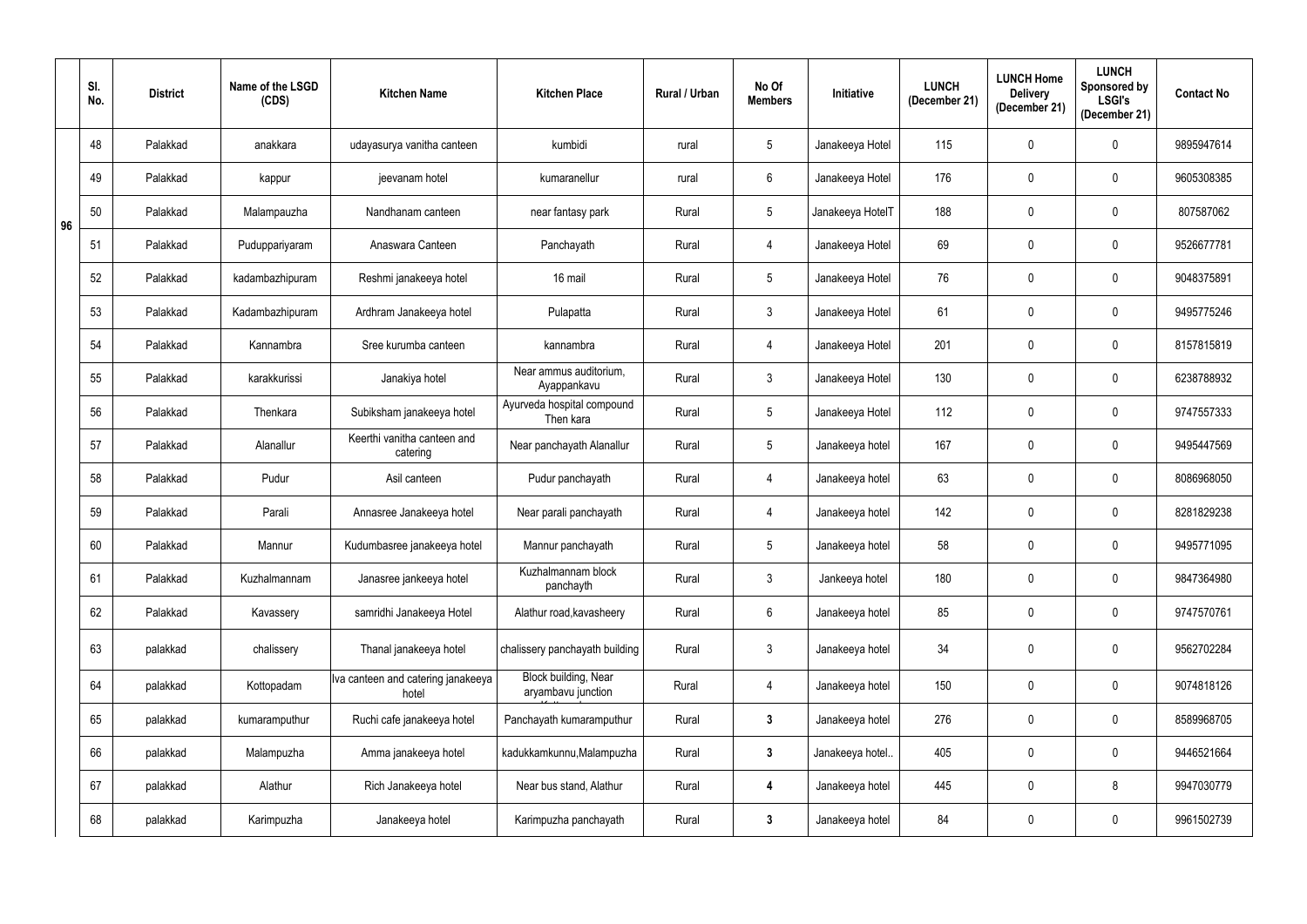| SI.<br>No. | <b>District</b> | Name of the LSGD<br>(CDS) | <b>Kitchen Name</b>         | <b>Kitchen Place</b>                | Rural / Urban | No Of<br><b>Members</b> | <b>Initiative</b> | <b>LUNCH</b><br>(December 21) | <b>LUNCH Home</b><br><b>Delivery</b><br>(December 21) | <b>LUNCH</b><br>Sponsored by<br><b>LSGI's</b><br>(December 21) | <b>Contact No</b> |
|------------|-----------------|---------------------------|-----------------------------|-------------------------------------|---------------|-------------------------|-------------------|-------------------------------|-------------------------------------------------------|----------------------------------------------------------------|-------------------|
| 69         | Palakkad        | Thenkurissi               | Eyeshee janakeeya hotel     | Panchayth building,<br>Thenkurissi  | Rural         | $\overline{\mathbf{4}}$ | Jankeeya hotel    | 92                            | 0                                                     | $\mathbf 0$                                                    | 9995662723        |
| 70         | Palakkad        | Agali                     | Janakeeya Hotel             | Block Panchayath building,<br>Agali | Rural         | $5\phantom{.0}$         | Jankeeya hotel    | 155                           | 0                                                     | 0                                                              | 9037878897        |
| 71         | Palakkad        | Sholayur                  | Powrnami janakeeya hotel    | anakkatty bus stand                 | Rural         | 4                       | Jankeeya hotel    | $\mathbf 0$                   | 0                                                     | $\mathbf 0$                                                    | 9159556404        |
| 72         | Palakkad        | Puthushery                | Janakeeya hotel             | Puthushery panchayath               | Rural         | $5\phantom{.0}$         | Janakeeya hotel.  | 159                           | 0                                                     | 0                                                              | 9562772723        |
| 73         | Palakkad        | Karimba                   | Janakeeya hotel             | Panchayath premise                  | Rural         | $\mathbf{3}$            | Janakeeya Hotel   | 108                           | 0                                                     | $\mathbf 0$                                                    | 9562163979        |
| 74         | Palakkad        | Nagalasseri               | Janakeeya hotel             | near koottanad bus stand            | Rural         | $5\phantom{.0}$         | Janakeeya hotel   | 190                           | 0                                                     | $\mathbf 0$                                                    | 8921928291        |
| 75         | Palakkad        | Mathur                    | Nila janakeeya Hotel        | Near Panchayth, Mathur              | Rural         | $\overline{\mathbf{4}}$ | Jankeeya hotel    | $\overline{0}$                | 0                                                     | $\mathbf 0$                                                    | 9562356483        |
| 76         | Palakkad        | Chalavara                 | Janakeeya hotel             | Chalavara panchayath                | Rural         | $5\phantom{.0}$         | Janakeeya hotel   | 99                            | 0                                                     | $\mathbf 0$                                                    | 9544659942        |
| 77         | Palakkad        | Ananganadi                | vanitha cateen              | near Ananganadi panchayath          | Rural         | $\mathfrak{Z}$          | Janakeeya Hotel   | 68                            | 0                                                     | $\mathbf 0$                                                    | 8921410495        |
| 78         | Palakkad        | Lakkidiperur              | Janakeeya hotel             | Lekkidi perur panchayath            | Rural         | $5\phantom{.0}$         | Jankeeya hotel    | 120                           | 0                                                     | 0                                                              | 6238921903        |
| 79         | Palakkad        | Nellaya                   | Janakeeya hotel             | Nellaya panchayath                  | Rural         | $\boldsymbol{4}$        | Janakeeya hotel   | 65                            | 0                                                     | $\mathbf 0$                                                    | 9562432883        |
| 80         | Palakkad        | Shornur                   | Oottupura Janakeeya hotel   | near bus stand, Shoranur            | Urban         | $5\phantom{.0}$         | Janakeeya hotel   | 247                           | 0                                                     | $\mathbf 0$                                                    | 9747102377        |
| 81         | Palakkad        | Shornur                   | Snehadeepam Janakeeya hotel | Shoranur municipality               | Urban         |                         | Janakeeya hotel   | 145                           |                                                       | $\mathbf 0$                                                    | 6238755729        |
| 82         | Palakkad        | Thrikkadiri               | Janakeeya hotel             | Samskarika nilayam                  | Rural         | 4                       | Janakeeya hotel   | 56                            | 0                                                     | $\mathbf 0$                                                    | 9544806032        |
| 83         | palakkad        | Vaniyamkulam              | Janakeeya hotel             | near PK DAS hospital                | Rural         | $3\phantom{a}$          | Janakeeya hotel   | 210                           | 0                                                     | $\mathfrak{Z}$                                                 | 9947408415        |
| 84         | Palakkad        | Ambalappara               | Janakiya hotel              | ambalappara<br>kalyanamandapam      | Rural         | $5\,$                   | Janakeeya Hotel   | 60                            | 0                                                     | $\mathbf 0$                                                    | 8129562289        |
| 85         | Palakkad        | Vallappuzha               | Janakeeya hotel             | Hayath Complex, Vallappuzha         | Rural         | ${\bf 5}$               | Janakeeya Hotel   | 197                           | 0                                                     | $\mathbf 0$                                                    | 8086406897        |
| 86         | Palakkad        | Shoranur                  | Ela janakeeya hotel         | Vpc market, kulappully              | Urban         | $\mathbf{3}$            | Janakeeya hotel   | 137                           | 0                                                     | $\mathbf 0$                                                    | 8129769113        |
| 87         | Palakkad        | Mankara                   | Subiksha Janakeeya hotel    | Near Mankara Panchayath             | Rural         | $5\phantom{.0}$         | Janakeeya hotel   | 85                            | 0                                                     | $\pmb{0}$                                                      | 8549045637        |
| 88         | Palakkad        | Kanjirapuzha              | Surya Janakeeya hotel       | Kanjirapuzha, panchayath            | Rural         | $5\phantom{.0}$         | Janakeeya hotel   | 132                           | 0                                                     | $\mathbf 0$                                                    | 9048698194        |
| 89         | Palakkad        | Thachanattukara           | Haritham janakeeya hotel    | 53 mile, Thachanattukara            | Rural         | $\mathbf{3}$            | Janakeeya hotel   | 100                           | 0                                                     | $\mathbf 0$                                                    | 9605097810        |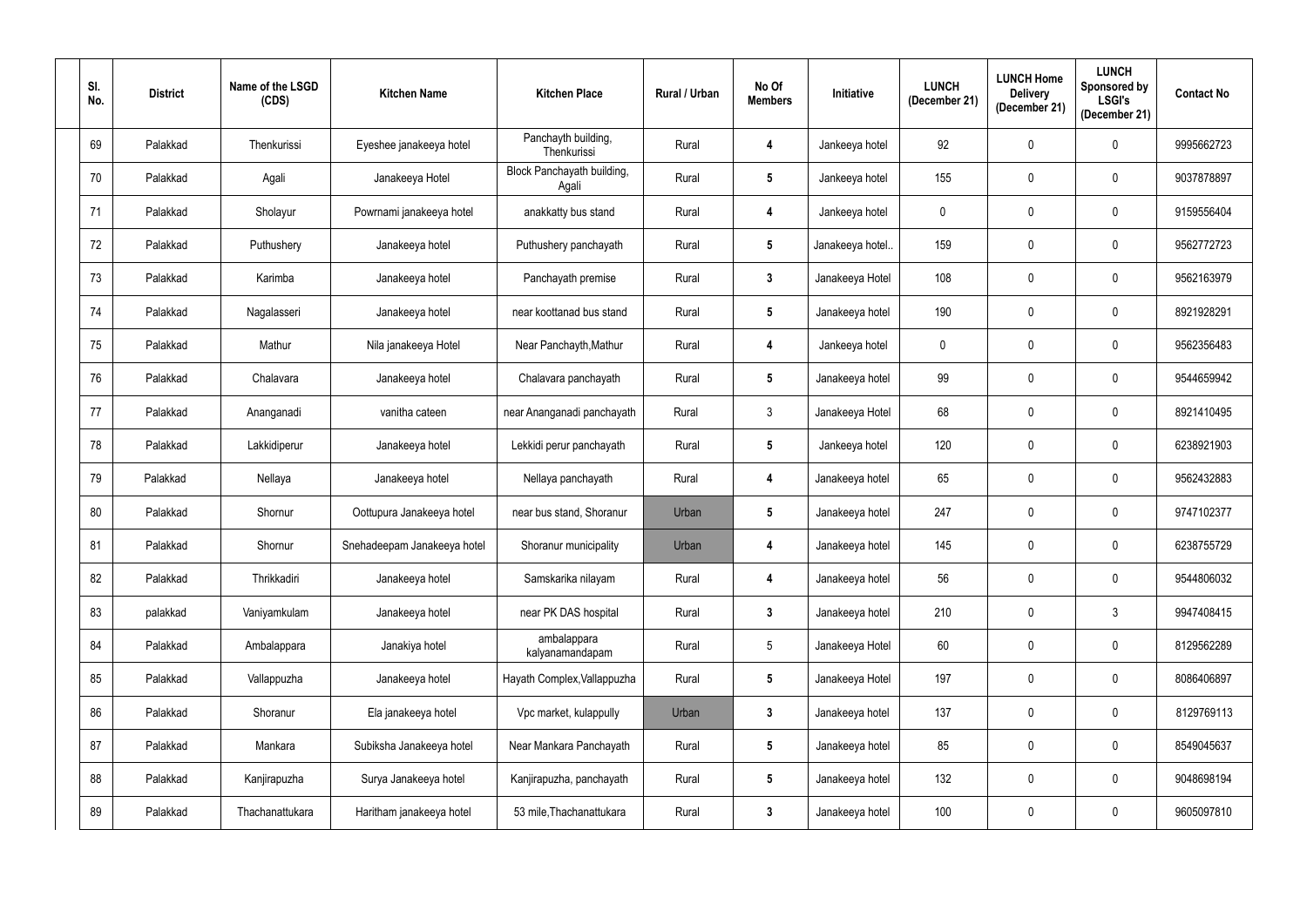|    | SI.<br>No.     | <b>District</b> | Name of the LSGD<br>(CDS) | <b>Kitchen Name</b>             | <b>Kitchen Place</b>                       | Rural / Urban | No Of<br><b>Members</b> | Initiative      | <b>LUNCH</b><br>(December 21) | <b>LUNCH Home</b><br><b>Delivery</b><br>(December 21) | <b>LUNCH</b><br>Sponsored by<br><b>LSGI's</b><br>(December 21) | <b>Contact No</b> |
|----|----------------|-----------------|---------------------------|---------------------------------|--------------------------------------------|---------------|-------------------------|-----------------|-------------------------------|-------------------------------------------------------|----------------------------------------------------------------|-------------------|
|    | 90             | Palakkad        | Puthukode                 | Puthuma jankeeya hotel          | Thachanadi junction                        | Rural         | $6\phantom{1}6$         | Janakeeya hotel | 319                           | $\mathbf 0$                                           | $\mathbf 0$                                                    | 9744459080        |
|    | 91             | Palakkad        | Tarur                     | Jankeeya Hotel                  | Infront of vilage office, Tarurk           | Rural         | $\boldsymbol{4}$        | Janakeeya hotel | 101                           | $\mathbf 0$                                           | $\mathbf 0$                                                    | 8606780959        |
|    | 92             | Palakkad        | Pirayiri                  | Janakeeya hotel                 | Near Panchayath office                     | Rural         | $5\phantom{.0}$         | Janakeeya hotel | 112                           | 0                                                     | $\mathbf 0$                                                    | 9037495586        |
|    | 93             | Palakkad        | Palakkad ulb              | Ruchi                           | Near Balaji hospital, Fort<br>Maidan       | Urban         | $\boldsymbol{4}$        | Janakeeya hotel | 275                           | 0                                                     | $\mathbf 0$                                                    | 7994185687        |
|    | 94             | Palakkad        | Pookkottukavu             | Punya                           | Pookkottukavu Centre                       | Rural         | $\boldsymbol{4}$        | Janakeeya Hotel | 112                           | 0                                                     | $\mathbf 0$                                                    | 9745511432        |
|    | 95             | Palakkad        | Kuthanoor                 | Suryodayam jankeeya hotel       | Kalapara, kuthanoor                        | Rural         | $5\phantom{.0}$         | Jankeeya hotel  | 45                            | 0                                                     | $\mathbf 0$                                                    | 9995159738        |
|    | 96             | Palakkad        | Thiruvegappura            | Janakeeya Hotel                 | Kaippuram                                  | Rural         | $5\phantom{.0}$         | Jankeeya hotel  | 182                           | 0                                                     | $\mathbf 0$                                                    | 8921882903        |
|    | 97             | Palakkad        | Thachampara               | Vanitha canteen Janakeeya Hotel | Thachampara town                           | Rural         | $\boldsymbol{4}$        | Jankeeya hotel  | 179                           | $\mathbf 0$                                           | $\mathbf 0$                                                    | 9497826216        |
|    | 98             | Palakkad        | Kannadi                   | Sweet jankeeya hotel            | Yakkara junction                           | Rural         | $\mathbf{3}$            | Jankeeya hotel  | 81                            | $\mathbf 0$                                           | $\mathbf 0$                                                    | 9846918028        |
|    | 99             | Palakkad        | Pattithara                | Bavana janakeeya hotel          | kottappadam                                | Rural         | $5\phantom{.0}$         | Janakeeya hotel | 0                             | 0                                                     | $\mathbf 0$                                                    | 9074163402        |
|    | 100            | Palakkad        | Mannarkkad                | Janakeeya Hotel                 | muncipal building, busstand,<br>mannarkkad | Urban         | $\boldsymbol{4}$        | Janakeeya hotel | 229                           | 0                                                     | $\pmb{0}$                                                      |                   |
|    | 101            | Palakkad        | Pirayiri                  | Kudumbashree janakeeya hotel    | Kallekkad Block Panchayath                 | Rural         | $5\phantom{.0}$         | janakeeya hotel | 82                            | $\mathbf 0$                                           | $\mathbf 0$                                                    | 8137940343        |
|    | 102            | Palakkad        | Marutharoad               | Sreelakshmi janakeeya hotel     | Pirivusala                                 | Rural         | $\boldsymbol{4}$        | janakeeya hotel | 240                           | 0                                                     | $\mathbf 0$                                                    | 9048636162        |
| 99 |                |                 |                           |                                 |                                            |               | 434                     |                 | 14071                         | $\overline{0}$                                        | 14                                                             |                   |
|    | $\mathbf{1}$   | Pathanamthitta  | Anicadu                   | Janatha janakeeya hotel         | Nooromave                                  | Rural         | $\mathbf{3}$            | Janakeeya Hotel | $\pmb{0}$                     | 141                                                   | $\mathbf 0$                                                    | 6282875679        |
|    | $\overline{2}$ | Pathanamthitta  | Kaviyoor                  | Janakeeya Hotel                 | Manakkachira                               | Rural         | $\overline{4}$          | Janakeeya Hotel | 0                             | 147                                                   | $\mathbf 0$                                                    | 9747886172        |
|    | $\mathfrak{Z}$ | Pathanamthitta  | Kottanadu                 | Janakeeya Hotel                 | Kottanadu                                  | Rural         | $\overline{4}$          | Janakeeya Hotel | 0                             | 190                                                   | $\mathbf 0$                                                    | 6282382608        |
|    | $\overline{4}$ | Pathanamthitta  | Kalloopara                | Janakeeya Hotel                 | Kalloopara                                 | Rural         | $5\phantom{.0}$         | Janakeeya Hotel | 0                             | $90\,$                                                | $\mathbf 0$                                                    | 9947471024        |
|    | $5\,$          | Pathanamthitta  | Kunnamthanam              | Thripthi Hotel                  | Kunnamthanam                               | Rural         | $\mathbf{3}$            | Janakeeya Hotel | 0                             | 68                                                    | $\mathbf 0$                                                    | 6235908328        |
|    | $6\,$          | pathanamthitta  | mallappally               | janakeeya hotel                 | mallappally                                | Rural         | $\mathbf{3}$            | janakeeya hotel | 0                             | 130                                                   | $\mathbf 0$                                                    | 9744194830        |
|    | $\overline{7}$ | Pathanamthitta  | kottangal                 | janakeeya hotel                 | kottangal                                  | Rural         | $\mathbf{3}$            | Janakeeya Hotel | 0                             | 122                                                   | $\mathbf 0$                                                    | 9526690541        |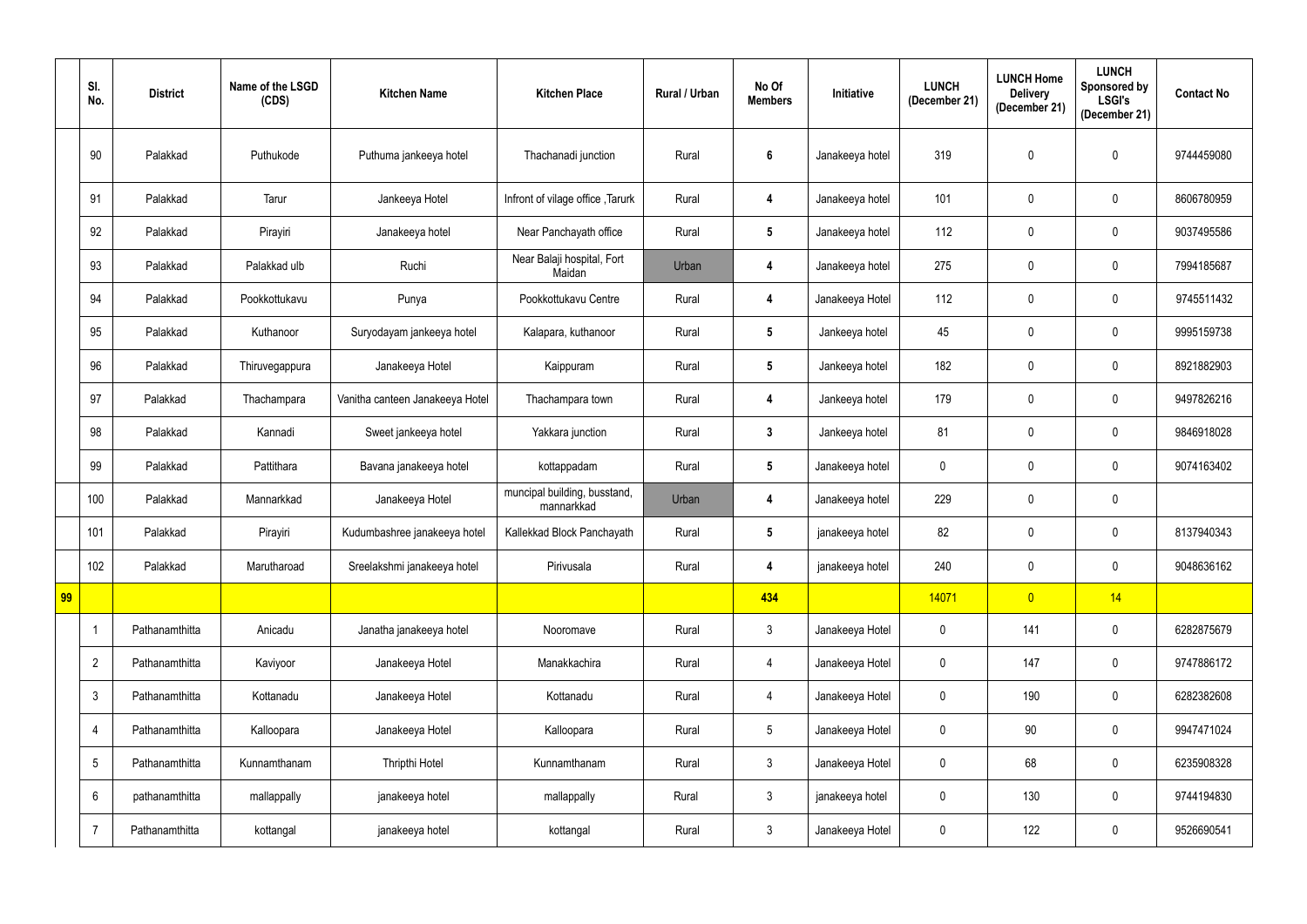| SI.<br>No. | <b>District</b> | Name of the LSGD<br>(CDS) | <b>Kitchen Name</b>             | <b>Kitchen Place</b>        | Rural / Urban | No Of<br><b>Members</b> | Initiative      | <b>LUNCH</b><br>(December 21) | <b>LUNCH Home</b><br><b>Delivery</b><br>(December 21) | <b>LUNCH</b><br>Sponsored by<br>LSGI's<br>(December 21) | <b>Contact No</b> |
|------------|-----------------|---------------------------|---------------------------------|-----------------------------|---------------|-------------------------|-----------------|-------------------------------|-------------------------------------------------------|---------------------------------------------------------|-------------------|
| 8          | Pathanamthitta  | Nedumpuram                | Nedumpram Janakeeya Hotel       | Podiyadi                    | Rural         | $5\phantom{.0}$         | Janakeeya Hotel | $\boldsymbol{0}$              | 42                                                    | $\mathbf 0$                                             | 919188291409      |
| 9          | Pathanamthitta  | Niranam                   | Sakhi cafe                      | Niranam                     | Rural         | $\mathbf{3}$            | Janakeeya Hotel | $\boldsymbol{0}$              | 62                                                    | $\mathbf 0$                                             | 919526423710      |
| 10         | Pathanamthitta  | Peringara                 | Haritha samrudhi Catering       | <b>PMVHS Pringara</b>       | Rural         | 4                       | Janakeeya Hotel | $\mathbf 0$                   | 107                                                   | $\mathbf 0$                                             | 919961219550      |
| 11         | Pathanamthitta  | Peringara                 | Pulari janakeeya Hotel          | swamipalam                  | Rural         | 4                       | Janakeeya hotel | $\boldsymbol{0}$              | 48                                                    | $\mathbf 0$                                             | 919656132036      |
| 12         | Pathanamthitta  | Kuttor                    | Nanma Catering                  | <b>GHS Kuttoor</b>          | Rural         | $\mathbf{3}$            | Janakeeya Hotel | $\mathbf 0$                   | 88                                                    | $\mathbf 0$                                             | 919526323212      |
| 13         | Pathanamthitta  | Kadapra                   | Niradeepam janakeeya hotel      | Kadapra                     | Rural         | 4                       | Janakeeya Hotel | $\boldsymbol{0}$              | 0                                                     | $\mathbf 0$                                             | 9656512066        |
| 14         | Pathanamthitta  | Eraviperoor               | Avi cafe                        | Avi cafe                    | Rural         | $\mathfrak{Z}$          | Janakeeya Hotel | $\mathbf 0$                   | 100                                                   | $\mathbf 0$                                             | 6238013293        |
| 15         | Pathanamthitta  | Koipuram                  | Ammas kudumbashree cafe         | Muttamon                    | Rural         | $5\phantom{.0}$         | Janakeeya Hotel | $\pmb{0}$                     | 70                                                    | 0                                                       | 9961485931        |
| 16         | Pathanamthitta  | Thottappuzhassery         | Thottapuzhassery Jankeeya Hotel | Thottapuzhassery            | Rural         | 4                       | Janakeeya Hotel | $\mathbf 0$                   | 0                                                     | $\mathbf 0$                                             | 9656403054        |
| 17         | Pathanamthitta  | Puramattom                | Top N Taste                     | Puramattom                  | Rural         | $\mathbf{3}$            | Janakeeya Hotel | $\mathbf 0$                   | 30                                                    | $\mathbf 0$                                             | 9526728230        |
| 18         | Pathanamthitta  | Ayroor                    | Janakeeya Hotel                 | Ayroor                      | Rural         | $6\phantom{.}6$         | Janakeeya Hotel | $\mathbf 0$                   | 52                                                    | $\mathbf 0$                                             | 8086653951        |
| 19         | Pathanamthitta  | Ezhumattor                | Swad Hotel                      | Thadiyoor                   | Rural         | $\mathfrak{Z}$          | Janakeeya Hotel | $\bf{0}$                      | 88                                                    | $\mathbf 0$                                             | 9526857335        |
| 20         | Pathanamthitta  | Kozhencherry              | Ruchi Janakeeya hotel           | Community hall, kozhenchery | Rural         | 4                       | Janakeeya Hotel | 0                             | 89                                                    | $\mathbf 0$                                             | 9947387912        |
| 21         | Pathanamthitta  | Mallappuzhassery          | Snehadeepam                     | Paramootil                  | Rural         | $6\,$                   | Janakeeya Hotel | $\mathbf 0$                   | 0                                                     | $\mathbf 0$                                             | 9847170052        |
| 22         | Pathanamthitta  | Chennerkara               | Thanal Kudumbasree Cafe         | Nallanikunnu                | Rural         | $5\,$                   | Janakeeya Hotel | $\pmb{0}$                     | $30\,$                                                | $\pmb{0}$                                               | 9747469562        |
| 23         | Pathanamthitta  | Cherukole                 | Janakeeya Hotel                 | Cherukole                   | Rural         | $\mathfrak{Z}$          | Janakeeya Hotel | $\mathbf 0$                   | 100                                                   | $\mathbf 0$                                             | 7907811728        |
| 24         | Pathanamthitta  | Elanthoor                 | Janakeeya Hotel                 | Vary                        | Rural         | 4                       | Janakeeya Hotel | $\mathbf 0$                   | 46                                                    | $\mathbf 0$                                             | 9946047385        |
| 25         | Pathanamthitta  | naranganam                | janakeeya hotel                 | kadammanitta                | Rural         | $\mathbf{3}$            | janakeeya hotel | $\mathbf 0$                   | 85                                                    | $\mathbf 0$                                             | 9744478962        |
| 26         | Pathanamthitta  | Omalloor                  | Janakeeya Hotel                 | Omalloor                    | Rural         |                         | Janakeeya Hotel | $\mathbf 0$                   | 0                                                     | $\mathbf 0$                                             |                   |
| 27         | Pathanamthitta  | Chittar                   | Chittar janakiya hotel          | Koothattukulam              | Rural         | $\mathbf{3}$            | Janakeeya Hotel | $\mathbf 0$                   | 198                                                   | $\mathbf 0$                                             | 9072374618        |
| 28         | Pathanamthitta  | Naranammoozhi             | Thanima                         | Arakkamon                   | Rural         | $\mathfrak{Z}$          | Janakeeya Hotel | $\mathbf 0$                   | 0                                                     | $\mathbf 0$                                             | 9605021278        |
| 29         | Pathanamthitta  | Perunadu                  | Perunadu Janakeeya Hotel        | Perunadu                    | Rural         | $5\,$                   | Janakeeya Hotel | $\mathbf 0$                   | 0                                                     | $\pmb{0}$                                               |                   |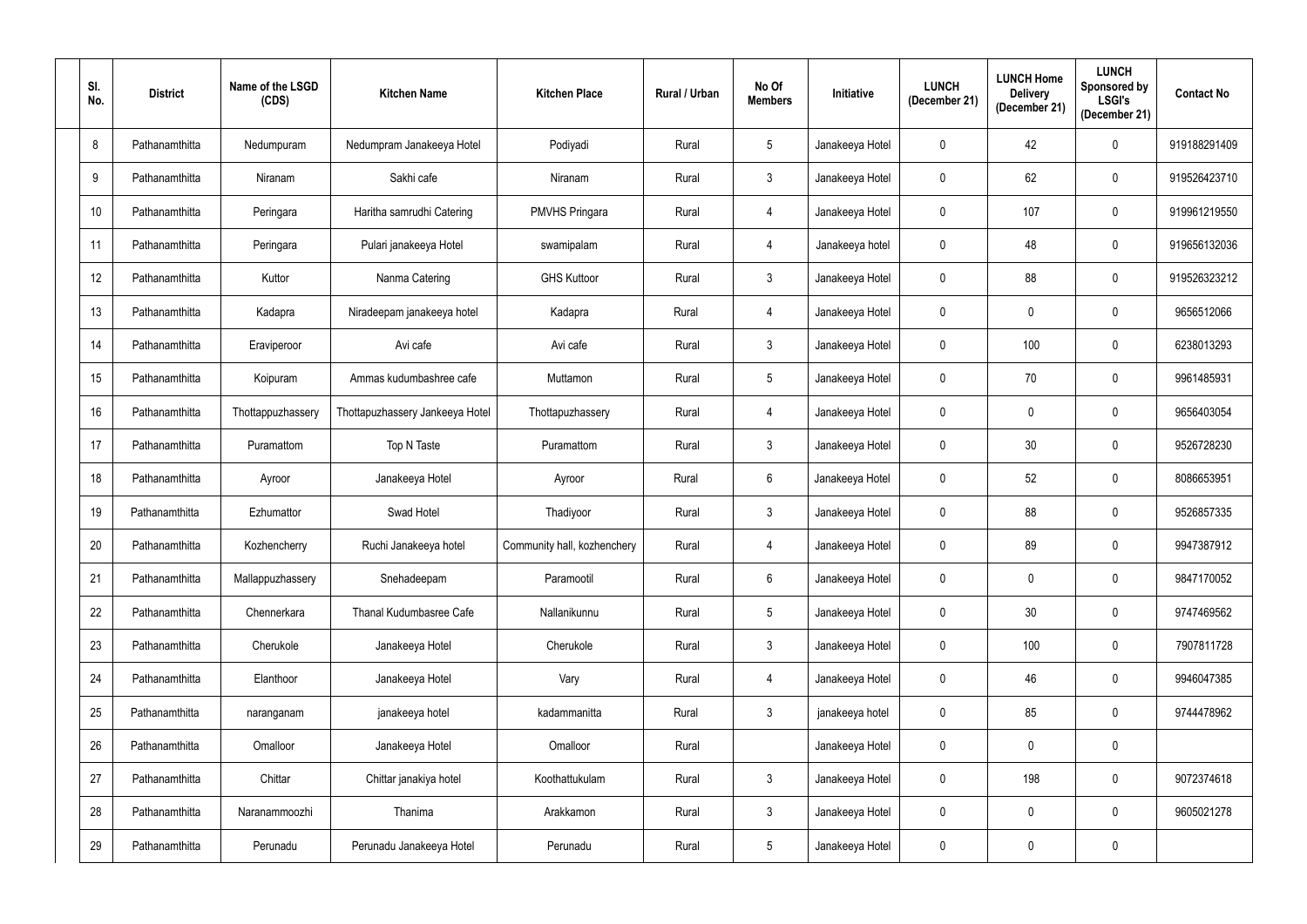|    | SI.<br>No. | <b>District</b> | Name of the LSGD<br>(CDS) | <b>Kitchen Name</b>        | <b>Kitchen Place</b>   | Rural / Urban | No Of<br><b>Members</b> | Initiative      | <b>LUNCH</b><br>(December 21) | <b>LUNCH Home</b><br><b>Delivery</b><br>(December 21) | <b>LUNCH</b><br>Sponsored by<br><b>LSGI's</b><br>(December 21) | <b>Contact No</b> |
|----|------------|-----------------|---------------------------|----------------------------|------------------------|---------------|-------------------------|-----------------|-------------------------------|-------------------------------------------------------|----------------------------------------------------------------|-------------------|
| 58 | 30         | Pathanamthitta  | Ranni-Angadi              | Angadi Janakeeya Hotel     | Thoodathil church hall | Rural         | $5\phantom{.0}$         | Janakeeya Hotel | $\pmb{0}$                     | 102                                                   | 0                                                              | 9961190622        |
|    | 31         | Pathanamthitta  | Ranni-Pazhavangadi        | Navami Hotel               | Makkappuzha            | Rural         | 4                       | Janakeeya Hotel | $\overline{0}$                | 147                                                   | $\mathbf 0$                                                    | 9562135824        |
|    | 32         | Pathanamthitta  | Seethathodu               | Thanima catering unit      | Seethathodu            | Rural         | $\sqrt{5}$              | Janakeeya Hotel | 59                            | 55                                                    | $\mathbf 0$                                                    | 9747622310        |
|    | 33         | Pathanamthitta  | Ranni                     | Janakeeya Hotel            | Ranni                  | Rural         | 4                       | Janakeeya Hotel | $\mathbf 0$                   | 60                                                    | 0                                                              | 99462338752       |
|    | 34         | Pathanamthitta  | Vechhoochira              | Annapoorneswary hotel      | Venkurinji             | Rural         | $\overline{4}$          | Janakeeya Hotel | $\mathbf 0$                   | 165                                                   | $\mathbf 0$                                                    | 8547264134        |
|    | 35         | Pathanamthitta  | Vadasserikara             | Thannal Janakeeya Hotel    | Vadasserikara          | Rural         | $\overline{5}$          | Janakeeya Hotel | $\mathbf 0$                   | 78                                                    | $\mathbf 0$                                                    | 8590107684        |
|    | 36         | Pathanamthitta  | Vallickodu                | Janakeeya Hotel            | Vallicodu              | Rural         | $\sqrt{5}$              | Janakeeya Hotel | $\mathbf 0$                   | 178                                                   | $\mathbf 0$                                                    | 8547121591        |
|    | 37         | Pathanamthitta  | Pramadom                  | Aishwarya Janakeeya Hotel  | Pramadom               | Rural         | $\mathfrak{Z}$          | Janakeeya Hotel | $\mathbf 0$                   | 58                                                    | 0                                                              | 9495312020        |
|    | 38         | Pathanamthitta  | Aruvappulam               | Janakeeya Hotel            | Kallely                | Rural         | $\mathfrak{Z}$          | Janakeeya Hotel | $\mathbf 0$                   | 80                                                    | $\mathbf 0$                                                    | 9656700499        |
|    | 39         | Pathanamthitta  | mylapra                   | Manna janakeeya hotel      | mylapra                | Rural         | $\mathfrak{Z}$          | janakeeya hotel | $\mathbf 0$                   | 30                                                    | $\mathbf 0$                                                    | 9961750470        |
|    | 40         | Pathanamthitta  | Thannithodu               | Flowers janakeeya hotel    | Thannithodu            | Rural         | $\mathfrak{Z}$          | Janakeeya hotel | $\mathbf 0$                   | 132                                                   | $\mathbf 0$                                                    | 9061295035        |
|    | 40         | Pathanamthitta  | Malayappuzha              | Janakeeya Hotel            | Malayappuzha           | Rural         | $\mathfrak{Z}$          | Janakeeya Hotel | $\mathbf 0$                   | 191                                                   | $\mathbf 0$                                                    |                   |
|    | 41         | Pathanamthitta  | Konni                     | Janakeeya Hotel            | Konni                  | Rural         | 3                       | Janakeeya Hotel | $\mathbf 0$                   |                                                       | $\mathbf 0$                                                    |                   |
|    | 43         | Pathanamthitta  | Kalanjoor                 | Kalanjoor janakeeya Hotel  | Kalanjoor              | Rural         | $\overline{4}$          | Janakeeya Hotel | $\mathbf 0$                   | 137                                                   | $\mathbf 0$                                                    | 6238045066        |
|    | 44         | Pathanamthitta  | Ezhamkulam                | Swad Catering Unit         | Enathu                 | Rural         | $\sqrt{5}$              | Janakeeya Hotel | $\mathbf 0$                   | 133                                                   | $\pmb{0}$                                                      | 9747243317        |
|    | 45         | Pathanamthitta  | Kodumon                   | Ruchiyidam Janakeeya Hotel | Kodumon                | Rural         | $\overline{7}$          | Janakeeya Hotel | $\mathbf 0$                   | 45                                                    | $\mathbf 0$                                                    | 75611017112       |
|    | 46         | Pathanamthitta  | Erathu                    | Janakeeya Hotel            | Erathu                 | Rural         | $\overline{4}$          | Janakeeya Hotel | $\mathbf 0$                   | 155                                                   | $\mathbf 0$                                                    | 9645102262        |
|    | 47         | Pathanamthitta  | Enadimangalam             | Janakeeya Hotel            | Elamannoor             | Rural         | $\overline{4}$          | Janakeeya Hotel | $\mathbf 0$                   | 102                                                   | $\mathbf 0$                                                    |                   |
|    | 48         | Pathanamthitta  | Kadampanadu               | Janakeeya Hotel            | Mannady                | Rural         | $\mathbf{3}$            | Janakeeya Hotel | $\mathbf 0$                   | 81                                                    | $\mathbf 0$                                                    |                   |
|    | 49         | Pathanamthitta  | Pallickal                 |                            |                        | Rural         |                         | Janakeeya Hotel | $\mathbf 0$                   | 194                                                   | $\mathbf 0$                                                    |                   |
|    | 50         | Pathanamthitta  | Thumpamon                 | Ruchi Cafe                 | Mampilali              | Rural         | $\sqrt{5}$              | Janakeeya Hotel | $\mathbf 0$                   | 235                                                   | $\mathbf 0$                                                    | 9188300026        |
|    | 51         | Pathanamthitta  | Kulanada                  | Bhagyalekshmi cafe unit    | Kaipuzha               | Rural         | $\mathfrak{Z}$          | Janakeeya Hotel | $\mathbf 0$                   | 0                                                     | $\pmb{0}$                                                      |                   |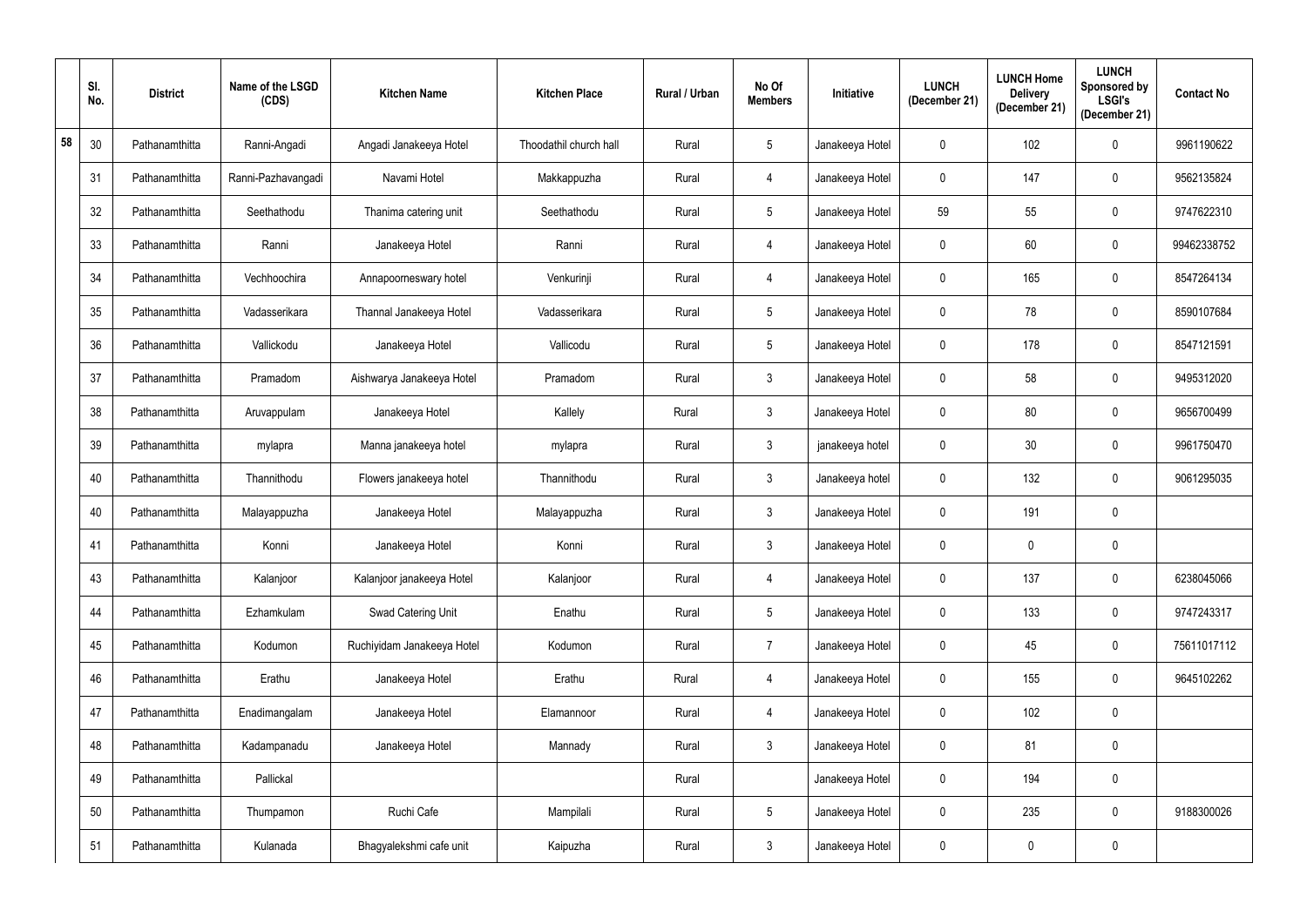|    | SI.<br>No.      | <b>District</b>    | Name of the LSGD<br>(CDS) | <b>Kitchen Name</b>                       | <b>Kitchen Place</b>                   | Rural / Urban | No Of<br><b>Members</b> | Initiative      | <b>LUNCH</b><br>(December 21) | <b>LUNCH Home</b><br><b>Delivery</b><br>(December 21) | <b>LUNCH</b><br>Sponsored by<br><b>LSGI's</b><br>(December 21) | <b>Contact No</b> |
|----|-----------------|--------------------|---------------------------|-------------------------------------------|----------------------------------------|---------------|-------------------------|-----------------|-------------------------------|-------------------------------------------------------|----------------------------------------------------------------|-------------------|
|    | 52              | Pathanamthitta     | Pandalam Thekkekara       | Pandalam Thekkekara                       | Thatta                                 | Rural         | $\mathfrak{Z}$          | Janakeeya Hotel | 0                             | 150                                                   | $\mathbf 0$                                                    | 9526224922        |
|    | 53              | Pathanamthitta     | Aranmula                  | Janakeeya Hotel                           | Aranmula                               | Rural         | $5\phantom{.0}$         | Janakeeya Hotel | $\mathbf 0$                   | 29                                                    | $\mathbf 0$                                                    | 9656296503        |
|    | 54              | Pathanamthitta     | Mezhuveli                 | Thripthi Janakeeya Hotel                  | Mezhuveli                              | Rural         | $\mathbf{3}$            | Janakeeya Hotel | 0                             | 31                                                    | $\mathbf 0$                                                    | 9495265971        |
|    | 55              | Pathanamthitta     | Adoor                     | Amma Catering Unit                        | Adoor                                  | Urban         | $5\phantom{.0}$         | Janakeeya Hotel | $\mathbf 0$                   | 0                                                     | $\mathbf 0$                                                    | 8606887490        |
|    | 56              | Pathanamthitta     | Pandalam                  | Ruchi catering                            | Sivarenjini Auditorium                 | Urban         | $\overline{5}$          | Janakeeya Hotel | $\mathbf 0$                   | 0                                                     | 0                                                              | 9846212739        |
|    | 57              | Pathanamthitta     | <b>Thiruvalla East</b>    | janakeeya hotel                           | near private bus stand<br>thiruvalla   | Urban         | $\overline{5}$          | Janakeeya Hotel | $\mathbf 0$                   | 308                                                   | $\mathbf 0$                                                    | 919847729416      |
|    | 58              | Pathanamthitta     | <b>Thiruvalla West</b>    | janakeeya hotel                           | kizhakkan muthoor                      | Urban         | $5\phantom{.0}$         | Janakeeya Hotel | 0                             | 119                                                   | $\mathbf 0$                                                    | 919656132036      |
|    | 59              | Pathanamthitta     | Pathanamthitta            | Janakeeya Hotel                           | Near Municipality Office               | Urban         | $5\phantom{.0}$         | Janakeeya Hotel | $\boldsymbol{0}$              | 60                                                    | 0                                                              |                   |
| 58 |                 |                    |                           |                                           |                                        |               | 229                     |                 | 59                            | 5178                                                  | $\bullet$                                                      |                   |
|    |                 | Thiruvananthapuram | Parassala                 | Bhagyalekshmi janakeeya hotel             | Mundaplavila                           | Rural         | $\overline{5}$          | Janakeeya Hotel | 399                           | 0                                                     | $\mathbf 0$                                                    | 9895463718        |
|    | $\overline{2}$  | Thiruvananthapuram | Karode                    | Karode janakeeya hotel                    | Paavaara,<br>pazhaya uchakkada         | Rural         | $5\phantom{.0}$         | Janakeeya Hotel | 366                           | 0                                                     | $\mathbf 0$                                                    | 9605122139        |
|    | 3               | Thiruvananthapuram | Thirupuram                | Thirupuram janakeeya hotel                | Pazhayakada                            | Rural         | $5\phantom{.0}$         | Janakeeya Hotel | 226                           | 0                                                     | $\mathbf 0$                                                    | 7034723987        |
|    |                 | Thiruvananthapuram | Chenkal                   | Karuna janakeeya hotel                    | Udiyankulangara                        | Rural         | $5\phantom{.0}$         | Janakeeya Hotel | 300                           | 0                                                     | $\mathbf 0$                                                    | 9746726109        |
|    | 5               | Thiruvananthapuram | Kulathoor                 | Nakshatra janakeeya hotel                 | Attapuram                              | Rural         | $\overline{5}$          | Janakeeya Hotel | 466                           | 0                                                     | 0                                                              | 8301924221        |
|    | $6\phantom{.}6$ | Thiruvananthapuram | Neyyattinkara 1           | Oottupura                                 | Neyyattinkara                          | Urban         | $\overline{5}$          | Janakeeya Hotel | 520                           | $\mathbf 0$                                           | 0                                                              | 8129192485        |
|    | $\overline{7}$  | Thiruvananthapuram | Neyyattinkara 1           | Cafesree Janakeeya Hotel                  | Vazhimukku                             | Urban         | $\overline{5}$          | Janakeeya Hotel | 495                           | 0                                                     | $\mathbf 0$                                                    | 9995604997        |
|    | 8               | Thiruvananthapuram | Neyyattinkara 1           | Thripthi janakeeya Hotel                  | perumpazhuthoor                        | urban         | 4                       | janakeeya Hotel | 200                           | 0                                                     | $\mathbf 0$                                                    | 6282944199        |
|    | 9               | Thiruvananthapuram | Neyyattinkara 2           | Harsha catering unit                      | Neyyattinkara                          | Urban         | $\overline{5}$          | Janakeeya Hotel | 280                           | 0                                                     | $\pmb{0}$                                                      | 9048822770        |
|    | 10              | Thiruvananthapuram | Neyyattinkara 2           | Devarose Janakeeya Hotel                  | Amaravila                              | Urban         | $\overline{5}$          | Janakeeya Hotel | 166                           | 0                                                     | 0                                                              | 9995028659        |
|    | 11              | Thiruvananthapuram | Kollayil                  | Kaveri janakeeya hotel                    | Kavuvila, kottamam,<br>Dhanuvachapuram | Rural         | $\overline{5}$          | Janakeeya Hotel | $\mathbf 0$                   | 0                                                     | $\mathbf 0$                                                    | 9656815322        |
|    | 12              | Thiruvananthapuram | Kunnathukal               | Aiswarya Janakeeya Hotel -<br>Kunnathukal | Kuruwad, paliyodu                      | Rural         | $\mathfrak{Z}$          | Janakeeya Hotel | $\mathbf 0$                   | 0                                                     | $\mathbf 0$                                                    | 9539549507        |
|    | 13              | Thiruvananthapuram | Vellarada                 | Eden Janakeeya Hotel                      | Panachamoodu, Vellarada                | Rural         | $5\,$                   | Janakeeya Hotel | 685                           | 0                                                     | $\mathbf 0$                                                    | 8547973305        |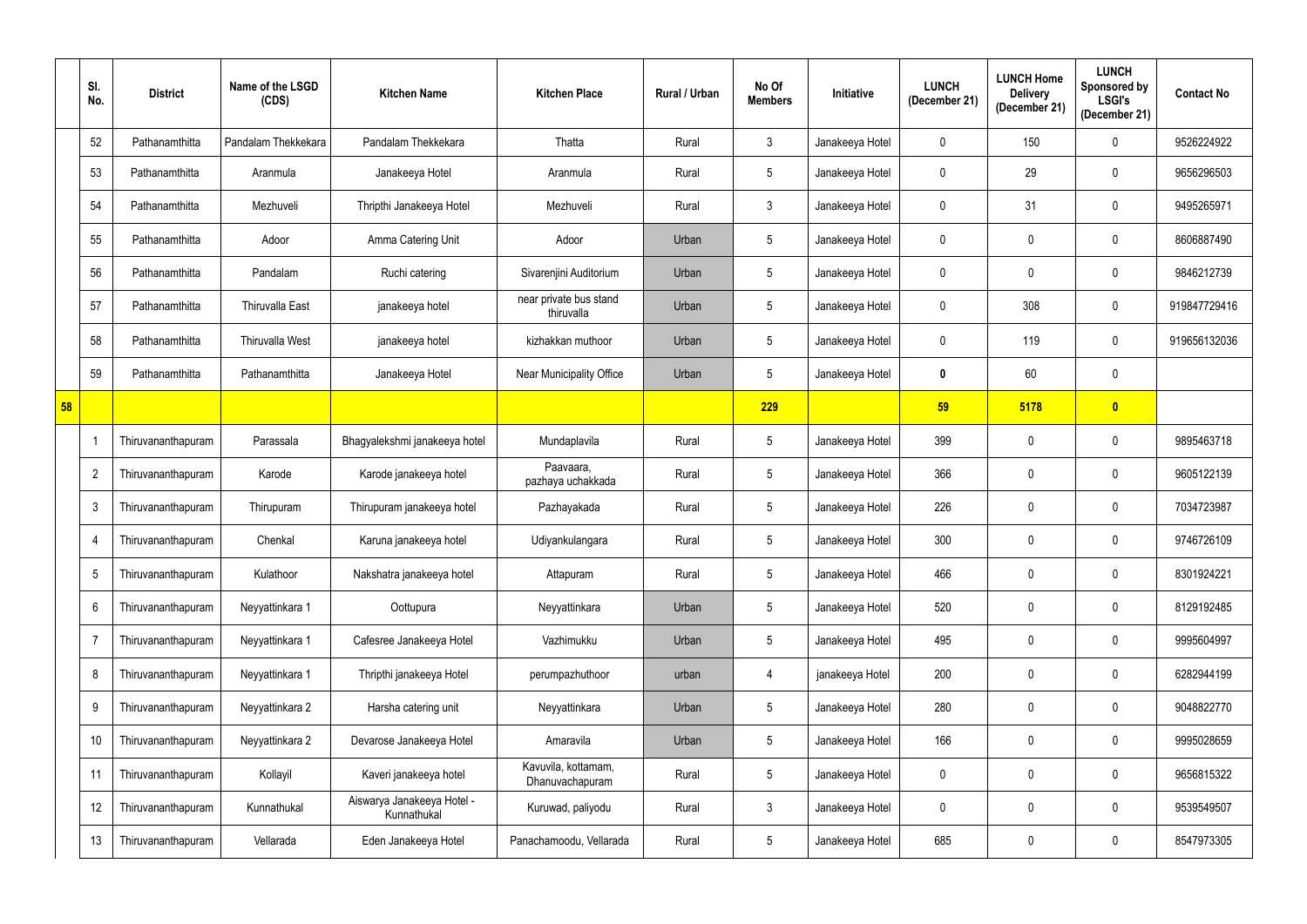| SI.<br>No. | <b>District</b>    | Name of the LSGD<br>(CDS) | <b>Kitchen Name</b>                      | <b>Kitchen Place</b>                       | Rural / Urban | No Of<br><b>Members</b> | Initiative      | <b>LUNCH</b><br>(December 21) | <b>LUNCH Home</b><br><b>Delivery</b><br>(December 21) | <b>LUNCH</b><br>Sponsored by<br><b>LSGI's</b><br>(December 21) | <b>Contact No</b> |
|------------|--------------------|---------------------------|------------------------------------------|--------------------------------------------|---------------|-------------------------|-----------------|-------------------------------|-------------------------------------------------------|----------------------------------------------------------------|-------------------|
| 14         | Thiruvananthapuram | Vellarada                 | Chandrika Janakeeya Hotel -<br>Vellarada | Vellarada                                  | Rural         | $6\phantom{.}6$         | Janakeeya Hotel | 103                           | 0                                                     | 0                                                              | 9539366295        |
| 15         | Thiruvananthapuram | Aryankode                 | Aryan Janakeeya Hotel -<br>Aryankode     | Aryankode                                  | Rural         | $5\phantom{.0}$         | Janakeeya Hotel | 180                           | 0                                                     | $\mathbf 0$                                                    | 9746905408        |
| 16         | Thiruvananthapuram | Aryankode                 | stree souhritha jh                       | chemboor                                   | Rural         | $5\phantom{.0}$         | Janakeeya Hotel | 132                           | 0                                                     | 0                                                              |                   |
| 17         | Thiruvananthapuram | Ottashekharamangala<br>m  | Minnaram Janakeeya Hotel                 | Kuravara, Near<br>Ottashekharamangalam UPS | Rural         | 4                       | Janakeeya Hotel | $\mathbf 0$                   | 0                                                     | 0                                                              | 9567553161        |
| 18         | Thiruvananthapuram | Kollayil                  | Janakeeya Hotel                          | Mylakkara                                  | Rural         | $5\phantom{.0}$         | Janakeeya Hotel | 137                           | 0                                                     | 0                                                              | 9605076268        |
| 19         | Thiruvananthapuram | perunkadavila             | shankholi janakeeya hotel                | perunkadavila                              | rural         | $\mathfrak{Z}$          | Janakeeya Hotel | 147                           | 0                                                     | 0                                                              |                   |
| 20         | Thiruvananthapuram | Amboori                   | Janakeeya Hotel                          | Amboori                                    | Rural         | $5\phantom{.0}$         | Janakeeya Hotel | $\mathbf 0$                   | 0                                                     | 0                                                              | 9747169098        |
| 21         | Thiruvananthapuram | Athiyanoor                | Kudumbashree janakeeya hotel             | Venpakal                                   | Rural         | 4                       | Janakeeya Hotel | 356                           | 0                                                     | 0                                                              | 919562752580      |
| 22         | Thiruvananthapuram | Kottukal                  | Vismaya janakeeya hotel                  | Uchakkada                                  | Rural         | $5\phantom{.0}$         | Janakeeya Hotel | 600                           | 0                                                     | 0                                                              | 6282447041        |
| 23         | Thiruvananthapuram | Kanjiramkulam             | Padaswaram unit                          | Kanjiramkulam                              | Rural         | 4                       | Janakeeya Hotel | $\mathbf 0$                   | 0                                                     | 0                                                              | 919072899432      |
| 24         | Thiruvananthapuram | Karumkulam                | Alil Janakeeya Hotel                     | Pallam                                     | Rural         | $5\phantom{.0}$         | Janakeeya Hotel | 125                           | 0                                                     | $\mathbf 0$                                                    | 917736513673      |
| 25         | Thiruvananthapuram | Venganoor                 | Venganoor Ruchi janakeeya hotel          | Peringamala                                | Rural         | 10                      | Janakeeya Hotel | 169                           | 0                                                     | 0                                                              | 9656309710        |
| 26         | Thiruvananthapuram | Vilavoorkkal              | Priyam Janakeeya Hotel                   | Chanthamukku, Peyadu Jn                    | Rural         | 5                       | Janakeeya Hotel | 321                           | 0                                                     | 0                                                              | 7902504494        |
| 27         | Thiruvananthapuram | Vilavoorkal               | Vilavoorkal janakeeya hotel              | Pottayil                                   | Rural         | $5\phantom{.0}$         | Janakeeya Hotel | 278                           | $\mathbf 0$                                           | $\boldsymbol{0}$                                               | 9497883130        |
| 28         | Thiruvananthapuram | Kalliyoor                 | Stree Shakthi Janakeeya Hotel            | Kalliyoor                                  | Rural         | $5\phantom{.0}$         | Janakeeya Hotel | $\pmb{0}$                     | 0                                                     | $\mathbf 0$                                                    | 9074998782        |
| 29         | Thiruvananthapuram | Maranalloor               | Mayooram Janakeeya Hotel                 | Mannadikkonam                              | Rural         | 4                       | Janakeeya Hotel | 173                           | 0                                                     | 0                                                              | 9847371025        |
| 30         | Thiruvananthapuram | Pallichal                 | Vandhanam Janakeeya hotel                | Naruvamoodu                                | Rural         | 4                       | Janakeeya Hotel | 245                           | 0                                                     | 0                                                              | 9562636222        |
| 31         | Thiruvananthapuram | Vilappil                  | Sreebhadra janakeey a hotel              | peyad                                      | Rural         | $5\phantom{.0}$         | Janakeeya Hotel | 236                           | 0                                                     | $\pmb{0}$                                                      | 919496194745      |
| 32         | Thiruvananthapuram | Malayinkeezhu             | Thapasya janakeeya hotel                 | Aruvacode                                  | Rural         | $5\phantom{.0}$         | Janakeeya Hotel | 175                           | $\mathbf 0$                                           | $\mathbf 0$                                                    | 9074329707        |
| 3,3        | Thiruvananthapuram | balaramapuram             | Karunya                                  | balaramapuram                              | rural         | $5\phantom{.0}$         | Janakeeya Hotel | 169                           | $\mathbf 0$                                           | 0                                                              |                   |
| 34         | Thiruvananthapuram | Andoorkonam               | Thiruvathira janakeeya hotel             | Kaniyapuram                                | Rural         | $\mathbf{3}$            | Janakeeya Hotel | 85                            | $\mathbf 0$                                           | $\mathbf 0$                                                    | 8921698989        |
| $35\,$     | Thiruvananthapuram | Kadinamkulam              | Sabarmathi janakeeya hotel               | Chitattumukku                              | Rural         | 4                       | Janakeeya Hotel | 169                           | 0                                                     | 0                                                              |                   |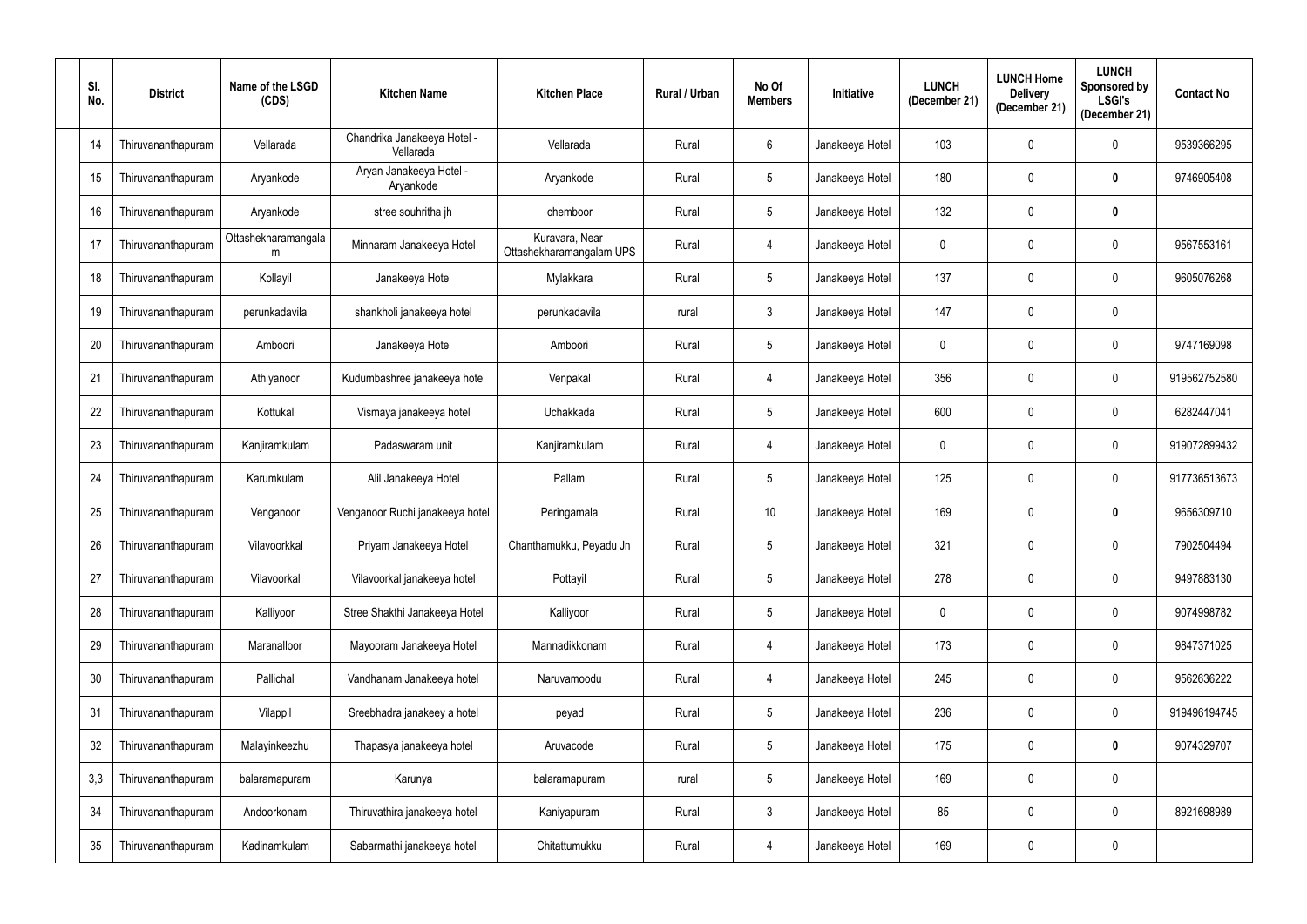|     | SI.<br>No. | <b>District</b>    | Name of the LSGD<br>(CDS)                  | <b>Kitchen Name</b>                           | <b>Kitchen Place</b>                              | Rural / Urban | No Of<br><b>Members</b> | Initiative      | <b>LUNCH</b><br>(December 21) | <b>LUNCH Home</b><br><b>Delivery</b><br>(December 21) | <b>LUNCH</b><br>Sponsored by<br><b>LSGI's</b><br>(December 21) | <b>Contact No</b> |
|-----|------------|--------------------|--------------------------------------------|-----------------------------------------------|---------------------------------------------------|---------------|-------------------------|-----------------|-------------------------------|-------------------------------------------------------|----------------------------------------------------------------|-------------------|
|     | 36         | Thiruvananthapuram | Azhoor                                     | Kudumbadsree janakeeya hotel                  | Azhoor                                            | Rural         | $\overline{4}$          | Janakeeya Hotel | 58                            | 0                                                     | $\mathbf 0$                                                    | 8129060294        |
|     | 37         | Thiruvanathapuram  | Pothencode                                 | Pothencode Kudumbashree<br>Janakeeya hotel    | Pothencode ayiroorppara<br>Farmers centre         | Rural         | $\overline{5}$          | Janakeeya Hotel | 36                            | 0                                                     | 0                                                              | 9037832338        |
|     | 38         | Thiruvananthapuram | Mangalapuram                               | Mangalapuram Kudumbashree<br>Janakeeya Hotel  | Managalapuram Junction,<br>Near Panchayath Office | Rural         | $\overline{5}$          | Janakeeya Hotel | 78                            | 0                                                     | $\mathbf 0$                                                    | 9995459534        |
|     | 39         | Thiruvananthapuram | Mangalapuram                               | Swad Kudumbashree Janakeeya<br>hotel          | Murukkumpuzha                                     | Rural         | $\mathbf{3}$            | Janakeeya Hotel | 108                           | 0                                                     | $\mathbf 0$                                                    | 8281624670        |
|     | 40         | Thiruvananthapuram | Mangalapuram                               | Ruchisagaram Kudumbashree<br>Janakeeya Hotel  | Chembakamangalam                                  | Rural         | $\overline{5}$          | Janakeeya Hotel | 112                           | 0                                                     | $\mathbf 0$                                                    | 8139079929        |
|     | 41         | Thiruvanathapuram  | <b>TVM Corporation CDS</b>                 | Krishnakripa Janakeeya hotel                  | Anayara                                           | Urban         | $\overline{5}$          | Janakeeya Hotel | 85                            | 0                                                     | $\mathbf 0$                                                    | 9745823832        |
|     | 42         | Thiruvanathapuram  | <b>TVM Corporation CDS</b>                 | Vanitha Janakeeya Hotel                       | Manvila                                           | Urban         | 4                       | Janakeeya Hotel | 145                           | 0                                                     | $\mathbf 0$                                                    | 8129412369        |
|     | 43         | Thiruvanathapuram  | <b>TVM Corporation CDS</b>                 | Bhagyalekshmi Kudumbashree<br>Janakeeya Hotel | EK Nayanar Trust, Medical<br>College              | Urban         | $6\phantom{.}6$         | Janakeeya Hotel | 126                           | 0                                                     | 0                                                              |                   |
|     | 44         | Thiruvanathapuram  | <b>TVM Corporation CDS</b>                 | Tripthi Janakeeya Hotel                       | Pallithura                                        | Urban         | $\mathbf{3}$            | Janakeeya Hotel | 85                            | 0                                                     | 0                                                              | 9387738568        |
|     | 45         | Thiruvanathapuram  | <b>TVM Corporation CDS</b>                 | soubhagya janakeeya Hotel                     | kazhakoottam                                      | Urban         | $\mathbf{3}$            | janakeeya Hotel | 145                           | 0                                                     | $\mathbf 0$                                                    | 8921555192        |
|     | 46         | Thiruvanathapuram  | <b>TVM Corporation CDS</b>                 | Uthradam Janakeeya Hotel                      | Pattom                                            | Urban         | $\mathbf{3}$            | janakeeya Hotel | 75                            | 0                                                     | 0                                                              | 8281062575        |
|     | 47         | Thiruvananthapuram | <b>TVM Corporation CDS</b>                 | Janakeeya hotel                               | Mannarakonam                                      | Urban         | $\mathbf{3}$            | Janakeeya Hotel | 123                           | 0                                                     | $\mathbf 0$                                                    | 8281088923        |
|     | 48         | Thiruvananthapuram | <b>TVM Corporation CDS</b><br>$\mathbf{2}$ | Kismath Janakeeya Hotel                       | Pottakuzhi                                        | Urban         | 3                       | Janakeeya Hotel | 379                           |                                                       | 0                                                              | 8129179622        |
|     | 49         | Thiruvananthapuram | <b>TVM Corporation CDS</b>                 | Salt and Pepper                               | Poomalliyoorkkonam                                | Urban         | $\mathfrak{Z}$          | Janakeeya Hotel | 345                           | 0                                                     | 0                                                              | 8593986935        |
|     | 50         | Thiruvananthapuram | <b>TVM Corporation CDS</b>                 | Sreebhadra Janakeeya Hotel                    | Pettah                                            | Urban         | $\overline{4}$          | Janakeeya Hotel | 325                           | 0                                                     | 0                                                              | 9847227647        |
|     | 51         | Thiruvananthapuram | <b>TVM Corporation CDS</b>                 | kalavara Janakeeya Hotel                      | vattiyoorkavu                                     | Urban         | $\mathfrak{Z}$          | Janakeeya Hotel | 325                           | 0                                                     | $\mathbf 0$                                                    | 9847655426        |
|     | 52         | Thiruvananthapuram | <b>TVM Corporation CDS</b>                 | punartham kudumbashree                        | kudappanakunnu                                    | Urban         | $\mathfrak{Z}$          | Janakeeya Hotel | 169                           | 0                                                     | 0                                                              | 9747115789        |
|     | 53         | Thiruvananthapuram | <b>TVM Corporation CDS</b>                 | peroor JH                                     | Palayam                                           | Urban         | $\mathbf{3}$            | Janakeeya Hotel | 365                           | 0                                                     | $\pmb{0}$                                                      | 8086119633        |
|     | 54         | Thiruvananthapuram | Aryanadu                                   | Aryanad Janakeeya Hotel                       | Aryanad                                           | Rural         | $6\phantom{.}6$         | Janakeeya Hotel | 241                           | 0                                                     | $\mathbf 0$                                                    | 9207447839        |
| 109 | 55         | Thiruvananthapuram | Kuttichal                                  | Kutichal Janakeeya Hotel                      | Kuttichal                                         | Rural         | $\sqrt{5}$              | Janakeeya Hotel | 267                           | 0                                                     | $\mathbf 0$                                                    | 9446331479        |
|     | 56         | Thiruvananthapuram | Poovachal                                  | Poovachal Janakeeya Hotel                     | Poovachal Panchayath                              | Rural         | $5\,$                   | Janakeeya Hotel | 318                           | 0                                                     | $\boldsymbol{0}$                                               | 9495225046        |
|     | 57         | Thiruvananthapuram | Vithura                                    | Navodaya Janakeeya hotel                      | Koppam, Vithura                                   | Rural         | $\overline{4}$          | Janakeeya Hotel | 0                             | 0                                                     | $\mathbf 0$                                                    | 9946837014        |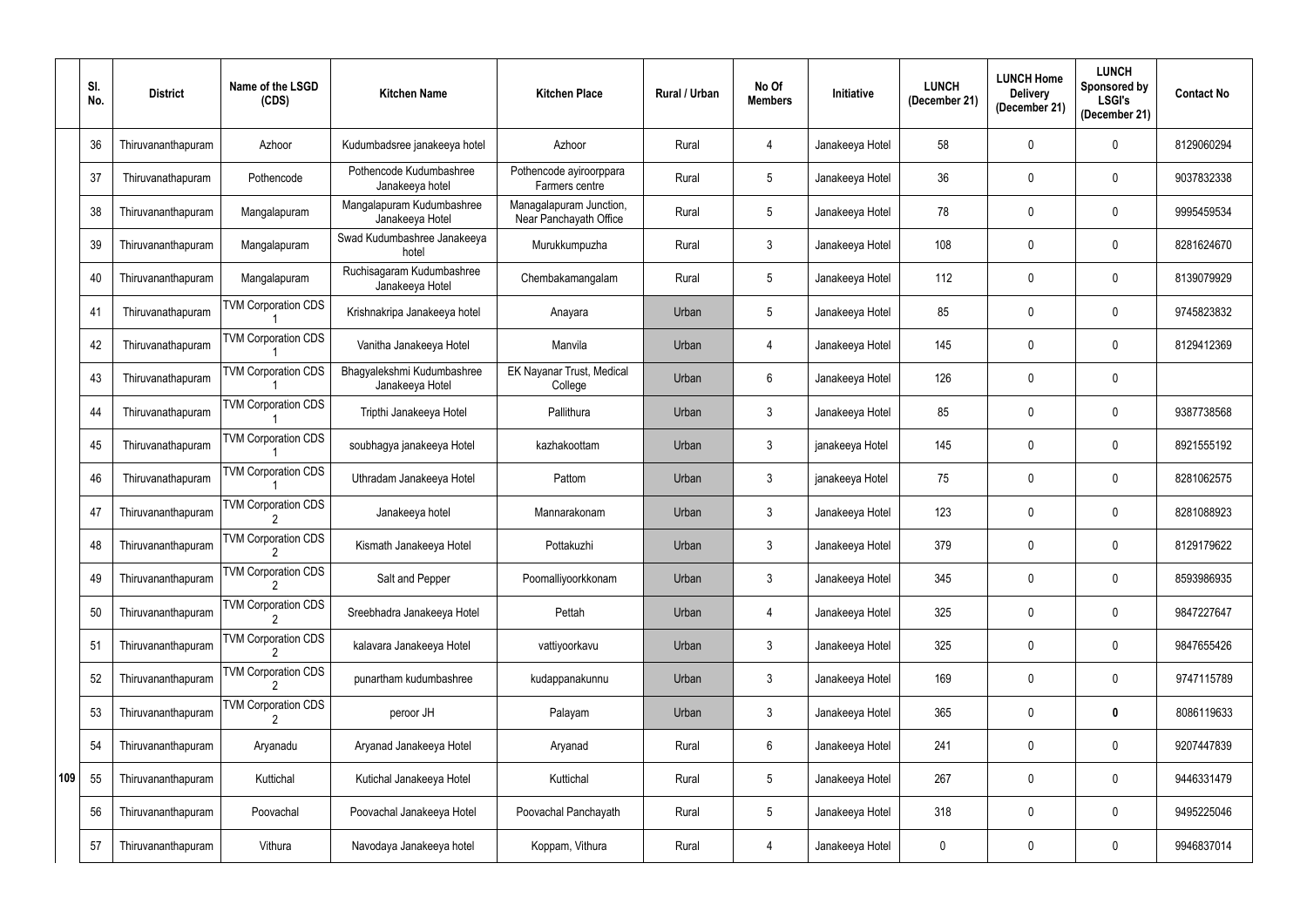| SI.<br>No. | <b>District</b>    | Name of the LSGD<br>(CDS) | <b>Kitchen Name</b>                     | <b>Kitchen Place</b>                              | <b>Rural / Urban</b> | No Of<br><b>Members</b> | <b>Initiative</b> | <b>LUNCH</b><br>(December 21) | <b>LUNCH Home</b><br><b>Delivery</b><br>(December 21) | <b>LUNCH</b><br>Sponsored by<br><b>LSGI's</b><br>(December 21) | <b>Contact No</b> |
|------------|--------------------|---------------------------|-----------------------------------------|---------------------------------------------------|----------------------|-------------------------|-------------------|-------------------------------|-------------------------------------------------------|----------------------------------------------------------------|-------------------|
| 58         | Thiruvananthapuram | Tholicode                 | Tholicode Janakeeya Hotel               | Pulimoodu, Near Bharath<br>Petrol Pump, Tholicode | Rural                | 4                       | Janakeeya Hotel   | $\boldsymbol{0}$              | 0                                                     | $\mathbf 0$                                                    | 9539995862        |
| 59         | Thiruvananthapuram | Vellanad                  | vellanad JH                             | kulacode vellanad                                 | Rural                | $\mathbf{3}$            | Janakeeya Hotel   | $\mathbf 0$                   | 0                                                     | $\mathbf 0$                                                    | 9048295005        |
| 60         | Thiruvananthapuram | uzhamalackal              | mazhavil jh                             | Puthukulangara                                    | Rural                | $5\phantom{.0}$         | Janakeeya Hotel   | 302                           | 0                                                     | 0                                                              | 96457 54988       |
| 61         | Thiruvananthapuram | <b>TVPM Corpn CDS 4</b>   | Maithri Janakeeya Hotel                 | Poozhyakkunnu, Nemom, TVM                         | Urban                | $5\phantom{.0}$         | Janakeeya Hotel   | $\mathbf 0$                   | 0                                                     | $\mathbf 0$                                                    | 9846905594        |
| 62         | Thiruvananthapuram | TVPM. Corpn. CDS III      | Janatha hotel                           | Over bridge                                       | Urban                | 9                       | Janakeeya Hotel   | $\mathbf 0$                   | 0                                                     | 0                                                              | 919746149160      |
| 63         | Thiruvananthapuram | TVPM. Corpn. CDS III      | Asraya Janakeeya Hotel                  | <b>DPI</b>                                        | Urban                | 4                       | Janakeeya Hotel   | 455                           | 0                                                     | $\mathbf 0$                                                    | 918113008306      |
| 64         | Thiruvananthapuram | TVPM. Corpn. CDS III      | Ruchikkoott                             | Mudavanmukal                                      | Urban                | 4                       | Janakeeya Hotel   | 102                           | 0                                                     | $\mathbf 0$                                                    | 917907579424      |
| 65         | Thiruvananthapuram | TVPM. Corpn. CDS IV       | Janakeeya hotel tvm corporation<br>cds4 | Vallakkadavu                                      | Urban                | $5\phantom{.0}$         | Janakeeya Hotel   | $\mathbf 0$                   | 0                                                     | $\mathbf 0$                                                    | 8129795072        |
| 66         | Thiruvananthapuram | TVPM. Corpn. CDS IV       | Karuna Janakeeya Hotel                  | Avaduthura                                        | Urban                | $5\phantom{.0}$         | Janakeeya Hotel   | 420                           | 0                                                     | 3                                                              | 9567523799        |
| 67         | Thiruvananthapuram | Anadu                     | Nanma anad                              | Govt LPS Anad                                     | Rural                | 4                       | Janakeeya Hotel   | $\mathbf 0$                   | 0                                                     | $\mathbf 0$                                                    | 9645709754        |
| 68         | Thiruvananthapuram | Vembayam                  | Liya canteen                            | Perumboor near panchayath<br>office               | Rural                | $5\phantom{.0}$         | Janakeeya Hotel   | $\mathbf 0$                   | 0                                                     | $\mathbf 0$                                                    | 9544337362        |
| 69         | Thiruvananthapuram | Vembayam                  | Four's Janakeeya Hotel                  | Naduveli Konchira                                 | Rural                | 4                       | Janakeeya Hotel   | 242                           | 0                                                     | $\mathbf 0$                                                    | 9526253578        |
| 70         | Thiruvananthapuram | Nedumangad 1              | Subhiksham                              | Irinjayam                                         | Urban                | 4                       | Janakeeya Hotel   | 245                           |                                                       | 0                                                              | 9745606588        |
| 71         | Thiruvananthapuram | Nedumangad 1              | Ootupura                                | Pazhakutty                                        | Urban                | $6\phantom{.0}$         | Janakeeya Hotel   | 442                           | 0                                                     | $\boldsymbol{0}$                                               | 7510910614        |
| 72         | Thiruvananthapuram | Nedumangad 2              | Niravu                                  | Near ksrtc bus stand                              | Urban                | 4                       | Janakeeya Hotel   | 482                           | 0                                                     | 0                                                              | 9645958207        |
| 73         | Thiruvananthapuram | Nedumangad 2              | Ruchiyidam                              | <b>Near Municipality</b>                          | Urban                | $\pmb{0}$               | Janakeeya Hotel   | 399                           | 0                                                     | 0                                                              | 9846371353        |
| 74         | Thiruvananthapuram | Karakulam                 | Karakulam Vanitha hotel                 | Karakulam Junction                                | Rural                | 4                       | Janakeeya Hotel   | 423                           | 0                                                     | 0                                                              | 9747176668        |
| 75         | Thiruvananthapuram | Panavoor                  | Kudumbashree vanitha hotel              | HI auditorium near panavoor<br>panchayath         | Rural                | $6\phantom{.0}$         | Janakeeya Hotel   | 214                           | 0                                                     | 6                                                              | 9526740817        |
| 76         | Thiruvananthapuram | Aruvikara                 | Nanma                                   | Aruvikara junction                                | Rural                | $\mathbf{3}$            | Janakeeya hotel   | $\mathbf 0$                   | 0                                                     | $\mathbf 0$                                                    | 8606524464        |
| 77         | Thiruvananthapuram | Pullampara                | Janakeeya Hotel                         | Kalumkinmukham                                    | Rural                | $\sqrt{5}$              | Janakeeya Hotel   | 318                           | 0                                                     | $\mathbf 0$                                                    |                   |
| 78         | Thiruvananthapuram | Pangode                   | Bhagyalekshmi janakeeya hotel           | Pangodu Panchayath Hall                           | Rural                | $\overline{5}$          | Janakeeya Hotel   | 312                           | 0                                                     | $\mathbf 0$                                                    |                   |
| 79         | Thiruvananthapuram | Manickal                  | Janakeeya hotel                         | Pirappancode                                      | Rural                | $6\phantom{.0}$         | Janakeeya Hotel   | 148                           | 0                                                     | 0                                                              | 9745874522        |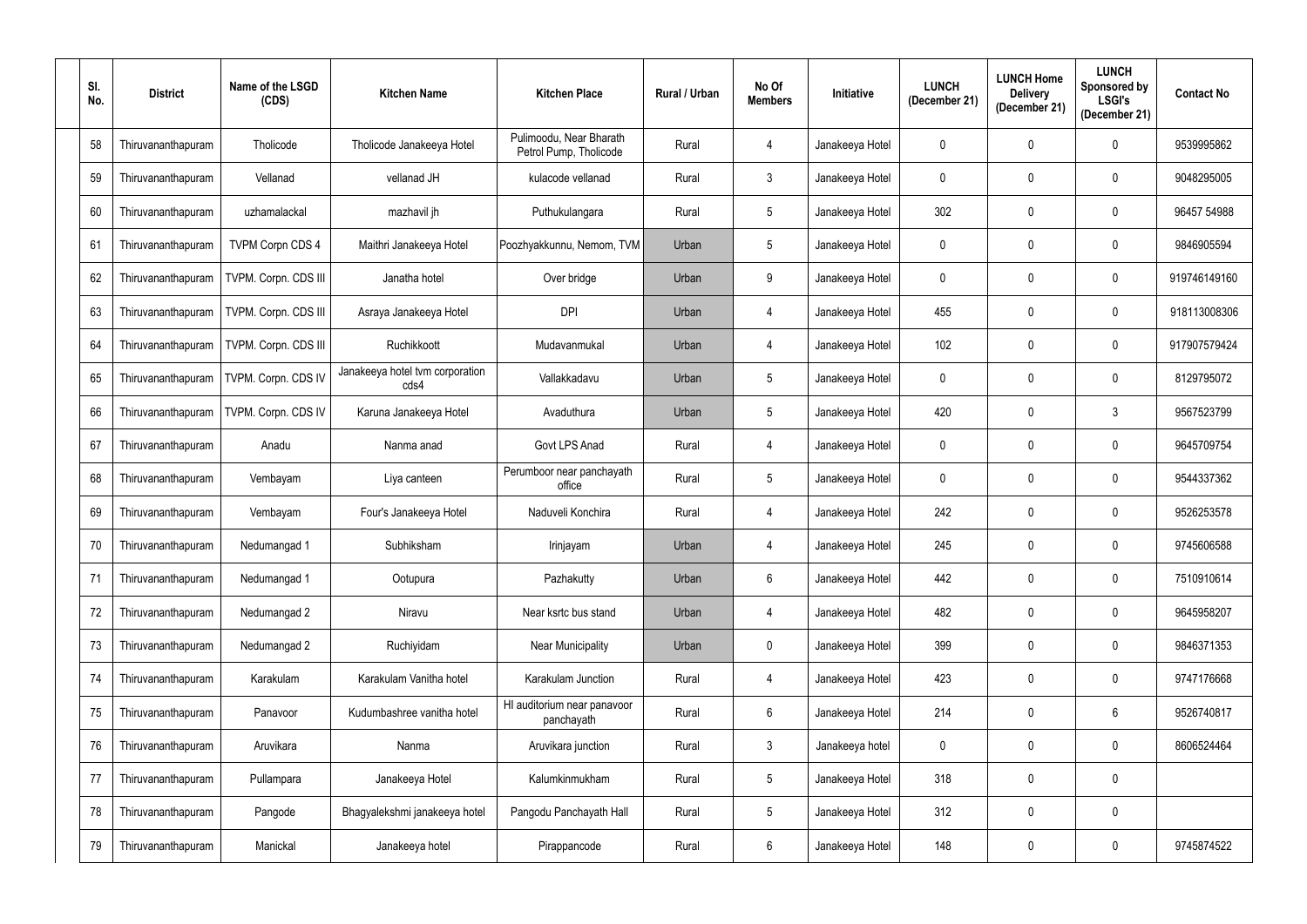| SI.<br>No. | <b>District</b>    | Name of the LSGD<br>(CDS) | <b>Kitchen Name</b>                    | <b>Kitchen Place</b>     | <b>Rural / Urban</b> | No Of<br><b>Members</b> | <b>Initiative</b> | <b>LUNCH</b><br>(December 21) | <b>LUNCH Home</b><br><b>Delivery</b><br>(December 21) | <b>LUNCH</b><br>Sponsored by<br><b>LSGI's</b><br>(December 21) | <b>Contact No</b> |
|------------|--------------------|---------------------------|----------------------------------------|--------------------------|----------------------|-------------------------|-------------------|-------------------------------|-------------------------------------------------------|----------------------------------------------------------------|-------------------|
| 80         | Thiruvananthapuram | Vamanapuram               | Pournami Kalamachal                    | Kalamachal               | Rural                | $5\phantom{.0}$         | Janakeeya Hotel   | 242                           | 0                                                     | $\mathbf 0$                                                    | 9846825964        |
| 81         | Thiruvananthapuram | kallara                   | Amma janakeeya hotel                   | kallara                  | rural                | 4                       | Janakeeya Hotel   | $\mathbf 0$                   | 0                                                     | $\mathbf 0$                                                    | 8111891405        |
| 82         | Thiruvananthapuram | nellanad                  | Nellanad janakeeya hotel               | keezhayikkonam           | rural                | $6\phantom{.0}$         | Janakeeya Hotel   | 329                           | 0                                                     | 0                                                              | 9946994811        |
| 83         | Thiruvananthapuram | Pazhayakunnummel          | Chaitanya janakeeya hotel              | Pazhayakunnumel          | Rural                | $5\phantom{.0}$         | Janakeeya Hotel   | $\mathbf 0$                   | 0                                                     | $\mathbf 0$                                                    | 9496997201        |
| 84         | Thiruvananthapuram | Karavaram                 | Takkolam, Karavaram janakeeya<br>hotel | Pullurmukk, kallambalam  | Rural                | $\sqrt{5}$              | Janakeeya Hotel   | 178                           | 0                                                     | $\mathbf 0$                                                    | 9539723288        |
| 85         | Thiruvananthapuram | Kilimanoor                | Tanima vanitha canteen                 | Kilimanoor               | Rural                | 4                       | Janakeeya Hotel   | 143                           | 0                                                     | $\mathbf 0$                                                    | 9846657166        |
| 86         | Thiruvananthapuram | Pulimath                  | Iswarya catering unit                  | Pulimath, Karet          | Rural                | 4                       | Janakeeya Hotel   | 255                           | 0                                                     | $\mathbf 0$                                                    | 9645514593        |
| 87         | Thiruvananthapuram | Navaikkulam               | Kudumbashree janakeeya hotel           | Kadambaattukonam         | Rural                | $5\phantom{.0}$         | Janakeeya Hotel   | 98                            | 0                                                     | $\mathbf 0$                                                    | 9400619476        |
| 88         | Thiruvananthapuram | Nagaroor                  | Janakeeya Hotel                        | Altharamoodu             | Rural                | $5\phantom{.0}$         | Janakeeya Hotel   | 117                           | 0                                                     | 0                                                              | 7034964806        |
| 89         | Thiruvananthapuram | Pallikal                  | pallikkal janakeeya hotel              | pakalkkuri               | rural                | 4                       | Janakeeya Hotel   | 85                            | 0                                                     | $\mathbf 0$                                                    | 9447886364        |
| 90         | Thiruvananthapuram | Madavoor                  | Madavoor janakeeya hotel               | madavoor                 | rural                | $5\phantom{.0}$         | Janakeeya Hotel   | 139                           | 0                                                     | $\mathbf 0$                                                    | 9526206002        |
| 91         | Thiruvananthapuram | Chirayinkeezh             | Sevenstar Janakeeya Hotel              | Sarkkara                 | Rural                | $5\phantom{.0}$         | Janakeeya Hotel   | 156                           | 0                                                     | $\mathbf 0$                                                    | 8921556636        |
| 92         | Thiruvananthapuram | Kadaykkavoor              | Karmalamatha Janakeeya Hotel           | Kadakkavoor              | Rural                |                         | Janakeeya Hotel   | 150                           |                                                       | 0                                                              | 9645405591        |
| 93         | Thiruvananthapuram | Mudakkal                  | Sarovaram Janakeeya Hotel              | Valakkadu                | Rural                | $\mathbf{3}$            | Janakeeya Hotel   | 84                            | 0                                                     | $\boldsymbol{0}$                                               | 8086240900        |
| 94         | Thiruvananthapuram | Vakkom                    | Jananai Janakeeya Hotel                | SN Junction, Jeeva Dhara | Rural                | $\overline{5}$          | Janakeeya Hotel   | 469                           | 0                                                     | 0                                                              | 8137014724        |
| 95         | Thiruvananthapuram | Vakkom                    | Diya Janakeeya Hotel                   | Panayile Kadavu          | Rural                | $5\phantom{.0}$         | Janakeeya Hotel   | $\pmb{0}$                     | 0                                                     | 0                                                              | 8590439391        |
| 96         | Thiruvananthapuram | Kizhuvilam                | Kudumbashree vanitha canteen           | Kizhuvillam              | Rural                | 4                       | Janakeeya Hotel   | 143                           | 0                                                     | 0                                                              | 9747361312        |
| 97         | Thiruvananthapuram | Anchuthengu               | Swad Janakeeya Hotel                   | Anchuthengu              | Rural                | $\sqrt{5}$              | Janakeeya Hotel   | 182                           | 0                                                     | 0                                                              |                   |
| 98         | Thiruvananthapuram | Attingal                  | Bhagyashree janakeeya hotel            | Attingal                 | Urban                | $5\phantom{.0}$         | Janakeeya Hotel   | 151                           | 0                                                     | $\mathbf 0$                                                    | 9539968503        |
| 99         | Thiruvananthapuram | Cherunniyoor              | Lekshmi janakeeya hotel                | Dhalavapuram             | Rural                | $\mathfrak{Z}$          | Janakeeya Hotel   | 94                            | 0                                                     | $\overline{2}$                                                 | 9995391999        |
| 100        | Thiruvananthapuram | Chemmaruthi               | Dreams janakeeya hotel                 | Mavinmoodu, muthana      | Rural                | $\overline{5}$          | Janakeeya Hotel   | 292                           | 0                                                     | $\mathbf 0$                                                    | 8129240185        |
| 101        | Thiruvananthapuram | Chemmaruthi               | Natturuchi janakeeya hotel             | Panayara&sivapuram       | Rural                | $\overline{5}$          | Janakeeya Hotel   | 198                           | 0                                                     | 0                                                              | 8129240185        |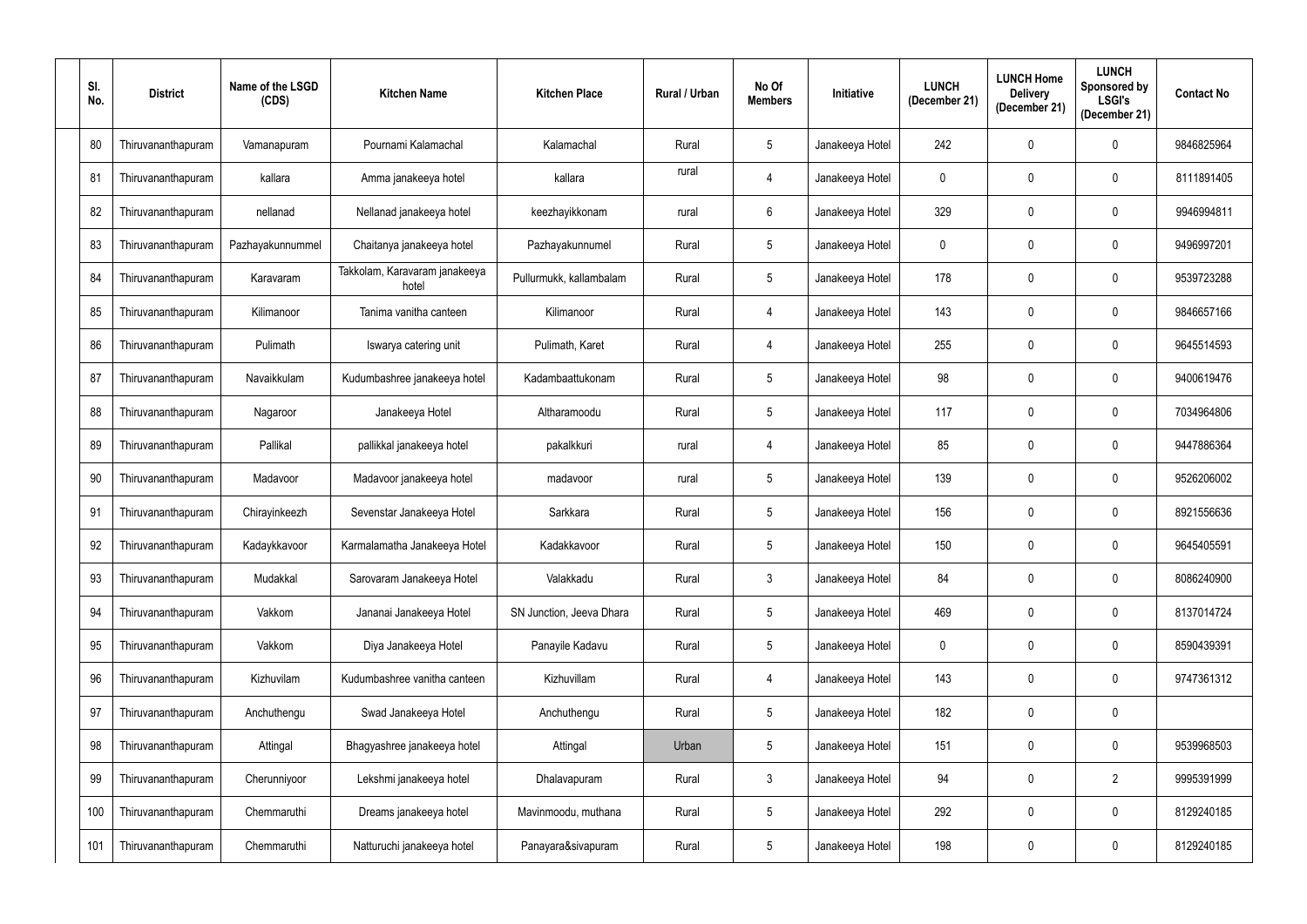|     | SI.<br>No.      | <b>District</b>    | Name of the LSGD<br>(CDS) | <b>Kitchen Name</b>                        | <b>Kitchen Place</b>                             | Rural / Urban | No Of<br><b>Members</b> | <b>Initiative</b> | <b>LUNCH</b><br>(December 21) | <b>LUNCH Home</b><br><b>Delivery</b><br>(December 21) | <b>LUNCH</b><br>Sponsored by<br><b>LSGI's</b><br>(December 21) | <b>Contact No</b> |
|-----|-----------------|--------------------|---------------------------|--------------------------------------------|--------------------------------------------------|---------------|-------------------------|-------------------|-------------------------------|-------------------------------------------------------|----------------------------------------------------------------|-------------------|
|     | 102             | Thiruvananthapuram | Chemmaruthi               | Bhanusree                                  | Chavadimukku                                     | Rural         | 4                       | Janakeeya Hotel   | 170                           | 0                                                     | 0                                                              | 8129240185        |
|     | 103             | Thiruvananthapuram | Manamboor                 | Manamboor janakeeya hotel                  | Kavalayoor                                       | Rural         | 4                       | Janakeeya Hotel   | 158                           | 25                                                    | $2\$                                                           | 9074388684        |
|     | 104             | Thiruvananthapuram | Edava                     | Sreenandha janakeeyahotel                  | Kaappil                                          | Rural         | $\sqrt{5}$              | Janakeeya Hotel   | 225                           | 0                                                     | 0                                                              | 9895337334        |
|     | 105             | Thiruvananthapuram | Elakamon                  | Sreenarayana janakeeya hotel               | Elakamon                                         | Rural         | $\overline{7}$          | Janakeeya Hotel   | 43                            | 0                                                     | 0                                                              | 8086637798        |
|     | 106             | Thiruvananthapuram | Elakamon                  | kudumbashree janakeeya hotel               | Elakamon                                         | Rural         | $\overline{5}$          | janakeeya hotel   | 69                            | 0                                                     | $\mathbf 0$                                                    | 8590725126        |
|     | 107             | Thiruvananthapuram | Vettoor                   | Kashi janakeeya hotel                      | Vettoor                                          | Rural         | $\overline{4}$          | Janakeeya Hotel   | 30                            | 0                                                     | 0                                                              | 9061547396        |
|     | 108             | Thiruvananthapuram | Ottoor                    | Kudumbashree Janakeeya hotel               | ottoor                                           | rural         | $\mathfrak{Z}$          | Janakeeya Hotel   | 45                            | 0                                                     | 0                                                              | 8590570561        |
|     | 109             | Thiruvanathapuram  | Varkala                   | Janakeeya hotel                            | Varkala municipality                             | Urban         | $5\phantom{.0}$         | Janakeeya Hotel   | 33                            | 0                                                     | $\overline{2}$                                                 | 8943261611        |
| 107 |                 |                    |                           |                                            |                                                  |               | 495                     |                   | 20595                         | 25                                                    | 15                                                             |                   |
|     |                 | Thrissur           | Kadangodu                 | Janakeeya Hotel Kadangod                   | Kadangod                                         | Rural         | 4                       | Janakeeya Hotel   | 95                            | 50                                                    | $\overline{7}$                                                 |                   |
|     | $\overline{2}$  | Thrissur           | Chalakudy                 | Thripthy Janakeeya Hotel<br>Chalakudy      | North Busstand Chalakudy                         | Urban         | 4                       | Janakeeya Hotel   | 238                           | 150                                                   | $\mathbf 0$                                                    | 9544048190        |
|     | $\mathbf{3}$    | Thrissur           | Pananchery                | Pananchery Janakeeya Hotel                 | Pattikkad                                        | Rural         | $\sqrt{5}$              | Janakeeya Hotel   | 109                           | 74                                                    | $\mathbf 0$                                                    | 9746354118        |
|     | 4               | Thrissur           | Kadavallur                | Janakeeya Hotel Kadavalloor                | Panjayath Compound                               | Rural         | 4                       | Janakeeya Hotel   | 53                            | 68                                                    | 0                                                              |                   |
|     | $5\phantom{.0}$ | Thrissur           | Kattoor                   | Janakeeya Hotel Kattoor                    | Kudumbashree Vipanana<br>Kendram, Katoor Bazzar, | Rural         | $\sqrt{5}$              | Janakeeya Hotel   | $\mathbf 0$                   | 0                                                     | $\mathbf 0$                                                    | 8606248967        |
|     | $6\overline{6}$ | Thrissur           | Elavally                  | Janakeeya Hotel Elavally                   | Elavally Panchayath<br>Compound                  | Rural         | $\overline{4}$          | Janakeeya Hotel   | 140                           | 0                                                     | $\mathbf 0$                                                    | 9744738247        |
|     | $\overline{7}$  | Thrissur           | Paralam                   | Paralam Janakeeya Hotel                    | Nanma Kudumbashree<br>canteen                    | Rural         | $\mathbf{3}$            | Janakeeya Hotel   | 38                            | 4                                                     | $\mathbf 0$                                                    | 9744441594        |
|     | 8               | Thrissur           | Kadukutty                 | Uppum Mulakum Janakeeya Hotel<br>Kadukutty | Kottamuri Junction                               | Rural         | $\sqrt{5}$              | Janakeeya Hotel   | 67                            | 53                                                    | $\mathbf 0$                                                    | 9846634710        |
|     | 9               | Thrissur           | Thrissur 2                | Kuttanellur Janakeeya Hotel                | Kuttanellur                                      | Urban         | $\sqrt{5}$              | Janakeeya Hotel   | $\mathbf 0$                   | 0                                                     | $\mathbf 0$                                                    | 8330800498        |
|     | 10              | Thrissur           | Pazhayannur               | Janakeeya Hotel, Pazhayanoor               | Pazhayannur Panchayath                           | Rural         | $\overline{4}$          | Janakeeya Hotel   | 257                           | 0                                                     | $\mathbf 0$                                                    | 9400257329        |
|     | 11              | Thrissur           | Aloor                     | Aloor Janakeeya Hotel                      | Aloor                                            | Rural         | $\sqrt{5}$              | Janakeeya Hotel   | $\mathbf 0$                   | 160                                                   | $\mathbf 0$                                                    | 9946922936        |
|     | 12              | Thrissur           | Muriyad                   | Jankeeya Hotel, Muriyad                    | Karuna Canteen, Muriyad                          | Rural         | $\sqrt{5}$              | Janakeeya Hotel   | 74                            | $\boldsymbol{0}$                                      | $\mathbf 0$                                                    | 9961920358        |
|     | 13              | Thrissur           | Valapad                   | Janakeeya Hotel Valapad                    | Valapad Chanthapadi                              | Rural         | $\,6\,$                 | Janakeeya Hotel   | 148                           | $\boldsymbol{0}$                                      | $\boldsymbol{0}$                                               |                   |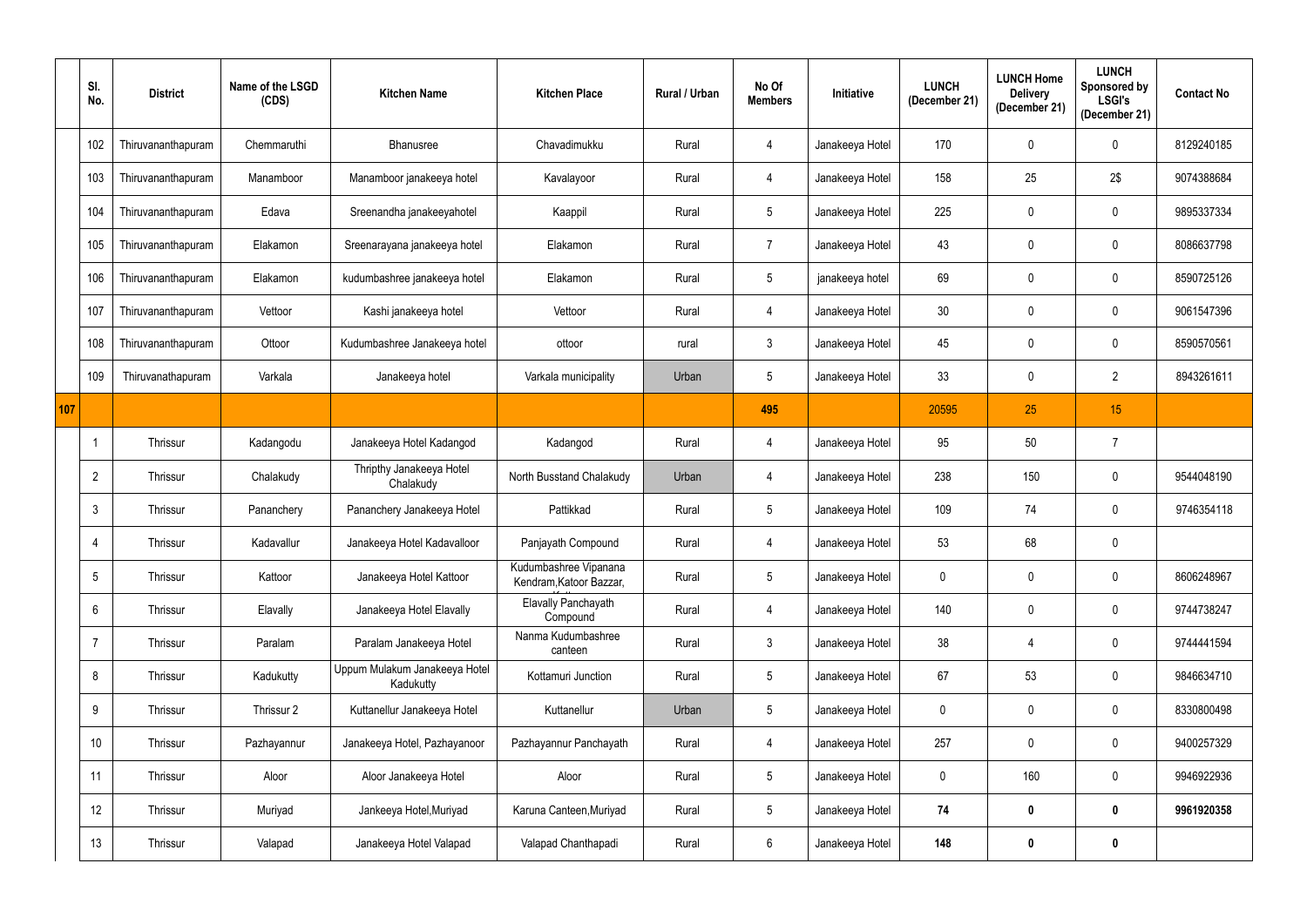| SI.<br>No. | <b>District</b> | Name of the LSGD<br>(CDS) | <b>Kitchen Name</b>                             | <b>Kitchen Place</b>                         | Rural / Urban | No Of<br><b>Members</b> | <b>Initiative</b> | <b>LUNCH</b><br>(December 21) | <b>LUNCH Home</b><br><b>Delivery</b><br>(December 21) | <b>LUNCH</b><br>Sponsored by<br>LSGI's<br>(December 21) | <b>Contact No</b> |
|------------|-----------------|---------------------------|-------------------------------------------------|----------------------------------------------|---------------|-------------------------|-------------------|-------------------------------|-------------------------------------------------------|---------------------------------------------------------|-------------------|
| 14         | Thrissur        | Kaipamangalam             | Kaipamngalam Janakeeya Hotel                    | Kaipamangalam Panchayath                     | Rural         | $\mathfrak{Z}$          | Janakeeya Hotel   | 198                           | 0                                                     | $\overline{2}$                                          |                   |
| 15         | Thrissur        | Annamanada                | Snehitha Catering                               | Annamanada                                   | Rural         | $5\phantom{.0}$         | Janakeeya Hotel   | $\mathbf 0$                   | 44                                                    | $\mathbf 0$                                             | 9747712615        |
| 16         | Thrissur        | Vellangallur              | Janakeeya Hotel Vellangallur                    | Panchayath Community Hall                    | Rural         | $6\phantom{.}$          | Janakeeya Hotel   | 51                            | 68                                                    | $\pmb{0}$                                               | 9947462258        |
| 17         | Thrissur        | Pavaratty                 | Janakeeya Hotel Pavaratty                       | Akashaya Vanitha Canteen                     | Rural         | $\mathbf{3}$            | Janakeeya Hotel   | 147                           | 0                                                     | $\mathbf 0$                                             |                   |
| 18         | Thrissur        | Edathiruthy               | Janakeeya Hotel Edathuruthi<br>(Nalinam Stores) | Opposite of GLPS,<br>Chenthrappinni Centre   | Rural         | 4                       | Janakeeya Hotel   | 158                           | 0                                                     | $\pmb{0}$                                               |                   |
| 19         | Thrissur        | Adatt                     | Janakeeya Hotel Adat                            | Muthuvara                                    | Rural         | $\overline{7}$          | Janakeeya Hotel   | 89                            | 69                                                    | $\mathbf 0$                                             | 6235203703        |
| 20         | Thrissur        | Irinjalakuda 1            | Janakeeya Hotel Irinjalakuda Cds1               | Irinjalakuda Muncipality                     | Urban         | 4                       | Janakeeya Hotel   | 65                            | 0                                                     | $\mathbf 0$                                             | 9526912506        |
| 21         | Thrissur        | Parapookkara              | Janakeeya Hotel , Parapookkara                  | Panchayath Canteen                           | Rural         | $\overline{5}$          | Janakeeya Hotel   | 80                            | 0                                                     | $\mathbf 0$                                             | 9605428611        |
| 22         | Thrissur        | Puthanchira               | Annapoorna Janakeeya Hotel<br>Puthenchira       | Panchayath Community Hall                    | Rural         | $\overline{5}$          | Janakeeya Hotel   | 21                            | 16                                                    | $\pmb{0}$                                               | 9383421350        |
| 23         | Thrissur        | SreeNarayanapuram         | Sree Narayana Puram Janakeeya<br>Hotel          | Sreenarayanapuram<br>Panchayath              | Rural         | $5\phantom{.0}$         | Janakeeya Hotel   | 190                           | 0                                                     | 1\$                                                     |                   |
| 24         | Thrissur        | Nadathara                 | Nadathara Janakeeya Hotel                       | Moorkanikkara                                | Rural         | $\overline{5}$          | Janakeeya Hotel   | 65                            | 88                                                    | 4                                                       | 9744611176        |
| 25         | Thrissur        | Vallachira                | Vallachira Janakeeya Hotel                      | Vallachira Gramapanchayath                   | Rural         | 4                       | Janakeeya Hotel   | 64                            | 0                                                     | $\mathbf 0$                                             | 9744804256        |
| 26         | Thrissur        | Poyya                     | Janakeeya Hotel , Poyya                         | Poyya Junction                               | Rural         |                         | Janakeeya Hotel   | 0                             | 0                                                     | $\mathbf 0$                                             | 7902318250        |
| 27         | Thrissur        | Wadakanchery 1            | Vrindavan Janakeeya Hotel                       | Ottupara                                     | Urban         | $5\,$                   | Janakeeya Hotel   | 335                           | 0                                                     | $\mathbf 0$                                             |                   |
| 28         | Thrissur        | Varandarappilly           | Janakeeya Hotel                                 | Varandarappilly Panchayath                   | Rural         | $5\,$                   | Janakeeya Hotel   | 72                            | 26                                                    | $\pmb{0}$                                               | 9048283463        |
| 29         | Thrissur        | Nenmanikkara              | Vanitha Janakeeya Hotel                         | Paliyekkara, Nenmanikkara<br>Gramapanchayath | Rural         | $\sqrt{5}$              | Janakeeya Hotel   | 92                            | 18                                                    | $\mathbf 0$                                             | 9747494386        |
| 30         | Thrissur        | Kodakara                  | Nanma Janakeeya Hotel                           | Kodakara Bus Stand                           | Rural         | $5\,$                   | Janakeeya Hotel   | 229                           | 231                                                   |                                                         | 9946283762        |
| 31         | Thrissur        | Thekkumkkara              | Janakeeya Hotel Thekkumkara                     | Vanitha Canteen, Thekkumkara                 | Rural         | 4                       | Janakeeya Hotel   | 200                           | 0                                                     | $\mathbf 0$                                             |                   |
| 32         | Thrissur        | Alagappa Ngar             | Janakeeya Hotel                                 | Amballur                                     | Rural         | $\overline{5}$          | Janakeeya Hotel   | 145                           | 64                                                    | $5\phantom{.0}$                                         | 8606553521        |
| 33         | Thrissur        | Kolazhy                   | Janakeeya Hotel Kolazhy                         | <b>ZMLP School</b>                           | Rural         | 4                       | Janakeeya Hotel   | $\mathbf 0$                   | 118                                                   | $\mathbf 0$                                             | 9645535725        |
| 34         | Thrissur        | Manalur                   | Janakeeya Hotel Manalur                         | Govt High School, Manaloor                   | Rural         | $6\,$                   | Janakeeya Hotel   | 46                            | 12                                                    | $\overline{\mathbf{4}}$                                 | 9446619441        |
| 35         | Thrissur        | Arimpur                   | Janakeeya Hotel Arimbur                         | Kudumbashree Vanitha<br>Canteen, Arimbur     | Rural         | $5\,$                   | Janakeeya Hotel   | 213                           | 62                                                    | $\pmb{0}$                                               | 9946789338        |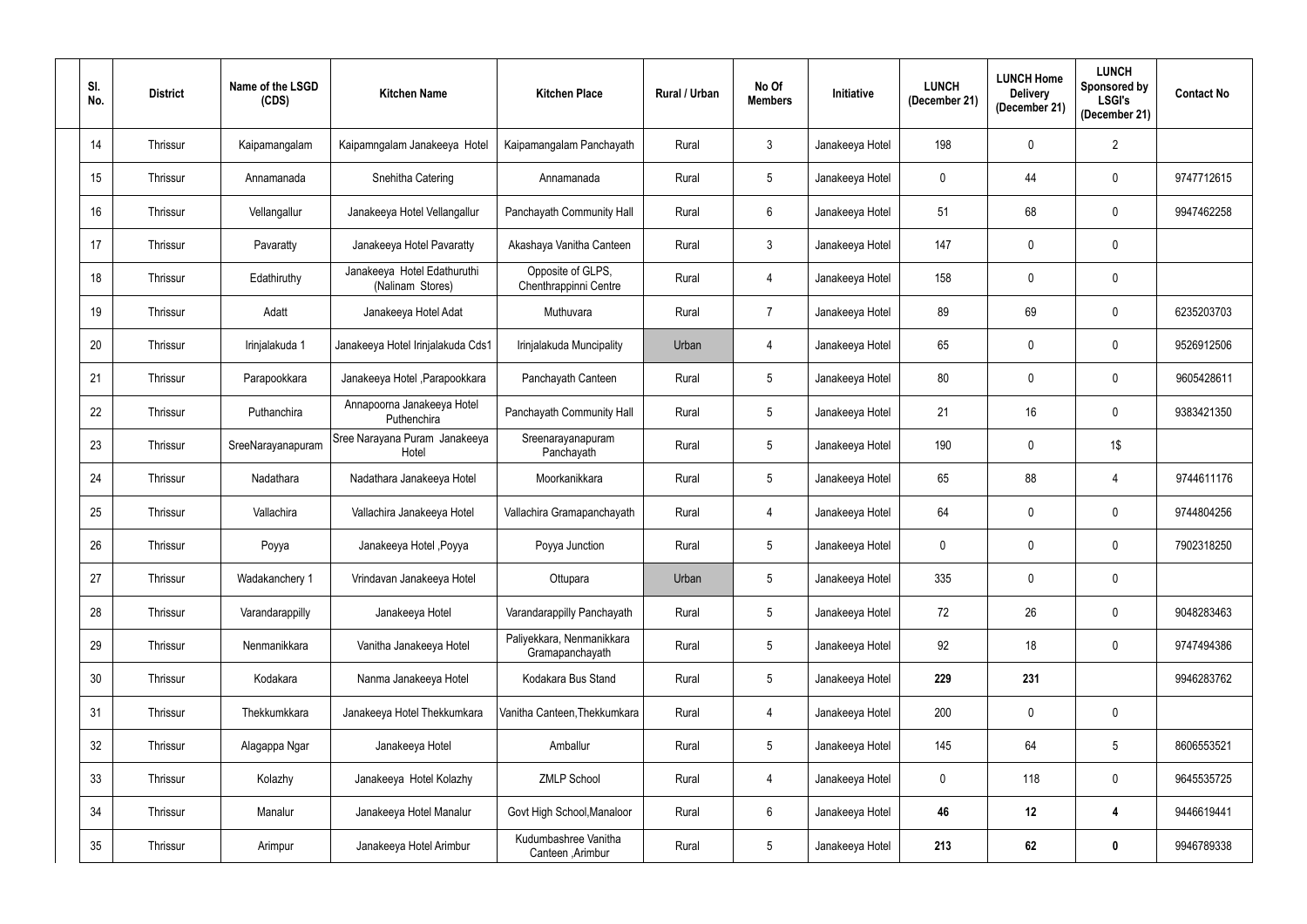|    | SI.<br>No. | <b>District</b> | Name of the LSGD<br>(CDS) | <b>Kitchen Name</b>                        | <b>Kitchen Place</b>               | Rural / Urban | No Of<br><b>Members</b> | Initiative      | <b>LUNCH</b><br>(December 21) | <b>LUNCH Home</b><br><b>Delivery</b><br>(December 21) | <b>LUNCH</b><br>Sponsored by<br><b>LSGI's</b><br>(December 21) | <b>Contact No</b> |
|----|------------|-----------------|---------------------------|--------------------------------------------|------------------------------------|---------------|-------------------------|-----------------|-------------------------------|-------------------------------------------------------|----------------------------------------------------------------|-------------------|
|    | 36         | Thrissur        | Thanniyam                 | Thannyam Janakeeya Hotel                   | Peringottukara                     | Rural         | 4                       | Janakeeya Hotel | 63                            | 23                                                    | $\mathbf 0$                                                    | 9048570194        |
|    | 37         | Thrissur        | Madakkathara              | Madakkathara Annapoorna<br>Janakeeya Hotel | Madakkathara                       | Rural         | $6\phantom{.}$          | Janakeeya Hotel | 76                            | 35                                                    | $\overline{2}$                                                 | 9388431507        |
|    | 38         | Thrissur        | Athirappilly              | Panchayath Kudumbashree<br>Canteen         | Athirappilly                       | Rural         | $\mathfrak{Z}$          | Janakeeya Hotel | 20                            | 23                                                    | 0                                                              | 9496151187        |
|    | 39         | Thrissur        | Kodassery                 | Five Star Janakeeya Hotel                  | Kodassery                          | Rural         | $\overline{4}$          | Janakeeya Hotel | 147                           | 52                                                    | $\mathbf 0$                                                    | 9846464927        |
|    | 40         | Thrissur        | Mattathur                 | Karunya<br>kudumbShree                     | Vellikkulangara                    | Rural         | $\overline{4}$          | Janakeeya Hotel | 201                           | 157                                                   | $\mathbf 0$                                                    | 8086449102        |
|    | 41         | Thrissur        | Koratty                   | Ruchi Janakeeya Hotel                      | Koratty                            | Rural         | 4                       | Janakeeya Hotel | 56                            | 70                                                    | 0.00\$                                                         | 9496527583        |
|    | 42         | Thrissur        | Thrikkoor                 | Susthira Janakeeya Hotel                   | Alengaad                           | Rural         | $\mathfrak{Z}$          | Janakeeya Hotel | 136                           | 32                                                    | $\mathbf 0$                                                    | 8111847055        |
|    | 43         | Thrissur        | Venkitangu                | Ottupura<br>Janakeeya Hotel Vengidangu     | Vengidangu Panchayath              | Rural         | $\mathfrak{Z}$          | Janakeeya Hotel | 202                           | 68                                                    | $\mathbf 0$                                                    | 8156981840        |
|    | 44         | Thrissur        | Padiyoor                  | Padiyoor<br>Janakeya Hotel                 | HDC School, Kakkathuruthy          | Rural         | $\mathfrak{Z}$          | Janakeeya Hotel | 42                            | 48                                                    | $\mathbf 0$                                                    | 9048817359        |
|    | 45         | Thrissur        | Pariyaram                 | Samridhi Janakeeya Hotel                   | Pariyaram                          | Rural         | $5\phantom{.0}$         | Janakeeya Hotel | 109                           | 78                                                    | $\mathbf 0$                                                    | 7025950795        |
|    | 46         | Thrissur        | Wadakanchery cds2         | Janakeeya Hotel, Wadakanchery<br>cds2      | Minaloor                           | Urban         | $\mathfrak{Z}$          | Janakeeya Hotel | 102                           | 0                                                     | 0                                                              |                   |
|    | 47         | Thrissur        | Kodungaloor cds2          | Jathikka Janakeeya Hotel                   | Arakkulam                          | Urban         | 4                       | Janakeeya Hotel | 99                            | 0                                                     | $\mathbf 0$                                                    | 9745397171        |
| 96 | 48         | Thrissur        | Punnayur                  | Kaipunnyam Janakeeya Hotel                 | Edakazhiyur                        | Rural         | 5                       | Janakeeya Hotel | 75                            | 60                                                    | $\mathbf 0$                                                    | 9744680885        |
|    | 49         | Thrissur        | Velookkara                | Velookkara Janakeeya Hotel                 | Panchayath shopping complex        | Rural         | $\mathfrak{Z}$          | Janakeeya Hotel | 60                            | 0                                                     | $\mathbf 0$                                                    | 9048756685        |
|    | 50         | Thrissur        | Meloor                    | Thanima Janakeeya Hotel Meloor             | Meloor centre                      | Rural         | 4                       | Janakeeya Hotel | 67                            | 28                                                    | $\mathbf 0$                                                    | 7902354039        |
|    | 51         | Thrissur        | Vallathol Nagar           | Janakeeya Hotel, Vallathol Nagar           | near youth welfare center          | rural         | $\sqrt{5}$              | Janakeeya Hotel | 133                           | 0                                                     | $\mathbf 0$                                                    | 9961296574        |
|    | 52         | Thrissur        | Eriyad                    | janakeeya Hotel, eriyad                    | community hall                     | Rural         | 4                       | Janakeeya Hotel | $\mathbf 0$                   | 0                                                     | 0                                                              |                   |
|    | 53         | Thrissur        | Edavilangu                | Janakeeya Hotel, Edavilangu                | <b>Edavilangu Center</b>           | Rural         | 4                       | Janakeeya Hotel | 160                           | 0                                                     | $\mathbf 0$                                                    |                   |
|    | 54         | Thrissur        | Avanoor                   | Janakeeya Hotel, Avanoor                   | near panchayath office,<br>Avanoor | Rural         | $5\phantom{.0}$         | Janakeeya Hotel | 56                            | 65                                                    | $\mathbf 0$                                                    | 9447343516        |
|    | 55         | Thrissur        | Mala                      | Janakeeya hotel Mala                       | Near panchayath office, Mala       | Rural         | 4                       | Janakeeya Hotel | $\mathbf 0$                   | 168                                                   | $\mathbf 0$                                                    | 9946442260        |
|    | 56         | Thrissur        | Guruvayur1                | Guruvayur Janakeeya Hotel                  | Guruvayur                          | Urban         | $\mathfrak{Z}$          | Janakeeya Hotel | 433                           | 250                                                   | $\mathbf 0$                                                    | 9961227858        |
|    | 57         | Thrissur        | Vadakkekad                | Kudumbasree janakeeya hotel                | Nalam kallu                        | Rural         | 4                       | Janakeeya Hotel | 95                            | 38                                                    | 0                                                              | 9645190166        |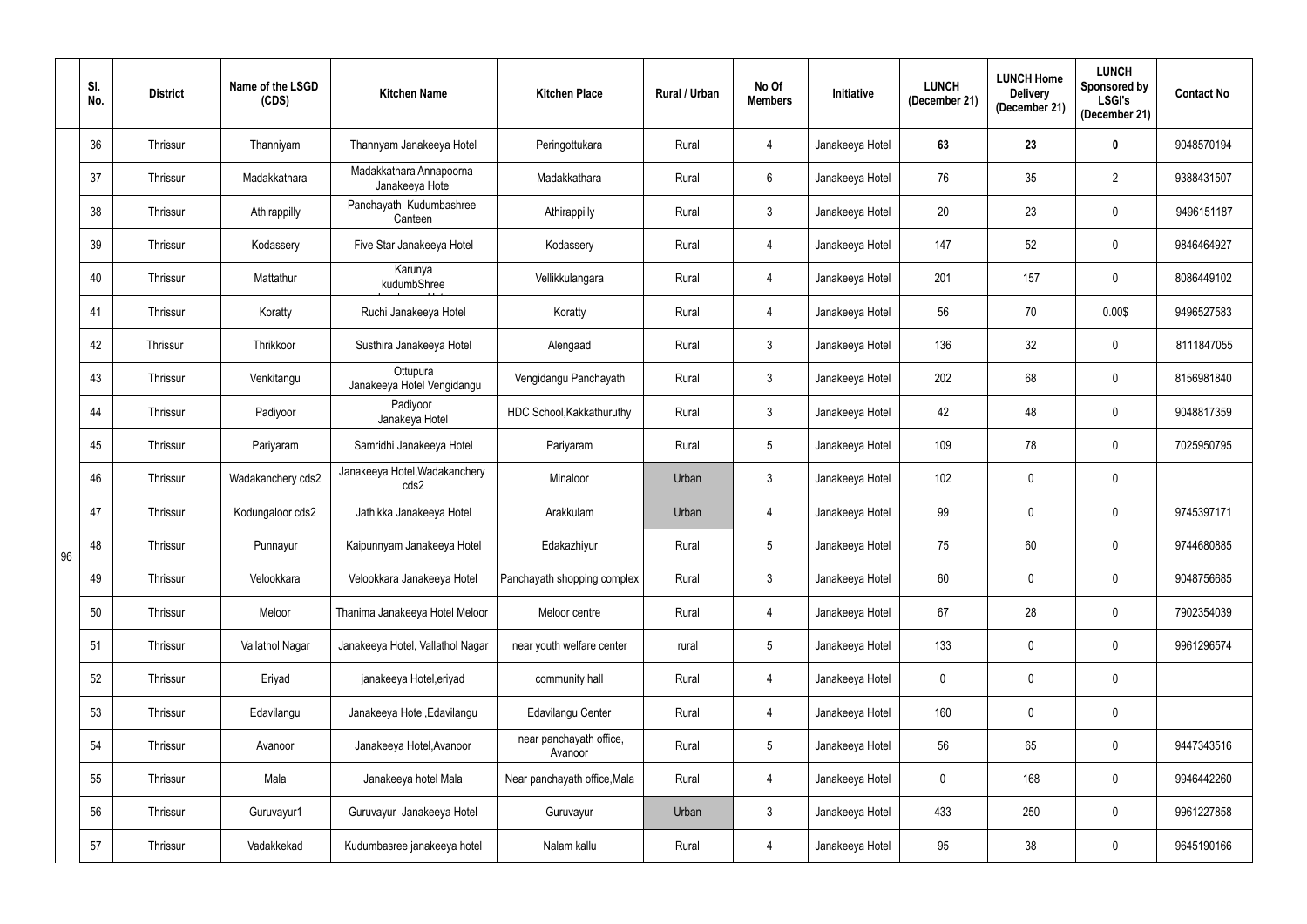| SI.<br>No. | <b>District</b> | Name of the LSGD<br>(CDS) | <b>Kitchen Name</b>               | <b>Kitchen Place</b>              | Rural / Urban | No Of<br><b>Members</b> | Initiative      | <b>LUNCH</b><br>(December 21) | <b>LUNCH Home</b><br><b>Delivery</b><br>(December 21) | <b>LUNCH</b><br>Sponsored by<br><b>LSGI's</b><br>(December 21) | <b>Contact No</b> |
|------------|-----------------|---------------------------|-----------------------------------|-----------------------------------|---------------|-------------------------|-----------------|-------------------------------|-------------------------------------------------------|----------------------------------------------------------------|-------------------|
| 58         | Thrissur        | Kadappuram                | Kadappuram janakeeya hotel        | Kadappuram panchayath<br>building | Rural         | 4                       | Janakeeya Hotel | 138                           | 37                                                    | $\mathbf 0$                                                    | 8156984319        |
| 59         | Thrissur        | Chavakkad                 | Chavakkad Janakeeya hotel         | Chavakkad, near bus stand         | Urban         | $5\phantom{.0}$         | Janakeeya Hotel | 209                           | 61                                                    | 0                                                              | 7560874804        |
| 60         | Thrissur        | Engadiyoor                | pavithra janikeeya hotel          | Pokulangara                       | Rural         | $5\phantom{.0}$         | Janakeeya Hotel | 55                            | 0                                                     | $\mathbf 0$                                                    | 9562239618        |
| 61         | Thrissur        | Varavoor                  | Friends janakeeya hotel, Varavoor | Thichur                           | Rural         | $\mathbf{3}$            | Janakeeya Hotel | 62                            | 0                                                     | 0                                                              |                   |
| 62         | Thrisssur       | Punnayurkulam             | Punnayurkkulam janakeeya hotel    | Althara centre                    | Rural         | $5\phantom{.0}$         | Janakeeya Hotel | 150                           | 42                                                    | $\mathbf 0$                                                    | 8086093454        |
| 63         | Thrissur        | Thiruwilamala             | Villuadry Janakeeya hotel         | Thiruwilamala                     | Rural         | $5\phantom{.0}$         | Janakeeya Hotel | 215                           | 0                                                     | $\mathbf 0$                                                    | 9846174729        |
| 64         | Thrissur        | Kattakampal               | Janakeeya Hotel Kattakampal       | Chirakkal                         | Rural         | 4                       | Janakeeya Hotel | 61                            | 6                                                     | $\mathbf 0$                                                    |                   |
| 65         | Thrissur        | Kandanassery              | kandanassery janakeeya hotel      | kandanassery                      | Rural         | $5\phantom{.0}$         | Janakeeya Hotel | 55                            | 30                                                    | 0                                                              |                   |
| 66         | Thrissur        | Kaiparambu                | Janakeeya Hotel Kaiparambu        | Near mundoor health center        | Rural         | $5\phantom{.0}$         | janakeeya hotel | 90                            | 16                                                    | $\mathbf 0$                                                    | 9645828069        |
| 67         | Thrissur        | Thrissur 2(new)           | kitchen girls janakeeya hotel     | Olari                             | urban         | 4                       | janakeeya hotel | 123                           | 124                                                   | $\underline{0}$                                                | 9388828112        |
| 68         | Thrissur        | Kuzhur                    |                                   | kuzhur                            | Rural         | 4                       | janakeeya hotel | $\mathbf 0$                   | 0                                                     | $\mathbf 0$                                                    | 9526566073        |
| 69         | Thrissur        | Chazhur                   | Chazur Janakeeya Hotel            | Pazhuvil Center                   | Rural         | 4                       | janakeeya hotel | $\mathbf 0$                   | 100                                                   | $\mathbf 0$                                                    | 9061946216        |
| 70         | Thrissur        | Nattika                   | uttupura                          | Thriprayar                        | Rural         | 5                       | janakeeya hotel | 173                           |                                                       | $\mathbf 0$                                                    | 9544055637        |
| 71         | Thrissur        | Thalikulam                | Nidhi janakeeya hotel             | Puthenthodu                       | Rural         | $5\,$                   |                 | 201                           | 0                                                     | $\mathbf 0$                                                    | 8606213960        |
| 72         | Thrissur        | Vadanapilly               | vadanappilly janakeeya hotel      | vadanapilly                       | Rural         | $5\,$                   | janakeeya hotel | 255                           | 0                                                     | $\mathbf 0$                                                    | 9947728948        |
| 73         | Thrissur        | orumanayur                | orumanayur janakeeya hotel        | orumanayur                        | rural         | $\sqrt{5}$              | janakeeya hotel | 75                            | 36                                                    | $\pmb{0}$                                                      | 9995588758        |
| 74         | Thrissur        | Panjal                    | Five-star Janakeeya hotel         | Panjal                            | Rural         | $\sqrt{5}$              | janakeeya hotel | 189                           | 0                                                     | $\pmb{0}$                                                      | 9746847353        |
| 75         | Thrissur        | veloor                    | Veloor Janakeeya hotel            | veloor                            | Rural         | $\sqrt{5}$              | janakeeya hotel | 58                            | 40                                                    | $\mathbf 0$                                                    | 9447724685        |
| 76         | Thrissur        | Chowanoor                 | Chowanoor Janakeeya hotel         | Chowanoor                         | Rural         | $\mathfrak{Z}$          | janakeeya hotel | $\mathbf 0$                   | $\mathbf 0$                                           | $\pmb{0}$                                                      | 9,526,340,307     |
| 77         | Thrissur        | Puthur                    | Puthur janakeeyahotel             | puthur                            | Rural         | $5\phantom{.0}$         | janakeeya hotel | 74                            | 69                                                    | $\mathbf 0$                                                    | 6238101595        |
| 78         | Thrissur        | Erumapetty                | subhiksha janakeeya hotel         | Erumapetty                        | Rural         | $5\phantom{.0}$         | janakeeya hotel | 145                           | 22                                                    | $\mathbf 0$                                                    | 9207201880        |
| 79         | Thrissur        | Kondazhy                  | Santhwanam Janakeeya Hotel        | Kondazhy                          | Rural         | $\overline{4}$          | janakeeya hotel | 44                            | 0                                                     | $\overline{0}$                                                 | 9526401759        |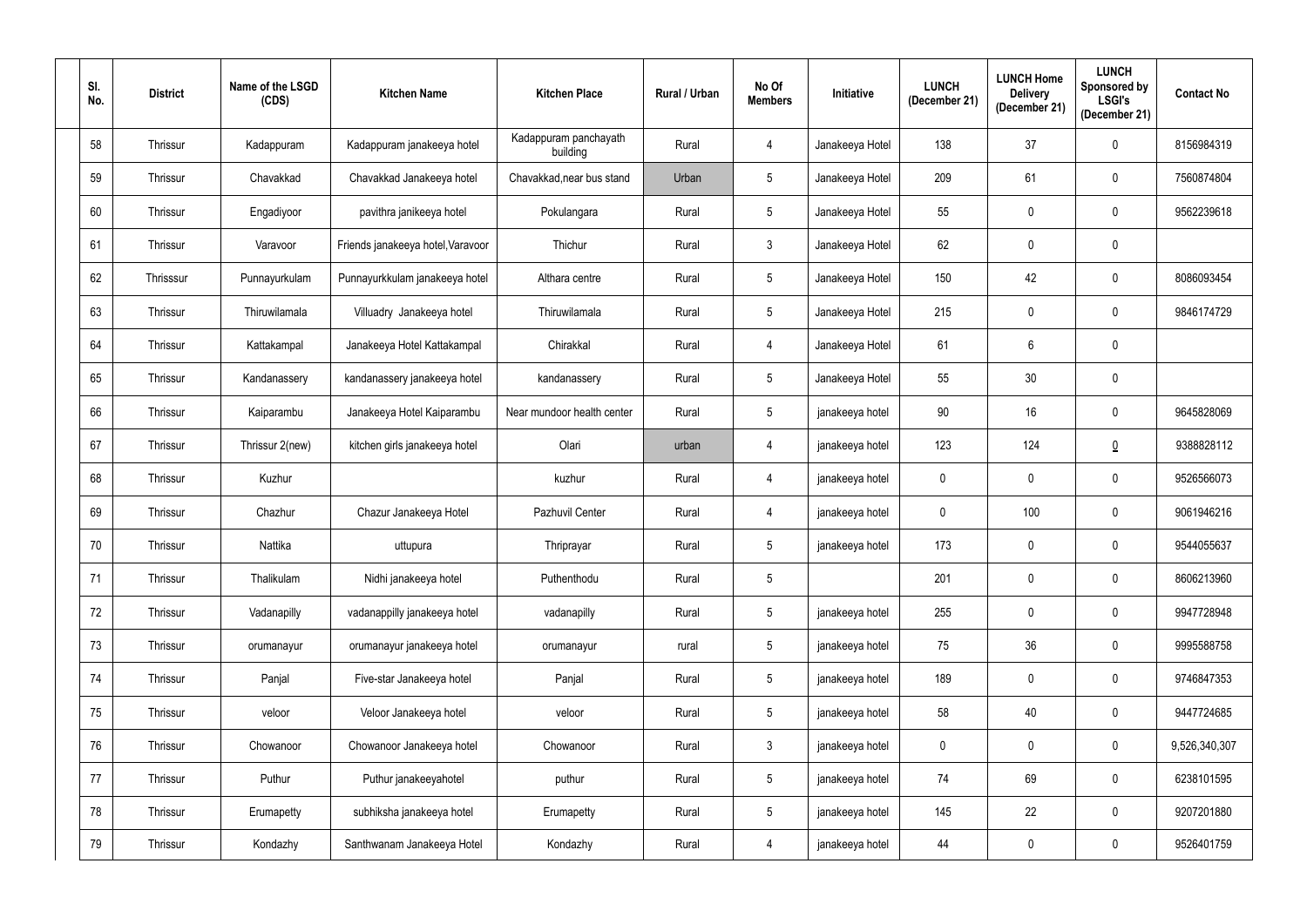| SI.<br>No.      | <b>District</b> | Name of the LSGD<br>(CDS) | <b>Kitchen Name</b>         | <b>Kitchen Place</b>                   | <b>Rural / Urban</b> | No Of<br><b>Members</b> | <b>Initiative</b> | <b>LUNCH</b><br>(December 21) | <b>LUNCH Home</b><br><b>Delivery</b><br>(December 21) | <b>LUNCH</b><br>Sponsored by<br>LSGI's<br>(December 21) | <b>Contact No</b> |
|-----------------|-----------------|---------------------------|-----------------------------|----------------------------------------|----------------------|-------------------------|-------------------|-------------------------------|-------------------------------------------------------|---------------------------------------------------------|-------------------|
| 80              | Thrissur        | Mullurkkara               | Kaniv Janakeeya Hotel       | Atoor                                  | Rural                | $\overline{4}$          | janakeeya hotel   | $\mathbf 0$                   | $\mathbf 0$                                           | $\mathbf 0$                                             |                   |
| 81              | Thrissur        | Porkkulam                 | Porkulam janakeeya hotel    | Parempadam                             | Rural                | $5\phantom{.0}$         | Janakeeya hotel   | $\mathbf 0$                   | 65                                                    | 4                                                       | 8129017841        |
| 82              | Thrissur        | Puthukkad                 | Puthukkad Janakeeya Hotel   | Puthukkad                              | Rural                | $5\phantom{.0}$         | Janakeeya hotel   | 93                            | 37                                                    | $\pmb{0}$                                               |                   |
| 83              | Thrissur        | Choondal                  | Choondal Janakeeya Hotel    | <b>Kechery Centre</b>                  | Rural                | 8                       | Janakeeya Hotel   | $\mathbf 0$                   | 0                                                     | $\pmb{0}$                                               |                   |
| 84              | Thrissur        | Cherpu                    | Cherpu Janakeeya Hotel      | Cherpu                                 | Rural                | $\mathbf{3}$            | Janakeeya Hotel   | 54                            | 0                                                     | $\mathbf 0$                                             | 9605375648        |
| 85              | Thrissur        | Mathilakam                | Mathilakam Janakeeya hotel  | Mathilakam gramapanchayath<br>compound | Rural                | $\mathbf{3}$            | Janakeeya hotel   | 10                            | $\mathbf 0$                                           | $\mathbf 0$                                             | 9995986808        |
| 86              | Thrissur        | Anthikad                  | Anthikad Janakeeya hotel    | Anthikad                               | Rural                | 4                       | Janakeeya hotel   | 0                             | 0                                                     | $\mathbf 0$                                             |                   |
| 87              | Thrissur        | Mullassery                | Mullassery Janakeeya Hotel  | Mullassery centre                      | Rural                | $5\phantom{.0}$         | Janakeeya hotel   | 120                           | 92                                                    | $\mathbf 0$                                             |                   |
| 88              | Thrissur        | Karalam                   | Karalam Janakeeya Hotel     |                                        | Rural                | $\overline{4}$          | Janakeeya hotel   | 116                           | $\mathbf 0$                                           | $\mathbf 0$                                             | 6282924636        |
| 89              | Thrissur        | Poomangalam               | Poomangalam Janakeeya Hotel | Edakkulam                              | Rural                | $\mathbf{3}$            | Janakeeya hotel   | 70                            | 14                                                    | $\mathbf 0$                                             |                   |
| 90              | Thrissur        | MG Kavu                   | Annapoorna Janakeeya Hotel  | <b>MG Kavu</b>                         | Rural                | $\overline{4}$          | Janakeeya hotel   | 153                           | 43                                                    | $\mathbf 0$                                             |                   |
| 91              | Thrissur        | chelakkara                | Nila janakeeya hotel        | chelakkara                             | rural                | $5\phantom{.0}$         | janakeeya hotel   | 113                           | $\mathbf 0$                                           | $\mathbf 0$                                             |                   |
| 92              | Thrissur        | Avinissery                | Avinissery Janakeeya Hotel  | Palakkal                               | Rural                | 4                       | janakeeya hotel   | $\mathbf 0$                   | 0                                                     | $\mathbf 0$                                             |                   |
| 93              | Thrissur        | Nadathara 2               | Grandmaas Janakeeya hotel   | Nadathara                              | Rural                | $5\overline{)}$         | Janakeeya Hotel   | 140                           | 180                                                   | $\mathbf 0$                                             |                   |
| 94              | Thrissur        | Chavakkad                 | Janakeeya hotel             | Chavakkad                              | Urban                | $5\phantom{.0}$         | Janakeeya hotel   | 178                           | 31                                                    | $\mathbf 0$                                             | 7034752180        |
| 95              | Thrissur        | Mala 2                    | Janakeeya hotel             |                                        | Rural                | $5\phantom{.0}$         | janakeeya hotel   | $\pmb{0}$                     | 143                                                   | $\mathbf 0$                                             |                   |
| 96              | Thrissur        | Thrissur1                 | Janakeeya hotel             |                                        | Urban                | $5\phantom{.0}$         | janakeeya hotel   | 104                           | 44                                                    | $\pmb{0}$                                               |                   |
| 96              |                 |                           |                             |                                        |                      | 428                     |                   | 9534                          | 3802                                                  | 29                                                      |                   |
|                 | Wayanad         | Vellamunda                | Thanima mess                | 8/4 vellamuda                          | Rural                | $\overline{4}$          | janakeeya Hotel   | 150                           | $\pmb{0}$                                             | $\mathbf 0$                                             | 7025659685        |
| $\overline{2}$  | Wayanad         | Thavinjal                 | Sobhagya Vanitha mess       | Thalappuzha<br>chungam                 | Rural                | $\overline{4}$          | janakeeya Hotel   | 140                           | $\mathbf 0$                                           | $\mathbf 0$                                             | 9497247541        |
| $\mathbf{3}$    | Wayanad         | Vythiri                   | Dharshana catering          | Vythiri                                | Rural                | $\overline{4}$          | janakeeya Hotel   | 210                           | $\mathbf 0$                                           | $\mathbf 0$                                             | 9074598184        |
| 4               | Wayanad         | Mullankolly               | Kairali catering group      | Mullankolli                            | Rural                | $\mathbf{3}$            | janakeeya Hotel   | 137                           | $\mathbf 0$                                           | $\mathbf 0$                                             | 9526706627        |
| $5\overline{)}$ | Wayanad         | Poothadi                  | Mary matha mess             | Kenichira                              | Rural                | $5\phantom{.0}$         | janakeeya Hotel   | 181                           | 0                                                     | $\mathbf 0$                                             | 9526376970        |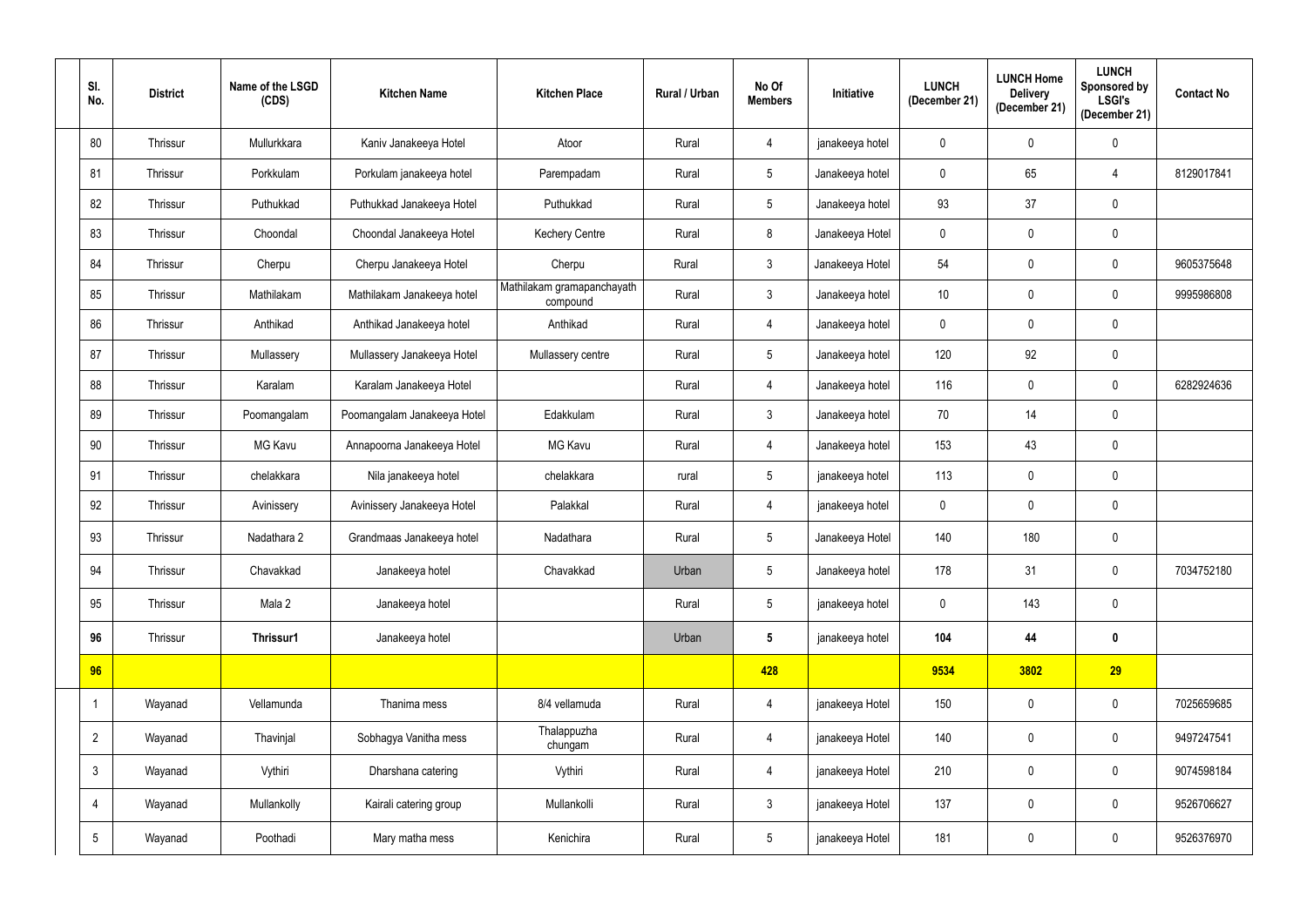|    | SI.<br>No. | <b>District</b> | Name of the LSGD<br>(CDS) | <b>Kitchen Name</b>                 | <b>Kitchen Place</b>                   | Rural / Urban | No Of<br><b>Members</b> | Initiative      | <b>LUNCH</b><br>(December 21) | <b>LUNCH Home</b><br><b>Delivery</b><br>(December 21) | <b>LUNCH</b><br>Sponsored by<br><b>LSGI's</b><br>(December 21) | <b>Contact No</b> |
|----|------------|-----------------|---------------------------|-------------------------------------|----------------------------------------|---------------|-------------------------|-----------------|-------------------------------|-------------------------------------------------------|----------------------------------------------------------------|-------------------|
|    | 6          | Wayanad         | Meppadi                   | Cafe Kudumbashree                   | Meppadi                                | Rural         | $\overline{5}$          | janakeeya Hotel | 223                           | $\mathbf 0$                                           | $\mathbf 0$                                                    | 9207935764        |
|    |            | Wayanad         | Pozhuthana                | Dhanya mess                         | Pozhuthana                             | Rural         | $\mathbf{3}$            | janakeeya Hotel | 201                           | 0                                                     | $\mathbf 0$                                                    | 8111838165        |
|    | 8          | Wayanad         | Thondernad                | Thanima canteen                     | Korom                                  | Rural         | $\mathbf{3}$            | janakeeya Hotel | 64                            | 0                                                     | $\mathbf 0$                                                    | 8943476943        |
|    | 9          | Wayanad         | Meenangady                | Haritham Janakeeya Hotel            | Opposite police station,<br>Meenangadi | Rural         | 6                       | janakeeya Hotel | 171                           | 0                                                     | $\mathbf 0$                                                    | 9526895975        |
|    | 10         | Wayanad         | Nenmeni                   | Minnaram Mess and Chappathi<br>Unit | Cheeral                                | Rural         | $5\phantom{.0}$         | janakeeya Hotel | 175                           | 0                                                     | $\mathbf 0$                                                    | 8086835886        |
|    | 11         | Wayanad         | Thirunelli                | Adigamanai Mess and Catering        | Kartikulam                             | Rural         | $5\phantom{.0}$         | janakeeya Hotel | 161                           | 0                                                     | $\mathbf 0$                                                    | 9207406211        |
|    | 12         | Wayanad         | Mananthavady              | Dhanasree canteen                   | Mananthavadi                           | Urban         | $5\phantom{.0}$         | janakeeya Hotel | 278                           | 0                                                     | $\mathbf 0$                                                    | 9496997382        |
| 28 | 13         | Wayanad         | Ambalavayal               | <b>Ruchi Catering</b>               | kalathuvayal                           | Rural         | $5\phantom{.0}$         | janakeeya Hotel | 286                           | 0                                                     | $\mathbf 0$                                                    | 9495084437        |
|    | 14         | Wayanad         | Kaniyambetta              | sree Vinayaka                       | millumukk                              | rural         | $5\phantom{.0}$         | janakeeya Hotel | 188                           | 0                                                     | $\mathbf 0$                                                    | 9061486938        |
|    | 15         | Wayanad         | Pulpally                  | Vinayaka catering                   | Pulpally                               | Rural         | $5\phantom{.0}$         | janakeeya Hotel | 278                           | 0                                                     | $\mathbf 0$                                                    | 9947319307        |
|    | 16         | Wayanad         | Noolpuzha                 | Friends catering                    | Naikketty                              | Rural         | $5\phantom{.0}$         | janakeeya Hotel | 246                           | 0                                                     | $\mathbf 0$                                                    | 7558019388        |
|    | 17         | Wayanad         | Panamaram                 | Testy mess                          | Panamaram                              | Rural         | 4                       | janakeeya Hotel | 261                           | 0                                                     | $\mathbf 0$                                                    | 9605814620        |
|    | 18         | wayanad         | Moopainad                 | vanitha mess                        | vaduvanchal                            | Rural         | $5\phantom{.0}$         | janakeeya Hotel | 192                           | 0                                                     | $\mathbf 0$                                                    | 974596708         |
|    | 19         | wayanad         | Edavaka                   | <b>Teasty Mess</b>                  | Irumbupalam                            | Rural         | $\overline{4}$          | janakeeya Hotel | 121                           | $\mathbf 0$                                           | $\mathbf 0$                                                    | 9847842390        |
|    | 20         | wayanad         | kalpetta                  | shiya catering                      | pallithazhe, kalpetta town             | urban         | 3                       | janakeeya Hotel | 362                           |                                                       | 0                                                              | 6282822890        |
|    | 21         | wayanad         | sulthan bathery           | preethis                            | near telephone exchange                | urban         | $5\phantom{.0}$         | janakeeya Hotel | 317                           | $\mathbf 0$                                           | $\mathbf 0$                                                    | 9961088393        |
|    | 22         | wayanad         | Muttil                    | swad cattering                      | Muttil bus stand                       | Rural         | $5\phantom{.0}$         | janakeeya Hotel | 248                           | $\mathbf 0$                                           | $\mathbf 0$                                                    | 9074461322        |
|    | 23         | wayanad         | padinjarathara            | oruma                               | padinjarathara town                    | Rural         | $5\phantom{.0}$         | janakeeya Hotel | 335                           | $\mathbf 0$                                           | $\mathbf 0$                                                    | 9495814542        |
|    | 24         | wayanad         | kalpetta                  | Anjuse cattering                    | kalpetta town                          | Urban         | $5\phantom{.0}$         | janakeeya Hotel | 352                           | $\mathbf 0$                                           | $\mathbf 0$                                                    | 9745883809        |
|    | 25         | wayanad         | Thariyode                 | Haritham                            | kavumadham town                        | Rural         | $\mathbf{3}$            | janakeeya Hotel | 128                           | $\mathbf 0$                                           | $\mathbf 0$                                                    | 9074095457        |
|    | 26         | wayanad         | Mananthavady              | chothis mess                        | Kozhikode road,<br>Mananthavady        | Urban         | $\mathbf{3}$            | janakeeya Hotel | 280                           | 0                                                     | $\mathbf 0$                                                    | 9947376596        |
|    | 27         | wayanad         | vengapalli                | Annapoorna                          | vengapalli town                        | Rural         | $5\phantom{.0}$         | janakeeya Hotel | 381                           | $\mathbf 0$                                           | $\mathbf 0$                                                    | 7592831851        |
|    | 28         | Wayanad         | Kottathara                | Jyothi vanitha mess                 | Venniyod                               | Rural         | 3                       | janakeeya Hotel | 235                           | $\mathbf 0$                                           | $\mathbf 0$                                                    | 9961844026        |
| 28 |            |                 |                           | 685                                 |                                        | <b>TOTAL</b>  | 122<br>4638             |                 | 6301                          | 0<br>15946                                            | $\mathbf 0$                                                    |                   |
|    |            |                 |                           |                                     |                                        |               |                         |                 |                               |                                                       |                                                                |                   |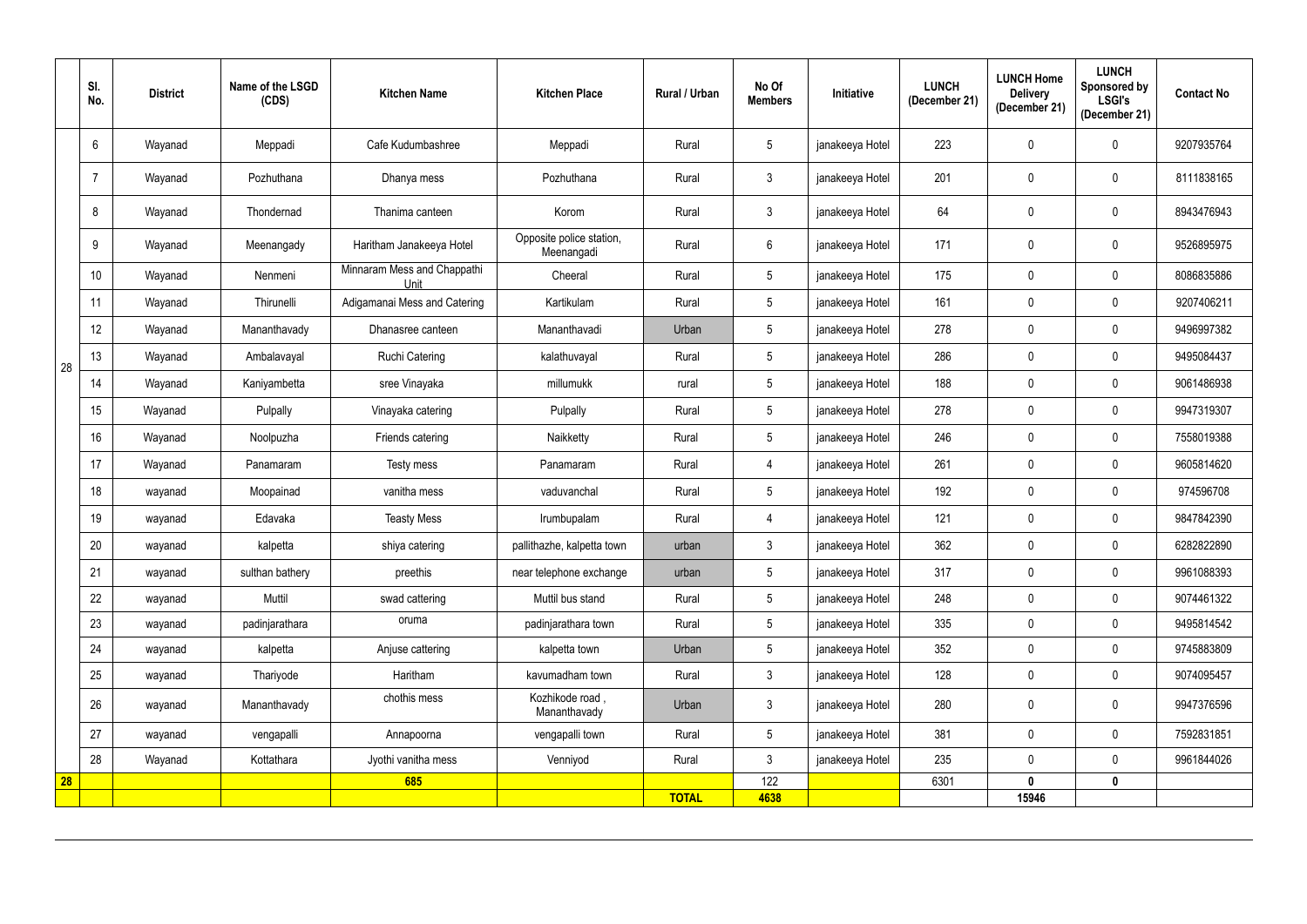| SI.<br>No. | <b>District</b> | Name of the LSGD<br>(CDS)                                                                        | <b>Kitchen Name</b>                                | <b>Kitchen Place</b>  | Rural / Urban                   | No Of<br><b>Members</b>                                              | Initiative                                   | <b>LUNCH</b><br>(December 21) | <b>LUNCH Home</b><br><b>Delivery</b><br>(December 21) | <b>LUNCH</b><br><b>Sponsored by</b><br><b>LSGI's</b><br>(December 21) | <b>Contact No</b> |  |  |
|------------|-----------------|--------------------------------------------------------------------------------------------------|----------------------------------------------------|-----------------------|---------------------------------|----------------------------------------------------------------------|----------------------------------------------|-------------------------------|-------------------------------------------------------|-----------------------------------------------------------------------|-------------------|--|--|
|            |                 |                                                                                                  | STATUS OF JANAKEEYA HOTELS FUNCTIONING IN DISTRICT |                       |                                 | STATUS OF FOOD DISTRIBUTED THROUGH JANAKEEYA HOTELS AS ON 21.12.2021 |                                              |                               |                                                       |                                                                       |                   |  |  |
|            | <b>District</b> | <b>Total</b><br>Janakeeya Hotels                                                                 | <b>Rural Units</b>                                 | <b>Urban</b><br>units | <b>STATUS OF</b><br><b>FOOD</b> | <b>Home</b><br><b>Delviery</b>                                       | <b>Food Sponsored</b><br>by LSGIs            | <b>TOTAL Meals</b>            | <b>Distributed</b>                                    |                                                                       |                   |  |  |
|            | <b>TVM</b>      | 108                                                                                              | 78                                                 | 30                    | 20,595                          | 25                                                                   | 15                                           |                               | 20,635                                                |                                                                       |                   |  |  |
|            | <b>KLM</b>      | 82                                                                                               | 72                                                 | 10 <sub>1</sub>       | 11833                           | 167                                                                  | 8 <sup>°</sup>                               | 12,008                        |                                                       |                                                                       |                   |  |  |
|            | PTA             | 59                                                                                               | 54                                                 | 5 <sub>1</sub>        | 59                              | 5178                                                                 | $\overline{0}$                               | 5,237                         |                                                       |                                                                       |                   |  |  |
|            | <b>ALP</b>      | 86                                                                                               | 77                                                 | 9 <sup>°</sup>        |                                 | 1368                                                                 | 21                                           | 1,389                         |                                                       |                                                                       |                   |  |  |
|            | <b>KTM</b>      | 82                                                                                               | 73                                                 | 9 <sub>1</sub>        | 9499                            | 240                                                                  | 21                                           | 9,760                         |                                                       |                                                                       |                   |  |  |
|            | <b>IDK</b>      | 50 <sub>1</sub>                                                                                  | 49                                                 | $\overline{1}$        | 7081                            | $\overline{0}$                                                       | $\overline{2}$                               | 7,083                         |                                                       |                                                                       |                   |  |  |
|            | <b>EKM</b>      | 114                                                                                              | 81                                                 | 33                    | 22775                           | 1945                                                                 | 2 <sup>1</sup>                               | 24,722                        |                                                       |                                                                       |                   |  |  |
|            | <b>TSR</b>      | 96                                                                                               | 85                                                 | 11 <sub>1</sub>       | 9,534                           | 3,802                                                                | 29                                           | 13,365                        |                                                       |                                                                       |                   |  |  |
|            | PGT             | 102                                                                                              | 92                                                 | 10 <sup>°</sup>       | 14,071                          | $\overline{0}$                                                       | 14                                           |                               | 14,085                                                |                                                                       |                   |  |  |
|            | <b>MLP</b>      | 126                                                                                              | 107                                                | 19                    | 23,278                          | 5957                                                                 | 18                                           |                               | 29,253                                                |                                                                       |                   |  |  |
|            | <b>WYD</b>      | 28                                                                                               | 23                                                 | 5 <sub>1</sub>        | 6301                            | $\overline{0}$                                                       | $\overline{0}$                               | 6,301                         |                                                       |                                                                       |                   |  |  |
|            | <b>KKD</b>      | 106                                                                                              | 75                                                 | 31 <sup>°</sup>       | 32,156                          | 1066                                                                 | 14                                           |                               | 33,236                                                |                                                                       |                   |  |  |
|            | <b>KNR</b>      | 88                                                                                               | 74                                                 | 14 <sub>1</sub>       | 19,457                          | $\overline{0}$                                                       | 14                                           |                               | 19,471                                                |                                                                       |                   |  |  |
|            | <b>KSG</b>      | 42                                                                                               | 36                                                 | 6 <sub>1</sub>        | 6874                            | $\overline{0}$                                                       | $\overline{0}$                               | 6,874                         |                                                       |                                                                       |                   |  |  |
|            | <b>Total</b>    | 1169                                                                                             | 976                                                | 193                   | 183,513                         | 19,748                                                               | 158                                          |                               | 203,419                                               |                                                                       |                   |  |  |
|            |                 |                                                                                                  | 2230                                               |                       |                                 | 203,419                                                              |                                              |                               |                                                       |                                                                       |                   |  |  |
|            | <b>Date</b>     | <b>Grand Total of meals</b><br><b>Distributed through</b><br>Janakeeya hotel as<br>on 21.12.2021 | Urban<br>units                                     | <b>Total</b><br>units | Rs. 20 /Lunch<br><b>Parcel</b>  | Home<br><b>Delivery</b>                                              | <b>LUNCH</b><br>sponsored by<br><b>LSGIs</b> | <b>Total Meals</b>            |                                                       |                                                                       |                   |  |  |
|            | 21.12.2021      | 976                                                                                              | 193                                                | 1169                  | 183,513                         | 19,748                                                               | 158                                          |                               | 203,419                                               |                                                                       |                   |  |  |